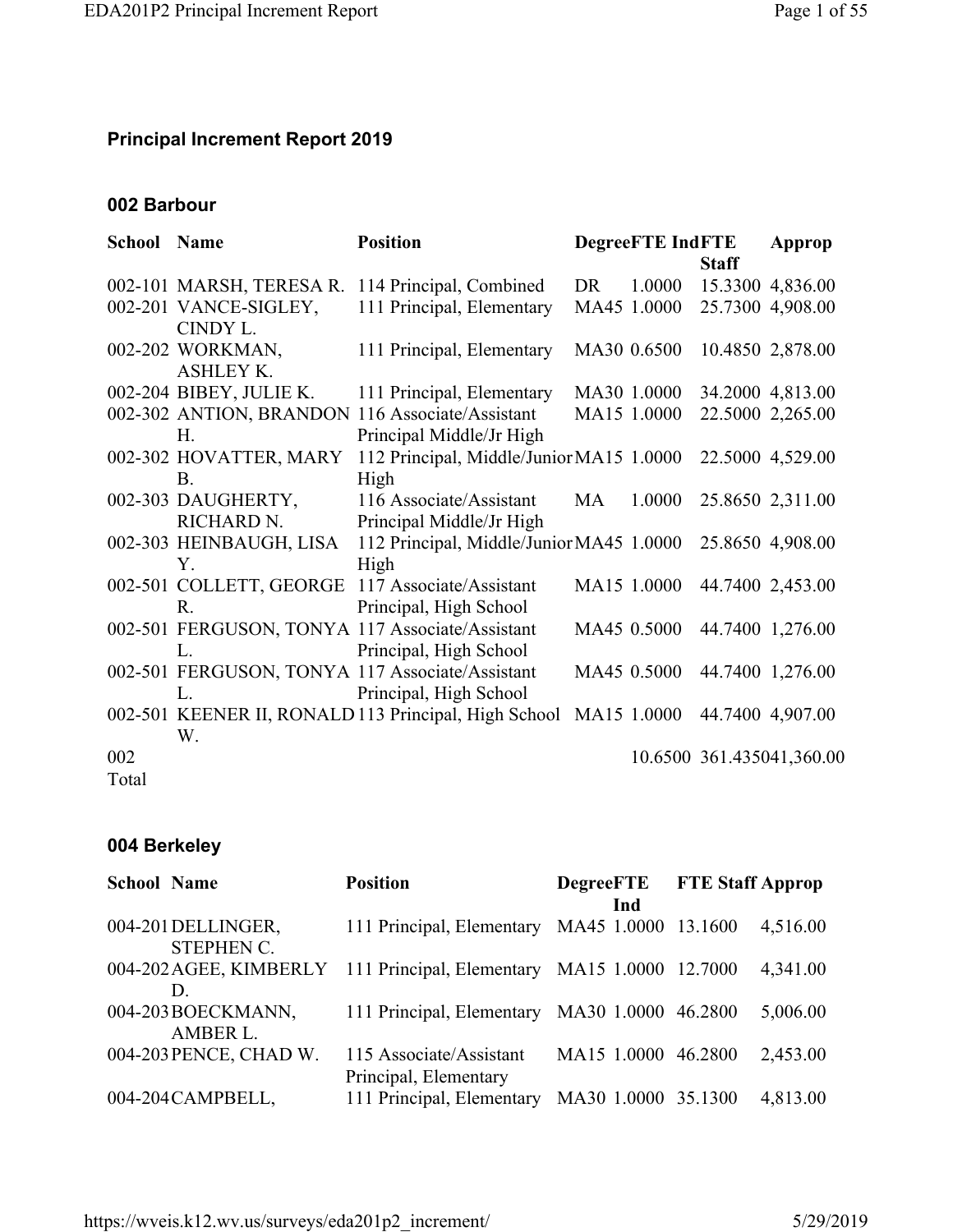| TABITHA N.                                              |                                                  |                     |                |          |
|---------------------------------------------------------|--------------------------------------------------|---------------------|----------------|----------|
| 004-204 EMMERLING,                                      | 115 Associate/Assistant                          | MA15 1.0000 35.1300 |                | 2,359.00 |
| NICHOLAS.                                               | Principal, Elementary                            |                     |                |          |
| 004-205 CUTLIP, TODD C.                                 | 111 Principal, Elementary                        | MA45 1.0000         | 17.2500        | 4,712.00 |
| 004-206HOLLEN, MELISSA                                  | 111 Principal, Elementary                        | MA45 1.0000         | 18.5300        | 4,712.00 |
| D.                                                      |                                                  |                     |                |          |
| 004-207 FRYE, BRYAN F.                                  | 115 Associate/Assistant<br>Principal, Elementary | MA15 1.0000 41.5800 |                | 2,453.00 |
| 004-207 KNIPE, SONIA A.                                 | 111 Principal, Elementary                        | MA45 1.0000 41.5800 |                | 5,105.00 |
| 004-208 OTT, RYAN L.                                    | 111 Principal, Elementary                        | MA30 1.0000         | 13.1700        | 4,428.00 |
| 004-209 WORTHINGTON,                                    | 111 Principal, Elementary                        | MA30 1.0000         | 20.2000        | 4,621.00 |
| <b>KATHERINE E.</b>                                     |                                                  |                     |                |          |
| 004-210BURKHART, TANA 111 Principal, Elementary<br>M.   |                                                  | MA45 1.0000 34.8500 |                | 4,908.00 |
| 004-210 SHAFFER, SHANE                                  | 115 Associate/Assistant                          | MA30 1.0000 34.8500 |                | 2,407.00 |
| M.                                                      | Principal, Elementary                            |                     |                |          |
| 004-211 PROPST, ERICA J.                                | 111 Principal, Elementary                        | MA45 1.0000         | 35.6000        | 4,908.00 |
| 004-211 WEBB, DIRK A.                                   | 115 Associate/Assistant                          | MA30 1.0000         | 35.6000        | 2,407.00 |
|                                                         | Principal, Elementary                            |                     |                |          |
| 004-212LONG, TYLER M.                                   | 111 Principal, Elementary                        | DR                  | 1.0000 33.0500 | 5,038.00 |
| 004-213 EMATRUDO,                                       | 115 Associate/Assistant                          | MA45 1.0000         | 30.1000        | 2,454.00 |
| KRISTA M.                                               | Principal, Elementary                            |                     |                |          |
| 004-213 SHERRARD, BRENT 111 Principal, Elementary<br>F. |                                                  | MA30 1.0000 30.1000 |                | 4,813.00 |
| 004-214 WRIGHT, KATHY J.                                | 111 Principal, Elementary                        | MA15 1.0000         | 14.2000        | 4,341.00 |
| 004-215FERGUSON,                                        | 115 Associate/Assistant                          | MA45 1.0000         | 39.0900        | 2,552.00 |
| <b>BARBARA J.</b>                                       | Principal, Elementary                            |                     |                |          |
| 004-215 TYSON III, PAUL A. 111 Principal, Elementary    |                                                  | MA45 1.0000         | 39.0900        | 5,105.00 |
| 004-216BILLMEYER,                                       | 111 Principal, Elementary                        | MA30 1.0000         | 58.0500        | 5,198.00 |
| AMANDA D.                                               |                                                  |                     |                |          |
| 004-216KURSEY, BROOKS                                   | 115 Associate/Assistant                          | MA                  | 1.0000 58.0500 | 2,496.00 |
| M.                                                      | Principal, Elementary                            |                     |                |          |
| 004-216OMERZO,                                          | 115 Associate/Assistant                          | MA                  | 1.0000 58.0500 | 2,496.00 |
| ANDREW.                                                 | Principal, Elementary                            |                     |                |          |
| 004-217 MCCAIN, HEATHER 115 Associate/Assistant         |                                                  | MA15 1.0000 40.1900 |                | 2,453.00 |
| J.                                                      | Principal, Elementary                            |                     |                |          |
| 004-217MCCOY,                                           | 111 Principal, Elementary                        | MA30 1.0000 40.1900 |                | 5,006.00 |
| ELIZABETH F.                                            |                                                  |                     |                |          |
| 004-218 MULLENAX, LEWIS 111 Principal, Elementary       |                                                  | MA45 1.0000 55.2500 |                | 5,105.00 |
| А.                                                      |                                                  |                     |                |          |
| 004-218TRUAX,                                           | 115 Associate/Assistant                          | MA                  | 1.0000 55.2500 | 2,404.00 |
| <b>SAMANTHA G.</b>                                      | Principal, Elementary                            |                     |                |          |
| 004-219 ALFONSO, JESSICA 115 Associate/Assistant        |                                                  | DR                  | 1.0000 44.6000 | 2,620.00 |
| L.                                                      | Principal, Elementary                            |                     |                |          |
| 004-219 SMITH, LUKE A.                                  | 111 Principal, Elementary                        | DR                  | 1.0000 44.6000 | 5,239.00 |
| 004-220FOLK, TIMOTHY B. 115 Associate/Assistant         | Principal, Elementary                            | MA30 1.0000 40.1900 |                | 2,503.00 |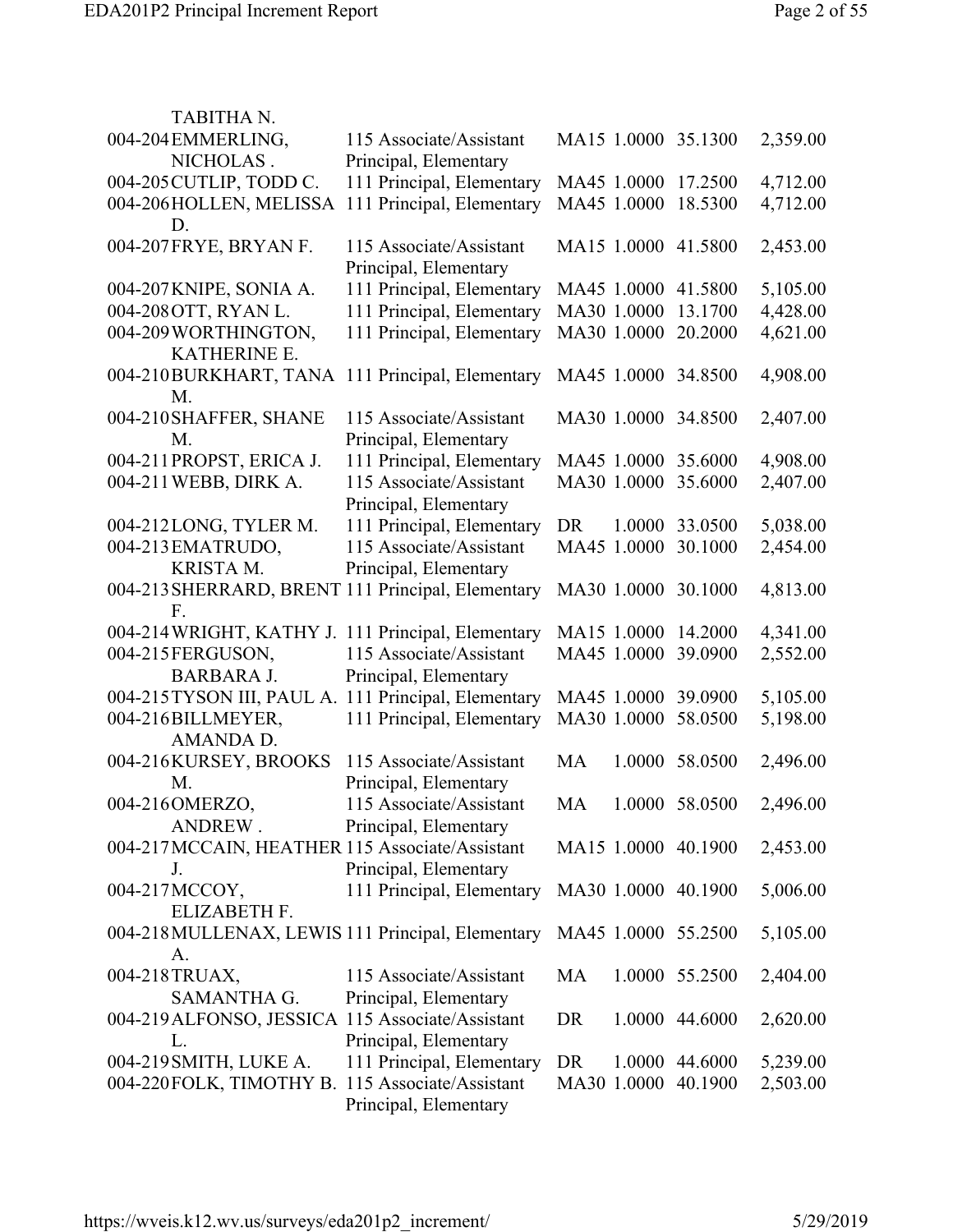| 004-220 FRYE, AUTUMNE C. 111 Principal, Elementary                      |                           |             |             | MA30 1.0000 40.1900 | 5,006.00 |
|-------------------------------------------------------------------------|---------------------------|-------------|-------------|---------------------|----------|
| 004-221 FULTINEER II,                                                   | 115 Associate/Assistant   |             | MA30 1.0000 | 35.9000             | 2,407.00 |
| WILLIAM R.                                                              | Principal, Elementary     |             |             |                     |          |
| 004-221 KRAUSE, NICOLE<br>M.                                            | 111 Principal, Elementary |             |             | MA30 1.0000 35.9000 | 4,813.00 |
| 004-301 ADAMS,                                                          | 112 Principal,            |             |             | MA45 1.0000 50.8000 | 5,105.00 |
| ELIZABETH G.                                                            | Middle/Junior High        |             |             |                     |          |
|                                                                         |                           |             |             |                     |          |
| 004-301 HARPER, WILLIAM 116 Associate/Assistant                         |                           |             |             | MA30 1.0000 50.8000 | 2,503.00 |
| D.                                                                      | Principal Middle/Jr High  |             |             |                     |          |
| 004-302BOSWELL, TYLER                                                   | 116 Associate/Assistant   |             |             | MA45 1.0000 63.0000 | 2,650.00 |
| M.                                                                      | Principal Middle/Jr High  |             |             |                     |          |
| 004-302 EYLER, REBEKAH                                                  | 112 Principal,            |             |             | MA45 1.0000 63.0000 | 5,301.00 |
| C.                                                                      | Middle/Junior High        |             |             |                     |          |
| 004-302 MILLER,                                                         | 116 Associate/Assistant   |             |             | MA45 1.0000 63.0000 | 2,650.00 |
| KATHERINE A.                                                            | Principal Middle/Jr High  |             |             |                     |          |
| 004-303 BARNEY, MARK T.                                                 | 116 Associate/Assistant   |             |             | MA30 1.0000 59.5000 | 2,599.00 |
|                                                                         |                           |             |             |                     |          |
|                                                                         | Principal Middle/Jr High  |             |             |                     |          |
| 004-303 CLARK, ROSA L.                                                  | 112 Principal,            |             |             | MA45 1.0000 59.5000 | 5,301.00 |
|                                                                         | Middle/Junior High        |             |             |                     |          |
| 004-303 GUSIC, SCOTT A.                                                 | 116 Associate/Assistant   |             |             | MA15 1.0000 59.5000 | 2,548.00 |
|                                                                         | Principal Middle/Jr High  |             |             |                     |          |
| 004-304 DANIEL, DEBRA K.                                                | 116 Associate/Assistant   |             |             | MA45 1.0000 55.4500 | 2,552.00 |
|                                                                         | Principal Middle/Jr High  |             |             |                     |          |
| 004-304 HOLLAND, JAMES . 112 Principal,                                 |                           |             |             | MA30 1.0000 55.4500 | 5,006.00 |
|                                                                         | Middle/Junior High        |             |             |                     |          |
|                                                                         |                           |             |             |                     |          |
| 004-305 MELONAS,                                                        | 112 Principal,            |             |             | MA45 1.0000 59.8500 | 5,301.00 |
| NANCY.                                                                  | Middle/Junior High        |             |             |                     |          |
| 004-305 SALFIA, MARK A.                                                 | 116 Associate/Assistant   |             |             | MA30 1.0000 59.8500 | 2,599.00 |
|                                                                         | Principal Middle/Jr High  |             |             |                     |          |
| 004-305 WILSON, ERIC D.                                                 | 116 Associate/Assistant   |             |             | MA45 1.0000 59.8500 | 2,650.00 |
|                                                                         | Principal Middle/Jr High  |             |             |                     |          |
| 004-306BRANCH II,                                                       | 112 Principal,            | <b>DR</b>   |             | 1.0000 47.8500      | 5,239.00 |
| RONALD A.                                                               | Middle/Junior High        |             |             |                     |          |
| 004-306PONTON,                                                          | 116 Associate/Assistant   | DR          |             | 1.0000 47.8500      | 2,620.00 |
| ANTHONY.                                                                | Principal Middle/Jr High  |             |             |                     |          |
|                                                                         | 117 Associate/Assistant   |             |             |                     |          |
| 004-501 DELLINGER,                                                      |                           |             |             | MA45 1.0000 96.5000 | 2,650.00 |
| AMANDA L.                                                               | Principal, High School    |             |             |                     |          |
| 004-501 HADERER, JASON                                                  | 117 Associate/Assistant   |             |             | MA30 1.0000 96.5000 | 2,599.00 |
| А.                                                                      | Principal, High School    |             |             |                     |          |
| 004-501 LYONS, RONALD D. 113 Principal, High School MA30 1.0000 96.5000 |                           |             |             |                     | 5,198.00 |
| 004-501 MILLIMAN,                                                       | 117 Associate/Assistant   | MA30 1.0000 |             | 96.5000             | 2,599.00 |
| ANGELA N.                                                               | Principal, High School    |             |             |                     |          |
| 004-501 WHITFORD, AARON117 Associate/Assistant                          |                           | MA          |             | 1.0000 96.5000      | 2,496.00 |
| J.                                                                      | Principal, High School    |             |             |                     |          |
| 004-502 OWEN, ACADIA A.                                                 | 117 Associate/Assistant   |             |             | MA45 1.0000 98.5000 | 2,650.00 |
|                                                                         |                           |             |             |                     |          |
|                                                                         | Principal, High School    |             |             |                     |          |
| 004-502 RALPH, MARANDA 117 Associate/Assistant                          |                           |             |             | MA45 1.0000 98.5000 | 2,650.00 |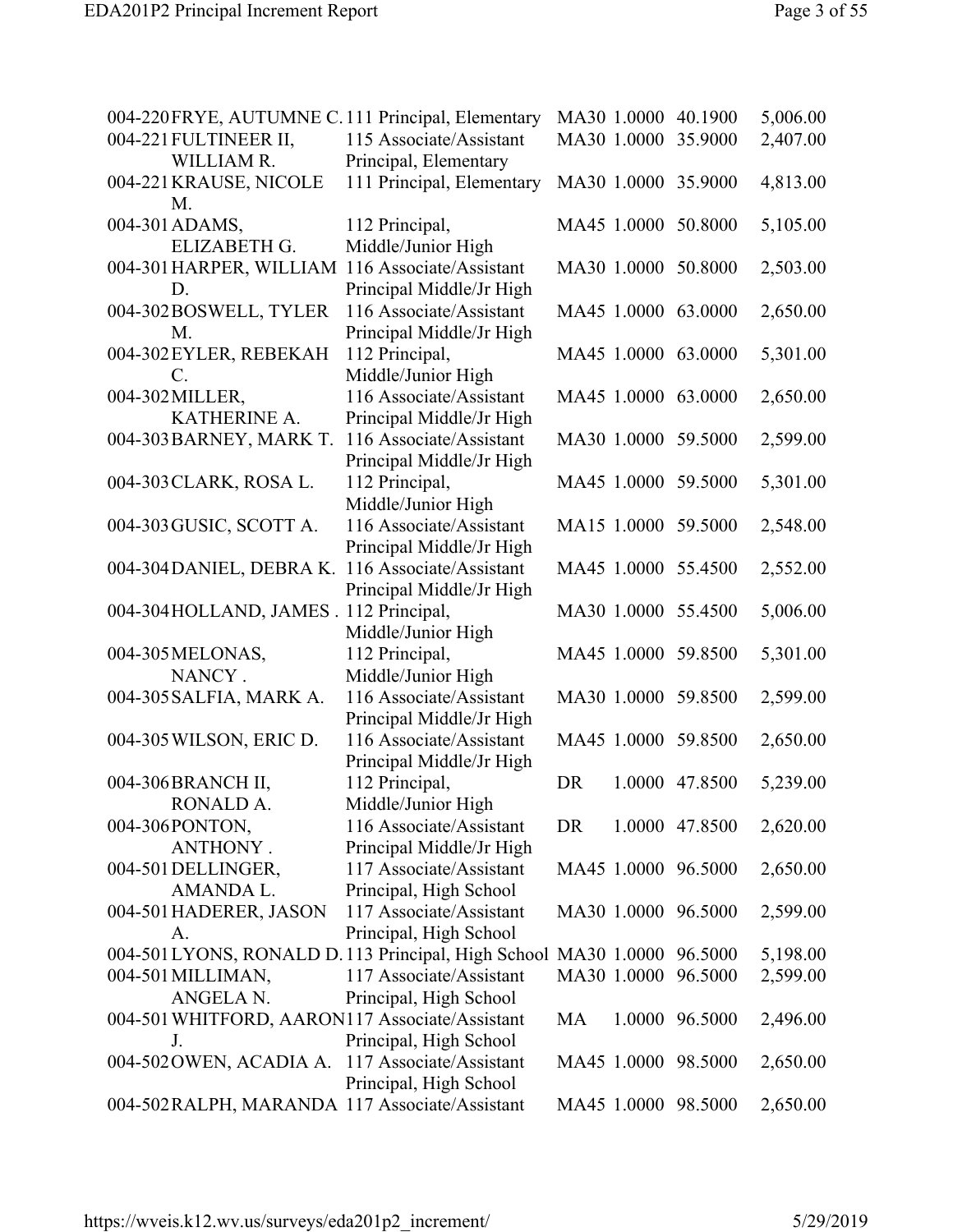| L.                                                                      | Principal, High School                         |           |             |                     |                              |
|-------------------------------------------------------------------------|------------------------------------------------|-----------|-------------|---------------------|------------------------------|
| 004-502 SHERMAN, TRENT                                                  | 113 Principal, High School MA30 1.0000 98.5000 |           |             |                     | 5,198.00                     |
| M.                                                                      |                                                |           |             |                     |                              |
| 004-502 SINE, BRIAN S.                                                  | 117 Associate/Assistant                        |           |             | MA30 1.0000 98.5000 | 2,599.00                     |
|                                                                         | Principal, High School                         |           |             |                     |                              |
| 004-502 WALKER, DAVID                                                   | 117 Associate/Assistant                        |           |             | MA45 1.0000 98.5000 | 2,650.00                     |
| M.                                                                      | Principal, High School                         |           |             |                     |                              |
| 004-503 CAMPBELL,                                                       | 117 Associate/Assistant                        |           | MA30 1.0000 | 106.7800            | 2,599.00                     |
| <b>STEVEN B.</b>                                                        | Principal, High School                         |           |             |                     |                              |
| 004-503 KAMLOWSKY,                                                      | 117 Associate/Assistant                        |           | MA45 1.0000 | 106.7800            | 2,650.00                     |
| <b>JASON M.</b>                                                         | Principal, High School                         |           |             |                     |                              |
| 004-503 KLEPPNER, HOLLY 113 Principal, High School MA45 1.0000 106.7800 |                                                |           |             |                     | 5,301.00                     |
| M.                                                                      |                                                |           |             |                     |                              |
| 004-503 MOORE, DAVIS J.                                                 | 117 Associate/Assistant                        |           | MA45 1.0000 | 106.7800            | 2,650.00                     |
|                                                                         | Principal, High School                         |           |             |                     |                              |
| 004-503 RIGGLEMAN,                                                      | 117 Associate/Assistant                        |           | MA45 1.0000 | 106.7800            | 2,650.00                     |
| ALICIA A.                                                               | Principal, High School                         |           |             |                     |                              |
| 004-504 COMER, DANIEL J.                                                | 117 Associate/Assistant                        |           |             | MA45 1.0000 89.5000 | 2,650.00                     |
|                                                                         | Principal, High School                         |           |             |                     |                              |
| 004-504 COPENHAVER,                                                     | 117 Associate/Assistant                        |           |             | MA15 1.0000 89.5000 | 2,548.00                     |
| <b>BENJAMIN C.</b>                                                      | Principal, High School                         |           |             |                     |                              |
| 004-504 MARCUM, CARRIE                                                  | 117 Associate/Assistant                        | <b>DR</b> |             | 1.0000 89.5000      | 2,720.00                     |
| Ε.                                                                      | Principal, High School                         |           |             |                     |                              |
| 004-504 MYERS, ROBERT T. 113 Principal, High School MA45 1.0000 89.5000 |                                                |           |             |                     | 5,301.00                     |
| 004-504 SOWERS, JOSHUA J.117 Associate/Assistant                        |                                                |           | MA45 1.0000 | 89.5000             | 2,650.00                     |
|                                                                         | Principal, High School                         |           |             |                     |                              |
| 004-602 FUNK,                                                           | 111 Principal, Elementary                      | <b>DR</b> | 1.0000      | 16.2000             | 4,836.00                     |
| <b>ANTOINETTE D.</b>                                                    |                                                |           |             |                     |                              |
| 004-701 MORGAN, KATHY                                                   | 117 Associate/Assistant                        |           | MA45 1.0000 | 37.0000             | 2,454.00                     |
| Ε.                                                                      | Principal, High School                         |           |             |                     |                              |
| 004-701 VANMETRE,                                                       | 113 Principal, High School MA45 1.0000 37.0000 |           |             |                     | 4,908.00                     |
| DONNA J.                                                                |                                                |           |             |                     |                              |
| 004                                                                     |                                                |           |             |                     | 73.0000 4,175.7800266,028.00 |
| Total                                                                   |                                                |           |             |                     |                              |

#### **006 Boone**

| <b>School Name</b> |                         | <b>Position</b>           | <b>DegreeFTE IndFTE</b>      | Approp           |
|--------------------|-------------------------|---------------------------|------------------------------|------------------|
|                    |                         |                           | <b>Staff</b>                 |                  |
|                    | 006-102 DUNCAN,         | 111 Principal, Elementary | MA45 1.0000 10.0000 4,516.00 |                  |
|                    | CHRISTOPHER.            |                           |                              |                  |
|                    | 006-201 BOYD, RAE M.    | 111 Principal, Elementary | MA15 1.0000                  | 13.2000 4,341.00 |
|                    | 006-207 PRITT, AMY N.   | 111 Principal, Elementary | MA30 1.0000                  | 26.0000 4,813.00 |
|                    | 006-212 BERRY, LOREN J. | 111 Principal, Elementary | MA45 1.0000                  | 20.5000 4,712.00 |
|                    | 006-215 CAMPBELL,       | 111 Principal, Elementary | MA45 1.0000                  | 15.0000 4,712.00 |
|                    | PAMELA.                 |                           |                              |                  |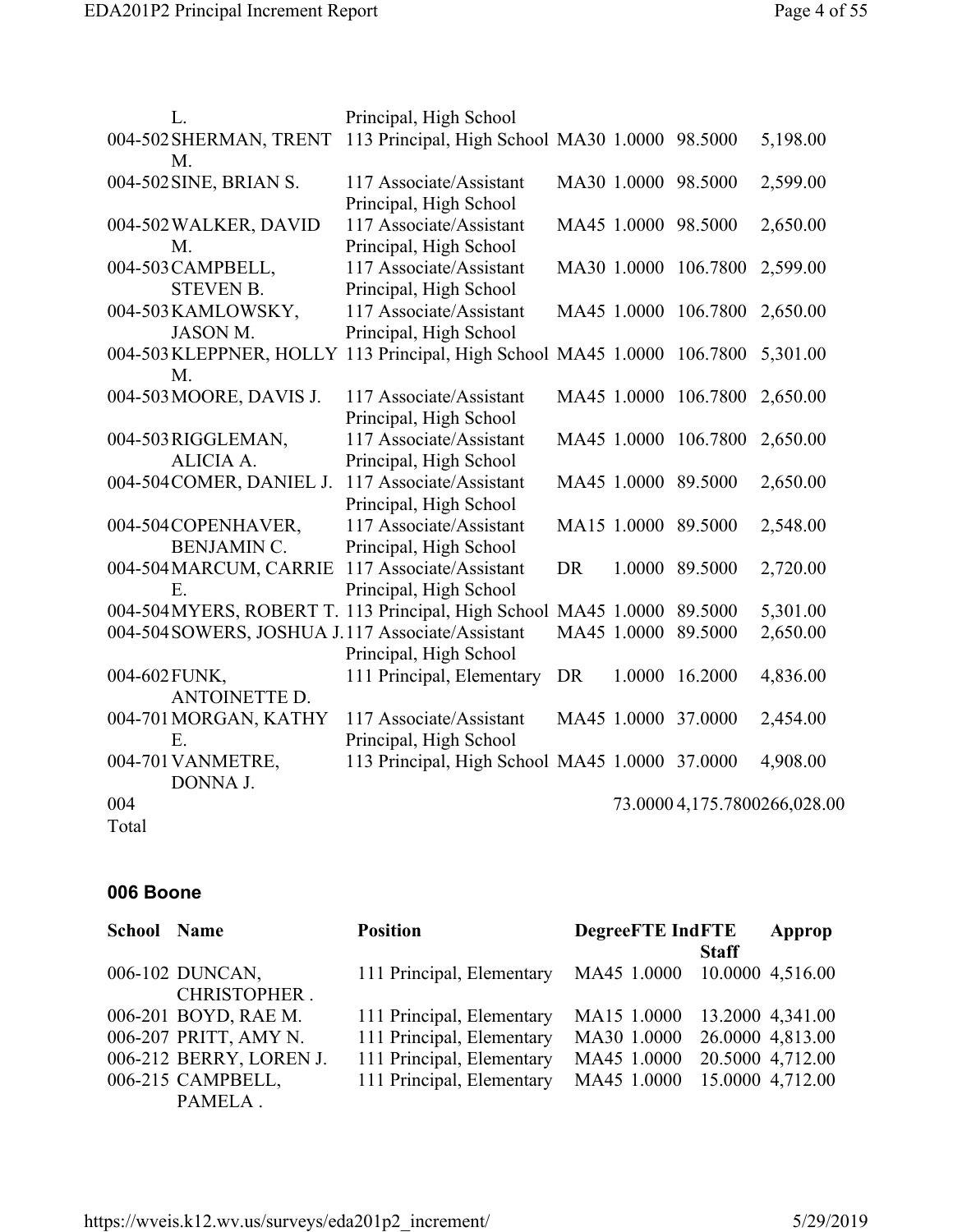|       | 006-219 LOWE, LISA A.    | 111 Principal, Elementary                                                   |    | MA45 1.0000 | 26.0000 4,908.00          |
|-------|--------------------------|-----------------------------------------------------------------------------|----|-------------|---------------------------|
|       | 006-220 HILL, JASON R.   | 111 Principal, Elementary                                                   | MA | 1.0000      | 32.8000 4,623.00          |
|       | 006-301 BROWN, MICHAEL   | 116 Associate/Assistant                                                     |    | MA45 1.0000 | 31.5000 2,454.00          |
|       | A.                       | Principal Middle/Jr High                                                    |    |             |                           |
|       | 006-301 ELKINS, SHANN.   | 112 Principal, Middle/Junior MA45 1.0000<br>High                            |    |             | 31.5000 4,908.00          |
|       | 006-301 NELSON, CAITLIN  | 116 Associate/Assistant                                                     |    | MA30 1.0000 | 31.5000 2,407.00          |
|       | G.                       | Principal Middle/Jr High                                                    |    |             |                           |
|       |                          | 006-301 WALKER, ANGELA. 116 Associate/Assistant<br>Principal Middle/Jr High |    | MA45 0.5000 | 31.5000 1,227.00          |
|       | 006-401 RIGGS, MATTHEW   | 112 Principal, Middle/Junior MA45 1.0000                                    |    |             | 18.7500 4,712.00          |
|       | R.                       | High                                                                        |    |             |                           |
|       |                          | 006-501 LINVILLE, BRIAN T. 117 Associate/Assistant                          | MA | 1.0000      | 38.5000 2,404.00          |
|       |                          | Principal, High School                                                      |    |             |                           |
|       |                          | 006-501 MESSER, MATTHEW 113 Principal, High School MA45 1.0000              |    |             | 38.5000 5,105.00          |
|       | J <sub>1</sub>           |                                                                             |    |             |                           |
|       |                          | 006-501 WALKER, ANGELA . 117 Associate/Assistant                            |    | MA45 0.5000 | 38.5000 1,276.00          |
|       |                          | Principal, High School                                                      |    |             |                           |
|       |                          | 006-502 BARNETTE, ROY T. 113 Principal, High School                         |    | MA45 1.0000 | 27.2500 4,908.00          |
|       | 006-502 STOLLINGS,       | 117 Associate/Assistant                                                     |    | MA45 1.0000 | 27.2500 2,454.00          |
|       | <b>MATTHEW S.</b>        | Principal, High School                                                      |    |             |                           |
|       |                          | 006-503 HOWELL, ANGELA 117 Associate/Assistant                              |    | MA15 1.0000 | 16.5000 2,265.00          |
|       | D.                       | Principal, High School                                                      |    |             |                           |
|       | 006-503 KEITH, CHRISTINA | 113 Principal, High School                                                  |    | MA45 1.0000 | 16.5000 4,712.00          |
|       | D.                       |                                                                             |    |             |                           |
| 006   |                          |                                                                             |    |             | 18.0000 491.250071,457.00 |
| Total |                          |                                                                             |    |             |                           |

#### **008 Braxton**

| <b>School Name</b> |                          | <b>Position</b>                          | <b>DegreeFTE IndFTE</b> |              | Approp           |
|--------------------|--------------------------|------------------------------------------|-------------------------|--------------|------------------|
|                    |                          |                                          |                         | <b>Staff</b> |                  |
|                    | 008-101 CHILDERS,        | 111 Principal, Elementary                | MA45 1.0000             | 9.8100       | 4,516.00         |
|                    | TERESA.                  |                                          |                         |              |                  |
|                    | 008-201 MINNEY, TONY.    | 111 Principal, Elementary                | MA45 1.0000             |              | 15.0000 4,712.00 |
|                    | 008-202 BALL, GREGORY P. | 111 Principal, Elementary                | MA45 1.0000             |              | 14.5000 4,712.00 |
|                    | 008-203 SEARS, LINDA.    | 111 Principal, Elementary                | MA45 1.0000             |              | 10.0000 4,516.00 |
|                    | 008-204 POST, SANDY R.   | 111 Principal, Elementary                | MA30 1.0000             |              | 11.0000 4,428.00 |
|                    | 008-205 MINNEY, KYRE-    | 111 Principal, Elementary                | 1.0000<br>MA            |              | 16.5000 4,438.00 |
|                    | ANNA.                    |                                          |                         |              |                  |
|                    | 008-303 GORBY-TEFFT,     | 112 Principal, Middle/Junior MA45 1.0000 |                         |              | 28.0000 4,908.00 |
|                    | MICHELLE A.              | High                                     |                         |              |                  |
|                    | 008-303 STOVER, LORI A.  | 116 Associate/Assistant                  | MA30 0.5000             |              | 28.0000 1,203.00 |
|                    |                          | Principal Middle/Jr High                 |                         |              |                  |
|                    | 008-501 KNIGHT-COX,      | 117 Associate/Assistant                  | MA15 1.0000             |              | 40.0000 2,453.00 |
|                    | FLORA.                   | Principal, High School                   |                         |              |                  |
|                    |                          |                                          |                         |              |                  |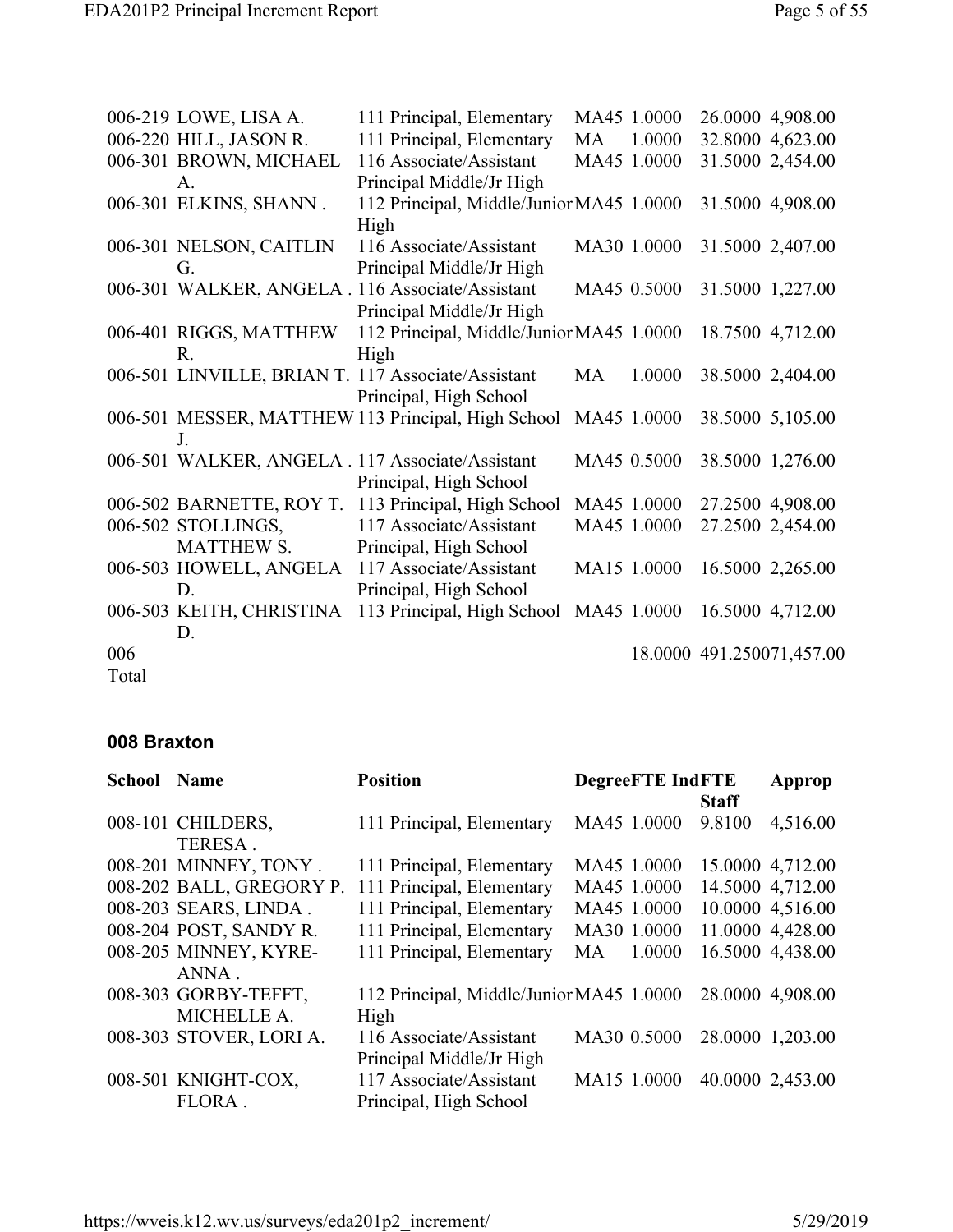|       |                         | 008-501 PIERSON, JESSICA 113 Principal, High School MA15 1.0000 40.0000 4,907.00 |  |                              |
|-------|-------------------------|----------------------------------------------------------------------------------|--|------------------------------|
|       | 008-501 STOVER, LORI A. | 117 Associate/Assistant<br>Principal, High School                                |  | MA30 0.5000 40.0000 1,251.00 |
| 008   |                         |                                                                                  |  | 10.0000 252.810042,044.00    |
| Total |                         |                                                                                  |  |                              |

#### **010 Brooke**

| <b>School Name</b> |                                                 | <b>Position</b>                                                              |           | <b>DegreeFTE IndFTE</b> |              | Approp                    |
|--------------------|-------------------------------------------------|------------------------------------------------------------------------------|-----------|-------------------------|--------------|---------------------------|
|                    |                                                 |                                                                              |           |                         | <b>Staff</b> |                           |
|                    | 010-208 CONNOLLY, JO-<br>ELLEN.                 | 111 Principal, Elementary                                                    |           | MA45 1.0000             |              | 21.0000 4,712.00          |
|                    | 010-208 VICE, AMANDA A.                         | 115 Associate/Assistant<br>Principal, Elementary                             | <b>MA</b> | 0.5000                  |              | 21.0000 1,109.00          |
|                    | 010-209 DUFFY ZIMMER,<br>STEPHANIE M.           | 111 Principal, Elementary                                                    | <b>DR</b> | 1.0000                  |              | 22.0000 4,836.00          |
|                    | 010-209 VICE, AMANDA A.                         | 115 Associate/Assistant<br>Principal, Elementary                             | <b>MA</b> | 0.5000                  |              | 22.0000 1,109.00          |
|                    | S.                                              | 010-210 MILLS, MICHALENE 115 Associate/Assistant<br>Principal, Elementary    |           | MA45 0.5000             |              | 18.0000 1,178.00          |
|                    | 010-210 SWEDA, NADINE.                          | 111 Principal, Elementary                                                    |           | MA45 1.0000             |              | 18.0000 4,712.00          |
|                    | 010-211 DONOHEW,<br>WILLIAM S.                  | 111 Principal, Elementary                                                    |           | MA30 1.0000             |              | 14.0000 4,428.00          |
|                    | S.                                              | 010-211 MILLS, MICHALENE 115 Associate/Assistant<br>Principal, Elementary    |           | MA45 0.5000             |              | 14.0000 1,129.00          |
|                    | A.                                              | 010-304 BLUNDON, JEFFREY 116 Associate/Assistant<br>Principal Middle/Jr High | <b>MA</b> | 1.0000                  |              | 61.1500 2,496.00          |
|                    | 010-304 SCHIFFBAUER-<br>SISINNI, JENNIFER<br>E. | 112 Principal, Middle/Junior MA45 1.0000<br>High                             |           |                         |              | 61.1500 5,301.00          |
|                    | 010-304 WHITEHEAD,<br>RICHARD L.                | 116 Associate/Assistant<br>Principal Middle/Jr High                          |           | MA45 1.0000             |              | 61.1500 2,650.00          |
|                    | 010-502 BLUMETTE, SEAN<br>A.                    | 117 Associate/Assistant<br>Principal, High School                            |           | MA30 0.5000             |              | 78.3500 1,300.00          |
|                    | Ε.                                              | 010-502 BRINDLEY, GEORGE117 Associate/Assistant<br>Principal, High School    |           | MA45 1.0000             |              | 78.3500 2,650.00          |
|                    | 010-502 PANNETT,<br>TIMOTHY R.                  | 113 Principal, High School                                                   |           | MA45 1.0000             |              | 78.3500 5,301.00          |
|                    | 010-502 ROTHWELL,<br><b>GREGORY L.</b>          | 117 Associate/Assistant<br>Principal, High School                            |           | MA45 1.0000             |              | 78.3500 2,650.00          |
|                    | 010-502 WEPPLER, LEE R.                         | 117 Associate/Assistant<br>Principal, High School                            |           | MA15 1.0000             |              | 78.3500 2,548.00          |
|                    | J.                                              | 010-599 ROBINSON, JACLYN 113 Principal, High School                          |           | MA15 1.0000             | 2.0000       | 4,152.00                  |
| 010                |                                                 |                                                                              |           |                         |              | 14.5000 727.200052,261.00 |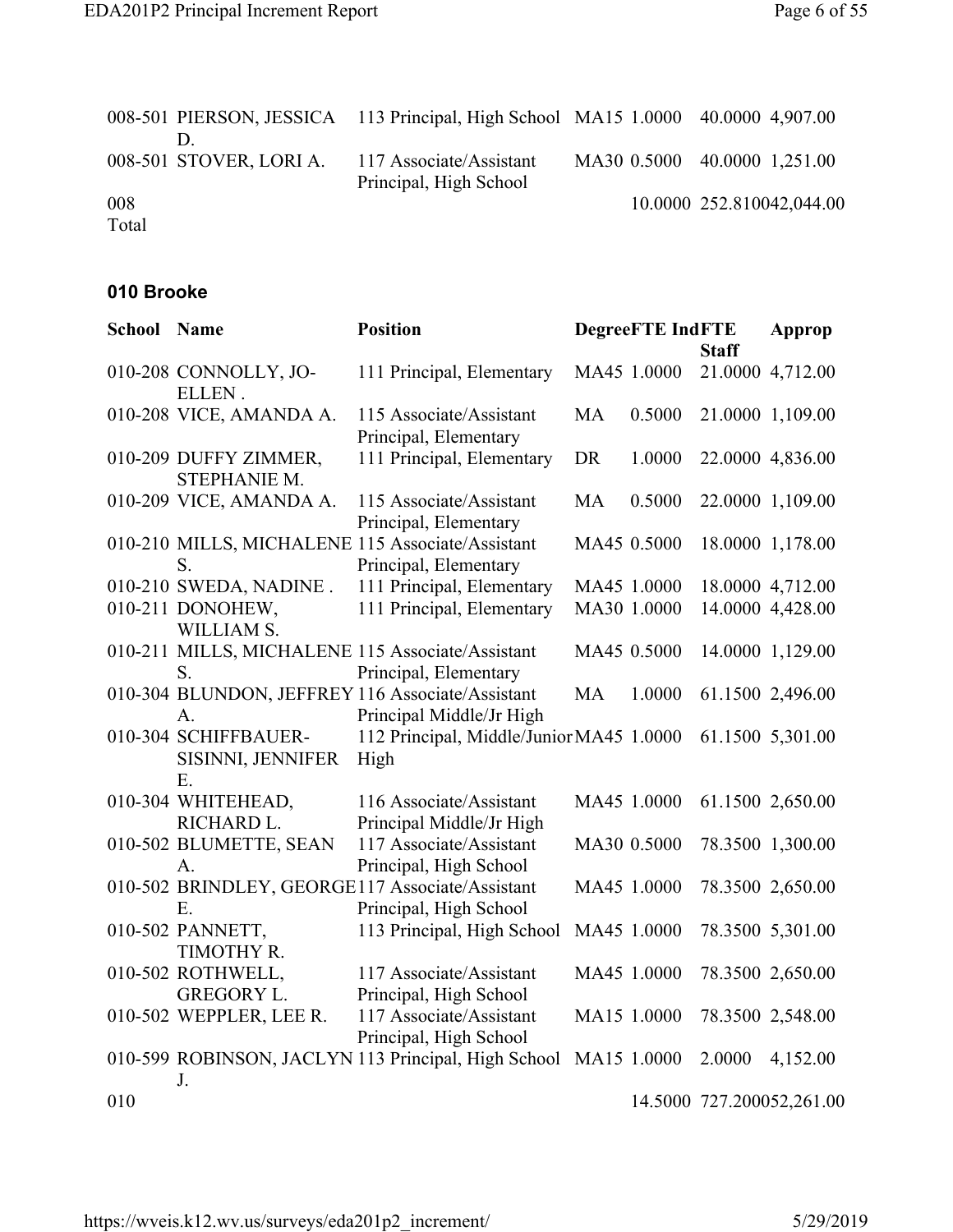Total

## **012 Cabell**

| <b>School Name</b> |                          | <b>Position</b>                                     | <b>DegreeFTE</b>    | <b>FTE Staff Approp</b> |          |
|--------------------|--------------------------|-----------------------------------------------------|---------------------|-------------------------|----------|
|                    |                          |                                                     | Ind                 |                         |          |
|                    | 012-203 SMITH, CARRIE A. | 111 Principal, Elementary                           | MA45 1.0000         | 22.1700                 | 4,712.00 |
|                    |                          | 012-218 WATTS, TAMMIE S. 111 Principal, Elementary  | MA45 1.0000         | 14.6000                 | 4,712.00 |
|                    | 012-221 SCARBERRY,       | 111 Principal, Elementary                           | MA45 1.0000         | 17.0000                 | 4,712.00 |
|                    | <b>HEATHER Y.</b>        |                                                     |                     |                         |          |
|                    | 012-224 O'NEAL, R        | 111 Principal, Elementary                           | MA45 1.0000         | 14.5000                 | 4,712.00 |
|                    | PATRICK.                 |                                                     |                     |                         |          |
|                    |                          | 012-227 MAYNARD, NANCY 115 Associate/Assistant      | MA45 1.0000 35.3300 |                         | 2,454.00 |
|                    | А.                       | Principal, Elementary                               |                     |                         |          |
|                    | 012-227 MCKENZIE, RYAN   | 111 Principal, Elementary                           | MA45 1.0000 35.3300 |                         | 4,908.00 |
|                    | M.                       |                                                     |                     |                         |          |
|                    | 012-236KRENZEL,          | 111 Principal, Elementary                           | MA45 1.0000 22.0000 |                         | 4,712.00 |
|                    | MICHAEL J.               |                                                     |                     |                         |          |
|                    |                          | 012-239HARMON, ROBIN D.111 Principal, Elementary    | MA45 1.0000         | 21.0000                 | 4,712.00 |
|                    |                          | 012-242 HORNE, BRENDA T. 111 Principal, Elementary  | MA30 1.0000         | 15.5000                 | 4,621.00 |
|                    |                          | 012-251 MYNES JR, BOYD C.111 Principal, Elementary  | MA45 1.0000         | 16.6700                 | 4,712.00 |
|                    |                          | 012-254 MIZE, CONNIE S. 111 Principal, Elementary   | MA45 1.0000         | 16.3400                 | 4,712.00 |
|                    |                          | 012-263 MAYNARD, AMY D.115 Associate/Assistant      | MA45 1.0000         | 43.0000                 | 2,552.00 |
|                    |                          | Principal, Elementary                               |                     |                         |          |
|                    | 012-263 RAYBURN,         | 111 Principal, Elementary                           | MA45 1.0000 43.0000 |                         | 5,105.00 |
|                    | <b>SHANNON R.</b>        |                                                     |                     |                         |          |
|                    |                          | 012-269 COLLINS, IDA LEE 111 Principal, Elementary  | MA45 1.0000 15.8300 |                         | 4,712.00 |
|                    | S.                       |                                                     |                     |                         |          |
|                    |                          | 012-272 ALEXANDER, LISA 111 Principal, Elementary   | MA30 1.0000         | 23.5000                 | 4,621.00 |
|                    | $\mathbf{A}$ .           |                                                     |                     |                         |          |
|                    |                          | 012-285 ROSS, JENNIFER A. 111 Principal, Elementary | MA45 1.0000         | 14.6700                 | 4,712.00 |
|                    | 012-287BAILEY, PAMELA    | 111 Principal, Elementary                           | MA45 1.0000         | 36.0000                 | 4,908.00 |
|                    | L.                       |                                                     |                     |                         |          |
|                    | 012-287FERGUSON,         | 115 Associate/Assistant                             | MA45 1.0000 36.0000 |                         | 2,454.00 |
|                    | REBECCA J.               | Principal, Elementary                               |                     |                         |          |
|                    | 012-290FISHER, HOLLY W.  | 115 Associate/Assistant                             | MA45 1.0000 35.6700 |                         | 2,454.00 |
|                    |                          | Principal, Elementary                               |                     |                         |          |
|                    |                          | 012-290THOMAS, RONALD 111 Principal, Elementary     | MA30 1.0000 35.6700 |                         | 4,813.00 |
|                    | Κ.                       |                                                     |                     |                         |          |
|                    | 012-291 JORDAN, KELLI A. | 111 Principal, Elementary                           | MA45 1.0000         | 42.0000                 | 5,105.00 |
|                    | 012-291 WERTHAMMER,      | 115 Associate/Assistant                             | MA45 1.0000         | 42.0000                 | 2,552.00 |
|                    | <b>LAUREN R.</b>         | Principal, Elementary                               |                     |                         |          |
|                    |                          | 012-292FRYE, CAROLYN A. 111 Principal, Elementary   | MA15 1.0000         | 30.0000                 | 4,718.00 |
|                    | 012-292 O'NEAL, RHONDA   | 115 Associate/Assistant                             | MA45 1.0000         | 30.0000                 | 2,454.00 |
|                    | К.                       | Principal, Elementary                               |                     |                         |          |
|                    | 012-301 JARRELL, BRENT   | 112 Principal,                                      | MA30 1.0000         | 59.5000                 | 5,198.00 |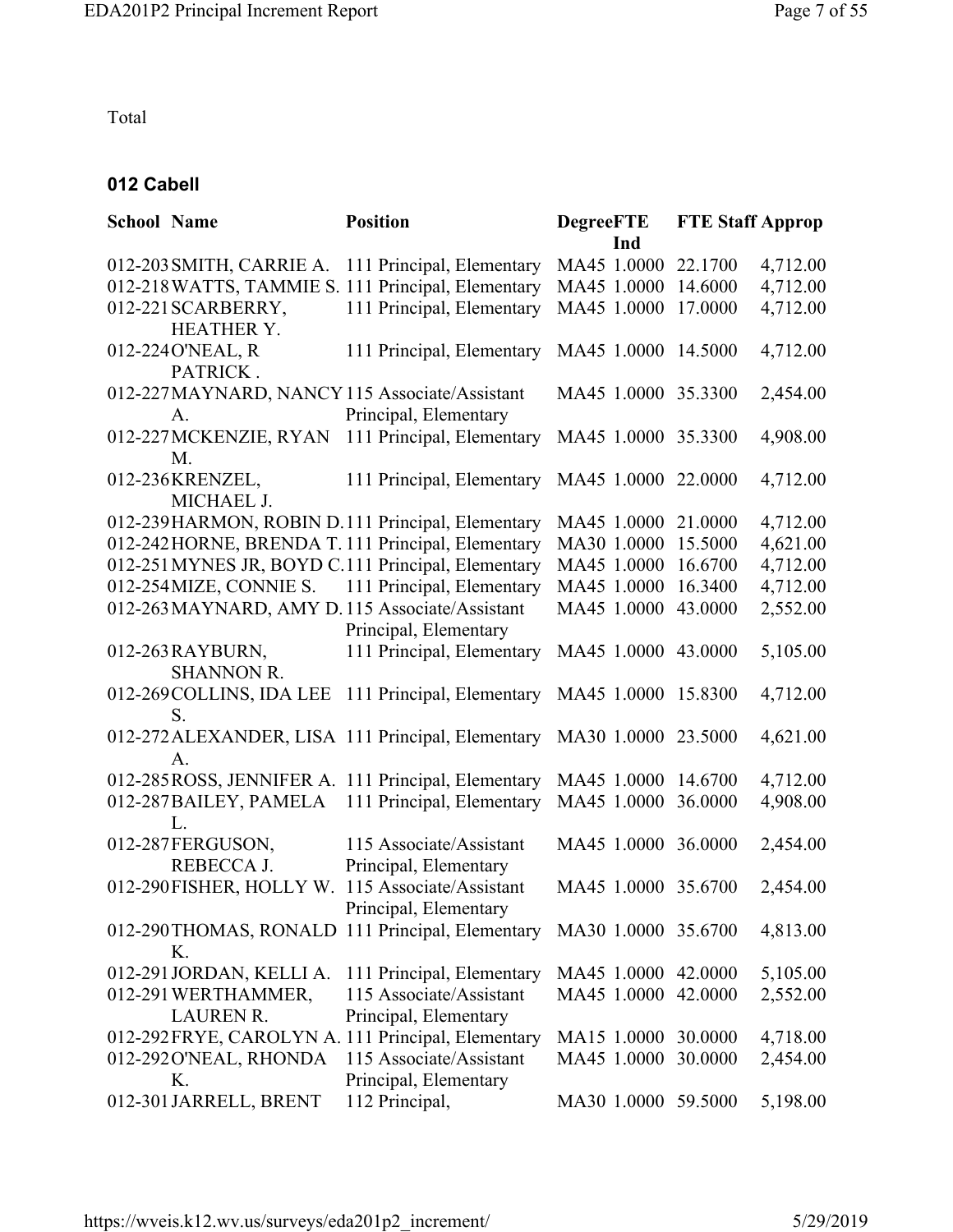| W.                                                                               | Middle/Junior High                                  |                               |                          |          |
|----------------------------------------------------------------------------------|-----------------------------------------------------|-------------------------------|--------------------------|----------|
| 012-301 ROWE, ANITA L.                                                           | 116 Associate/Assistant<br>Principal Middle/Jr High | MA45 1.0000 59.5000           |                          | 2,650.00 |
| 012-301 SMITH, KERRI C.                                                          | 116 Associate/Assistant                             | MA45 1.0000 59.5000           |                          | 2,650.00 |
| 012-308 CHAPMAN,                                                                 | Principal Middle/Jr High<br>116 Associate/Assistant | MA30 1.0000 48.5000           |                          | 2,503.00 |
| <b>CLARENCE E.</b>                                                               | Principal Middle/Jr High                            |                               |                          |          |
| 012-308 UNDER WOOD,                                                              | 112 Principal,                                      | MA45 1.0000 48.5000           |                          | 5,105.00 |
| DEBORAH L.                                                                       | Middle/Junior High                                  |                               |                          |          |
| 012-308 WEEKLEY-                                                                 | 116 Associate/Assistant                             | MA45 1.0000 48.5000           |                          | 2,552.00 |
| COOLEY, KRISTEN                                                                  | Principal Middle/Jr High                            |                               |                          |          |
| L.                                                                               |                                                     |                               |                          |          |
| 012-310PAXTON, JAMES T. 112 Principal,                                           |                                                     | MA45 1.0000 50.5000           |                          | 5,105.00 |
|                                                                                  | Middle/Junior High                                  |                               |                          |          |
| 012-310THACKER,                                                                  | 116 Associate/Assistant                             | MA45 1.0000 50.5000           |                          | 2,552.00 |
| <b>CHARLES J.</b>                                                                |                                                     |                               |                          |          |
|                                                                                  | Principal Middle/Jr High                            |                               |                          |          |
| 012-310 WILSON, ANGELA                                                           | 116 Associate/Assistant                             | MA45 1.0000 50.5000           |                          | 2,552.00 |
| R.                                                                               | Principal Middle/Jr High                            |                               |                          |          |
| 012-311 PENNINGTON,                                                              | 116 Associate/Assistant                             | MA30 1.0000 58.5000           |                          | 2,599.00 |
| DONALD L.                                                                        | Principal Middle/Jr High                            |                               |                          |          |
| 012-311 PERRY, DELOIS.                                                           | 112 Principal,                                      | MA45 1.0000 58.5000           |                          | 5,301.00 |
|                                                                                  | Middle/Junior High                                  |                               |                          |          |
| 012-311 RILEY, LISA D.                                                           | 116 Associate/Assistant                             | MA45 1.0000 58.5000           |                          | 2,650.00 |
|                                                                                  | Principal Middle/Jr High                            |                               |                          |          |
| 012-550 ADKINS,                                                                  | 117 Associate/Assistant                             | MA45 1.0000 113.5000          |                          | 2,650.00 |
| <b>MATTHEW P.</b>                                                                | Principal, High School                              |                               |                          |          |
| 012-550 ASH, MELISSA D.                                                          | 117 Associate/Assistant                             | MA45 1.0000 113.5000          |                          | 2,650.00 |
|                                                                                  | Principal, High School                              |                               |                          |          |
| 012-550DANIELS,                                                                  | 117 Associate/Assistant                             | MA45 1.0000 113.5000 2,650.00 |                          |          |
| JACQUELINE K.                                                                    | Principal, High School                              |                               |                          |          |
| 012-550 KAMMER, AMY C.                                                           | 117 Associate/Assistant                             | MA45 1.0000 113.5000          |                          | 2,650.00 |
|                                                                                  | Principal, High School                              |                               |                          |          |
| 012-550 MANN, CURTIS A.                                                          | 117 Associate/Assistant                             | MA                            | 1.0000 113.5000 2,496.00 |          |
|                                                                                  | Principal, High School                              |                               |                          |          |
| 012-550 MCGUFFIN, LLOYD 113 Principal, High School MA45 1.0000 113.5000 5,301.00 |                                                     |                               |                          |          |
| Ε.                                                                               |                                                     |                               |                          |          |
|                                                                                  |                                                     |                               |                          |          |
| 012-560 ARCHER, ROBERT 117 Associate/Assistant                                   |                                                     | MA30 1.0000 111.0000 2,599.00 |                          |          |
| D.                                                                               | Principal, High School                              |                               |                          |          |
| 012-560 AUSTIN, TRAVIS S. 117 Associate/Assistant                                |                                                     | MA15 1.0000 111.0000 2,548.00 |                          |          |
|                                                                                  | Principal, High School                              |                               |                          |          |
| 012-560 ENDERS,                                                                  | 117 Associate/Assistant                             | MA45 1.0000 111.0000 2,650.00 |                          |          |
| KIMBERLY A.                                                                      | Principal, High School                              |                               |                          |          |
| 012-560 GLEASON, DANIEL 113 Principal, High School MA45 1.0000 111.0000          |                                                     |                               |                          | 5,301.00 |
| M.                                                                               |                                                     |                               |                          |          |
| 012-560 HAYES, JOHN W.                                                           | 117 Associate/Assistant                             | MA45 1.0000 111.0000 2,650.00 |                          |          |
|                                                                                  | Principal, High School                              |                               |                          |          |
| 012-560PORTER, LEE ANN                                                           | 117 Associate/Assistant                             | MA45 1.0000 111.0000 2,650.00 |                          |          |
|                                                                                  |                                                     |                               |                          |          |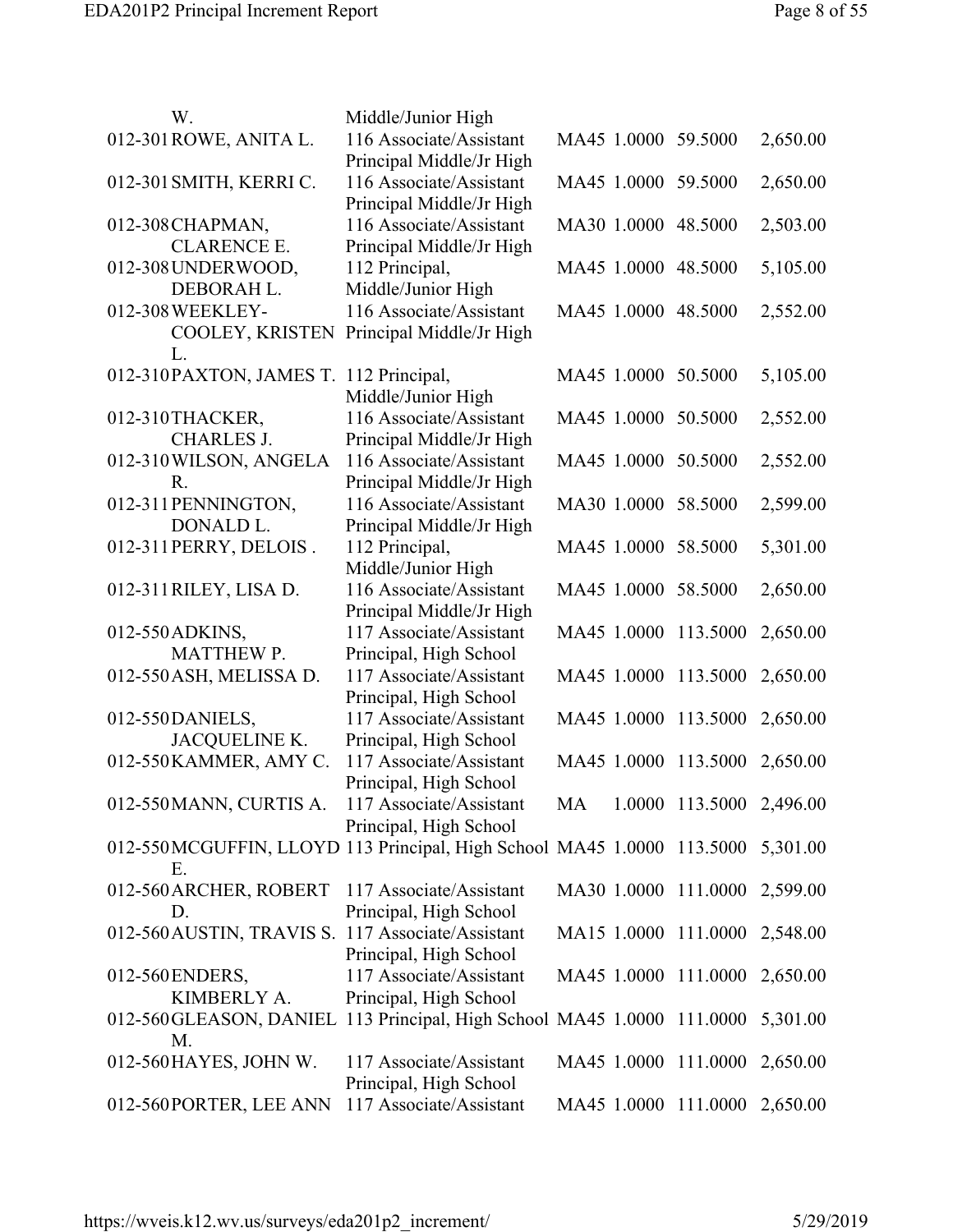|       | Н. | Principal, High School                                                        |  |                              |                              |
|-------|----|-------------------------------------------------------------------------------|--|------------------------------|------------------------------|
|       |    | 012-701 BAISDEN, DAVID L. 117 Associate/Assistant                             |  | MA45 1.0000 37.7000 2,454.00 |                              |
|       |    | Principal, High School                                                        |  |                              |                              |
|       |    | 012-701BARNETT, FRANK 113 Principal, High School MA45 1.0000 37.7000 4,908.00 |  |                              |                              |
|       |    |                                                                               |  |                              |                              |
| 012   |    |                                                                               |  |                              | 50.0000 2,731.1800186,413.00 |
| Total |    |                                                                               |  |                              |                              |
|       |    |                                                                               |  |                              |                              |

## **014 Calhoun**

| <b>School Name</b> |                          | <b>Position</b>                                   | <b>DegreeFTE IndFTE</b> | Approp            |
|--------------------|--------------------------|---------------------------------------------------|-------------------------|-------------------|
|                    |                          |                                                   |                         | <b>Staff</b>      |
|                    |                          | 014-201 THOMAS, CHARLES 111 Principal, Elementary | MA45 1.0000             | 16.4500 4,712.00  |
|                    | Е.                       |                                                   |                         |                   |
|                    | 014-203 NICHOLAS, AMY J. | 111 Principal, Elementary                         | MA30 1.0000             | 16.9500 4,621.00  |
|                    |                          | 014-501 BUNCH, CHASTITY 118 Associate/Assistant   | MA45 0.8000             | 41.6000 2,042.00  |
|                    | $\mathsf{A}$             | Principal, Combined                               |                         |                   |
|                    | 014-501 BUNCH, CHASTITY  | 118 Associate/Assistant                           | MA45 0.2000             | 41.6000 510.00    |
|                    | $A_{-}$                  | Principal, Combined                               |                         |                   |
|                    | 014-501 JOHNSON, JEREMY  | 118 Associate/Assistant                           | MA45 1.0000             | 41.6000 2,552.00  |
|                    | M.                       | Principal, Combined                               |                         |                   |
|                    | 014-501 STEPHENSON,      | 114 Principal, Combined                           | MA45 1.0000             | 41.6000 5,105.00  |
|                    | ANITA M.                 |                                                   |                         |                   |
|                    | 014-701 HUPP, SHIRLEY A. | 117 Associate/Assistant                           | MA45 1.0000             | 12.0000 2,258.00  |
|                    |                          | Principal, High School                            |                         |                   |
|                    | 014-701 STERNS, BRYAN P. | 113 Principal, High School                        | MA45 1.0000             | 12.0000 4,516.00  |
| 014                |                          |                                                   | 7.0000                  | 223.800026,316.00 |
| Total              |                          |                                                   |                         |                   |

## **016 Clay**

| <b>School</b> | <b>Name</b>                  | <b>Position</b>                          | <b>DegreeFTE IndFTE</b> |                | Approp           |
|---------------|------------------------------|------------------------------------------|-------------------------|----------------|------------------|
|               |                              |                                          |                         | <b>Staff</b>   |                  |
|               | 016-202 Paxton, Michelle A.  | 111 Principal, Elementary                | MA45 1.0000             |                | 38.5000 5,105.00 |
|               | 016-202 Stephenson, Jesse M. | 115 Associate/Assistant                  | MA45 0.1000             | 38.5000 255.00 |                  |
|               |                              | Principal, Elementary                    |                         |                |                  |
|               | 016-205 Ramsey, Britni A.    | 111 Principal, Elementary                | MA45 0.1000             | 9.9000         | 452.00           |
|               | 016-208 Krajeski, Jamela H.  | 111 Principal, Elementary                | MA45 0.1000             | 9.9000         | 452.00           |
|               | 016-209 Boggs, Steve A.      | 111 Principal, Elementary                | MA30 0.1000             | 17.9000 462.00 |                  |
|               | 016-301 Goe, Leslie J.       | 112 Principal, Middle/Junior MA45 1.0000 |                         |                | 31.9000 4,908.00 |
|               |                              | High                                     |                         |                |                  |
|               | 016-301 Payton, Barry R.     | 116 Associate/Assistant                  | MA45 0.1000             | 31.9000 245.00 |                  |
|               |                              | Principal Middle/Jr High                 |                         |                |                  |
|               | 016-501 Gibson, Crystal D.   | 113 Principal, High School               | MA45 1.0000             |                | 39.9000 5,105.00 |
|               | 016-501 Tanner, Allen J.     | 117 Associate/Assistant                  | 0.1000<br>MA.           | 39.9000 240.00 |                  |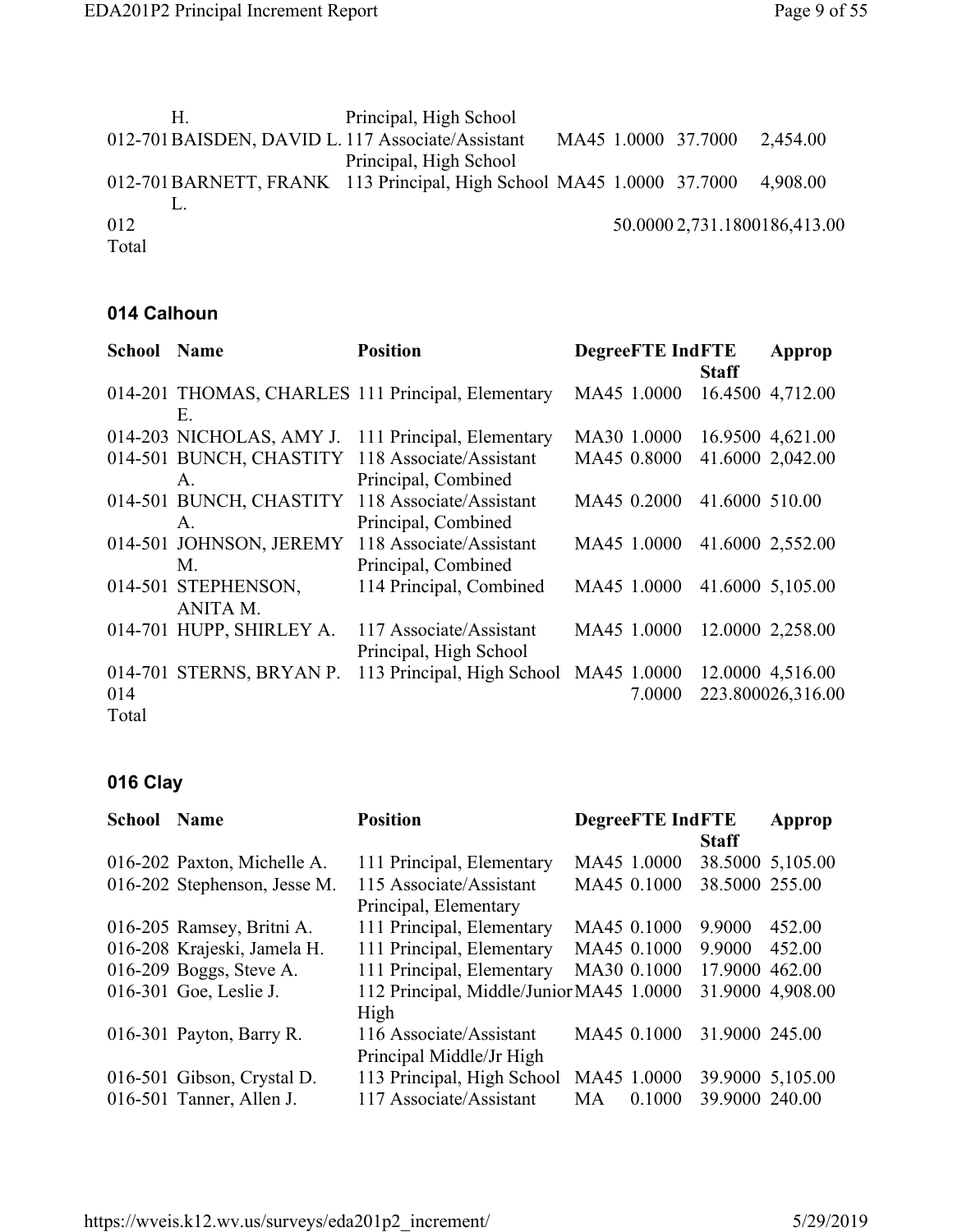3.6000 258.300017,224.00

Principal, High School

016 Total

## **018 Doddridge**

| <b>School Name</b> |                          | <b>Position</b>                                       |             | <b>DegreeFTE IndFTE</b> |              | Approp            |
|--------------------|--------------------------|-------------------------------------------------------|-------------|-------------------------|--------------|-------------------|
|                    |                          |                                                       |             |                         | <b>Staff</b> |                   |
|                    | 018-001 SEE, KATRINA A.  | 115 Associate/Assistant                               | MA15 1.0000 |                         |              | 10.0000 2,170.00  |
|                    |                          | Principal, Elementary                                 |             |                         |              |                   |
|                    |                          | 018-211 ASH, CHADRICK D. 111 Principal, Elementary MA |             | 1.0000                  |              | 39.0000 4,808.00  |
|                    | 018-301 CRESS,           | 112 Principal, Middle/Junior MA45 1.0000              |             |                         |              | 30.0000 4,908.00  |
|                    | CHRISTOPHER M.           | High                                                  |             |                         |              |                   |
|                    | 018-301 MANNING, ARIE J. | 116 Associate/Assistant                               | MA45 1.0000 |                         |              | 30.0000 2,454.00  |
|                    |                          | Principal Middle/Jr High                              |             |                         |              |                   |
|                    | 018-501 5ZELL, KARLA J.  | 117 Associate/Assistant                               | MA30 1.0000 |                         |              | 36.2500 2,407.00  |
|                    |                          | Principal, High School                                |             |                         |              |                   |
|                    |                          | 018-501 WHITE, KATRINA D. 113 Principal, High School  | MA30 1.0000 |                         |              | 36.2500 4,813.00  |
| 018                |                          |                                                       |             | 6.0000                  |              | 181.500021,560.00 |
| Total              |                          |                                                       |             |                         |              |                   |

# **020 Fayette**

| <b>School Name</b> |                                         | <b>Position</b>                                                          | <b>DegreeFTE IndFTE</b> | <b>Staff</b> | Approp           |
|--------------------|-----------------------------------------|--------------------------------------------------------------------------|-------------------------|--------------|------------------|
|                    | 020-201 BOWLING,<br><b>MARCHELLE L.</b> | 111 Principal, Elementary                                                | MA15 1.0000             |              | 17.1000 4,529.00 |
|                    | 020-206 RHODES, STEVEN<br>W.            | 111 Principal, Elementary                                                | MA45 1.0000             |              | 17.4000 4,712.00 |
|                    | R.                                      | 020-208 HARRAH, MELISSA 111 Principal, Elementary                        | MA15 1.0000             |              | 29.3000 4,718.00 |
|                    | $R_{\cdot}$                             | 020-208 MAYNOR, BRITNEY 115 Associate/Assistant<br>Principal, Elementary | MA<br>1.0000            |              | 29.3000 2,311.00 |
|                    | L.                                      | 020-210 THOMPSON, KELLY 111 Principal, Elementary                        | MA30 1.0000             | 6.3000       | 4,236.00         |
|                    | R.                                      | 020-211 COLEMAN, JANNA 111 Principal, Elementary                         | MA30 1.0000             |              | 10.4000 4,428.00 |
|                    | $\rm L$                                 | 020-215 ALTIZER, CHERYL 111 Principal, Elementary                        | MA45 1.0000             |              | 18.1000 4,712.00 |
|                    |                                         | 020-217 BISHOP, MARSHA K.111 Principal, Elementary                       | MA45 1.0000             |              | 22.4000 4,712.00 |
|                    | J.                                      | 020-223 DIXON, THEODORE 111 Principal, Elementary                        | MA45 1.0000             |              | 17.6000 4,712.00 |
|                    | 020-225 DYER, ALAN L.                   | 111 Principal, Elementary                                                | MA15 1.0000             |              | 23.1000 4,529.00 |
|                    | 020-226 JONES, LEE R.                   | 111 Principal, Elementary                                                | MA45 1.0000             |              | 50.4000 5,105.00 |
|                    | 020-226 MCDONALD, AMY                   | 115 Associate/Assistant                                                  | MA45 1.0000             |              | 50.4000 2,552.00 |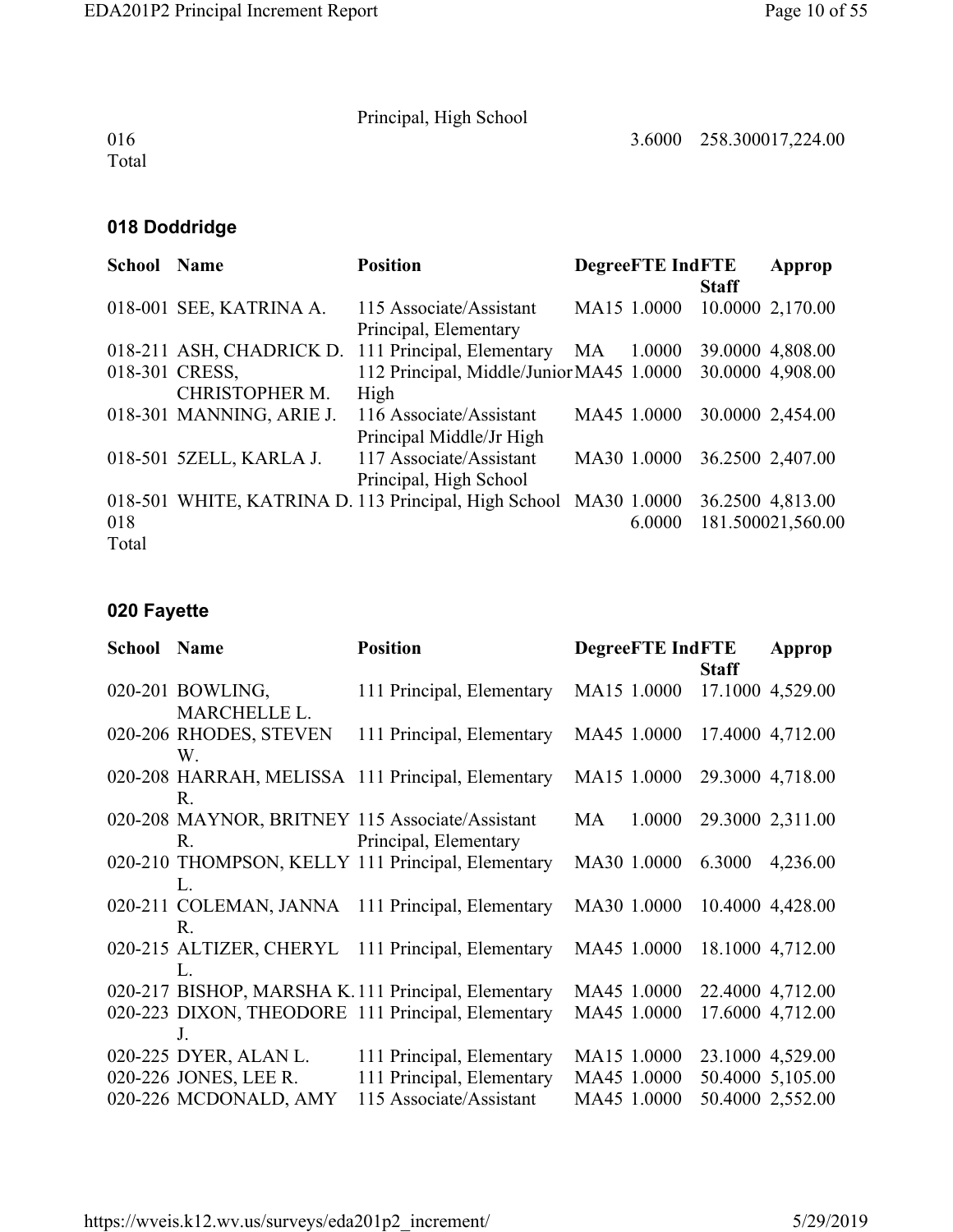|       | R.                      | Principal, Elementary                                            |    |             |                   |
|-------|-------------------------|------------------------------------------------------------------|----|-------------|-------------------|
|       |                         | 020-302 ADKINS, LAURA M. 116 Associate/Assistant                 |    | MA15 1.0000 | 53.0000 2,453.00  |
|       |                         | Principal Middle/Jr High                                         |    |             |                   |
|       |                         | 020-302 HEDRICK, CYNTHIA 112 Principal, Middle/JuniorMA45 1.0000 |    |             | 53.0000 5,105.00  |
|       | L.                      | High                                                             |    |             |                   |
|       | 020-302 ZUTAUT, AQUILLA | 116 Associate/Assistant                                          |    | MA45 1.0000 | 53.0000 2,552.00  |
|       | $R_{\cdot}$             | Principal Middle/Jr High                                         |    |             |                   |
|       |                         | 020-501 SCOTT, DEBORAH F.113 Principal, High School              |    | MA30 1.0000 | 30.4000 4,813.00  |
|       | 020-501 STONE,          | 117 Associate/Assistant                                          | MA | 1.0000      | 30.4000 2,311.00  |
|       | CASSANDRA L.            | Principal, High School                                           |    |             |                   |
|       | 020-503 WHITE, STACY A. | 113 Principal, High School                                       |    | MA15 1.0000 | 16.4000 4,529.00  |
|       | 020-504 BURDETTE,       | 117 Associate/Assistant                                          | MA | 1.0000      | 39.6000 2,404.00  |
|       | <b>MELINDA S.</b>       | Principal, High School                                           |    |             |                   |
|       |                         | 020-504 PETITT, RICHARD L. 113 Principal, High School            |    | MA30 1.0000 | 39.6000 5,006.00  |
|       | 020-506 HAYES, KATIE K. | 113 Principal, High School                                       |    | MA30 1.0000 | 60.0000 5,198.00  |
|       | 020-506 QUESENBERRY,    | 117 Associate/Assistant                                          |    | MA15 1.0000 | 60.0000 2,548.00  |
|       | CHAD M.                 | Principal, High School                                           |    |             |                   |
|       | 020-506 THOMAS, BRANDY  | 117 Associate/Assistant                                          |    | MA45 1.0000 | 60.0000 2,650.00  |
|       | N.                      | Principal, High School                                           |    |             |                   |
|       | 020-507 DARNELL, RANDY  | 117 Associate/Assistant                                          |    | MA45 1.0000 | 36.5000 2,454.00  |
|       | L.                      | Principal, High School                                           |    |             |                   |
|       | 020-507 LOY, CRAIG L.   | 113 Principal, High School                                       |    | MA30 1.0000 | 36.5000 4,813.00  |
| 020   |                         |                                                                  |    | 25.0000     | 860.200098,092.00 |
| Total |                         |                                                                  |    |             |                   |

#### **022 Gilmer**

| <b>School Name</b> |                         | <b>Position</b>           | <b>DegreeFTE IndFTE</b> | Approp       |                   |
|--------------------|-------------------------|---------------------------|-------------------------|--------------|-------------------|
|                    |                         |                           |                         | <b>Staff</b> |                   |
|                    | 022-206 BISHOP, TONI D. | 111 Principal, Elementary | MA45 1.0000             |              | 35.2000 4,908.00  |
|                    | 022-206 FOX, JOHN T.    | 115 Associate/Assistant   | MA15 1.0000             |              | 35.2000 2,359.00  |
|                    |                         | Principal, Elementary     |                         |              |                   |
|                    | 022-501 PAYNE, BRANDON  | 118 Associate/Assistant   | 1.0000<br>MA            |              | 33.8000 2,311.00  |
|                    | B.                      | Principal, Combined       |                         |              |                   |
|                    | 022-501 SHUFF, STEVE S. | 114 Principal, Combined   | MA30 1.0000             |              | 33.8000 4,813.00  |
| 022                |                         |                           | 4.0000                  |              | 138.000014,391.00 |
| Total              |                         |                           |                         |              |                   |

#### **024 Grant**

| <b>School Name</b> |                       | <b>Position</b>           | <b>DegreeFTE</b> IndFTE      |       | Approp |
|--------------------|-----------------------|---------------------------|------------------------------|-------|--------|
|                    |                       |                           |                              | Staff |        |
|                    | 024-101 WOY, JENNI L. | 114 Principal, Combined   | MA45 1.0000 17.3000 4,712.00 |       |        |
|                    | 024-202 DIBENEDETTO,  | 111 Principal, Elementary | MA45 1.0000 10.4000 4,516.00 |       |        |
|                    | MEGAN M.              |                           |                              |       |        |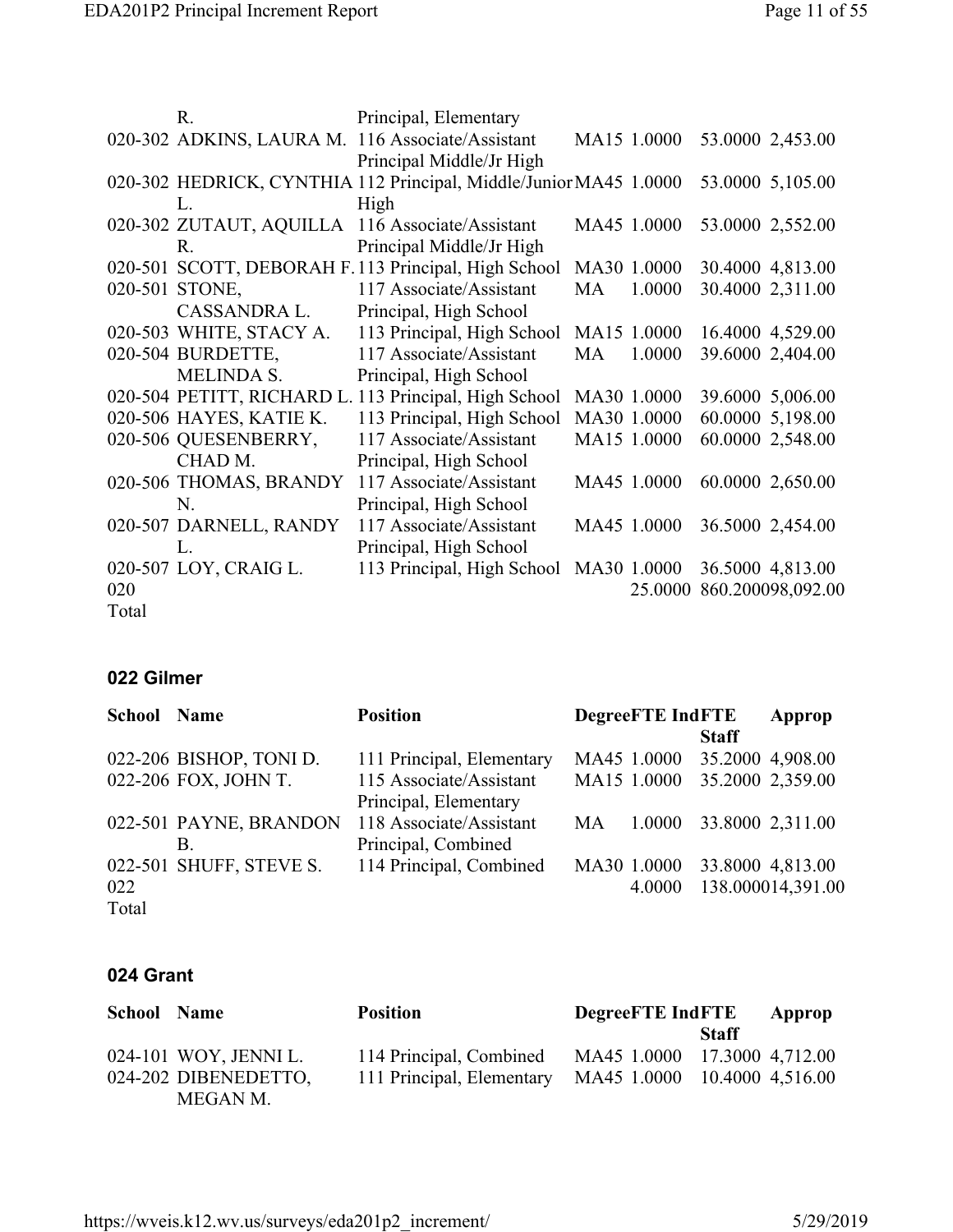|       |                         | 024-203 HEDRICK, DWAYNE 115 Associate/Assistant                | MA45 1.0000 | 42.5500 2,552.00             |                   |
|-------|-------------------------|----------------------------------------------------------------|-------------|------------------------------|-------------------|
|       | Е.                      | Principal, Elementary                                          |             |                              |                   |
|       | 024-203 WEBSTER,        | 111 Principal, Elementary                                      |             | MA45 1.0000 42.5500 5,105.00 |                   |
|       | MITCHELL D.             |                                                                |             |                              |                   |
|       |                         | 024-501 ANDERSON, AVERY 113 Principal, High School MA45 1.0000 |             | 45.7500 5,105.00             |                   |
|       | D.                      |                                                                |             |                              |                   |
|       | 024-501 WEESE, PAULA J. | 118 Associate/Assistant                                        | MA45 1.0000 | 45.7500 2,552.00             |                   |
|       |                         | Principal, Combined                                            |             |                              |                   |
|       | 024-701 CHENOWETH,      | 113 Principal, High School MA45 1.0000 12.0000 4,516.00        |             |                              |                   |
|       | <b>TRACY L.</b>         |                                                                |             |                              |                   |
|       |                         | 024-701 CRITES, MICHELE C.116 Associate/Assistant              | MA45 1.0000 |                              | 12.0000 2,258.00  |
|       |                         | Principal Middle/Jr High                                       |             |                              |                   |
| 024   |                         |                                                                | 8.0000      |                              | 228.300031,316.00 |
| Total |                         |                                                                |             |                              |                   |

#### **026 Greenbrier**

| <b>School Name</b> |                          | <b>Position</b>                                     |             | <b>DegreeFTE IndFTE</b> |                | Approp           |
|--------------------|--------------------------|-----------------------------------------------------|-------------|-------------------------|----------------|------------------|
|                    |                          |                                                     |             |                         | <b>Staff</b>   |                  |
|                    |                          | 026-101 NICKELL, DONNA S. 111 Principal, Elementary | MA45 1.0000 |                         |                | 10.8000 4,516.00 |
|                    | 026-102 TINCHER,         | 111 Principal, Elementary                           | MA30 1.0000 |                         |                | 20.6500 4,621.00 |
|                    | KIMBERLY J.              |                                                     |             |                         |                |                  |
|                    | 026-103 HARDEN, JENNY L. | 111 Principal, Elementary                           | MA          | 1.0000                  |                | 16.4000 4,438.00 |
|                    | 026-104 JUDY, MOLLY M.   | 111 Principal, Elementary                           | MA30 1.0000 |                         |                | 11.6000 4,428.00 |
|                    | 026-201 FAIRCHILD,       | 111 Principal, Elementary                           | MA45 1.0000 |                         |                | 22.2000 4,712.00 |
|                    | DEBORAH J.               |                                                     |             |                         |                |                  |
|                    | 026-204 KING, LINDA.     | 111 Principal, Elementary                           | MA45 1.0000 |                         |                | 21.8000 4,712.00 |
|                    | 026-205 PIERCY-          | 111 Principal, Elementary                           | MA45 1.0000 |                         |                | 37.2000 4,908.00 |
|                    | MCMILLION,               |                                                     |             |                         |                |                  |
|                    | <b>LEANN G.</b>          |                                                     |             |                         |                |                  |
|                    | 026-205 TUCKWILLER,      | 115 Associate/Assistant                             | MA45 1.0000 |                         |                | 37.2000 2,454.00 |
|                    | LAURA A.                 | Principal, Elementary                               |             |                         |                |                  |
|                    | 026-207 LILLY, WESLEY G. | 115 Associate/Assistant                             | MA45 0.3600 |                         | 30.8000 883.00 |                  |
|                    |                          | Principal, Elementary                               |             |                         |                |                  |
|                    | 026-207 LILLY, WESLEY G. | 115 Associate/Assistant                             | MA45 0.2400 |                         | 30.8000 589.00 |                  |
|                    |                          | Principal, Elementary                               |             |                         |                |                  |
|                    |                          | 026-207 STEWART, ANDREA 111 Principal, Elementary   | MA30 1.0000 |                         |                | 30.8000 4,813.00 |
|                    | B <sub>1</sub>           |                                                     |             |                         |                |                  |
|                    | 026-208 SMITH, ANN E.    | 111 Principal, Elementary                           | MA45 1.0000 |                         |                | 27.2000 4,908.00 |
|                    | 026-406 CONAWAY, JASON   | 116 Associate/Assistant                             | MA45 1.0000 |                         |                | 58.0000 2,650.00 |
|                    | B.                       | Principal Middle/Jr High                            |             |                         |                |                  |
|                    | 026-406 MODLIN, PRESTON  | 112 Principal, Middle/Junior DR                     |             | 1.0000                  |                | 58.0000 5,441.00 |
|                    | D.                       | High                                                |             |                         |                |                  |
|                    | 026-406 NISWANDER,       | 116 Associate/Assistant                             | MA45 1.0000 |                         |                | 58.0000 2,650.00 |
|                    | THOMAS E.                | Principal Middle/Jr High                            |             |                         |                |                  |
|                    |                          | 026-407 CAMPBELL, TINA M.116 Associate/Assistant    | MA45 1.0000 |                         |                | 21.7500 2,356.00 |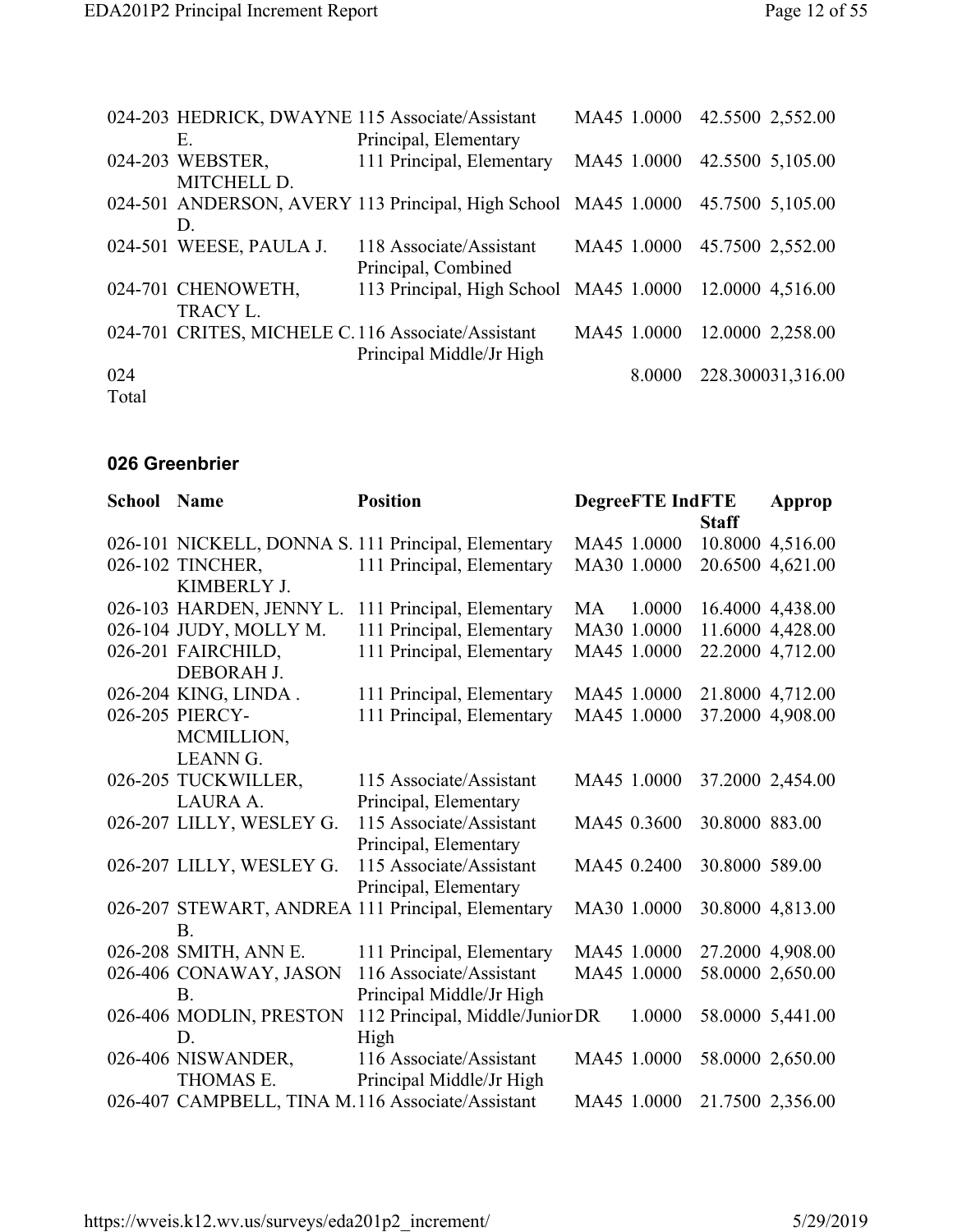|              | 026-407 PODSIADLIK,<br><b>MARSHA S.</b> | Principal Middle/Jr High<br>112 Principal, Middle/Junior MA45 1.0000<br>High            |             | 21.7500 4,712.00          |
|--------------|-----------------------------------------|-----------------------------------------------------------------------------------------|-------------|---------------------------|
|              | 026-501 KEATON, MARK S.                 | 117 Associate/Assistant<br>Principal, High School                                       | MA45 1.0000 | 75.0000 2,650.00          |
|              | 026-501 MCCLINTIC,                      | 117 Associate/Assistant                                                                 | MA45 1.0000 | 75.0000 2,650.00          |
|              | DEBORAH J.<br>026-501 ROUTSON,          | Principal, High School<br>113 Principal, High School MA30 1.0000                        |             | 75.0000 5,198.00          |
|              | <b>BENJAMIN R.</b>                      | 026-501 VINCENT, DAVID A. 117 Associate/Assistant                                       | MA30 1.0000 | 75.0000 2,599.00          |
|              | 026-502 MCCLUNG, LEWIS<br>W.            | Principal, High School<br>117 Associate/Assistant                                       | MA45 1.0000 | 34.0000 2,454.00          |
|              | R.                                      | Principal, High School<br>026-502 ROBERTSON, AMY 113 Principal, High School MA30 1.0000 |             | 34.0000 4,813.00          |
| 026<br>Total |                                         |                                                                                         |             | 21.6000 882.950084,155.00 |

## **028 Hampshire**

| <b>School Name</b> |                                        | <b>Position</b>                                                              |    | <b>DegreeFTE IndFTE</b> |              | Approp                    |
|--------------------|----------------------------------------|------------------------------------------------------------------------------|----|-------------------------|--------------|---------------------------|
|                    |                                        |                                                                              |    |                         | <b>Staff</b> |                           |
|                    | 028-201 OMPS, BRENDA J.                | 111 Principal, Elementary                                                    |    | MA45 1.0000             | 20.3500      | 4,712.00                  |
|                    | 028-204 MORRIS, CYNTHIA<br>$N_{\cdot}$ | 111 Principal, Elementary                                                    |    | MA30 0.5000             | 9.0000       | 2,214.00                  |
|                    | 028-206 LIPPS, PATTY.                  | 111 Principal, Elementary                                                    |    | MA45 1.0000             |              | 30.1500 4,908.00          |
|                    | 028-207 SLOCUM, PAMELA<br>R.           | 111 Principal, Elementary                                                    |    | MA30 1.0000             |              | 14.7000 4,621.00          |
|                    | 028-208 MORRIS, CYNTHIA<br>N.          | 111 Principal, Elementary                                                    |    | MA30 0.5000             | 9.7000       | 2,214.00                  |
|                    | 028-209 FERRARO, JOHN.                 | 111 Principal, Elementary                                                    |    | MA30 1.0000             |              | 23.9500 4,621.00          |
|                    | 028-401 DOWNS, ANN M.                  | 112 Principal, Middle/Junior MA45 1.0000<br>High                             |    |                         |              | 22.7000 4,712.00          |
|                    | S.                                     | 028-401 STUMP, CHRISTINA 116 Associate/Assistant<br>Principal Middle/Jr High |    | MA30 0.5000             |              | 22.7000 1,155.00          |
|                    | S.                                     | 028-402 STUMP, CHRISTINA 116 Associate/Assistant<br>Principal Middle/Jr High |    | MA30 0.5000             |              | 30.3500 1,203.00          |
|                    | 028-402 WATSON, JOHN.                  | 112 Principal, Middle/Junior MA45 1.0000<br>High                             |    |                         |              | 30.3500 4,908.00          |
|                    | 028-501 FULLER, MEGAN L.               | 117 Associate/Assistant<br>Principal, High School                            |    | MA45 1.0000             |              | 64.8300 2,650.00          |
|                    | 028-501 LILLER, DIANNA K.              | 113 Principal, High School                                                   |    | MA45 1.0000             |              | 64.8300 5,301.00          |
|                    | 028-501 PANCIONE, ORIE N.              | 117 Associate/Assistant<br>Principal, High School                            | MA | 1.0000                  |              | 64.8300 2,496.00          |
| 028                |                                        |                                                                              |    |                         |              | 11.0000 408.440045,715.00 |
| Total              |                                        |                                                                              |    |                         |              |                           |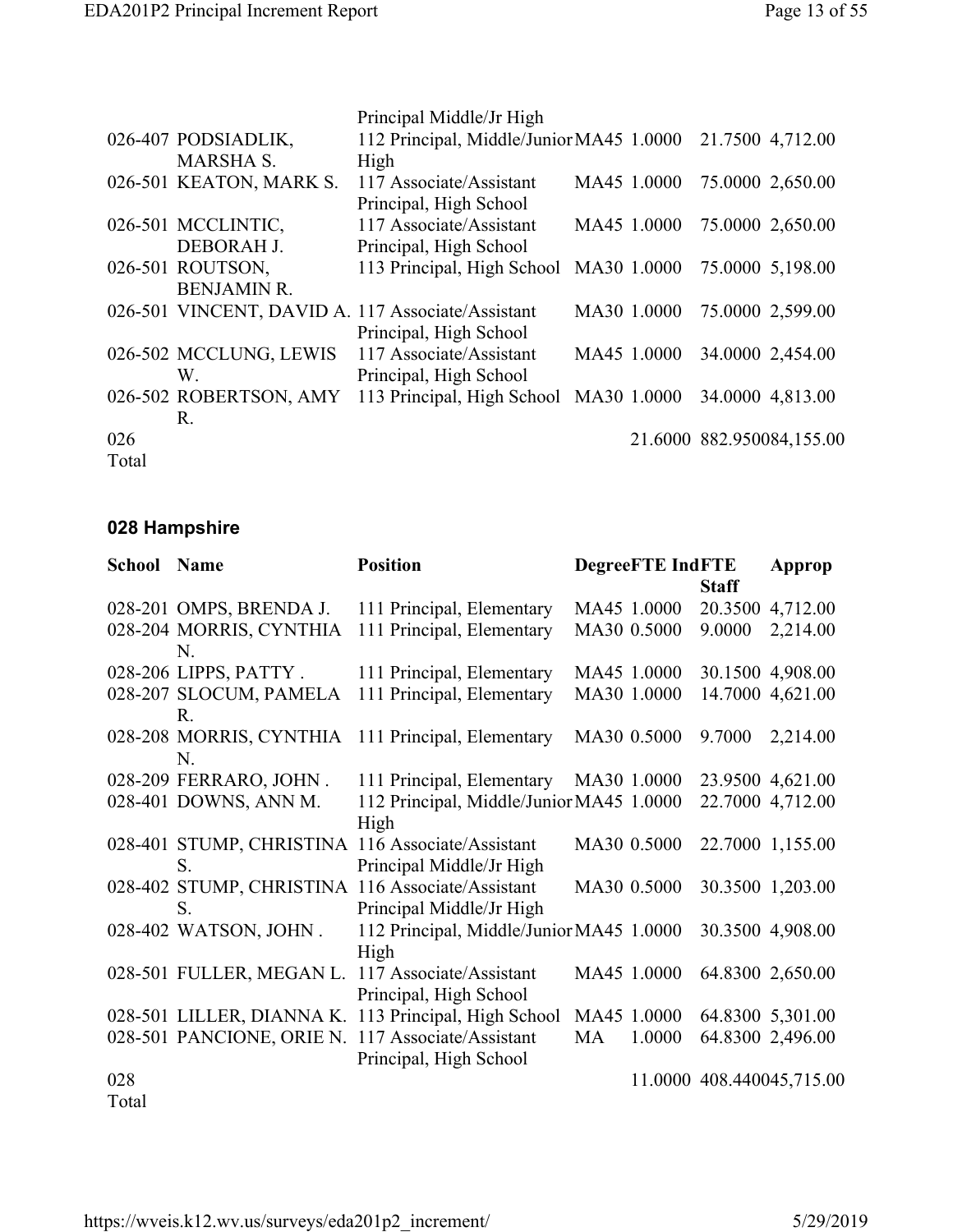#### **029 Hancock**

| <b>School Name</b> |                                                                      | <b>Position</b>                                                                                        |    | <b>DegreeFTE IndFTE</b>    |              | Approp                               |
|--------------------|----------------------------------------------------------------------|--------------------------------------------------------------------------------------------------------|----|----------------------------|--------------|--------------------------------------|
|                    | 029-208 YEATER, CINTHIA<br>L.                                        | 111 Principal, Elementary                                                                              |    | MA45 1.0000                | <b>Staff</b> | 24.5000 4,908.00                     |
|                    | 029-210 HARTUNG, TONI A.<br>029-210 MARCHESE,<br><b>JENNIFIER E.</b> | 111 Principal, Elementary<br>115 Associate/Assistant<br>Principal, Elementary                          |    | MA45 1.0000<br>MA45 1.0000 |              | 35.5000 4,908.00<br>35.5000 2,454.00 |
|                    | 029-211 CAREY, FRANK J.                                              | 111 Principal, Elementary<br>029-211 VANDYKE, DEREK . 115 Associate/Assistant<br>Principal, Elementary |    | MA45 1.0000<br>MA45 1.0000 |              | 64.0000 5,301.00<br>64.0000 2,650.00 |
|                    | 029-301 DAUGHERTY,<br>TIMOTHY T.                                     | 116 Associate/Assistant<br>Principal Middle/Jr High                                                    |    | MA45 1.0000                |              | 49.5000 2,552.00                     |
|                    | 029-301 DROBISH, NICOLE<br>A.                                        | 115 Associate/Assistant<br>Principal, Elementary                                                       |    | MA45 1.0000                |              | 49.5000 2,552.00                     |
|                    |                                                                      | 029-301 PARSONS, SARAH A.112 Principal, Middle/Junior MA45 1.0000<br>High                              |    |                            |              | 49.5000 5,105.00                     |
|                    | 029-301 SWITZER,<br><b>BARBARA A.</b>                                | 116 Associate/Assistant<br>Principal Middle/Jr High                                                    |    | MA30 1.0000                |              | 49.5000 2,503.00                     |
|                    | 029-303 GRAFF, CARRIE A.                                             | 116 Associate/Assistant<br>Principal Middle/Jr High                                                    |    | MA15 1.0000                |              | 43.0000 2,453.00                     |
|                    | 029-303 MICK, ALYSSA L.                                              | 112 Principal, Middle/Junior MA45 1.0000<br>High                                                       |    |                            |              | 43.0000 5,105.00                     |
|                    | 029-303 POSZYWAK,<br><b>KARISSA N.</b>                               | 117 Associate/Assistant<br>Principal, High School                                                      |    | MA45 1.0000                |              | 43.0000 2,552.00                     |
|                    | 029-501 CARINCI-BELL,<br>CARLA R.                                    | 117 Associate/Assistant<br>Principal, High School                                                      |    | MA30 1.0000                |              | 34.5000 2,407.00                     |
|                    | 029-501 MILLER, DENISE R.                                            | 115 Associate/Assistant<br>Principal, Elementary                                                       |    | MA45 1.0000                |              | 34.5000 2,454.00                     |
|                    | 029-501 SMITH, DAVID E.                                              | 113 Principal, High School                                                                             |    | MA45 1.0000                |              | 34.5000 4,908.00                     |
|                    |                                                                      | 029-502 BISSETT, KRISTIN L. 113 Principal, High School                                                 |    | MA45 1.0000                |              | 41.0000 5,105.00                     |
|                    |                                                                      | 029-502 LAWTON, KELLY M. 117 Associate/Assistant<br>Principal, High School                             | MA | 1.0000                     |              | 41.0000 2,404.00                     |
|                    | 029-502 PELLEGRINO,<br><b>JEANNEL.</b>                               | 117 Associate/Assistant<br>Principal, High School                                                      |    | MA45 1.0000                |              | 41.0000 2,552.00                     |
| 029<br>Total       |                                                                      |                                                                                                        |    |                            |              | 18.0000 777.000062,873.00            |

## **031 Hardy**

| <b>School Name</b> |                                  | <b>Position</b>                                        | <b>DegreeFTE</b> IndFTE |       | Approp |
|--------------------|----------------------------------|--------------------------------------------------------|-------------------------|-------|--------|
|                    |                                  |                                                        |                         | Staff |        |
|                    | 031-202 ARMENTROUT,<br>LESLIE W. | 111 Principal, Elementary MA15 1.0000 28.6500 4,718.00 |                         |       |        |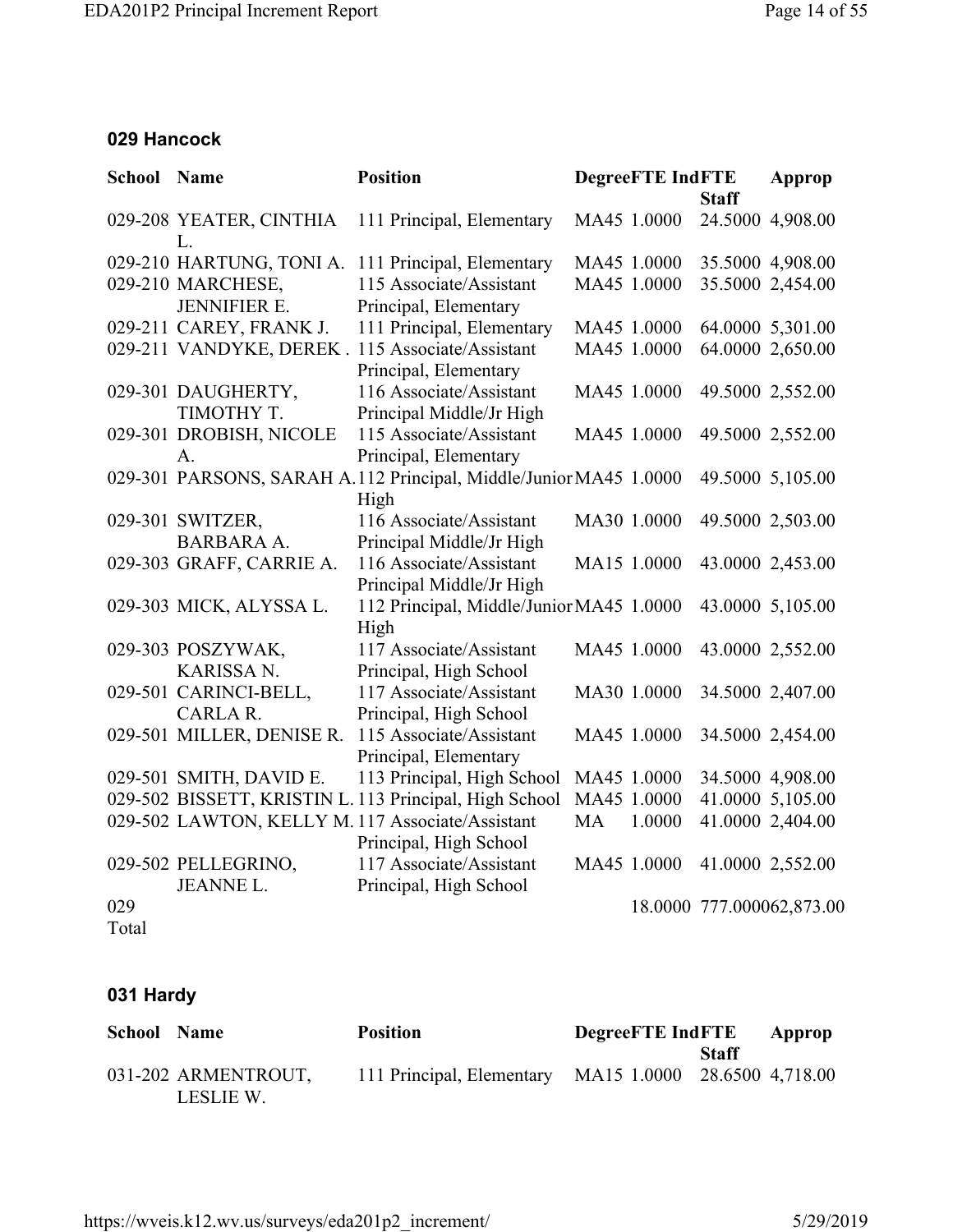|       | 031-204 MORRIS, EMILY G. | 112 Principal, Middle/Junior MA30 1.0000                        |    |             | 37.1400 4,813.00          |
|-------|--------------------------|-----------------------------------------------------------------|----|-------------|---------------------------|
|       |                          | High                                                            |    |             |                           |
|       | 031-204 PARKS, DERICK A. | 116 Associate/Assistant                                         | MA | 1.0000      | 37.1400 2,311.00          |
|       |                          | Principal Middle/Jr High                                        |    |             |                           |
|       | 031-205 CHAMP, AMBER D.  | 111 Principal, Elementary                                       |    | MA30 1.0000 | 24.2400 4,621.00          |
|       | 031-205 MILLER,          | 115 Associate/Assistant                                         |    | MA30 0.5000 | 24.2400 1,155.00          |
|       | STEPHANIE D.             | Principal, Elementary                                           |    |             |                           |
|       | 031-301 BODKINS, DONNA   | 116 Associate/Assistant                                         |    | MA45 1.0000 | 26.1400 2,454.00          |
|       | L.                       | Principal Middle/Jr High                                        |    |             |                           |
|       | 031-301 STUTLER, SCOTT.  | 112 Principal, Middle/Junior MA15 1.0000                        |    |             | 26.1400 4,718.00          |
|       |                          | High                                                            |    |             |                           |
|       | 031-501 MILLER,          | 117 Associate/Assistant                                         |    | MA30 0.5000 | 21.3600 1,155.00          |
|       | STEPHANIE D.             | Principal, High School                                          |    |             |                           |
|       |                          | 031-501 NESSELRODT, LORI 113 Principal, High School MA45 1.0000 |    |             | 21.3600 4,712.00          |
|       | A.                       |                                                                 |    |             |                           |
|       | 031-502 MCGREGOR,        | 113 Principal, High School MA45 1.0000                          |    |             | 27.9700 4,908.00          |
|       | PATRICK A.               |                                                                 |    |             |                           |
|       | 031-502 ROOT, MARTHA E.  | 117 Associate/Assistant                                         |    | MA45 1.0000 | 27.9700 2,454.00          |
|       |                          | Principal, High School                                          |    |             |                           |
| 031   |                          |                                                                 |    |             | 10.0000 302.350038,019.00 |
| Total |                          |                                                                 |    |             |                           |

#### **033 Harrison**

| <b>School Name</b> |                           | <b>Position</b><br><b>DegreeFTE</b>                 |                     | <b>FTE Staff Approp</b> |          |
|--------------------|---------------------------|-----------------------------------------------------|---------------------|-------------------------|----------|
|                    |                           |                                                     | Ind                 |                         |          |
|                    | 033-201LEASEBURG,         | 111 Principal, Elementary                           | MA45 1.0000         | 30.9800                 | 4,908.00 |
|                    | <b>TAMMY R.</b>           |                                                     |                     |                         |          |
|                    | 033-208HOLBERT,           | 115 Associate/Assistant                             | MA45 1.0000 39.9450 |                         | 2,552.00 |
|                    | <b>HEATHER.</b>           | Principal, Elementary                               |                     |                         |          |
|                    |                           | 033-208 HUFFMAN, VICKI J. 111 Principal, Elementary | MA45 1.0000         | 39.9450                 | 5,105.00 |
|                    | 033-210TRENT, LAURA J.    | 111 Principal, Elementary                           | MA45 1.0000         | 15.1200                 | 4,712.00 |
|                    | 033-211 LUCHUCK, VICKIE   | 111 Principal, Elementary                           | MA45 1.0000         | 24.7200                 | 4,908.00 |
|                    | L                         |                                                     |                     |                         |          |
|                    | 033-213 VELTRI-HOOD,      | 111 Principal, Elementary                           | MA45 1.0000         | 26.7600                 | 4,908.00 |
|                    | <b>DANIELLE N.</b>        |                                                     |                     |                         |          |
|                    |                           | 033-214 SHIELDS, TARRA R. 111 Principal, Elementary | MA45 1.0000         | 23.9900                 | 4,712.00 |
|                    | 033-220 STEELE, JILL R.   | 111 Principal, Elementary                           | MA30 1.0000         | 29.1950                 | 4,813.00 |
|                    | 033-225FENSTERMACHER,     | 111 Principal, Elementary                           | MA15 1.0000         | 30.2700                 | 4,718.00 |
|                    | <b>ALEXIS D.</b>          |                                                     |                     |                         |          |
|                    | 033-226DICK, LAURA E.     | 111 Principal, Elementary                           | MA15 1.0000         | 22,4000                 | 4,529.00 |
|                    | 033-231 MANCINI, JULIE E. | 111 Principal, Elementary                           | MA45 1.0000         | 51.0050                 | 5,105.00 |
|                    | 033-231 POWELL, DONALD    | 115 Associate/Assistant                             | MA15 1.0000         | 51.0050                 | 2,453.00 |
|                    | W.                        | Principal, Elementary                               |                     |                         |          |
|                    | 033-232 GILBERT, JOANN.   | 111 Principal, Elementary                           | MA45 1.0000 53.0200 |                         | 5,105.00 |
|                    | 033-232 KNOTTS, CYNTHIA   | 115 Associate/Assistant                             | MA45 1.0000         | 53.0200                 | 2,552.00 |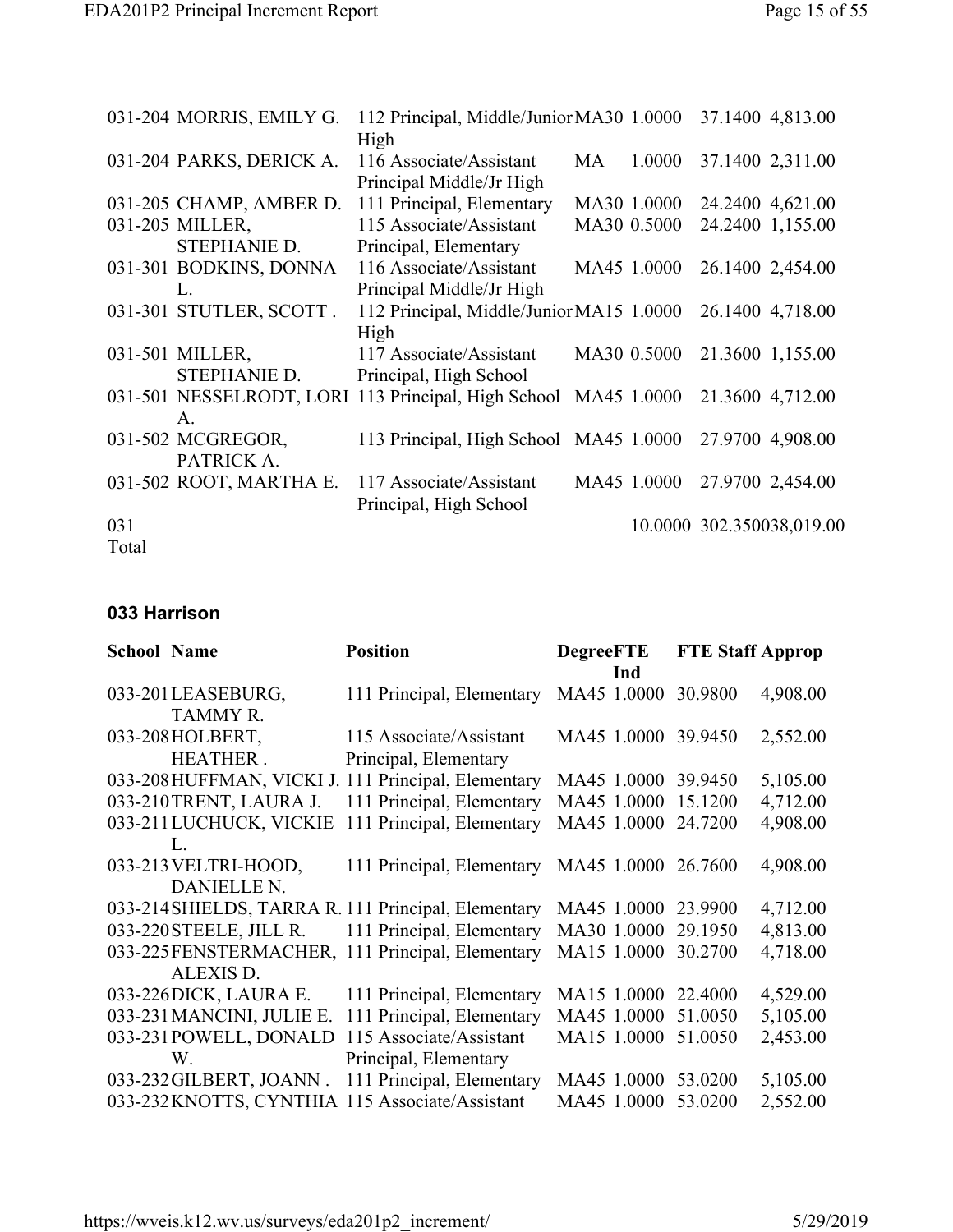| D.                                                                     | Principal, Elementary                          |                     |                |          |
|------------------------------------------------------------------------|------------------------------------------------|---------------------|----------------|----------|
| 033-233 DECKER, JODEE K.                                               | 111 Principal, Elementary                      | MA45 1.0000 39.9200 |                | 5,105.00 |
| 033-233 HARRIS, HANNAH                                                 | 115 Associate/Assistant                        | MA15 1.0000         | 39.9200        | 2,453.00 |
| $R_{\cdot}$                                                            | Principal, Elementary                          |                     |                |          |
| 033-234HOSKINS, PAUL J.                                                | 111 Principal, Elementary                      | MA30 1.0000         | 25.2200        | 4,813.00 |
| 033-303 MAZZA, DAVID R.                                                | 112 Principal,                                 | MA45 1.0000         | 45.2200        | 5,105.00 |
|                                                                        | Middle/Junior High                             |                     |                |          |
| 033-303 OLDAKER, GARY L. 116 Associate/Assistant                       |                                                | MA30 1.0000 45.2200 |                | 2,503.00 |
|                                                                        | Principal Middle/Jr High                       |                     |                |          |
| 033-304 ELLIS, JAMES A.                                                | 116 Associate/Assistant                        | MA30 1.0000 36.6750 |                | 2,407.00 |
|                                                                        | Principal Middle/Jr High                       |                     |                |          |
| 033-304 SCOTT, LORI A.                                                 | 112 Principal,                                 | MA45 1.0000 36.6750 |                | 4,908.00 |
|                                                                        | Middle/Junior High                             |                     |                |          |
| 033-307FERRELL, SUSAN B.112 Principal,                                 |                                                | MA45 1.0000 45.5500 |                | 5,105.00 |
|                                                                        | Middle/Junior High                             |                     |                |          |
|                                                                        |                                                |                     |                |          |
| 033-307 HILL, KATRINA A.                                               | 116 Associate/Assistant                        | MA15 1.0000 45.5500 |                | 2,453.00 |
|                                                                        | Principal Middle/Jr High                       |                     |                |          |
| 033-308 HAGE, BRIAN S.                                                 | 112 Principal,                                 | MA30 1.0000 23.1500 |                | 4,621.00 |
|                                                                        | Middle/Junior High                             |                     |                |          |
| 033-308 SKIDMORE,                                                      | 118 Associate/Assistant                        | MA45 0.8000 23.1500 |                | 1,885.00 |
| SABRINA.                                                               | Principal, Combined                            |                     |                |          |
| 033-309ROGERS, JOHN P.                                                 | 112 Principal,                                 | MA30 1.0000 38.8200 |                | 5,006.00 |
|                                                                        | Middle/Junior High                             |                     |                |          |
| 033-309 SABATELLI,                                                     | 116 Associate/Assistant                        | MA45 1.0000         | 38.8200        | 2,552.00 |
| REBEKAH W.                                                             | Principal Middle/Jr High                       |                     |                |          |
| 033-501 DEMOTTO,                                                       | 113 Principal, High School MA45 1.0000 51.7800 |                     |                | 5,105.00 |
| <b>MATTHEW A.</b>                                                      |                                                |                     |                |          |
| 033-501 JONES, MARK J.                                                 | 117 Associate/Assistant                        | MA                  | 1.0000 51.7800 | 2,404.00 |
|                                                                        | Principal, High School                         |                     |                |          |
| 033-501 MATHEWS, RENEE .117 Associate/Assistant                        |                                                | MA45 1.0000 51.7800 |                | 2,552.00 |
|                                                                        | Principal, High School                         |                     |                |          |
| 033-502 HAWK, REBECCA                                                  | 117 Associate/Assistant                        | MA30 1.0000 43.0900 |                | 2,503.00 |
|                                                                        | Principal, High School                         |                     |                |          |
| $A_{\cdot}$                                                            |                                                |                     |                |          |
| 033-502 KNIGHT, PAMELA 113 Principal, High School MA45 1.0000 43.0900  |                                                |                     |                | 5,105.00 |
| А.                                                                     |                                                |                     |                |          |
| 033-502LIVENGOOD, LEE J. 117 Associate/Assistant                       |                                                | MA45 1.0000 43.0900 |                | 2,552.00 |
|                                                                        | Principal, High School                         |                     |                |          |
| 033-503 DECKER, DAVID W. 117 Associate/Assistant                       |                                                | MA15 1.0000 41.2500 |                | 2,453.00 |
|                                                                        | Principal, High School                         |                     |                |          |
| 033-503 HAWKINS, HOLLY 117 Associate/Assistant                         |                                                | MA15 1.0000 41.2500 |                | 2,453.00 |
| D.                                                                     | Principal, High School                         |                     |                |          |
| 033-503 MCKEEN, RUSSELL 113 Principal, High School MA45 1.0000 41.2500 |                                                |                     |                | 5,105.00 |
| J.                                                                     |                                                |                     |                |          |
| 033-505 BELCASTRO,                                                     | 117 Associate/Assistant                        | MA15 1.0000 28.7400 |                | 2,359.00 |
| ADAM J.                                                                | Principal, High School                         |                     |                |          |
| 033-505 MOORE, GREGORY 113 Principal, High School DR                   |                                                |                     | 1.0000 28.7400 | 5,038.00 |
| Н.                                                                     |                                                |                     |                |          |
|                                                                        |                                                |                     |                |          |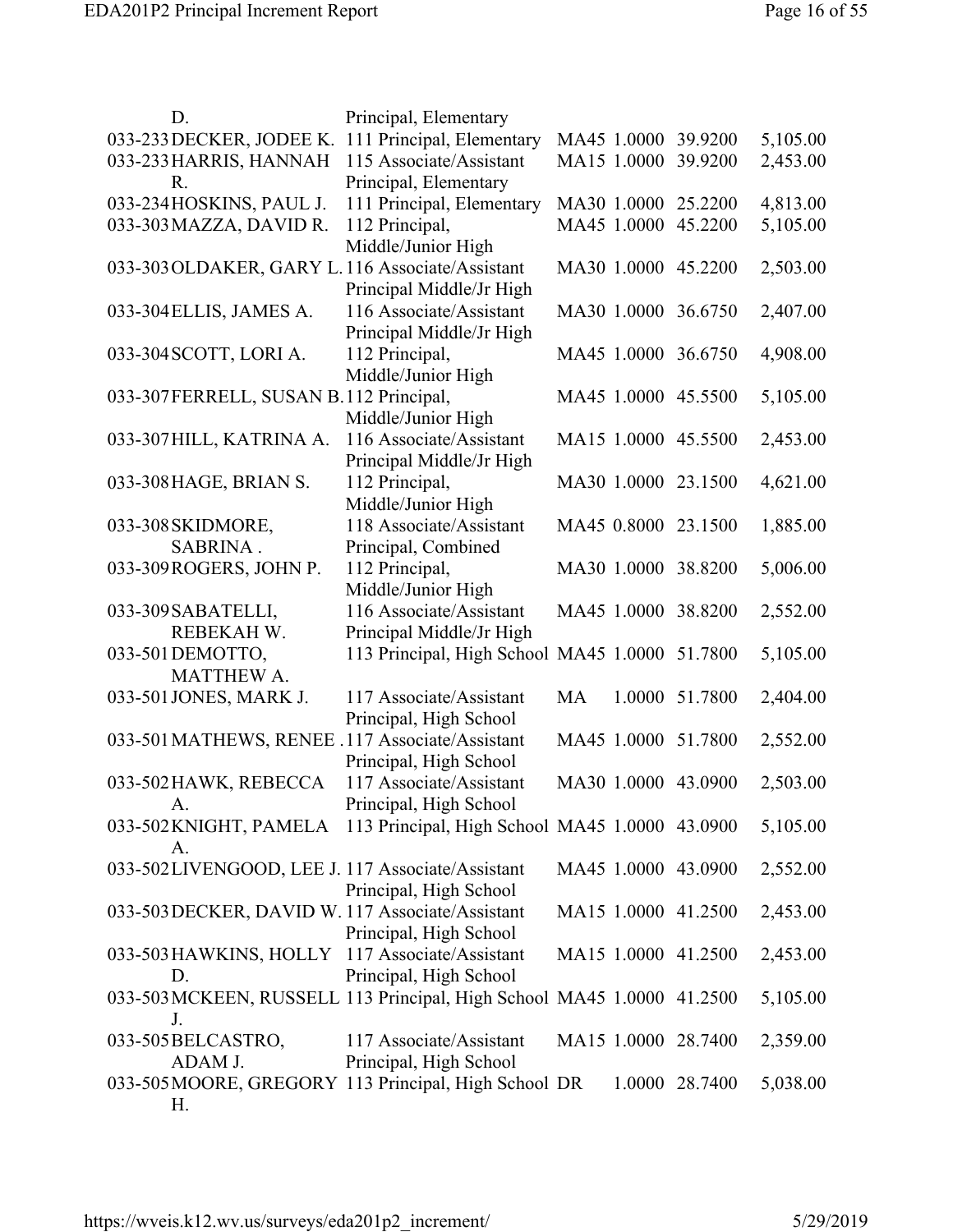| 033-505 SKIDMORE,                                                       | 118 Associate/Assistant                        |             | MA45 0.2000 28.7400 | 491.00                       |
|-------------------------------------------------------------------------|------------------------------------------------|-------------|---------------------|------------------------------|
| SABRINA.                                                                | Principal, Combined                            |             |                     |                              |
| 033-506DAVIS, SCOTT M.                                                  | 117 Associate/Assistant                        |             | MA30 1.0000 54.7900 | 2,503.00                     |
|                                                                         | Principal, High School                         |             |                     |                              |
| 033-506 GIBSON, STEVEN G.113 Principal, High School MA30 1.0000 54.7900 |                                                |             |                     | 5,006.00                     |
| 033-506LOOKER, JAMIE M. 117 Associate/Assistant                         |                                                |             | MA30 1.0000 54.7900 | 2,503.00                     |
|                                                                         | Principal, High School                         |             |                     |                              |
| 033-509PROPST, EDWIN G. 113 Principal, High School MA45 1.0000          |                                                |             | 17.3700             | 4,712.00                     |
| 033-701 ALTMAN, PAULA K.117 Associate/Assistant                         |                                                |             | MA45 0.2500 21.0000 | 589.00                       |
|                                                                         | Principal, High School                         |             |                     |                              |
| 033-701 ALTMAN, PAULA K.117 Associate/Assistant                         |                                                | MA45 0.2500 | 21.0000             | 589.00                       |
|                                                                         | Principal, High School                         |             |                     |                              |
| 033-701 CALL, MATTHEW                                                   | 113 Principal, High School MA45 1.0000 21.0000 |             |                     | 4,712.00                     |
| M.                                                                      |                                                |             |                     |                              |
| 033                                                                     |                                                |             |                     | 43.5000 1,714.5850168,730.00 |
| Total                                                                   |                                                |             |                     |                              |

#### **035 Jackson**

| <b>School Name</b> |                         | <b>Position</b>                                                   | <b>DegreeFTE</b> IndFTE |             | <b>Approp</b> |                  |
|--------------------|-------------------------|-------------------------------------------------------------------|-------------------------|-------------|---------------|------------------|
|                    |                         |                                                                   |                         |             | <b>Staff</b>  |                  |
|                    | 035-201 DURST, EMILY A. | 111 Principal, Elementary                                         | MA                      | 1.0000      |               | 12.7000 4,253.00 |
|                    | 035-203 HOWERY,         | 111 Principal, Elementary                                         |                         | MA45 1.0000 |               | 14.5000 4,712.00 |
|                    | <b>MATTHEW S.</b>       |                                                                   |                         |             |               |                  |
|                    | 035-204 BROWNING,       | 111 Principal, Elementary                                         |                         | MA15 1.0000 |               | 14.5500 4,529.00 |
|                    | MELISSA K.              |                                                                   |                         |             |               |                  |
|                    |                         | 035-205 KNOPP, JENNIFER D.111 Principal, Elementary               |                         | MA45 1.0000 |               | 17.8000 4,712.00 |
|                    |                         | 035-206 HOLLEY, MAGGIE . 111 Principal, Elementary                |                         | MA15 1.0000 |               | 21.2500 4,529.00 |
|                    |                         | 035-207 HARDMAN, AMBER 111 Principal, Elementary                  |                         | MA45 1.0000 |               | 26.9500 4,908.00 |
|                    | D.                      |                                                                   |                         |             |               |                  |
|                    | 035-208 GRAHAM, JANE L. | 111 Principal, Elementary                                         |                         | MA45 1.0000 |               | 23.4000 4,712.00 |
|                    | 035-209 MELHORN,        | 115 Associate/Assistant                                           |                         | MA15 1.0000 |               | 50.6000 2,453.00 |
|                    | <b>JONATHAN D.</b>      | Principal, Elementary                                             |                         |             |               |                  |
|                    | 035-209 POSTLETHWAITE,  | 111 Principal, Elementary                                         |                         | MA45 1.0000 |               | 50.6000 5,105.00 |
|                    | <b>JANET S.</b>         |                                                                   |                         |             |               |                  |
|                    |                         | 035-301 ERWIN, MICHAEL A.112 Principal, Middle/Junior MA45 1.0000 |                         |             |               | 28.2000 4,908.00 |
|                    |                         | High                                                              |                         |             |               |                  |
|                    |                         | 035-301 NEWTON-CARROLL, 116 Associate/Assistant                   |                         | MA45 1.0000 |               | 28.2000 2,454.00 |
|                    |                         | SHARON A. Principal Middle/Jr High                                |                         |             |               |                  |
|                    |                         | 035-302 BROWN, TIMOTHY 112 Principal, Middle/Junior MA45 1.0000   |                         |             |               | 47.9500 5,105.00 |
|                    | S.                      | High                                                              |                         |             |               |                  |
|                    | 035-302 CARTER, RYAN A. | 116 Associate/Assistant                                           |                         | MA15 1.0000 |               | 47.9500 2,453.00 |
|                    |                         | Principal Middle/Jr High                                          |                         |             |               |                  |
|                    |                         | 035-302 DEFRANK, ROBERT 116 Associate/Assistant                   |                         | MA30 1.0000 |               | 47.9500 2,503.00 |
|                    | Е.                      | Principal Middle/Jr High                                          |                         |             |               |                  |
|                    |                         | 035-501 FRASHIER II, JAMES 113 Principal, High School             |                         | MA45 1.0000 |               | 33.6000 4,908.00 |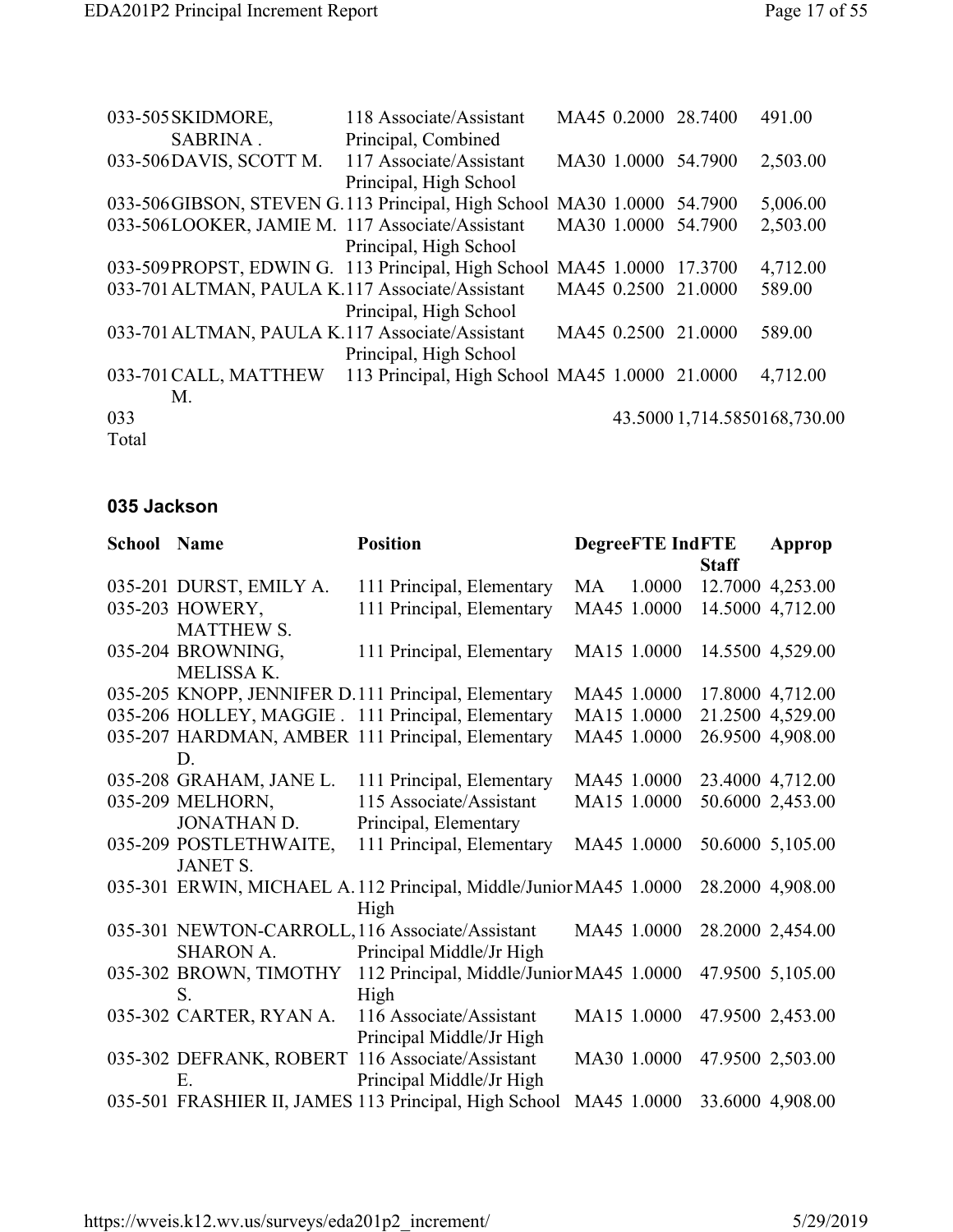|       | G                       |                                                                                 |             |                           |
|-------|-------------------------|---------------------------------------------------------------------------------|-------------|---------------------------|
|       | 035-501 SWINEY,         | 117 Associate/Assistant                                                         | MA45 1.0000 | 33.6000 2,454.00          |
|       | <b>CHRISTOPHER L.</b>   | Principal, High School                                                          |             |                           |
|       | 035-502 BANTON, JEFFREY | 117 Associate/Assistant                                                         | MA30 1.0000 | 61.5000 2,599.00          |
|       | $A_{-}$                 | Principal, High School                                                          |             |                           |
|       | 035-502 HASKINS JR,     | 117 Associate/Assistant                                                         | MA30 1.0000 | 61.5000 2,599.00          |
|       | <b>JEFFREY A.</b>       | Principal, High School                                                          |             |                           |
|       |                         | 035-502 SHATTO, BEVERLY 113 Principal, High School MA45 1.0000 61.5000 5,301.00 |             |                           |
|       | $A_{\cdot}$             |                                                                                 |             |                           |
|       | 035-701 CUMMINGS,       | 113 Principal, High School MA30 1.0000 21.0000 4,621.00                         |             |                           |
|       | <b>BENJAMIN P.</b>      |                                                                                 |             |                           |
|       |                         | 035-701 LAYHEW, TODD H. 117 Associate/Assistant                                 | MA15 1.0000 | 21.0000 2,265.00          |
|       |                         | Principal, High School                                                          |             |                           |
| 035   |                         |                                                                                 |             | 21.0000 726.300082,083.00 |
| Total |                         |                                                                                 |             |                           |

### **037 Jefferson**

| <b>School Name</b> |                          | <b>Position</b>                                                         | <b>DegreeFTE</b> |             | <b>FTE Staff Approp</b> |          |
|--------------------|--------------------------|-------------------------------------------------------------------------|------------------|-------------|-------------------------|----------|
|                    |                          |                                                                         |                  | Ind         |                         |          |
|                    | L                        | 037-201 CATON, BRANDAN 115 Associate/Assistant<br>Principal, Elementary | MA               | 1.0000      | 35.0000                 | 2,311.00 |
|                    | 037-201 ZIGLER, SUSAN T. | 111 Principal, Elementary                                               |                  |             | MA45 1.0000 35.0000     | 4,908.00 |
|                    | 037-202JOHNSON,          | 111 Principal, Elementary                                               |                  | MA30 1.0000 | 24.0000                 | 4,621.00 |
|                    | DOROTHY N.               |                                                                         |                  |             |                         |          |
|                    |                          | 037-203 SHAFFER, NICOLE 111 Principal, Elementary                       | MA               |             | 1.0000 28.0000          | 4,623.00 |
|                    | R.                       |                                                                         |                  |             |                         |          |
|                    |                          | 037-204 CORBETT, DEBRA 111 Principal, Elementary                        |                  |             | MA45 1.0000 31.5000     | 4,908.00 |
|                    | R.                       |                                                                         |                  |             |                         |          |
|                    |                          | 037-205JACOBSON, SCOTT 111 Principal, Elementary                        |                  | MA45 1.0000 | 29.0000                 | 4,908.00 |
|                    | E                        |                                                                         |                  |             |                         |          |
|                    | 037-206HILLMAN, IAN S.   | 111 Principal, Elementary                                               |                  | MA45 1.0000 | 30.5000                 | 4,908.00 |
|                    |                          | 037-207 MAHONEY, KERI A. 111 Principal, Elementary                      |                  | MA45 1.0000 | 31.5000                 | 4,908.00 |
|                    | 037-207PAYNE, JODI L.    | 115 Associate/Assistant                                                 |                  | MA45 1.0000 | 31.5000                 | 2,454.00 |
|                    |                          | Principal, Elementary                                                   |                  |             |                         |          |
|                    | 037-208 WALTER,          | 111 Principal, Elementary                                               |                  |             | MA30 1.0000 27.0000     | 4,813.00 |
|                    | CHRISTOPHER N.           |                                                                         |                  |             |                         |          |
|                    | 037-209 MARTIN, KRISTEN  | 111 Principal, Elementary                                               |                  |             | MA45 1.0000 37.0000     | 4,908.00 |
|                    | $\mathsf{A}$ .           |                                                                         |                  |             |                         |          |
|                    | 037-209 TYLER, DAWN E.   | 115 Associate/Assistant                                                 | <b>DR</b>        |             | 1.0000 37.0000          | 2,519.00 |
|                    |                          | Principal, Elementary                                                   |                  |             |                         |          |
|                    | 037-210 ASTORINO, LANCE  | 115 Associate/Assistant                                                 |                  |             | MA30 1.0000 34.0000     | 2,407.00 |
|                    | W.                       | Principal, Elementary                                                   |                  |             |                         |          |
|                    | 037-210OSBORNE, KELLY    | 111 Principal, Elementary                                               |                  |             | MA45 1.0000 34.0000     | 4,908.00 |
|                    | $K_{1}$                  |                                                                         |                  |             |                         |          |
|                    |                          | 037-401 COUGHLIN, CHRIS 116 Associate/Assistant                         |                  |             | MA30 1.0000 51.5000     | 2,503.00 |
|                    |                          |                                                                         |                  |             |                         |          |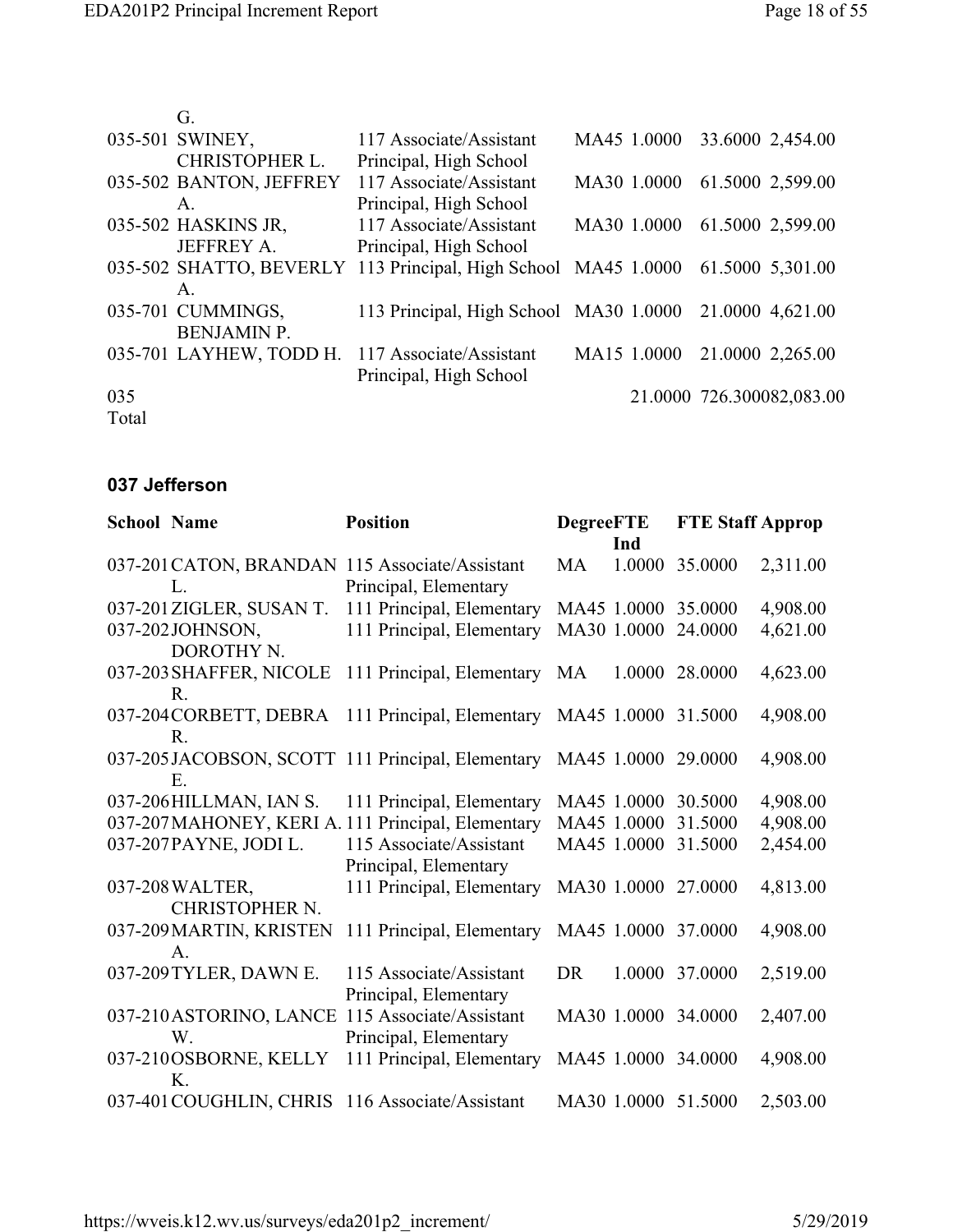| M.                                                 | Principal Middle/Jr High                       |           |             |                     |                              |
|----------------------------------------------------|------------------------------------------------|-----------|-------------|---------------------|------------------------------|
| 037-401 REED, NICOLE V.                            | 116 Associate/Assistant                        | MA        |             | 1.0000 51.5000      | 2,404.00                     |
|                                                    | Principal Middle/Jr High                       |           |             |                     |                              |
| 037-401 WINK, MATTHEW                              | 112 Principal,                                 |           |             | MA30 1.0000 51.5000 | 5,006.00                     |
| D.                                                 | Middle/Junior High                             |           |             |                     |                              |
| 037-402MOSS, JENNIFER C. 116 Associate/Assistant   |                                                |           |             | MA30 1.0000 48.5000 | 2,503.00                     |
|                                                    | Principal Middle/Jr High                       |           |             |                     |                              |
| 037-402 VANDELL, ERIC R.                           | 112 Principal,                                 |           |             | MA45 1.0000 48.5000 | 5,105.00                     |
|                                                    | Middle/Junior High                             |           |             |                     |                              |
| 037-402 WOLF, KELLY M.                             | 116 Associate/Assistant                        |           |             | MA45 1.0000 48.5000 | 2,552.00                     |
|                                                    | Principal Middle/Jr High                       |           |             |                     |                              |
| 037-403 HORN, REBECCA D. 112 Principal,            |                                                |           |             | MA45 1.0000 31.5000 | 4,908.00                     |
|                                                    | Middle/Junior High                             |           |             |                     |                              |
| 037-403 TOLER, MINDY M.                            | 116 Associate/Assistant                        |           |             | MA15 1.0000 31.5000 | 2,359.00                     |
|                                                    | Principal Middle/Jr High                       |           |             |                     |                              |
| 037-404 BROCK, JODI R.                             | 116 Associate/Assistant                        |           |             | MA45 1.0000 41.0000 | 2,552.00                     |
|                                                    | Principal Middle/Jr High                       |           |             |                     |                              |
| 037-404BROCKWAY-                                   | 112 Principal,                                 |           |             | MA45 1.0000 41.0000 | 5,105.00                     |
| VOTEL, PATRICIA                                    | Middle/Junior High                             |           |             |                     |                              |
| M.                                                 |                                                |           |             |                     |                              |
| 037-404 SILVER, JOEL M.                            | 116 Associate/Assistant                        |           |             | MA30 1.0000 41.0000 | 2,503.00                     |
|                                                    | Principal Middle/Jr High                       |           |             |                     |                              |
| 037-501 FENTON, DARRIUS                            | 117 Associate/Assistant                        |           |             | MA30 1.0000 94.0000 | 2,599.00                     |
| D.                                                 | Principal, High School                         |           |             |                     |                              |
| 037-501 FITZGERALD,                                | 113 Principal, High School MA                  |           |             | 1.0000 94.0000      | 4,993.00                     |
| <b>SHARON M.</b>                                   |                                                |           |             |                     |                              |
| 037-501 GROUP, MARY B.                             | 117 Associate/Assistant                        |           |             | MA30 1.0000 94.0000 | 2,599.00                     |
|                                                    | Principal, High School                         |           |             |                     |                              |
| 037-501 ROMAN, EUGENE                              | 117 Associate/Assistant                        |           |             | MA45 1.0000 94.0000 | 2,650.00                     |
| A.                                                 | Principal, High School                         |           |             |                     |                              |
| 037-502 JENKINS, LISA A.                           | 117 Associate/Assistant                        | <b>MA</b> |             | 1.0000 89.5000      | 2,496.00                     |
|                                                    | Principal, High School                         |           |             |                     |                              |
| 037-502 MACKEY, SHERRI                             | 117 Associate/Assistant                        |           |             | MA45 1.0000 89.5000 | 2,650.00                     |
| A.<br>037-502 MARCUS, JUDY A.                      | Principal, High School                         |           |             |                     |                              |
| 037-502 MORRIS II, KARL S. 117 Associate/Assistant | 113 Principal, High School MA45 1.0000 89.5000 |           | MA30 1.0000 | 89.5000             | 5,301.00<br>2,599.00         |
|                                                    | Principal, High School                         |           |             |                     |                              |
| 037-502 VANDELL,                                   | 117 Associate/Assistant                        |           |             | MA45 1.0000 89.5000 | 2,650.00                     |
| THOMASA E.                                         | Principal, High School                         |           |             |                     |                              |
| 037                                                |                                                |           |             |                     | 34.0000 1,754.5000124,141.00 |
| Total                                              |                                                |           |             |                     |                              |
|                                                    |                                                |           |             |                     |                              |

### **039 Kanawha**

| <b>School Name</b> | <b>Position</b>                                |               | <b>DegreeFTE IndFTE Staff Approp</b> |          |
|--------------------|------------------------------------------------|---------------|--------------------------------------|----------|
| $039 -$            | DAVIES, KAREN R. 113 Principal, High School DR | 1.0000 5.0000 |                                      | 4,433.00 |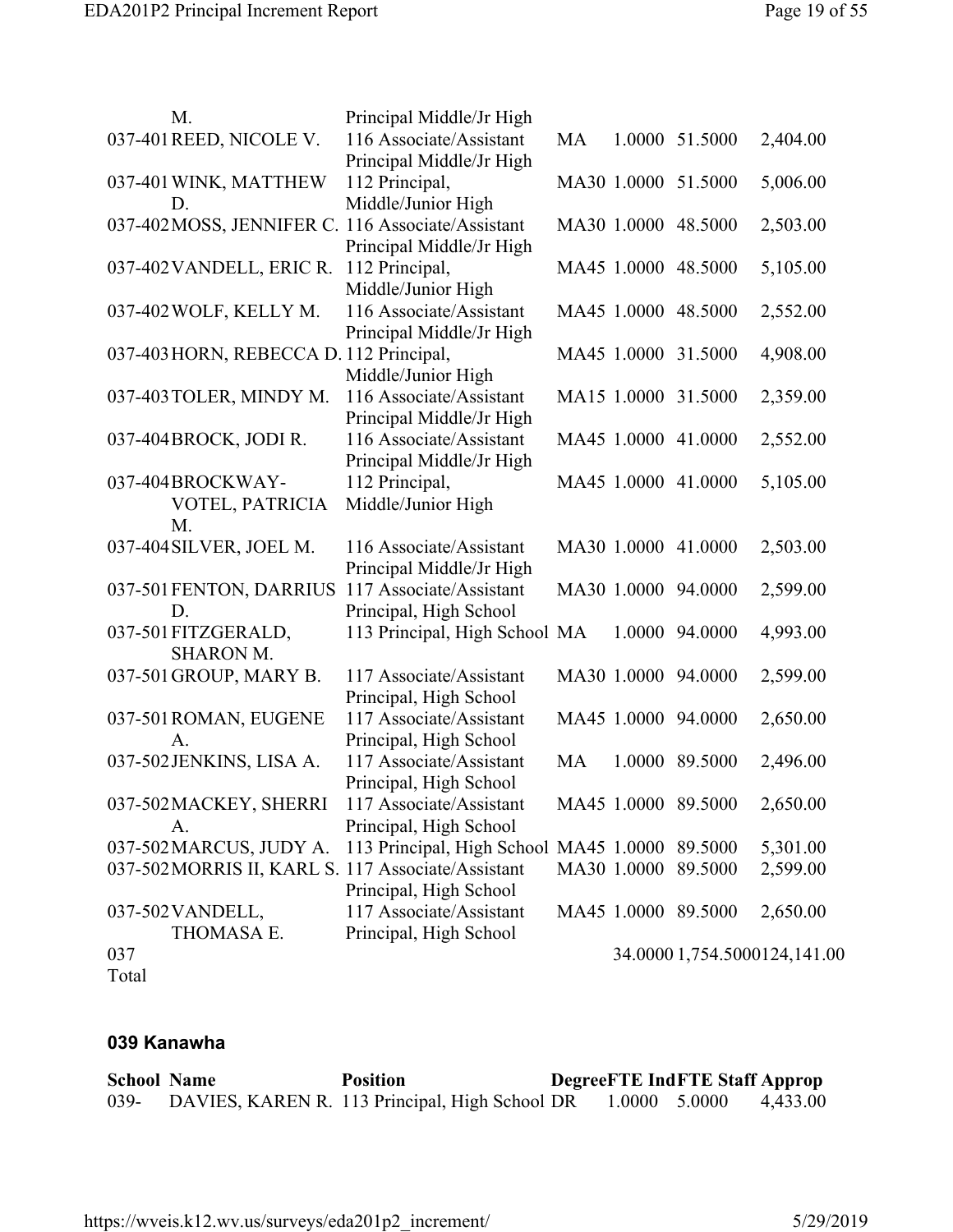| 021         |                                                              |                                        |           |        |         |          |
|-------------|--------------------------------------------------------------|----------------------------------------|-----------|--------|---------|----------|
| 039-        | LEE, MELLOW D.                                               | 113 Principal, High School MA45 1.0000 |           |        | 5.0000  | 4,319.00 |
| 021<br>039- | MCCLANAHAN,                                                  | 113 Principal, High School MA45 1.0000 |           |        | 5.0000  | 4,319.00 |
| 021         | PAUL E.                                                      |                                        |           |        |         |          |
| 039-        | <b>JACOBS, JOHNNA</b>                                        | 111 Principal, Elementary MA30 1.0000  |           |        | 21.0000 | 4,621.00 |
| 201<br>039- | M.<br>HOYLMAN,                                               | 111 Principal, Elementary DR           |           | 1.0000 | 16.0000 | 4,836.00 |
| 202         | ELIZABETH A.                                                 |                                        |           |        |         |          |
| 039-        | ARMSTRONG, Y                                                 | 111 Principal, Elementary MA45 1.0000  |           |        | 19.6000 | 4,712.00 |
| 203<br>039- | SUZANNE.<br>SOMERVILLE,                                      | 111 Principal, Elementary MA45 1.0000  |           |        | 22.0000 | 4,712.00 |
| 204         | ROBERT P.                                                    |                                        |           |        |         |          |
| 039-<br>206 | BURKE, LINDA D.                                              | 111 Principal, Elementary MA15 1.0000  |           |        | 18.4000 | 4,529.00 |
| 039-        | MOUGAES,                                                     | 111 Principal, Elementary MA45 1.0000  |           |        | 17.5000 | 4,712.00 |
| 213         | DEBORAH M.                                                   |                                        |           |        |         |          |
| 039-<br>214 | STURGILL, BETH L. 111 Principal, Elementary MA30 1.0000      |                                        |           |        | 22.0000 | 4,621.00 |
| 039-        | MCCLOUD,                                                     | 111 Principal, Elementary MA15 1.0000  |           |        | 14.1000 | 4,341.00 |
| 215         | PHOEBE A.                                                    |                                        |           |        |         |          |
| 039-        | ANNIE, MARIANNE 111 Principal, Elementary MA45 1.0000        |                                        |           |        | 14.6000 | 4,712.00 |
| 218<br>039- | M.<br>BROWN, SUSAN V. 111 Principal, Elementary MA45 1.0000  |                                        |           |        | 21.0000 | 4,712.00 |
| 219         |                                                              |                                        |           |        |         |          |
| 039-        | HYPES, JODIE L.                                              | 111 Principal, Elementary MA45 1.0000  |           |        | 22.6000 | 4,712.00 |
| 220<br>039- | ADAMS, MICHELLE111 Principal, Elementary MA                  |                                        |           | 1.0000 | 23.5000 | 4,438.00 |
| 222         | R.                                                           |                                        |           |        |         |          |
| 039-        | CLENDENIN,                                                   | 111 Principal, Elementary MA45 1.0000  |           |        | 29.5000 | 4,908.00 |
| 226<br>039- | MARIA M.<br>SILBER,                                          | 115 Associate/Assistant                | <b>MA</b> | 1.0000 | 29.5000 | 2,311.00 |
| 226         | SAVANNAH M.                                                  | Principal, Elementary                  |           |        |         |          |
| 039-        | BROOKS, SHARON 111 Principal, Elementary MA30 1.0000         |                                        |           |        | 18.6000 | 4,621.00 |
| 231<br>039- | N.<br>DAVIS, LYNN M.                                         | 111 Principal, Elementary MA30 1.0000  |           |        | 18.0000 | 4,621.00 |
| 234         |                                                              |                                        |           |        |         |          |
| 039-        | <b>BRADLEY, CATHI</b>                                        | 111 Principal, Elementary MA45 1.0000  |           |        | 20.1000 | 4,712.00 |
| 235<br>039- | L.<br>EARNEST, LEAH B. 111 Principal, Elementary MA45 1.0000 |                                        |           |        | 13.9000 | 4,516.00 |
| 237         |                                                              |                                        |           |        |         |          |
| 039-        | HAYNES, EVELYN 111 Principal, Elementary MA15 1.0000         |                                        |           |        | 19.9000 | 4,529.00 |
| 239<br>039- | K.<br>SAYRE, JULIE E.                                        | 111 Principal, Elementary MA45 1.0000  |           |        | 18.0000 |          |
| 241         |                                                              |                                        |           |        |         | 4,712.00 |
| 039-        | SCHILLING,                                                   | 111 Principal, Elementary MA30 1.0000  |           |        | 12.5000 | 4,428.00 |
| 242         | CYNTHIA L.                                                   |                                        |           |        |         |          |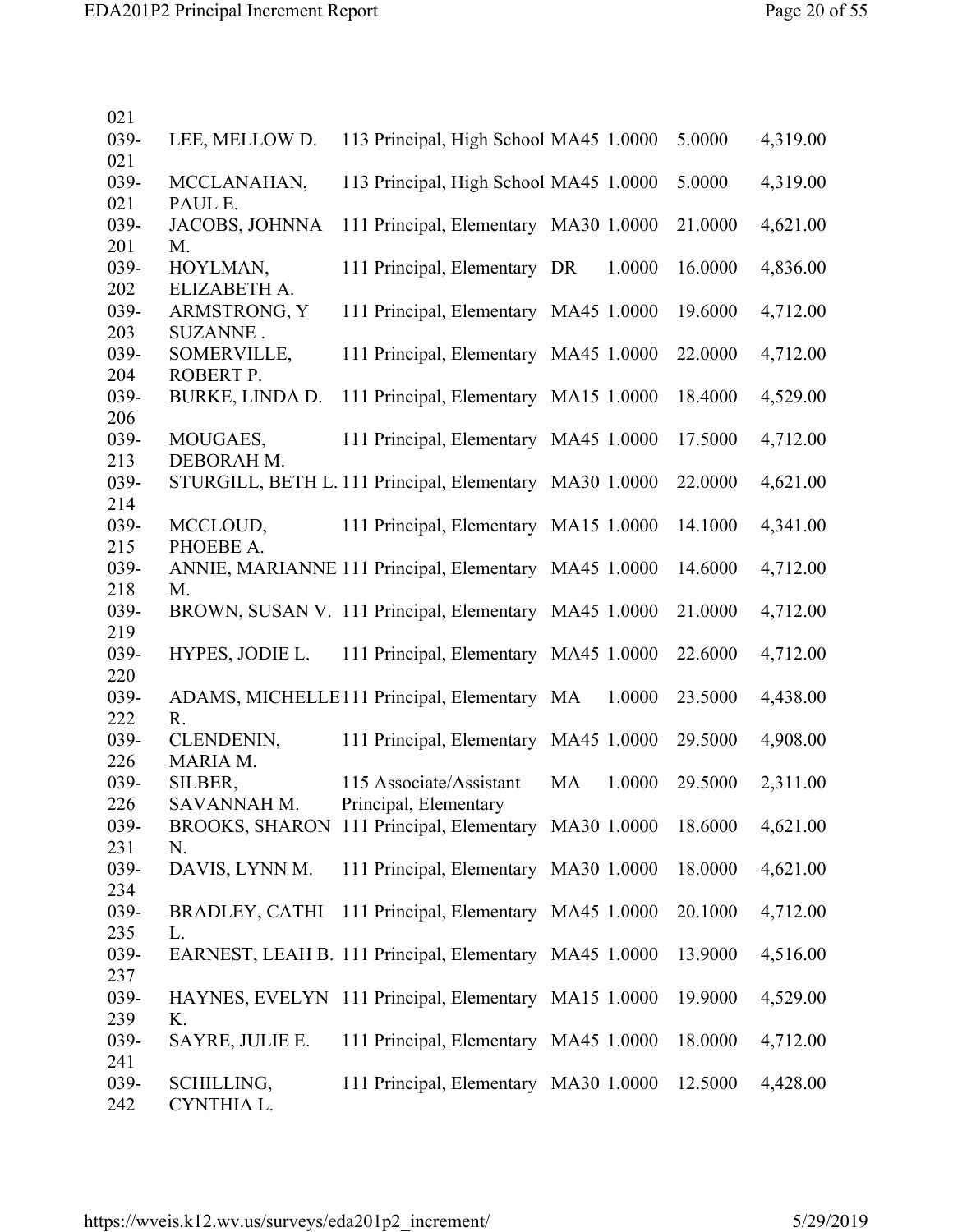| 039- | RIDER-WILFONG,     | 111 Principal, Elementary MA15 1.0000                 |              | 14.6000 | 4,529.00 |
|------|--------------------|-------------------------------------------------------|--------------|---------|----------|
| 243  | MELISSA D.         |                                                       |              |         |          |
| 039- | DAVIS, GRANT A.    | 111 Principal, Elementary MA30 1.0000                 |              | 17.0000 | 4,621.00 |
| 244  |                    |                                                       |              |         |          |
| 039- | HEDGE, JULIE B.    | 111 Principal, Elementary MA45 1.0000                 |              | 16.1000 | 4,712.00 |
| 246  |                    |                                                       |              |         |          |
| 039- |                    | GARRETT, ASHLEY 111 Principal, Elementary MA45 1.0000 |              | 26.0000 | 4,908.00 |
| 248  | R.                 |                                                       |              |         |          |
| 039- |                    | COMER, GERALD L.111 Principal, Elementary MA30 1.0000 |              | 23.0000 | 4,621.00 |
| 250  |                    |                                                       |              |         |          |
| 039- | MESSINGER,         | 111 Principal, Elementary MA45 1.0000                 |              | 22.6000 | 4,712.00 |
| 253  | <b>KAREN E.</b>    |                                                       |              |         |          |
| 039- | BRIDGETTE,         | 115 Associate/Assistant                               | MA15 1.0000  | 34.0000 | 2,359.00 |
| 254  | CHRISTINA D.       | Principal, Elementary                                 |              |         |          |
| 039- | <b>CUMMINGS-</b>   | 111 Principal, Elementary                             | MA30 1.0000  | 34.0000 | 4,813.00 |
| 254  | COCHRAN,           |                                                       |              |         |          |
|      | <b>JENNIFER E.</b> |                                                       |              |         |          |
| 039- | HERSCH,            | 111 Principal, Elementary MA30 1.0000                 |              | 18.0000 | 4,621.00 |
| 255  | JACQUELINE E.      |                                                       |              |         |          |
| 039- |                    | MCBRIDE, JORDAN 111 Principal, Elementary MA15 1.0000 |              | 20.0000 | 4,529.00 |
| 257  | A.                 |                                                       |              |         |          |
| 039- |                    | NEARMAN, HENRY 111 Principal, Elementary MA45 1.0000  |              | 22.0000 | 4,712.00 |
| 260  | H.                 |                                                       |              |         |          |
| 039- | LALIBERTY,         | 111 Principal, Elementary MA45 1.0000                 |              | 18.5000 | 4,712.00 |
| 261  | <b>NATALIE G.</b>  |                                                       |              |         |          |
| 039- | HOLSTON JR,        | 111 Principal, Elementary MA30 1.0000                 |              | 15.5000 | 4,621.00 |
| 262  | <b>JAMES W.</b>    |                                                       |              |         |          |
| 039- |                    | ANDERSON, DAVID111 Principal, Elementary MA45 1.0000  |              | 16.9000 | 4,712.00 |
| 263  | S.                 |                                                       |              |         |          |
| 039- |                    | AGNEW, DAVID W. 111 Principal, Elementary DR          | 1.0000       | 20.0000 | 4,836.00 |
| 264  |                    |                                                       |              |         |          |
| 039- | MUNOZ, MARY L.     | 111 Principal, Elementary MA45 1.0000                 |              | 15.4000 | 4,712.00 |
| 275  |                    |                                                       |              |         |          |
| 039- |                    | SNEAD, PAMELA D.111 Principal, Elementary MA45 1.0000 |              | 16.0000 | 4,712.00 |
| 276  |                    |                                                       |              |         |          |
| 039- | CHAMBERS,          | 111 Principal, Elementary MA45 1.0000                 |              | 36.5000 | 4,908.00 |
| 279  | DONNA K.           |                                                       |              |         |          |
| 039- | HERSCHER,          | 115 Associate/Assistant                               | MA<br>1.0000 | 36.5000 | 2,311.00 |
| 279  | KATHRYN L.         | Principal, Elementary                                 |              |         |          |
| 039- | BROWN, AMY K.      | 115 Associate/Assistant                               | MA15 1.0000  | 32.0000 | 2,359.00 |
| 280  |                    | Principal, Elementary                                 |              |         |          |
| 039- | VAUGHAN,           | 111 Principal, Elementary                             | MA30 1.0000  | 32.0000 | 4,813.00 |
| 280  | <b>NATALIE J.</b>  |                                                       |              |         |          |
| 039- | GROGG, DANA A.     | 111 Principal, Elementary MA30 1.0000                 |              | 27.0000 | 4,813.00 |
| 282  |                    |                                                       |              |         |          |
| 039- | SPENCER,           | 111 Principal, Elementary MA15 1.0000                 |              | 20.0000 | 4,529.00 |
| 283  | <b>JENNIFER F.</b> |                                                       |              |         |          |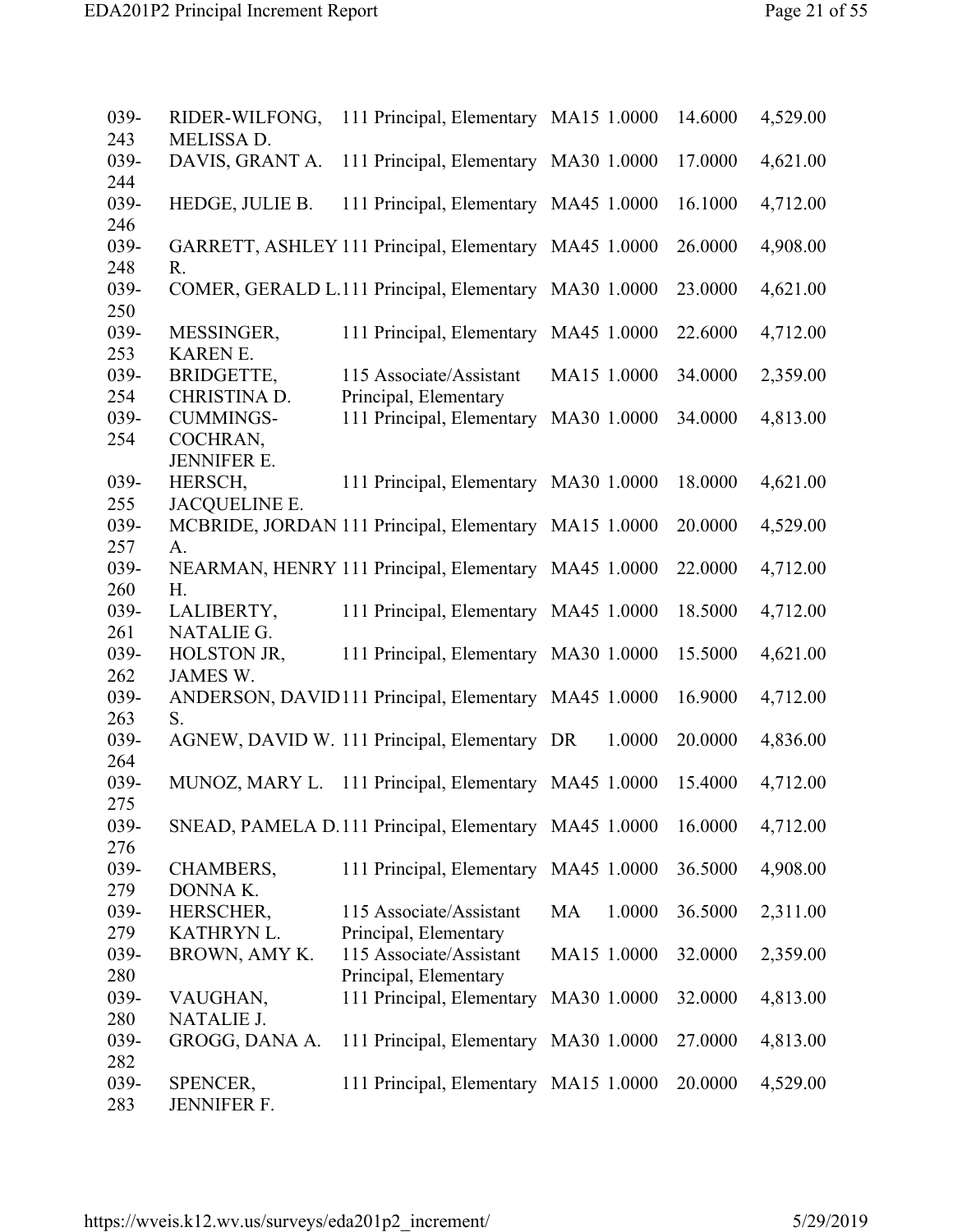| 039-<br>284 |                     | PLEAR, CHERYL A. 111 Principal, Elementary MA45 1.0000 |                     | 35.0000 | 4,908.00 |
|-------------|---------------------|--------------------------------------------------------|---------------------|---------|----------|
| 039-        |                     | SPENCER, DESTINY 115 Associate/Assistant               | MA45 1.0000         | 35.0000 | 2,454.00 |
| 284         | N.                  | Principal, Elementary                                  |                     |         |          |
| 039-        |                     | DUGGAN, ASHLEY 115 Associate/Assistant                 | MA45 1.0000         | 33.0000 | 2,454.00 |
| 285         | HOPE R.             | Principal, Elementary                                  |                     |         |          |
| 039-<br>285 |                     | MAYS, AMANDA J. 111 Principal, Elementary              | <b>MA</b><br>1.0000 | 33.0000 | 4,623.00 |
| 039-        | LILLEY, KEVIN C.    | 116 Associate/Assistant                                | MA45 1.0000         | 45.5000 | 2,552.00 |
| 401         |                     | Principal Middle/Jr High                               |                     |         |          |
| 039-        | MOYERS, JOHN F.     | 112 Principal,                                         | MA45 1.0000         | 45.5000 | 5,105.00 |
| 401         |                     | Middle/Junior High                                     |                     |         |          |
| 039-        | DONOHOE,            | 112 Principal,                                         | DR<br>1.0000        | 38.0000 | 5,038.00 |
| 402         | RHONDA L.           | Middle/Junior High                                     |                     |         |          |
| 039-        | LIPSCOMB JR,        | 116 Associate/Assistant                                | MA45 1.0000         | 38.0000 | 2,454.00 |
| 402         | <b>JOHN E.</b>      | Principal Middle/Jr High                               |                     |         |          |
| 039-        | LAWRENCE,           | 112 Principal,                                         | MA30 1.0000         | 15.5000 | 4,621.00 |
| 403         | <b>MELISSA D.</b>   | Middle/Junior High                                     |                     |         |          |
| 039-        | STEVENS, ABBY J.    | 116 Associate/Assistant                                | MA45 1.0000         | 15.5000 | 2,356.00 |
| 403         |                     | Principal Middle/Jr High                               |                     |         |          |
| 039-        | GILLIAM,            | 112 Principal,                                         | MA30 1.0000         | 32.0000 | 4,813.00 |
| 405         | DONNELL A.          | Middle/Junior High                                     |                     |         |          |
| 039-        | RHODES,             | 116 Associate/Assistant                                | MA15 1.0000         | 32.0000 | 2,359.00 |
| 405         | <b>MATTHEW D.</b>   | Principal Middle/Jr High                               |                     |         |          |
| 039-        | CANTERBURY,         | 112 Principal,                                         | MA45 1.0000         | 21.0000 | 4,712.00 |
| 406         | ROMIE E.            | Middle/Junior High                                     |                     |         |          |
| 039-        | FARRUGGIA,          | 116 Associate/Assistant                                | MA45 1.0000         | 21.0000 | 2,356.00 |
| 406         | PATRICIA A.         | Principal Middle/Jr High                               |                     |         |          |
| 039-        | CAMPBELL,           | 116 Associate/Assistant                                | MA45 1.0000         | 29.0000 | 2,454.00 |
| 407         | <b>CHADRICK R.</b>  | Principal Middle/Jr High                               |                     |         |          |
| 039-        | NICHOLAS,           | 116 Associate/Assistant                                | MA45 1.0000         | 29.0000 | 2,454.00 |
| 407         | <b>CLIFFORD R.</b>  | Principal Middle/Jr High                               |                     |         |          |
| 039-        | WILKINSON,          | 112 Principal,                                         | MA30 1.0000         | 29.0000 | 4,813.00 |
| 407         | MICHAEL S.          | Middle/Junior High                                     |                     |         |          |
| 039-        | <b>BUCKNER,</b>     | 116 Associate/Assistant                                | MA45 1.0000         | 40.0000 | 2,552.00 |
| 408         | <b>CHARLES K.</b>   | Principal Middle/Jr High                               |                     |         |          |
| 039-        | LOVEJOY,            | 112 Principal,                                         | MA30 1.0000         | 40.0000 | 5,006.00 |
| 408         | <b>MELISSA S.</b>   | Middle/Junior High                                     |                     |         |          |
| 039-        | DUNBAR, KARA L.     | 112 Principal,                                         | MA45 1.0000         | 27.0000 | 4,908.00 |
| 409         |                     | Middle/Junior High                                     |                     |         |          |
| 039-        |                     | GAINES, STEPHEN 116 Associate/Assistant                | MA45 1.0000         | 27.0000 | 2,454.00 |
| 409         | D.                  | Principal Middle/Jr High                               |                     |         |          |
| 039-        |                     | HARRIS, BRITTANY116 Associate/Assistant                | MA15 1.0000         | 29.0000 | 2,359.00 |
| 410         | A.                  | Principal Middle/Jr High                               |                     |         |          |
| 039-        | RYAN TWEEDY,        | 112 Principal,                                         | MA15 1.0000         | 29.0000 | 4,718.00 |
| 410         | <b>ELIZABETH S.</b> | Middle/Junior High                                     |                     |         |          |
| 039-        | SCOTT, AMY L.       | 112 Principal,                                         | MA45 1.0000         | 21.0000 | 4,712.00 |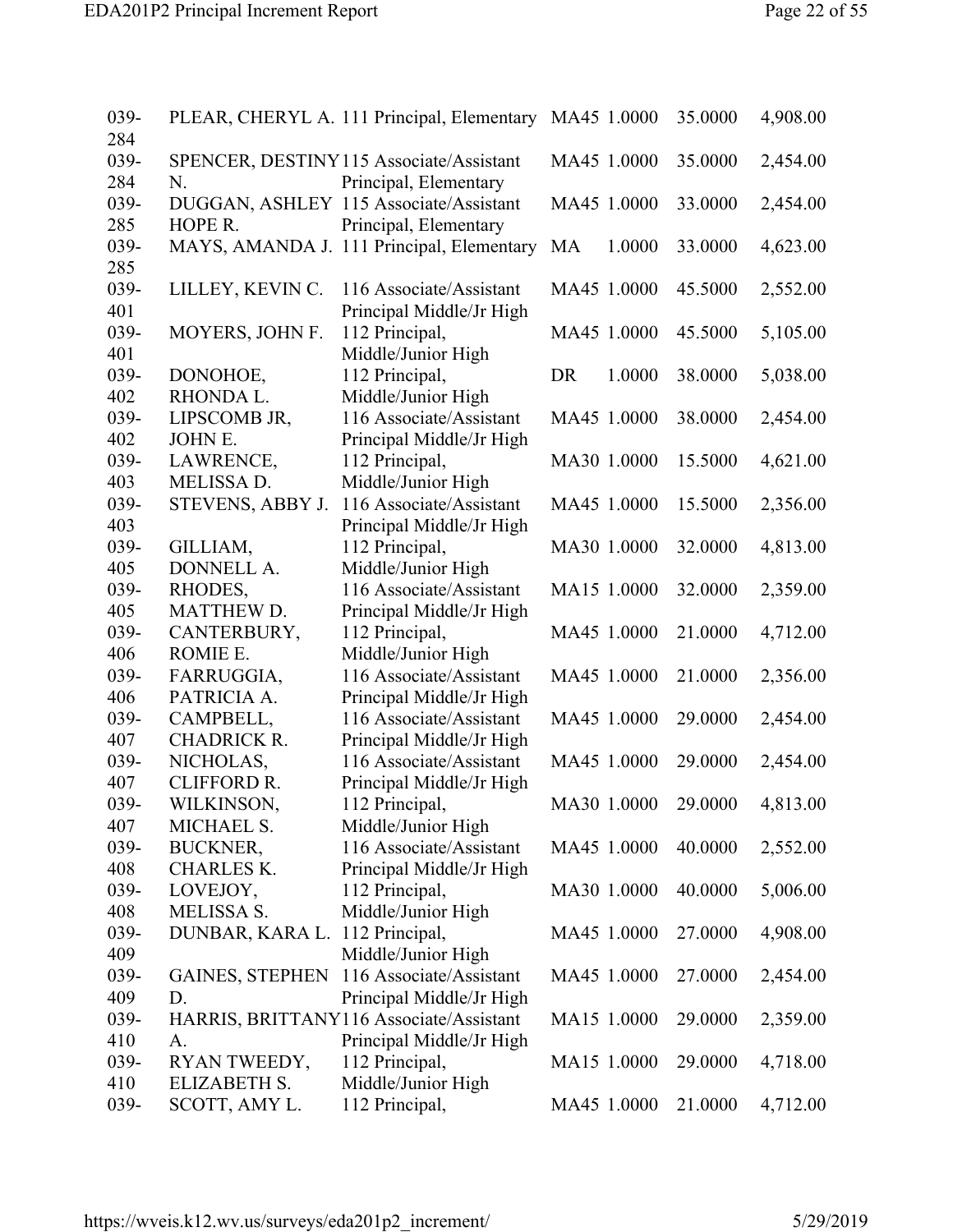| 413         |                                | Middle/Junior High                                                               |    |             |         |          |
|-------------|--------------------------------|----------------------------------------------------------------------------------|----|-------------|---------|----------|
| 039-        | SWEARINGEN,                    | 116 Associate/Assistant                                                          |    | MA45 1.0000 | 21.0000 | 2,356.00 |
| 413         | AMY S.                         | Principal Middle/Jr High                                                         |    |             |         |          |
| 039-        | <b>BOWLES, TERESA</b>          | 116 Associate/Assistant                                                          |    | MA45 1.0000 | 38.0000 | 2,454.00 |
| 417         | E.                             | Principal Middle/Jr High                                                         |    |             |         |          |
| 039-        | SMITH, ROBERT E.               | 112 Principal,                                                                   |    | MA15 1.0000 | 38.0000 | 4,718.00 |
| 417         |                                | Middle/Junior High                                                               |    |             |         |          |
| 039-        | CRINER,                        | 116 Associate/Assistant                                                          | MA | 1.0000      | 23.0000 | 2,219.00 |
| 418         | ALEXANDRA L.                   | Principal Middle/Jr High                                                         |    |             |         |          |
| 039-        | GRAVES, HENRY A.112 Principal, |                                                                                  |    | MA45 1.0000 | 23.0000 | 4,712.00 |
| 418         |                                | Middle/Junior High                                                               |    |             |         |          |
| 039-        | STEELE, CANDICE                | 116 Associate/Assistant                                                          | MA | 1.0000      | 43.0000 | 2,404.00 |
| 421         | M.                             | Principal Middle/Jr High                                                         |    |             |         |          |
| 039-        | WILKERSON, JOHN 112 Principal, |                                                                                  |    | MA45 1.0000 | 43.0000 | 5,105.00 |
| 421         | V.                             | Middle/Junior High                                                               |    |             |         |          |
| 039-        | YOUNG,                         | 116 Associate/Assistant                                                          |    | MA15 1.0000 | 43.0000 | 2,453.00 |
| 421         | CHRISTINA L.                   | Principal Middle/Jr High                                                         |    |             |         |          |
| 039-        | AULENBACHER,                   | 113 Principal, High School DR                                                    |    | 1.0000      | 56.0000 | 5,239.00 |
| 506         | <b>GEORGE L.</b>               |                                                                                  |    |             |         |          |
| 039-        |                                | CRAWFORD JR, JIM 117 Associate/Assistant                                         |    | MA45 1.0000 | 56.0000 | 2,552.00 |
| 506         | J.                             | Principal, High School                                                           |    |             |         |          |
| 039-        | EPLING, KELLI L.               | 117 Associate/Assistant                                                          | DR | 1.0000      | 56.0000 | 2,620.00 |
| 506         |                                | Principal, High School                                                           |    |             |         |          |
| 039-        |                                | MARANO, BRAD D. 117 Associate/Assistant                                          |    | MA45 1.0000 | 56.0000 | 2,552.00 |
| 506         |                                | Principal, High School                                                           |    |             |         |          |
| 039-        | CANTRELL,                      | 117 Associate/Assistant                                                          |    | MA45 1.0000 | 41.0000 | 2,552.00 |
| 507         | CHRISTOPHER J.                 | Principal, High School                                                           |    |             |         |          |
| 039-        | DALTON,                        | 117 Associate/Assistant                                                          |    | MA45 1.0000 | 41.0000 | 2,552.00 |
| 507         | <b>CHANDRA D.</b>              | Principal, High School                                                           |    |             |         |          |
| 039-        |                                | KELLEY, MICHAEL 113 Principal, High School MA30 1.0000                           |    |             | 41.0000 | 5,006.00 |
| 507         | <b>B.</b>                      |                                                                                  |    |             |         |          |
| 039-        | <b>BARTH, BRIAN A.</b>         | 117 Associate/Assistant                                                          |    | MA30 1.0000 | 44.0000 | 2,503.00 |
| 508         |                                | Principal, High School                                                           |    |             |         |          |
| 039-        | GORDON, NIKI M.                | 117 Associate/Assistant                                                          |    | MA45 1.0000 | 44.0000 | 2,552.00 |
| 508<br>039- |                                | Principal, High School<br>REDMAN, JASON C.113 Principal, High School MA45 1.0000 |    |             | 44.0000 |          |
| 508         |                                |                                                                                  |    |             |         | 5,105.00 |
| 039-        |                                | GLANCY, DALE M. 117 Associate/Assistant                                          |    | MA30 1.0000 | 59.0000 | 2,599.00 |
| 509         |                                | Principal, High School                                                           |    |             |         |          |
| 039-        | HEUMANN,                       | 117 Associate/Assistant                                                          |    | MA15 1.0000 | 59.0000 | 2,548.00 |
| 509         | DANIEL R.                      | Principal, High School                                                           |    |             |         |          |
| 039-        | KELLEY, JEFFREY                | 113 Principal, High School MA15 1.0000                                           |    |             | 59.0000 | 5,095.00 |
| 509         | S.                             |                                                                                  |    |             |         |          |
| 039-        | CLAY, ASHLEY D.                | 117 Associate/Assistant                                                          |    | MA30 1.0000 | 41.0000 | 2,503.00 |
| 510         |                                | Principal, High School                                                           |    |             |         |          |
| 039-        |                                | REEDY, RONALD A.113 Principal, High School MA45 1.0000                           |    |             | 41.0000 | 5,105.00 |
| 510         |                                |                                                                                  |    |             |         |          |
|             |                                |                                                                                  |    |             |         |          |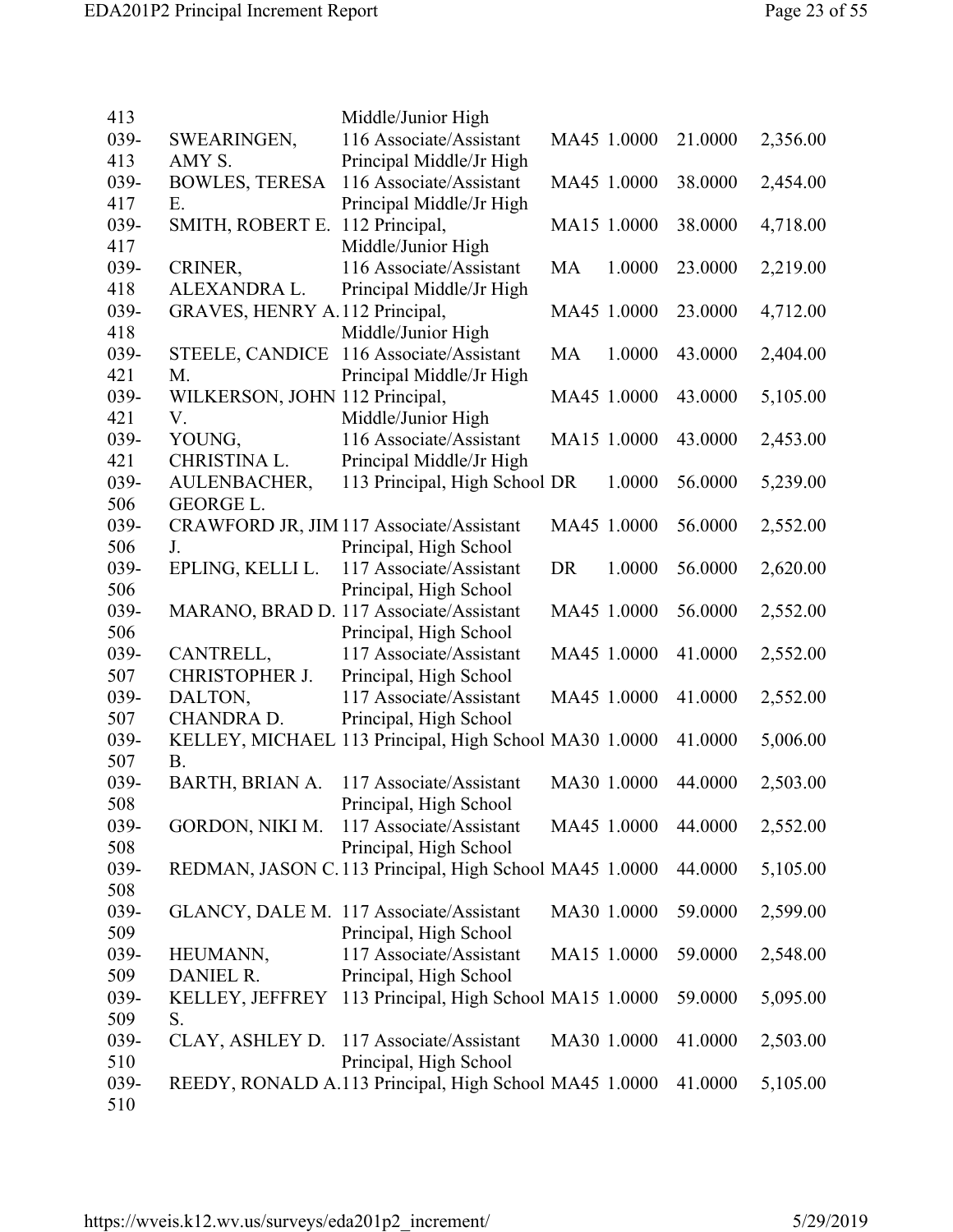| WHITE, MELANIE   | 117 Associate/Assistant | <b>DR</b>                                                                                                                                                                                                                                                            | 1.0000                                         | 41.0000                                                                                                                                                                                                                                                                                                                                                               | 2,620.00                     |
|------------------|-------------------------|----------------------------------------------------------------------------------------------------------------------------------------------------------------------------------------------------------------------------------------------------------------------|------------------------------------------------|-----------------------------------------------------------------------------------------------------------------------------------------------------------------------------------------------------------------------------------------------------------------------------------------------------------------------------------------------------------------------|------------------------------|
| E.               | Principal, High School  |                                                                                                                                                                                                                                                                      |                                                |                                                                                                                                                                                                                                                                                                                                                                       |                              |
| JOHNSON,         | 117 Associate/Assistant |                                                                                                                                                                                                                                                                      |                                                | 57.0000                                                                                                                                                                                                                                                                                                                                                               | 2,503.00                     |
| <b>ANDREW W.</b> | Principal, High School  |                                                                                                                                                                                                                                                                      |                                                |                                                                                                                                                                                                                                                                                                                                                                       |                              |
| MCCLANAHAN,      |                         |                                                                                                                                                                                                                                                                      |                                                | 57.0000                                                                                                                                                                                                                                                                                                                                                               | 5,105.00                     |
| PAUL E.          |                         |                                                                                                                                                                                                                                                                      |                                                |                                                                                                                                                                                                                                                                                                                                                                       |                              |
| WILLIAMS,        | 117 Associate/Assistant |                                                                                                                                                                                                                                                                      |                                                | 57.0000                                                                                                                                                                                                                                                                                                                                                               | 2,552.00                     |
| KIMBERLY L.      | Principal, High School  |                                                                                                                                                                                                                                                                      |                                                |                                                                                                                                                                                                                                                                                                                                                                       |                              |
|                  |                         |                                                                                                                                                                                                                                                                      | 1.0000                                         | 78.5000                                                                                                                                                                                                                                                                                                                                                               | 4,993.00                     |
|                  |                         |                                                                                                                                                                                                                                                                      |                                                |                                                                                                                                                                                                                                                                                                                                                                       |                              |
| CRUIKSHANK,      | 117 Associate/Assistant |                                                                                                                                                                                                                                                                      |                                                | 78.5000                                                                                                                                                                                                                                                                                                                                                               | 2,650.00                     |
| ANGELA S.        |                         |                                                                                                                                                                                                                                                                      |                                                |                                                                                                                                                                                                                                                                                                                                                                       |                              |
|                  |                         |                                                                                                                                                                                                                                                                      |                                                | 78.5000                                                                                                                                                                                                                                                                                                                                                               | 2,599.00                     |
| D.               |                         |                                                                                                                                                                                                                                                                      |                                                |                                                                                                                                                                                                                                                                                                                                                                       |                              |
|                  |                         | <b>DR</b>                                                                                                                                                                                                                                                            | 1.0000                                         | 78.5000                                                                                                                                                                                                                                                                                                                                                               | 2,720.00                     |
| M.               | Principal, High School  |                                                                                                                                                                                                                                                                      |                                                |                                                                                                                                                                                                                                                                                                                                                                       |                              |
| HORTON, BETH A.  | 117 Associate/Assistant |                                                                                                                                                                                                                                                                      |                                                | 64.0000                                                                                                                                                                                                                                                                                                                                                               | 2,548.00                     |
|                  | Principal, High School  |                                                                                                                                                                                                                                                                      |                                                |                                                                                                                                                                                                                                                                                                                                                                       |                              |
|                  |                         |                                                                                                                                                                                                                                                                      |                                                | 64.0000                                                                                                                                                                                                                                                                                                                                                               | 5,301.00                     |
|                  |                         |                                                                                                                                                                                                                                                                      |                                                |                                                                                                                                                                                                                                                                                                                                                                       |                              |
|                  |                         |                                                                                                                                                                                                                                                                      |                                                | 64.0000                                                                                                                                                                                                                                                                                                                                                               | 2,650.00                     |
|                  | Principal, High School  |                                                                                                                                                                                                                                                                      |                                                |                                                                                                                                                                                                                                                                                                                                                                       |                              |
| LOFTIS JR,       | 117 Associate/Assistant |                                                                                                                                                                                                                                                                      |                                                | 64.0000                                                                                                                                                                                                                                                                                                                                                               | 2,650.00                     |
| STEPHEN W.       | Principal, High School  |                                                                                                                                                                                                                                                                      |                                                |                                                                                                                                                                                                                                                                                                                                                                       |                              |
|                  |                         |                                                                                                                                                                                                                                                                      |                                                | 17.0000                                                                                                                                                                                                                                                                                                                                                               | 2,356.00                     |
| J.               | Principal, Combined     |                                                                                                                                                                                                                                                                      |                                                |                                                                                                                                                                                                                                                                                                                                                                       |                              |
|                  |                         |                                                                                                                                                                                                                                                                      |                                                | 17.0000                                                                                                                                                                                                                                                                                                                                                               | 4,621.00                     |
| D.               |                         |                                                                                                                                                                                                                                                                      |                                                |                                                                                                                                                                                                                                                                                                                                                                       |                              |
| STOWERS,         |                         |                                                                                                                                                                                                                                                                      |                                                | 28.0000                                                                                                                                                                                                                                                                                                                                                               | 4,908.00                     |
| JENNIFER M.      |                         |                                                                                                                                                                                                                                                                      |                                                |                                                                                                                                                                                                                                                                                                                                                                       |                              |
| DORSEY, LISA R.  |                         |                                                                                                                                                                                                                                                                      |                                                | 28.0000                                                                                                                                                                                                                                                                                                                                                               | 4,908.00                     |
|                  |                         |                                                                                                                                                                                                                                                                      |                                                |                                                                                                                                                                                                                                                                                                                                                                       |                              |
| SWEAT, SUSAN E.  |                         |                                                                                                                                                                                                                                                                      |                                                | 1.0000                                                                                                                                                                                                                                                                                                                                                                | 4,319.00                     |
|                  |                         |                                                                                                                                                                                                                                                                      |                                                |                                                                                                                                                                                                                                                                                                                                                                       |                              |
|                  |                         |                                                                                                                                                                                                                                                                      |                                                |                                                                                                                                                                                                                                                                                                                                                                       |                              |
|                  |                         |                                                                                                                                                                                                                                                                      |                                                |                                                                                                                                                                                                                                                                                                                                                                       |                              |
|                  |                         | Principal, High School<br>RAMEZAN, DANIEL117 Associate/Assistant<br>Principal, High School<br>SWAYNE, JACLYN 117 Associate/Assistant<br>KING, GABRIEL D. 117 Associate/Assistant<br>BURGESS, TAMMY 118 Associate/Assistant<br>WILSON, WAYMAN 114 Principal, Combined | BAILEY, LARRY D. 113 Principal, High School MA | MA30 1.0000<br>113 Principal, High School MA45 1.0000<br>MA45 1.0000<br>MA45 1.0000<br>MA30 1.0000<br>MA15 1.0000<br>KENNEDY, JANE M.113 Principal, High School MA45 1.0000<br>MA45 1.0000<br>MA45 1.0000<br>MA45 1.0000<br>MA30 1.0000<br>113 Principal, High School MA45 1.0000<br>113 Principal, High School MA45 1.0000<br>113 Principal, High School MA45 1.0000 | 111.00003,583.9000434,004.00 |

#### **041 Lewis**

| <b>School Name</b> | <b>Position</b>                                         | <b>DegreeFTE IndFTE</b>      |              | Approp |
|--------------------|---------------------------------------------------------|------------------------------|--------------|--------|
|                    |                                                         |                              | <b>Staff</b> |        |
|                    | 041-004 Radcliff, David A. 114 Principal, Combined      | MA15 0.5000 1.5000 2,076.00  |              |        |
|                    | 041-202 Freeland, Kimberly D. 111 Principal, Elementary | MA45 1.0000 13.2000 4,516.00 |              |        |
|                    | 041-205 Benedum, Kristina M. 111 Principal, Elementary  | MA 1.0000 13.8000 4,253.00   |              |        |
|                    | 041-207 Comer, Jeovanna M. 115 Associate/Assistant      | MA30 1.0000 34.5500 2,407.00 |              |        |
|                    | Principal, Elementary                                   |                              |              |        |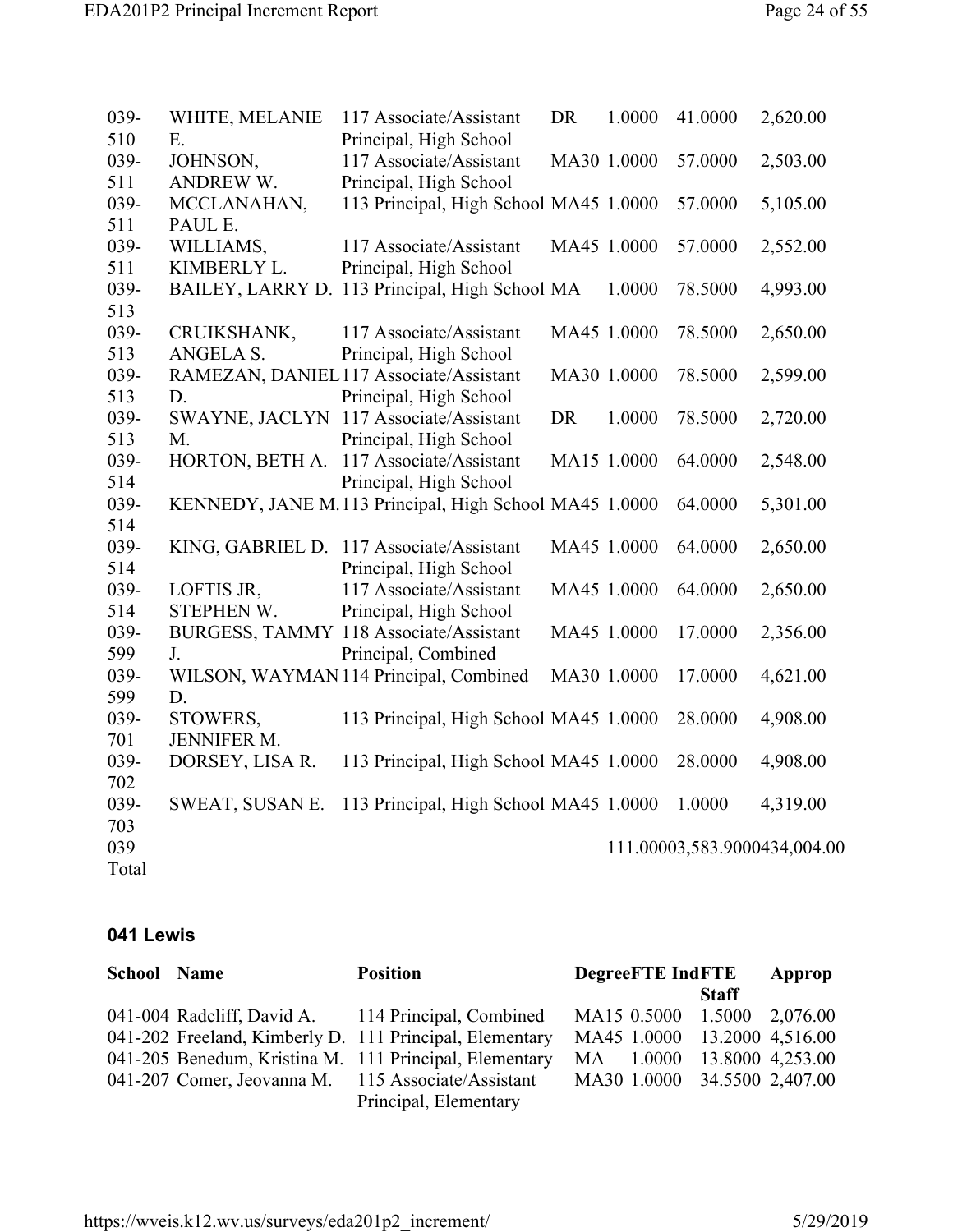|       | 041-207 Hall, Steven W.    | 111 Principal, Elementary                | MA30 1.0000 |             | 34.5500 4,813.00          |
|-------|----------------------------|------------------------------------------|-------------|-------------|---------------------------|
|       | 041-208 Sprouse, Denise M. | 111 Principal, Elementary                |             | MA45 1.0000 | 23.5500 4,712.00          |
|       | 041-301 Hinterer, Sally A. | 116 Associate/Assistant                  |             | MA45 1.0000 | 55.9000 2,552.00          |
|       |                            | Principal Middle/Jr High                 |             |             |                           |
|       | 041-301 Lambert, Keri M.   | 116 Associate/Assistant                  |             | MA30 1.0000 | 55.9000 2,503.00          |
|       |                            | Principal Middle/Jr High                 |             |             |                           |
|       | 041-301 Radcliff, Julie A. | 112 Principal, Middle/Junior MA45 1.0000 |             |             | 55.9000 5,105.00          |
|       |                            | High                                     |             |             |                           |
|       | 041-501 Cogar, Dustin T.   | 117 Associate/Assistant                  |             | MA15 1.0000 | 53.0000 2,453.00          |
|       |                            | Principal, High School                   |             |             |                           |
|       | 041-501 Fisher, Brian R.   | 117 Associate/Assistant                  |             | MA15 1.0000 | 53.0000 2,453.00          |
|       |                            | Principal, High School                   |             |             |                           |
|       | 041-501 Whiston, John H.   | 113 Principal, High School MA15 1.0000   |             |             | 53.0000 4,907.00          |
| 041   |                            |                                          |             |             | 11.5000 447.850042,750.00 |
| Total |                            |                                          |             |             |                           |

### **043 Lincoln**

| <b>School Name</b> |                           | <b>Position</b>                                                  | <b>DegreeFTE IndFTE</b> |              | Approp           |
|--------------------|---------------------------|------------------------------------------------------------------|-------------------------|--------------|------------------|
|                    |                           |                                                                  |                         | <b>Staff</b> |                  |
|                    | 043-101 BROWN, YUVONNE    | 118 Associate/Assistant                                          | MA45 1.0000             |              | 45.0000 2,552.00 |
|                    | D.                        | Principal, Combined                                              |                         |              |                  |
|                    | 043-101 PATTON, MARY A.   | 114 Principal, Combined                                          | MA45 1.0000             |              | 45.0000 5,105.00 |
|                    | 043-102 DAVIS, DON K.     | 114 Principal, Combined                                          | MA45 1.0000             |              | 36.5000 4,908.00 |
|                    | 043-102 HUFFMAN, LORI A.  | 118 Associate/Assistant                                          | MA45 1.0000             |              | 36.5000 2,454.00 |
|                    |                           | Principal, Combined                                              |                         |              |                  |
|                    | 043-103 COLLINS-BLAIR,    | 118 Associate/Assistant                                          | MA15 1.0000             |              | 33.0000 2,359.00 |
|                    | KIMBERLY L.               | Principal, Combined                                              |                         |              |                  |
|                    | 043-103 MATHIS, TAB J.    | 114 Principal, Combined                                          | MA30 1.0000             |              | 33.0000 4,813.00 |
|                    | 043-212 MATTHEWS          | 111 Principal, Elementary                                        | MA15 1.0000             |              | 20.5000 4,529.00 |
|                    | HOOVER,                   |                                                                  |                         |              |                  |
|                    | CHASTIDY A.               |                                                                  |                         |              |                  |
|                    | 043-214 MOUNTS,           | 111 Principal, Elementary                                        | MA45 1.0000             |              | 11.5000 4,516.00 |
|                    | CHRISTINA.                |                                                                  |                         |              |                  |
|                    | 043-215 ROY, JOHN W.      | 111 Principal, Elementary                                        | MA15 1.0000             |              | 33.5000 4,718.00 |
|                    |                           | 043-215 TONEY, BELINDA G. 115 Associate/Assistant                | MA30 1.0000             |              | 33.5000 2,407.00 |
|                    |                           | Principal, Elementary                                            |                         |              |                  |
|                    | 043-301 ADKINS, JERICA B. | 116 Associate/Assistant                                          | MA30 1.0000             |              | 21.5000 2,310.00 |
|                    |                           | Principal Middle/Jr High                                         |                         |              |                  |
|                    |                           | 043-301 DAVIS, JOHNNALYN112 Principal, Middle/Junior MA45 1.0000 |                         |              | 21.5000 4,712.00 |
|                    | M.                        | High                                                             |                         |              |                  |
|                    |                           | 043-506 CHRISTIAN, DEREK 117 Associate/Assistant                 | MA30 1.0000             |              | 66.0000 2,599.00 |
|                    | A.                        | Principal, High School                                           |                         |              |                  |
|                    | 043-506 MCCOMAS,          | 117 Associate/Assistant                                          | MA30 1.0000             |              | 66.0000 2,599.00 |
|                    | <b>DONETTA S.</b>         | Principal, High School                                           |                         |              |                  |
|                    | 043-506 SNYDER, DANA R.   | 113 Principal, High School                                       | MA30 1.0000             |              | 66.0000 5,198.00 |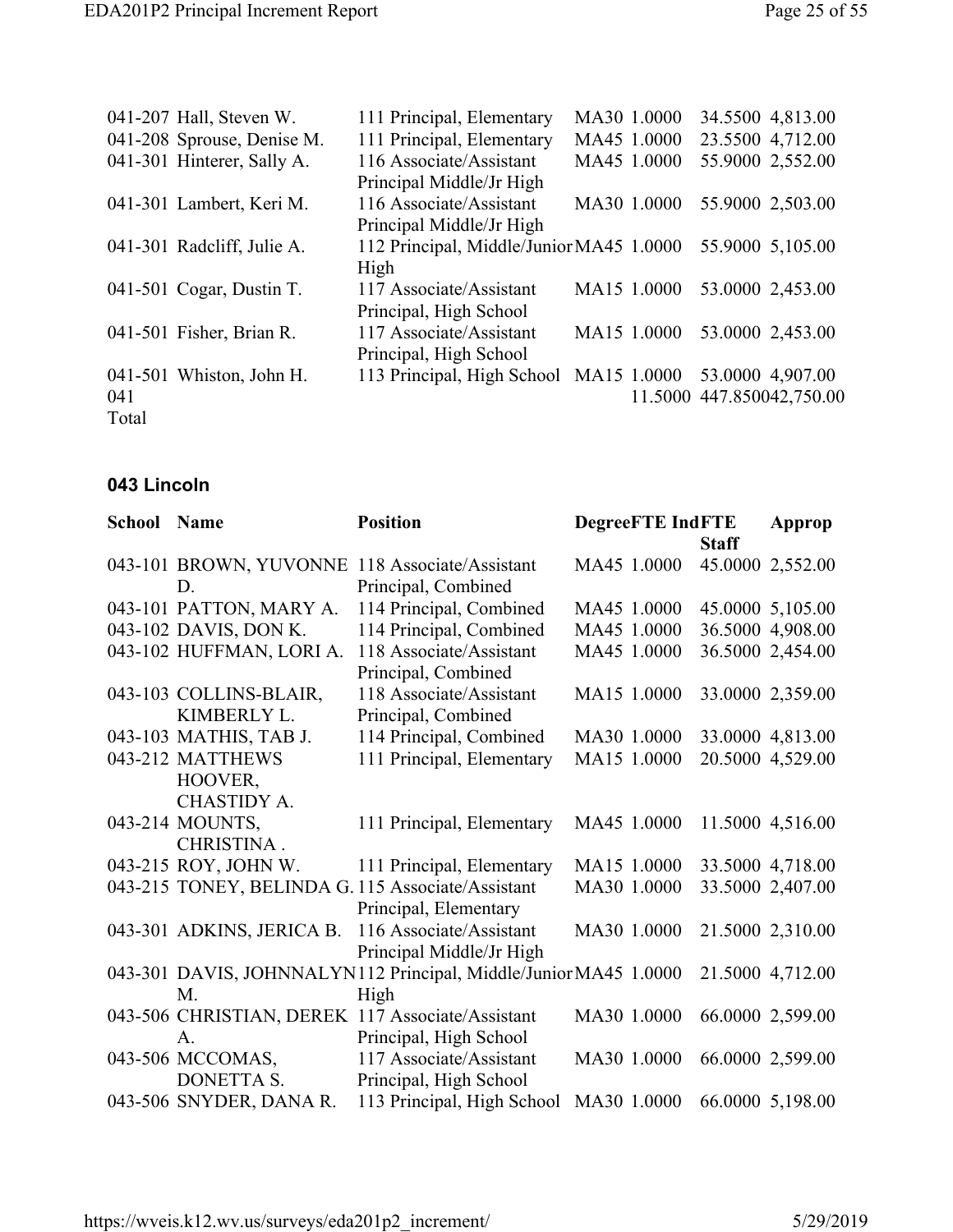043 Total

## **045 Logan**

| <b>School Name</b> |                                                  | <b>Position</b>                                                                                                               | <b>DegreeFTE</b><br>Ind                    | <b>FTE Staff Approp</b> |                      |
|--------------------|--------------------------------------------------|-------------------------------------------------------------------------------------------------------------------------------|--------------------------------------------|-------------------------|----------------------|
|                    | 045-101 CURRY, MARTHA<br>L.                      | 111 Principal, Elementary                                                                                                     | MA45 1.0000 15.0000                        |                         | 4,712.00             |
|                    | 045-103 CALDWELL,<br>CYNTHIA L.                  | 112 Principal,<br>Middle/Junior High                                                                                          | MA45 1.0000 30.5000                        |                         | 4,908.00             |
|                    | 045-103 PAYNTER,<br><b>CYNTHIA R.</b>            | 116 Associate/Assistant<br>Principal Middle/Jr High                                                                           | MA30 0.7500 30.5000                        |                         | 1,805.00             |
|                    | 045-103 PAYNTER,<br><b>CYNTHIA R.</b>            | 116 Associate/Assistant<br>Principal Middle/Jr High                                                                           | MA30 0.2500 30.5000                        |                         | 602.00               |
|                    | 045-203 HOLLY, DEBBIE F.<br>J.                   | 111 Principal, Elementary<br>045-209 MARCUM, LATISHA111 Principal, Elementary                                                 | MA45 1.0000 15.5000<br>MA45 1.0000         | 16.0000                 | 4,712.00<br>4,712.00 |
|                    | 045-210DALTON, SAMMY<br>D.                       | 111 Principal, Elementary                                                                                                     | MA45 1.0000 8.5000                         |                         | 4,516.00             |
|                    | 045-211 DINGESS-ELLIS,<br>WHITNEY L.             | 111 Principal, Elementary MA                                                                                                  | 1.0000 8.0000                              |                         | 4,253.00             |
|                    | L.                                               | 045-213 DESKINS, CHERYL 111 Principal, Elementary                                                                             | MA30 1.0000 21.0000                        |                         | 4,621.00             |
|                    | D.                                               | 045-213 JARRELL, MARSHA 115 Associate/Assistant<br>Principal, Elementary                                                      | MA45 0.3750 21.0000                        |                         | 883.00               |
|                    | D.                                               | 045-213JARRELL, MARSHA 115 Associate/Assistant<br>Principal, Elementary                                                       | MA45 0.1250 21.0000                        |                         | 294.00               |
|                    | ANGELA A.                                        | 045-217 HARLESS-HARRIS, 111 Principal, Elementary                                                                             | MA45 1.0000 10.0000                        |                         | 4,516.00             |
|                    | 045-221 WILLIAMSON,<br><b>JANICE F.</b>          | 111 Principal, Elementary                                                                                                     | MA45 1.0000 10.0000                        |                         | 4,516.00             |
|                    | D.                                               | 045-227 COBURN, KOBIE H. 111 Principal, Elementary<br>045-228JARRELL, MARSHA 115 Associate/Assistant<br>Principal, Elementary | MA<br>MA45 0.3750 20.0000                  | 1.0000 17.5000          | 4,438.00<br>883.00   |
|                    | D.                                               | 045-228JARRELL, MARSHA 115 Associate/Assistant<br>Principal, Elementary                                                       | MA45 0.1250 20.0000                        |                         | 294.00               |
|                    |                                                  | 045-229 BURGESS, LINDA K.115 Associate/Assistant<br>Principal, Elementary                                                     | MA45 0.7500 26.0000                        |                         | 1,841.00             |
|                    |                                                  | 045-229 BURGESS, LINDA K.115 Associate/Assistant<br>Principal, Elementary                                                     | MA45 0.2500 26.0000                        |                         | 614.00               |
|                    | L.                                               | 045-229DOTSON, ANDREW 111 Principal, Elementary                                                                               | MA15 1.0000 26.0000                        |                         | 4,718.00             |
|                    | 045-229 GORDON, MIA C.<br>045-301 KIDD, BRYAN M. | 111 Principal, Elementary<br>116 Associate/Assistant<br>Principal Middle/Jr High                                              | MA45 1.0000 26.0000<br>MA15 0.7500 50.0000 |                         | 4,908.00<br>1,840.00 |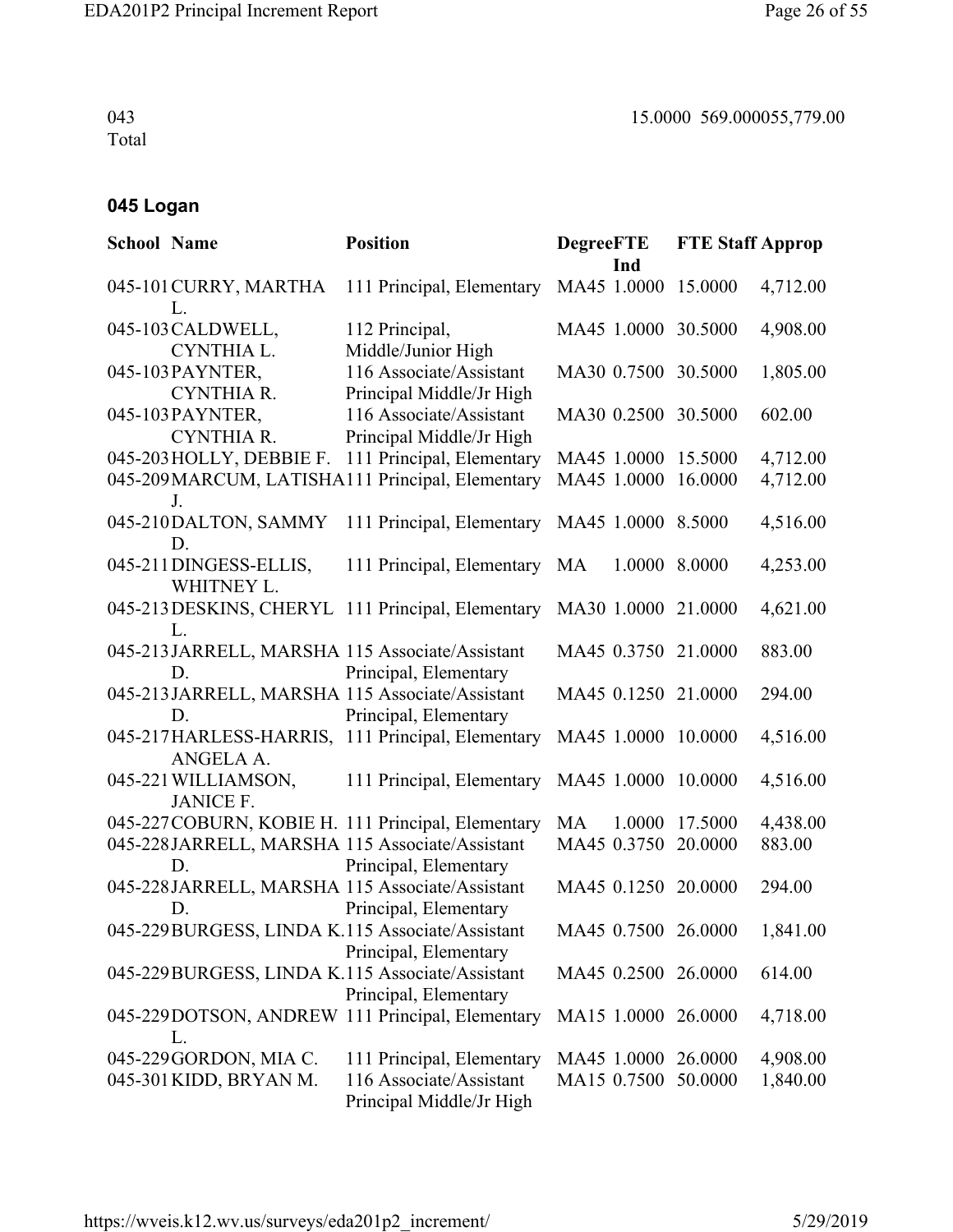| 045-301 KIDD, BRYAN M.                                                  | 116 Associate/Assistant                        |    | MA15 0.2500 50.0000 |                     | 613.00                       |
|-------------------------------------------------------------------------|------------------------------------------------|----|---------------------|---------------------|------------------------------|
|                                                                         | Principal Middle/Jr High                       |    |                     |                     |                              |
| 045-301 PRITCHARD,                                                      | 112 Principal,                                 |    |                     | MA45 1.0000 50.0000 | 5,105.00                     |
| <b>STEPHEN R.</b>                                                       | Middle/Junior High                             |    |                     |                     |                              |
| 045-301 TAYLOR,                                                         | 116 Associate/Assistant                        |    | MA45 0.7500 50.0000 |                     | 1,914.00                     |
| KATHRYN A.                                                              | Principal Middle/Jr High                       |    |                     |                     |                              |
| 045-301 TAYLOR,                                                         | 116 Associate/Assistant                        |    |                     | MA45 0.2500 50.0000 | 638.00                       |
| KATHRYN A.                                                              | Principal Middle/Jr High                       |    |                     |                     |                              |
| 045-405 BERRY JR, OLEY R. 116 Associate/Assistant                       |                                                |    |                     | BA15 0.7500 41.0000 | 1,717.00                     |
|                                                                         | Principal Middle/Jr High                       |    |                     |                     |                              |
| 045-405 BERRY JR, OLEY R. 116 Associate/Assistant                       |                                                |    |                     | BA15 0.2500 41.0000 | 572.00                       |
|                                                                         | Principal Middle/Jr High                       |    |                     |                     |                              |
| 045-405 MARCUM,                                                         | 116 Associate/Assistant                        |    |                     | MA45 0.7500 41.0000 | 1,914.00                     |
| KENNETH.                                                                | Principal Middle/Jr High                       |    |                     |                     |                              |
| 045-405 MARCUM,                                                         | 116 Associate/Assistant                        |    |                     | MA45 0.2500 41.0000 | 638.00                       |
| KENNETH.                                                                | Principal Middle/Jr High                       |    |                     |                     |                              |
| 045-405 PODUNAVAC,                                                      | 112 Principal,                                 |    |                     | MA30 1.0000 41.0000 | 5,006.00                     |
| MICHELLE D.                                                             | Middle/Junior High                             |    |                     |                     |                              |
| 045-501 ELLIS, ERIC R.                                                  | 113 Principal, High School MA45 1.0000         |    |                     | 41.5000             | 5,105.00                     |
| 045-501 EVANS, CAMILLE                                                  | 117 Associate/Assistant                        | MA | 0.7500              | 41.5000             | 1,803.00                     |
| Ε.                                                                      | Principal, High School                         |    |                     |                     |                              |
| 045-501 EVANS, CAMILLE                                                  | 117 Associate/Assistant                        | MA |                     | 0.2500 41.5000      | 601.00                       |
| Ε.                                                                      |                                                |    |                     |                     |                              |
|                                                                         | Principal, High School                         |    |                     |                     |                              |
| 045-501 THOMAS, PAULA                                                   | 117 Associate/Assistant                        |    |                     | MA45 0.7500 41.5000 | 1,914.00                     |
| M.                                                                      | Principal, High School                         |    |                     |                     |                              |
| 045-501 THOMAS, PAULA                                                   | 117 Associate/Assistant                        |    |                     | MA45 0.2500 41.5000 | 638.00                       |
| M.                                                                      | Principal, High School                         |    |                     |                     |                              |
| 045-502 ATKINSON, BRIAN                                                 | 117 Associate/Assistant                        |    |                     | MA45 0.7500 46.5000 | 1,914.00                     |
| Κ.                                                                      | Principal, High School                         |    |                     |                     |                              |
| 045-502 ATKINSON, BRIAN                                                 | 117 Associate/Assistant                        |    |                     | MA45 0.2500 46.5000 | 638.00                       |
| K.                                                                      | Principal, High School                         |    |                     |                     |                              |
| 045-502 BAILEY, JACK E.                                                 | 117 Associate/Assistant                        |    | MA45 0.7500 46.5000 |                     | 1,914.00                     |
|                                                                         | Principal, High School                         |    |                     |                     |                              |
| 045-502 BAILEY, JACK E.                                                 | 117 Associate/Assistant                        |    | MA45 0.2500 46.5000 |                     | 638.00                       |
|                                                                         | Principal, High School                         |    |                     |                     |                              |
| 045-502 STANLEY, KELLY                                                  | 113 Principal, High School MA45 1.0000 46.5000 |    |                     |                     | 5,105.00                     |
| A <sub>1</sub>                                                          |                                                |    |                     |                     |                              |
| 045-503 ADAMS, MACEL A. 117 Associate/Assistant                         |                                                |    | MA30 0.2500 31.0000 |                     | 602.00                       |
|                                                                         | Principal, High School                         |    |                     |                     |                              |
| 045-503 ADAMS, MACEL A. 117 Associate/Assistant                         |                                                |    | MA30 0.7500 31.0000 |                     | 1,805.00                     |
|                                                                         | Principal, High School                         |    |                     |                     |                              |
| 045-503 ENGLISH,                                                        | 113 Principal, High School MA45 1.0000 31.0000 |    |                     |                     | 4,908.00                     |
| PATRICIA J.                                                             |                                                |    |                     |                     |                              |
| 045-701 ADKINS, GLENN D. 113 Principal, High School MA45 1.0000 18.0000 |                                                |    |                     |                     | 4,712.00                     |
| 045                                                                     |                                                |    |                     |                     | 30.0000 1,405.0000115,000.00 |
| Total                                                                   |                                                |    |                     |                     |                              |
|                                                                         |                                                |    |                     |                     |                              |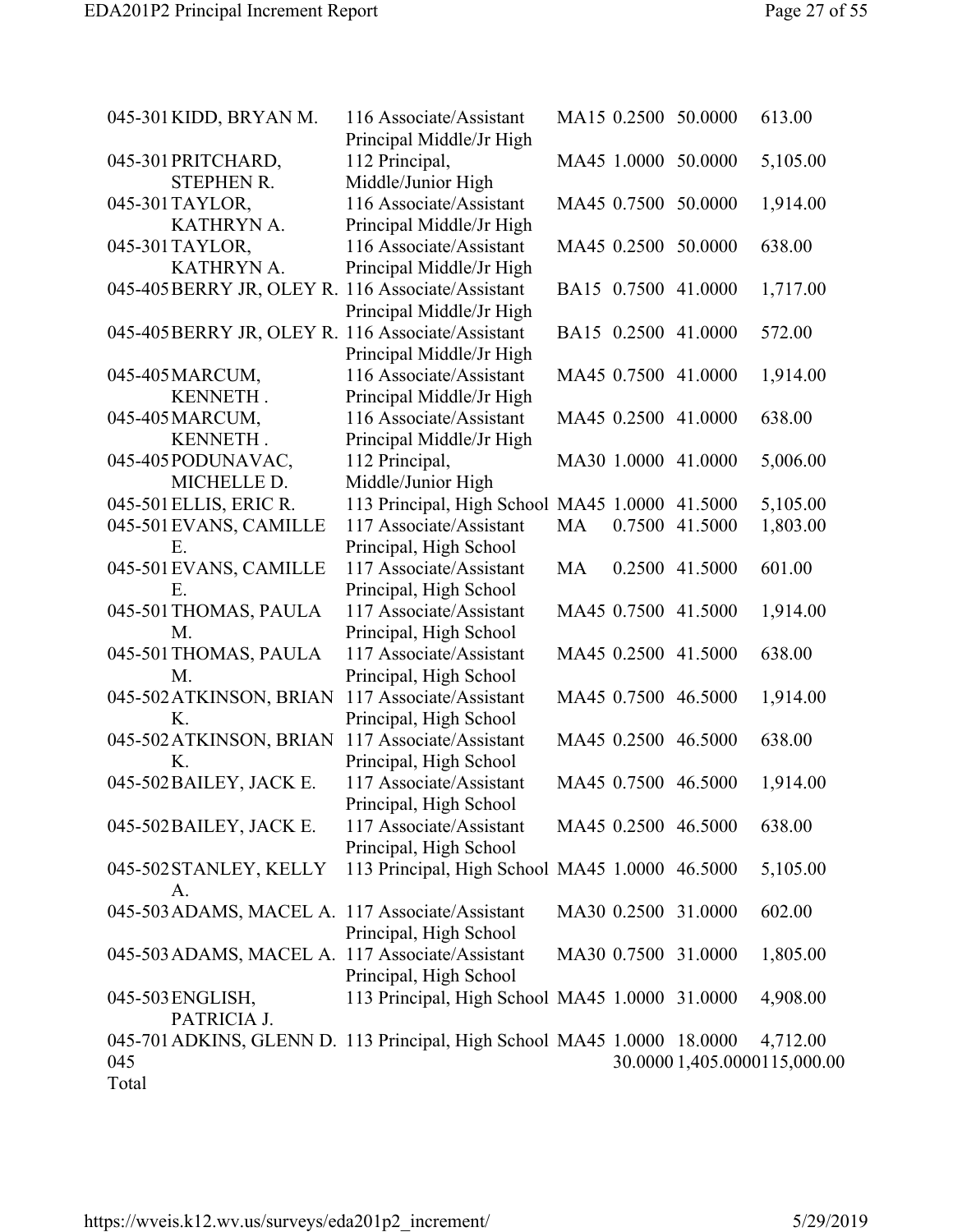#### **047 Marion**

| <b>School Name</b> |                                       | <b>Position</b>                                                            | <b>DegreeFTE</b><br>Ind | <b>FTE Staff Approp</b> |          |
|--------------------|---------------------------------------|----------------------------------------------------------------------------|-------------------------|-------------------------|----------|
|                    | 047-101BOMBARD, VICKI<br>L.           | 111 Principal, Elementary                                                  | MA30 1.0000             | 25.0000                 | 4,813.00 |
|                    | 047-102FURGASON,<br>RICHARD T.        | 115 Associate/Assistant<br>Principal, Elementary                           | MA15 1.0000 29.0000     |                         | 2,359.00 |
|                    | 047-102 MOORE, FRANK E.               | 111 Principal, Elementary                                                  | MA30 1.0000 29.0000     |                         | 4,813.00 |
|                    | 047-205 BOARD, ERIN R.                | 115 Associate/Assistant<br>Principal, Elementary                           | MA15 1.0000             | 33.0000                 | 2,359.00 |
|                    | 047-205 DEWITT, MELISSA<br>Κ.         | 111 Principal, Elementary                                                  | MA45 1.0000 33.0000     |                         | 4,908.00 |
|                    | 047-206HARNED, IAN J.                 | 115 Associate/Assistant<br>Principal, Elementary                           | MA45 1.0000 30.5000     |                         | 2,454.00 |
|                    | 047-206HOLT, JESSICA M.               | 111 Principal, Elementary                                                  | MA45 1.0000 30.5000     |                         | 4,908.00 |
|                    | 047-207 COLEMAN JR,<br>MELVYN L.      | 111 Principal, Elementary                                                  | MA45 1.0000             | 13.0000                 | 4,516.00 |
|                    | 047-209 MORRIS, SCOTT R.              | 111 Principal, Elementary                                                  | MA45 1.0000             | 23.5000                 | 4,712.00 |
|                    | 047-211 HIGGINS,<br>KIMBERLY L.       | 111 Principal, Elementary                                                  | MA30 1.0000             | 29.0000                 | 4,813.00 |
|                    | 047-212MIDDLEMAS,<br>KIMBERLY A.      | 111 Principal, Elementary                                                  | MA30 1.0000 15.0000     |                         | 4,621.00 |
|                    |                                       | 047-214DECKER, KAREN M.111 Principal, Elementary                           | MA45 1.0000 30.0000     |                         | 4,908.00 |
|                    | 047-214MURRAY,<br>ELIZABETH N.        | 115 Associate/Assistant<br>Principal, Elementary                           | MA45 1.0000             | 30.0000                 | 2,454.00 |
|                    | 047-215RHOADES, KAREN<br>D.           | 111 Principal, Elementary                                                  | MA45 1.0000 14.0000     |                         | 4,516.00 |
|                    | 047-216DEVAUL, JANIE C.               | 111 Principal, Elementary                                                  | DR.<br>1.0000           | 30.0000                 | 5,038.00 |
|                    | 047-302 RODRIGUEZ,                    | 112 Principal,                                                             | MA45 1.0000             | 16.5000                 | 4,712.00 |
|                    | STEVE F.                              | Middle/Junior High                                                         |                         |                         |          |
|                    | 047-303 BROWN, MELINDA<br>M.          | 116 Associate/Assistant<br>Principal Middle/Jr High                        | MA30 1.0000 24.0000     |                         | 2,310.00 |
|                    | 047-303 OTT, RICHARD R.               | 111 Principal, Elementary                                                  | MA30 1.0000 24.0000     |                         | 4,621.00 |
|                    | S.                                    | 047-304 MALNICK, CLAUDE 112 Principal,<br>Middle/Junior High               | MA 1.0000 19.0000       |                         | 4,438.00 |
|                    | D.                                    | 047-306MAXWELL, TRICIA 116 Associate/Assistant<br>Principal Middle/Jr High | MA30 1.0000 49.0000     |                         | 2,503.00 |
|                    | 047-306RUBENSTEIN,<br><b>REUBENT.</b> | 116 Associate/Assistant<br>Principal Middle/Jr High                        | MA30 1.0000 49.0000     |                         | 2,503.00 |
|                    | 047-306 SHAFFER, EARL R.              | 112 Principal,<br>Middle/Junior High                                       | MA30 1.0000 49.0000     |                         | 5,006.00 |
|                    | 047-402 EPISCOPO, SARAH<br>J.         | 116 Associate/Assistant<br>Principal Middle/Jr High                        | MA30 1.0000 46.0000     |                         | 2,503.00 |
|                    | J.                                    | 047-402 HARKER, BRADLEY116 Associate/Assistant<br>Principal Middle/Jr High | MA30 1.0000 46.0000     |                         | 2,503.00 |
|                    |                                       |                                                                            |                         |                         |          |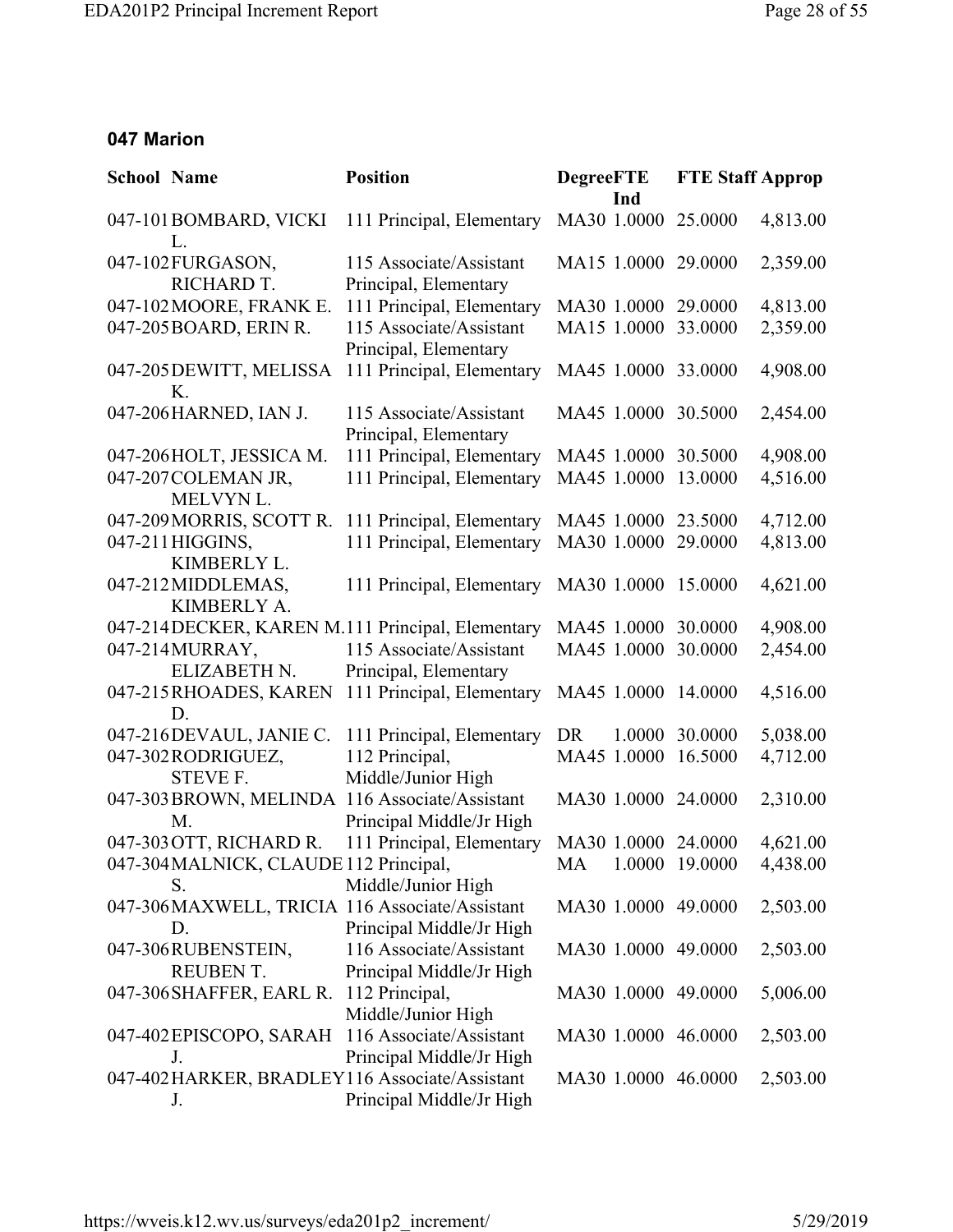| 047-402 MICHAEL, JOHN J.                                                | 112 Principal,                                 |    | MA30 1.0000 46.0000 | 5,006.00                     |
|-------------------------------------------------------------------------|------------------------------------------------|----|---------------------|------------------------------|
|                                                                         | Middle/Junior High                             |    |                     |                              |
| 047-501 CONOVER, DEBRA 117 Associate/Assistant                          |                                                |    | MA45 1.0000 52.0000 | 2,552.00                     |
| L.                                                                      | Principal, High School                         |    |                     |                              |
| 047-501 RINEHART, GARY                                                  | 117 Associate/Assistant                        |    | MA45 1.0000 52.0000 | 2,552.00                     |
| W.                                                                      | Principal, High School                         |    |                     |                              |
| 047-501 WESTFALL, MARY 113 Principal, High School DR                    |                                                |    | 1.0000 52.0000      | 5,239.00                     |
| L.                                                                      |                                                |    |                     |                              |
| 047-502 FINAMORE, KAREN 113 Principal, High School MA45 1.0000 49.0000  |                                                |    |                     | 5,105.00                     |
| S.                                                                      |                                                |    |                     |                              |
| 047-502 GREEN, JAMES G.                                                 | 117 Associate/Assistant                        |    | MA45 1.0000 49.0000 | 2,552.00                     |
|                                                                         | Principal, High School                         |    |                     |                              |
| 047-502 WOMBLE, MELVIN 117 Associate/Assistant                          |                                                | MA | 1.0000 49.0000      | 2,404.00                     |
| $J_{\cdot}$                                                             | Principal, High School                         |    |                     |                              |
| 047-503 DEVAUL, KRISTIN                                                 | 117 Associate/Assistant                        |    | MA15 1.0000 48.0000 | 2,453.00                     |
| N.                                                                      | Principal, High School                         |    |                     |                              |
| 047-503 DEVITO, RUSSELLE 113 Principal, High School MA45 1.0000 48.0000 |                                                |    |                     | 5,105.00                     |
| L.                                                                      |                                                |    |                     |                              |
| 047-503 MILETO, JARED L.                                                | 117 Associate/Assistant                        | MA | 1.0000 48.0000      | 2,404.00                     |
|                                                                         | Principal, High School                         |    |                     |                              |
| 047-504 OATES, TRAVUS R. 113 Principal, High School MA15 1.0000 20.0000 |                                                |    |                     | 4,529.00                     |
| 047-701 FRAZIER,                                                        | 113 Principal, High School MA30 1.0000 15.0000 |    |                     | 4,621.00                     |
| RAYMOND A.                                                              |                                                |    |                     |                              |
| 047                                                                     |                                                |    |                     | 36.0000 1,245.0000137,813.00 |
| Total                                                                   |                                                |    |                     |                              |

### **048 Marshall**

| <b>School Name</b> |                                   | <b>Position</b>                                     | <b>DegreeFTE IndFTE</b> |              | Approp           |
|--------------------|-----------------------------------|-----------------------------------------------------|-------------------------|--------------|------------------|
|                    |                                   |                                                     |                         | <b>Staff</b> |                  |
|                    | 048-202 Clutter, Wendy R.         | 111 Principal, Elementary                           | MA45 1.0000             |              | 26.4500 4,908.00 |
|                    | 048-203 Cuffaro, Erin M.          | 111 Principal, Elementary                           | MA30 1.0000             |              | 27.3000 4,813.00 |
|                    | 048-204 Cain, Kimberly A.         | 111 Principal, Elementary                           | MA45 1.0000             |              | 22.7000 4,712.00 |
|                    | 048-206 Holt, Arica L.            | 111 Principal, Elementary                           | MA45 1.0000             |              | 23.2500 4.712.00 |
|                    | 048-207 Duffy, Jane A.            | 111 Principal, Elementary                           | MA15 1.0000             |              | 34.2500 4,718.00 |
|                    | 048-209 Allender, Krenna J.       | 111 Principal, Elementary                           | MA45 1.0000             |              | 6.2000 4,319.00  |
|                    | 048-212 Berner, Michael A.        | 111 Principal, Elementary                           | MA30 1.0000             |              | 23.5000 4,621.00 |
|                    | 048-213 McCutcheon, Cynthia<br>M. | 111 Principal, Elementary                           | MA15 1.0000             |              | 28.0000 4,718.00 |
|                    | 048-401 Lewis, Michael P.         | 112 Principal, Middle/Junior MA30 1.0000<br>High    |                         |              | 40.0000 5,006.00 |
|                    | 048-401 McGuire, Shey T.          | 116 Associate/Assistant<br>Principal Middle/Jr High | MA45 1.0000             |              | 40.0000 2,552.00 |
|                    | 048-402 Marling, Jason A.         | 112 Principal, Middle/Junior MA45 1.0000<br>High    |                         |              | 32.0000 4,908.00 |
|                    | 048-501 Cain, Jack A.             | 113 Principal, High School MA45 1.0000              |                         |              | 38.0500 4,908.00 |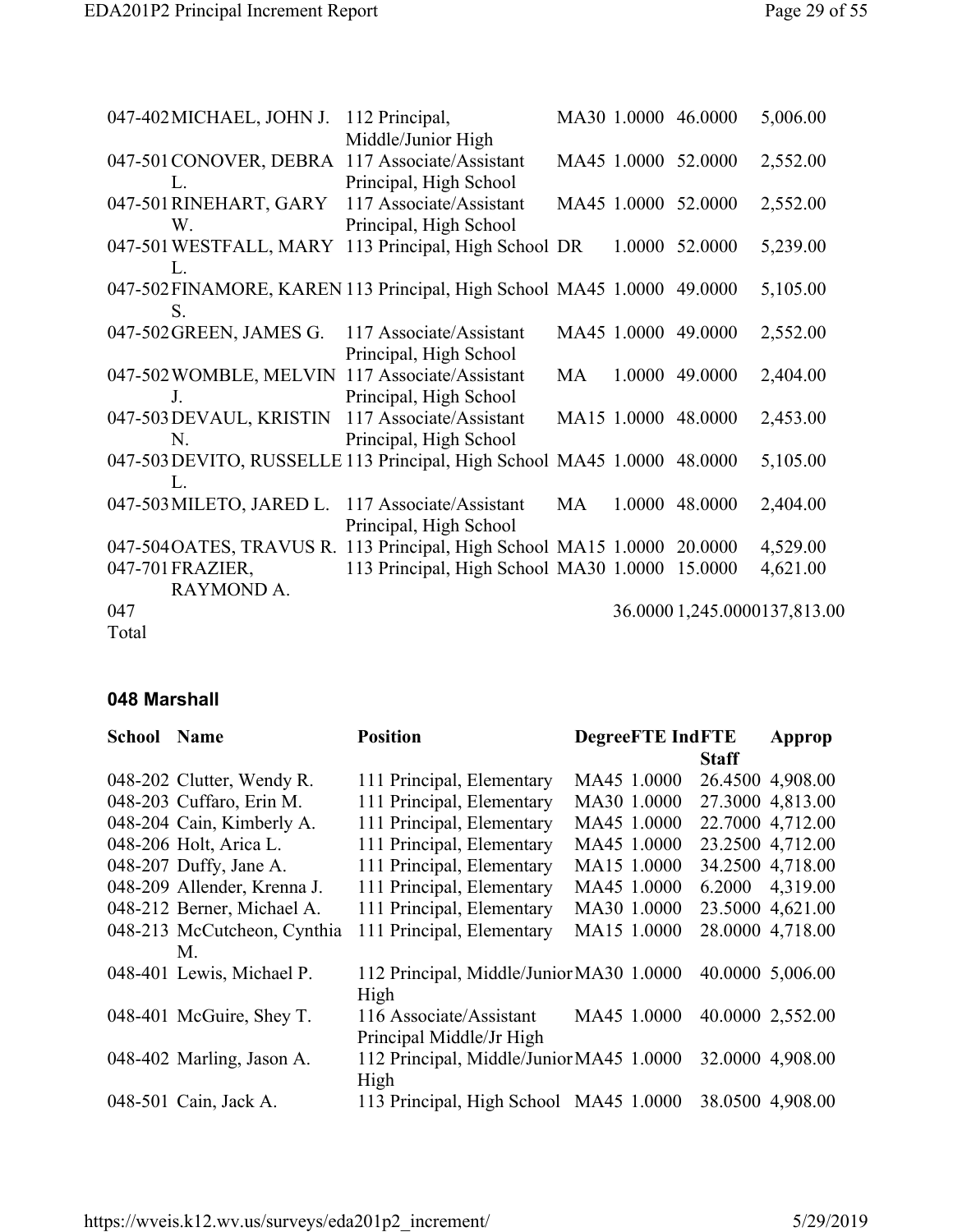|      | 048-501 ONeil, Wyatt P.       | 117 Associate/Assistant                                 | MA45 1.0000 | 38.0500 2,454.00 |                              |
|------|-------------------------------|---------------------------------------------------------|-------------|------------------|------------------------------|
|      |                               | Principal, High School                                  |             |                  |                              |
|      | 048-502 Dantrassy, Katie.     | 117 Associate/Assistant                                 |             |                  | MA45 1.0000 97.0000 2,650.00 |
|      |                               | Principal, High School                                  |             |                  |                              |
|      | 048-502 Polsinelli, Eugene L. | 117 Associate/Assistant                                 |             |                  | MA45 1.0000 97.0000 2,650.00 |
|      |                               | Principal, High School                                  |             |                  |                              |
|      | 048-502 Porter Berner,        | 113 Principal, High School MA45 1.0000 97.0000 5,301.00 |             |                  |                              |
|      | Cassandra R.                  |                                                         |             |                  |                              |
|      | 048-502 Storm, Casey W.       | 117 Associate/Assistant                                 | MA45 1.0000 |                  | 97.0000 2,650.00             |
|      |                               | Principal, High School                                  |             |                  |                              |
|      | 048-503 Trowbridge, Amy B.    | 114 Principal, Combined                                 | MA30 1.0000 | 5.8000           | 4,236.00                     |
| 048  |                               |                                                         |             |                  | 18.0000 773.550074,836.00    |
| -- 1 |                               |                                                         |             |                  |                              |

Total

#### **049 Mason**

| <b>School Name</b> |                                | <b>Position</b>                                    | <b>DegreeFTE IndFTE</b> |              | Approp           |
|--------------------|--------------------------------|----------------------------------------------------|-------------------------|--------------|------------------|
|                    |                                |                                                    |                         | <b>Staff</b> |                  |
|                    | 049-001 Eshenaur, Maria V.     | 115 Associate/Assistant                            | MA45 1.0000             |              | 26.0000 2,454.00 |
|                    |                                | Principal, Elementary                              |                         |              |                  |
|                    | 049-001 Martin, Jill A.        | 115 Associate/Assistant                            | MA45 1.0000             |              | 26.0000 2,454.00 |
|                    |                                | Principal, Elementary                              |                         |              |                  |
|                    | 049-201 Watson, Adam C.        | 111 Principal, Elementary                          | MA45 1.0000             |              | 25.0000 4,908.00 |
|                    |                                | 049-206 STEPHENS, ALBERT 111 Principal, Elementary | MA45 1.0000             |              | 13.5000 4,516.00 |
|                    | L.                             |                                                    |                         |              |                  |
|                    | 049-210 Nunnery, Thomas R.     | 115 Associate/Assistant                            | MA45 0.6000             |              | 31.2500 1,472.00 |
|                    |                                | Principal, Elementary                              |                         |              |                  |
|                    | 049-210 Raynes, Walter A.      | 111 Principal, Elementary                          | MA30 1.0000             |              | 31.2500 4,813.00 |
|                    | 049-213 Click, Timothy W.      | 111 Principal, Elementary                          | MA45 1.0000             |              | 15.0000 4,712.00 |
|                    | 049-216 Green, Alesia A.       | 111 Principal, Elementary                          | MA45 1.0000             |              | 30.0000 4,908.00 |
|                    | 049-217 Workman, Vickie L.     | 111 Principal, Elementary                          | MA45 1.0000             |              | 22.0000 4,712.00 |
|                    | 049-218 Walton, Stacey M.      | 111 Principal, Elementary                          | MA45 1.0000             |              | 27.5000 4,908.00 |
|                    | 049-501 Bare-Oldham, Karen     | 113 Principal, High School                         | 1.0000<br>DR            |              | 21.0000 4,836.00 |
|                    | $M_{\cdot}$                    |                                                    |                         |              |                  |
|                    | 049-501 Weikle, Cherry L.      | 117 Associate/Assistant                            | MA45 1.0000             |              | 21.0000 2,356.00 |
|                    |                                | Principal, High School                             |                         |              |                  |
|                    | 049-502 Cottrill, William F.   | 113 Principal, High School                         | MA15 1.0000             |              | 66.5000 5,095.00 |
|                    | 049-502 Higginbotham, James.   | 117 Associate/Assistant                            | MA45 1.0000             |              | 66.5000 2,650.00 |
|                    |                                | Principal, High School                             |                         |              |                  |
|                    | 049-502 Nunnery, Thomas R.     | 117 Associate/Assistant                            | MA45 0.4000             |              | 66.5000 1,060.00 |
|                    |                                | Principal, High School                             |                         |              |                  |
|                    | 049-502 O'Dell, Christopher L. | 117 Associate/Assistant                            | MA15 1.0000             |              | 66.5000 2,548.00 |
|                    |                                | Principal, High School                             |                         |              |                  |
|                    | 049-502 Price, Kent D.         | 117 Associate/Assistant                            | MA15 1.0000             |              | 66.5000 2,548.00 |
|                    |                                | Principal, High School                             |                         |              |                  |
|                    | 049-503 Bond, John K.          | 113 Principal, High School                         | MA45 1.0000             |              | 25.7500 4,908.00 |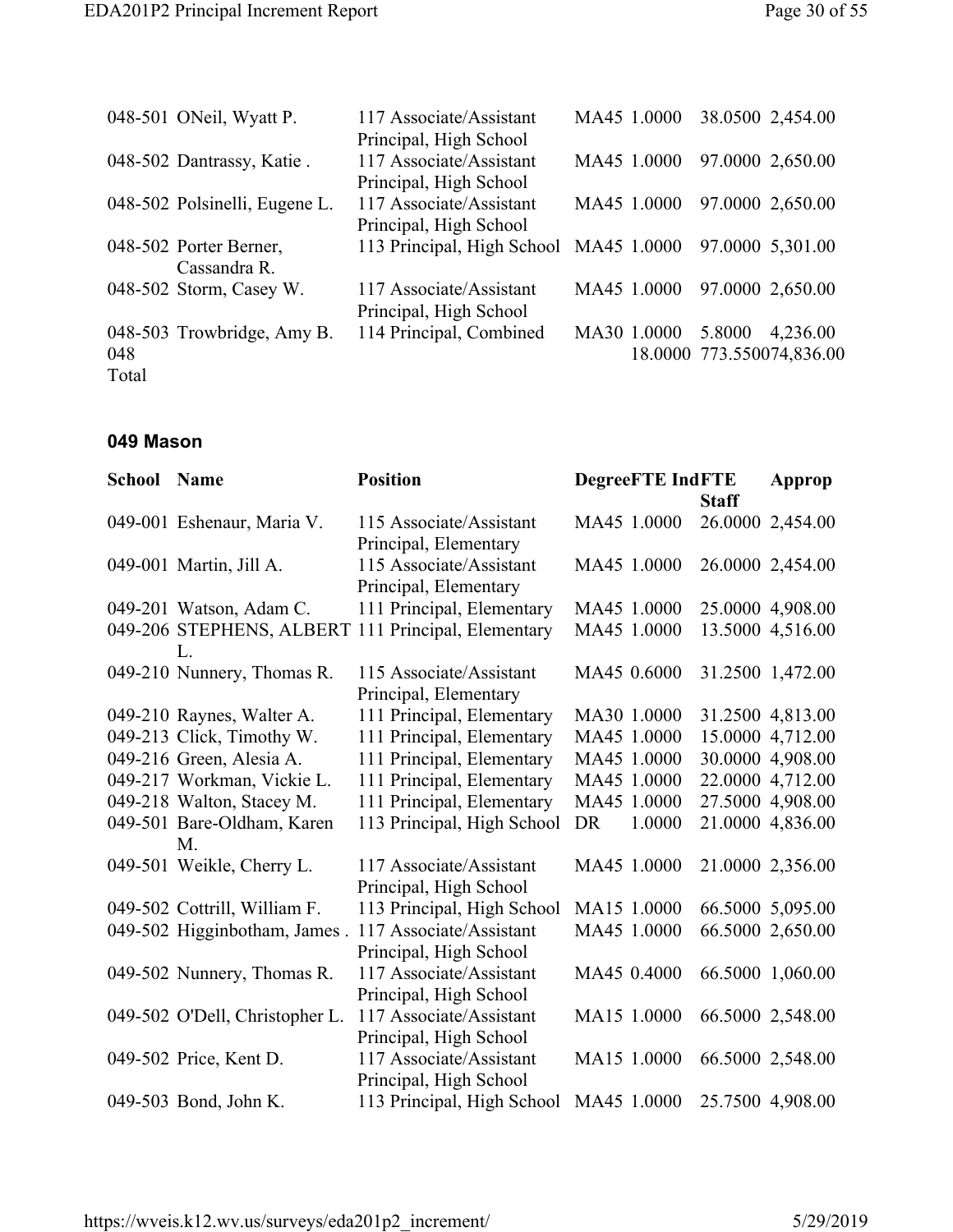|       |                               | 049-503 VanMeter, Melissa C. 118 Associate/Assistant    |  | MA30 1.0000 25.7500 2,407.00 |
|-------|-------------------------------|---------------------------------------------------------|--|------------------------------|
|       |                               | Principal, Combined                                     |  |                              |
|       | 049-505 Denniston, Melissa J. | 114 Principal, Combined                                 |  | MA45 1.0000 3.5000 4,319.00  |
|       | 049-701 Moore, Cheryl J.      | 113 Principal, High School MA45 1.0000 16.5000 4,712.00 |  |                              |
| 049   |                               |                                                         |  | 20.0000 693.500077,296.00    |
| Total |                               |                                                         |  |                              |

#### **051 Mercer**

| <b>School Name</b> |                          | <b>Position</b>                                     | <b>DegreeFTE</b>    | <b>FTE Staff Approp</b> |          |
|--------------------|--------------------------|-----------------------------------------------------|---------------------|-------------------------|----------|
|                    |                          |                                                     | Ind                 |                         |          |
|                    |                          | 051-201 WEISS, SHELLEY L. 111 Principal, Elementary | MA45 1.0000         | 21.0000                 | 4,712.00 |
|                    | 051-202 GROSE, SARAH E.  | 111 Principal, Elementary                           | <b>DR</b><br>1.0000 | 15.0000                 | 4,836.00 |
|                    | 051-204ZICKAFOOSE,       | 111 Principal, Elementary                           | MA45 1.0000         | 17.0000                 | 4,712.00 |
|                    | KRISSY L.                |                                                     |                     |                         |          |
|                    | 051-205TERRY, MARY E.    | 111 Principal, Elementary                           | MA45 1.0000         | 12.0000                 | 4,516.00 |
|                    | 051-208 HORNE, LISA M.   | 118 Associate/Assistant                             | MA45 1.0000         | 49.5000                 | 2,552.00 |
|                    |                          | Principal, Combined                                 |                     |                         |          |
|                    | 051-208 MORGAN,          | 114 Principal, Combined                             | MA30 1.0000 49.5000 |                         | 5,006.00 |
|                    | MICHAEL C.               |                                                     |                     |                         |          |
|                    | 051-210 SMITH, DINA G.   | 111 Principal, Elementary                           | MA45 1.0000         | 20.5000                 | 4,712.00 |
|                    |                          | 051-212BENNETT, EDITH A.111 Principal, Elementary   | MA45 1.0000         | 12.0000                 | 4,516.00 |
|                    |                          | 051-213 PEERY, REBECCA J. 111 Principal, Elementary | MA45 1.0000         | 11.0000                 | 4,516.00 |
|                    |                          | 051-214 STANLEY, KELLI B. 111 Principal, Elementary | MA45 1.0000         | 26.0000                 | 4,908.00 |
|                    | 051-215UNDERWOOD,        | 111 Principal, Elementary                           | MA<br>1.0000        | 20.5000                 | 4,438.00 |
|                    | <b>JASON R.</b>          |                                                     |                     |                         |          |
|                    |                          | 051-216HODGES, LACOSTA 111 Principal, Elementary    | MA45 1.0000         | 15.0000                 | 4,712.00 |
|                    | L.                       |                                                     |                     |                         |          |
|                    |                          | 051-220BOOTHE, MELISSA 111 Principal, Elementary    | MA45 1.0000         | 17.5000                 | 4,712.00 |
|                    | L.                       |                                                     |                     |                         |          |
|                    |                          | 051-221 SMITH, ASHLEY R. 111 Principal, Elementary  | MA45 1.0000         | 20.5000                 | 4,712.00 |
|                    | 051-222 GUILL, TERESA J. | 111 Principal, Elementary                           | MA<br>1.0000        | 9.0000                  | 4,253.00 |
|                    | 051-225 ANDERSON,        | 111 Principal, Elementary                           | MA30 1.0000         | 12.5000                 | 4,428.00 |
|                    | <b>BRITTANY J.</b>       |                                                     |                     |                         |          |
|                    |                          | 051-227HAYES, STEVEN G. 111 Principal, Elementary   | MA45 1.0000         | 12.0000                 | 4,516.00 |
|                    | 051-240DAMON, ANGELA     | 111 Principal, Elementary                           | MA30 1.0000         | 30.0000                 | 4,813.00 |
|                    | W.                       |                                                     |                     |                         |          |
|                    |                          | 051-245 ADKINS, ERNEST R. 111 Principal, Elementary | <b>DR</b><br>1.0000 | 38.5000                 | 5,239.00 |
|                    | 051-301 HONAKER,         | 116 Associate/Assistant                             | MA45 1.0000         | 38.0000                 | 2,454.00 |
|                    | SHANNON L.               | Principal Middle/Jr High                            |                     |                         |          |
|                    | 051-301 MILLER,          | 112 Principal,                                      | <b>MA</b>           | 1.0000 38.0000          | 4,623.00 |
|                    | KIMBERLY J.              | Middle/Junior High                                  |                     |                         |          |
|                    | 051-301 POFF, RICHARD N. | 116 Associate/Assistant                             | MA30 1.0000 38.0000 |                         | 2,407.00 |
|                    |                          | Principal Middle/Jr High                            |                     |                         |          |
|                    | 051-302 CURRY, REBECCA   | 116 Associate/Assistant                             | MA45 1.0000 36.0000 |                         | 2,454.00 |
|                    | L.                       | Principal Middle/Jr High                            |                     |                         |          |
|                    |                          |                                                     |                     |                         |          |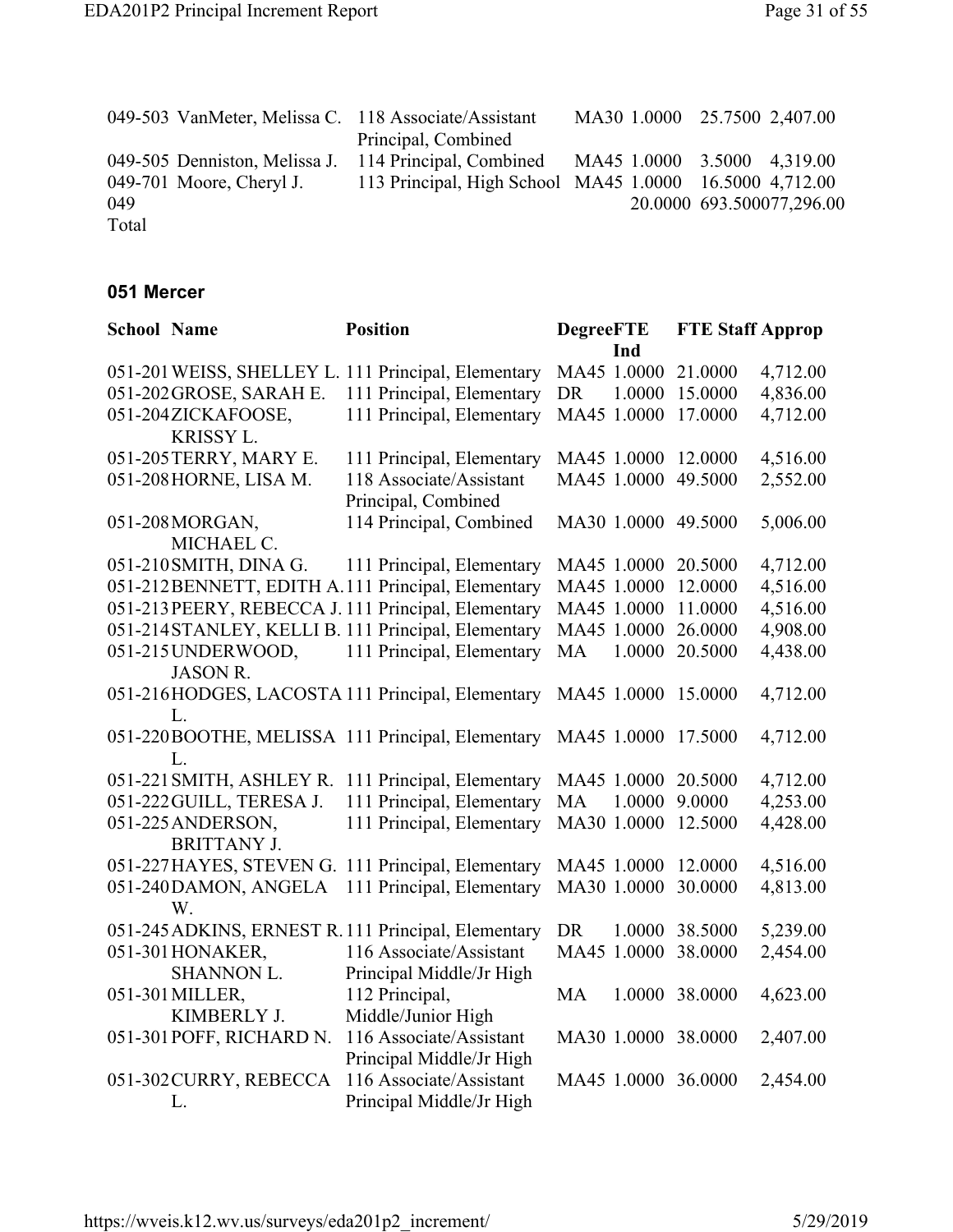| 051-302JEFFRIES,                                       | 116 Associate/Assistant                        |    |        | MA45 1.0000 36.0000 | 2,454.00                     |
|--------------------------------------------------------|------------------------------------------------|----|--------|---------------------|------------------------------|
| <b>BEVERLY L.</b>                                      | Principal Middle/Jr High                       |    |        |                     |                              |
| 051-302 RIFFE, JOSHUA L.                               | 112 Principal,                                 | MA |        | 1.0000 36.0000      | 4,623.00                     |
|                                                        | Middle/Junior High                             |    |        |                     |                              |
| 051-403 LEE, DAVID E.                                  | 112 Principal,                                 |    |        | MA30 1.0000 48.3200 | 5,006.00                     |
|                                                        | Middle/Junior High                             |    |        |                     |                              |
| 051-403ROBERTS, TONYA 116 Associate/Assistant          |                                                |    |        | MA45 1.0000 48.3200 | 2,552.00                     |
| L.                                                     | Principal Middle/Jr High                       |    |        |                     |                              |
| 051-403 WILSON, RANDELL 116 Associate/Assistant        |                                                |    |        | MA45 1.0000 48.3200 | 2,552.00                     |
| L.                                                     | Principal Middle/Jr High                       |    |        |                     |                              |
| 051-502 COLLINS, MICHAEL 113 Principal, High School MA |                                                |    | 1.0000 | 41.0000             | 4,808.00                     |
| $R_{\cdot}$                                            |                                                |    |        |                     |                              |
| 051-502GILBERT, JUSTIN R. 117 Associate/Assistant      |                                                |    |        | MA15 1.0000 41.0000 | 2,453.00                     |
|                                                        | Principal, High School                         |    |        |                     |                              |
| 051-502 JONES JR, DONALD 117 Associate/Assistant       |                                                | MA |        | 1.0000 41.0000      | 2,404.00                     |
| A.                                                     | Principal, High School                         |    |        |                     |                              |
| 051-502LEATH-MORRISON, 117 Associate/Assistant         |                                                |    |        | MA45 1.0000 41.0000 | 2,552.00                     |
| <b>SABRINA K.</b>                                      | Principal, High School                         |    |        |                     |                              |
| 051-505 HAVENS, CRAIG M. 114 Principal, Combined       |                                                |    |        | MA30 1.0000 22.5000 | 4,621.00                     |
| 051-505 STONE, BETH L.                                 | 118 Associate/Assistant                        |    |        | MA45 1.0000 22.5000 | 2,356.00                     |
|                                                        | Principal, Combined                            |    |        |                     |                              |
| 051-507 ADKINS, THOMAS                                 | 113 Principal, High School MA15 1.0000 60.0000 |    |        |                     | 5,095.00                     |
| A.                                                     |                                                |    |        |                     |                              |
| 051-507LILLY, ANNA M.                                  | 117 Associate/Assistant                        |    |        | MA30 1.0000 60.0000 | 2,599.00                     |
|                                                        | Principal, High School                         |    |        |                     |                              |
| 051-507LINDSEY, LYNDA                                  | 117 Associate/Assistant                        |    |        | MA45 1.0000 60.0000 | 2,650.00                     |
| M.                                                     | Principal, High School                         |    |        |                     |                              |
| 051-507PERDUE, JENNIFER 117 Associate/Assistant        |                                                |    |        | MA15 1.0000 60.0000 | 2,548.00                     |
| L.                                                     | Principal, High School                         |    |        |                     |                              |
| 051-507 WILBURN, JOSHUA 117 Associate/Assistant        |                                                |    |        | MA30 1.0000 60.0000 | 2,599.00                     |
| J.                                                     | Principal, High School                         |    |        |                     |                              |
| 051-509GODFREY, MARK                                   | 113 Principal, High School MA30 1.0000 35.5000 |    |        |                     | 4,813.00                     |
| $D$ .                                                  |                                                |    |        |                     |                              |
| 051-509 HARSHBARGER,                                   | 117 Associate/Assistant                        |    |        | MA30 1.0000 35.5000 | 2,407.00                     |
| <b>GRETCHEN R.</b>                                     | Principal, High School                         |    |        |                     |                              |
| 051-701BOWLING, GEORGE117 Associate/Assistant          |                                                |    |        | MA45 1.0000 32.0000 | 2,454.00                     |
| Κ.                                                     | Principal, High School                         |    |        |                     |                              |
| 051-701 MITCHELL,                                      | 113 Principal, High School MA45 1.0000 32.0000 |    |        |                     | 4,908.00                     |
| <b>ROSEMARY S.</b>                                     |                                                |    |        |                     |                              |
| 051                                                    |                                                |    |        |                     | 43.0000 1,419.9600165,201.00 |
| Total                                                  |                                                |    |        |                     |                              |

#### **053 Mineral**

**School Name Position DegreeFTE IndFTE Staff Approp**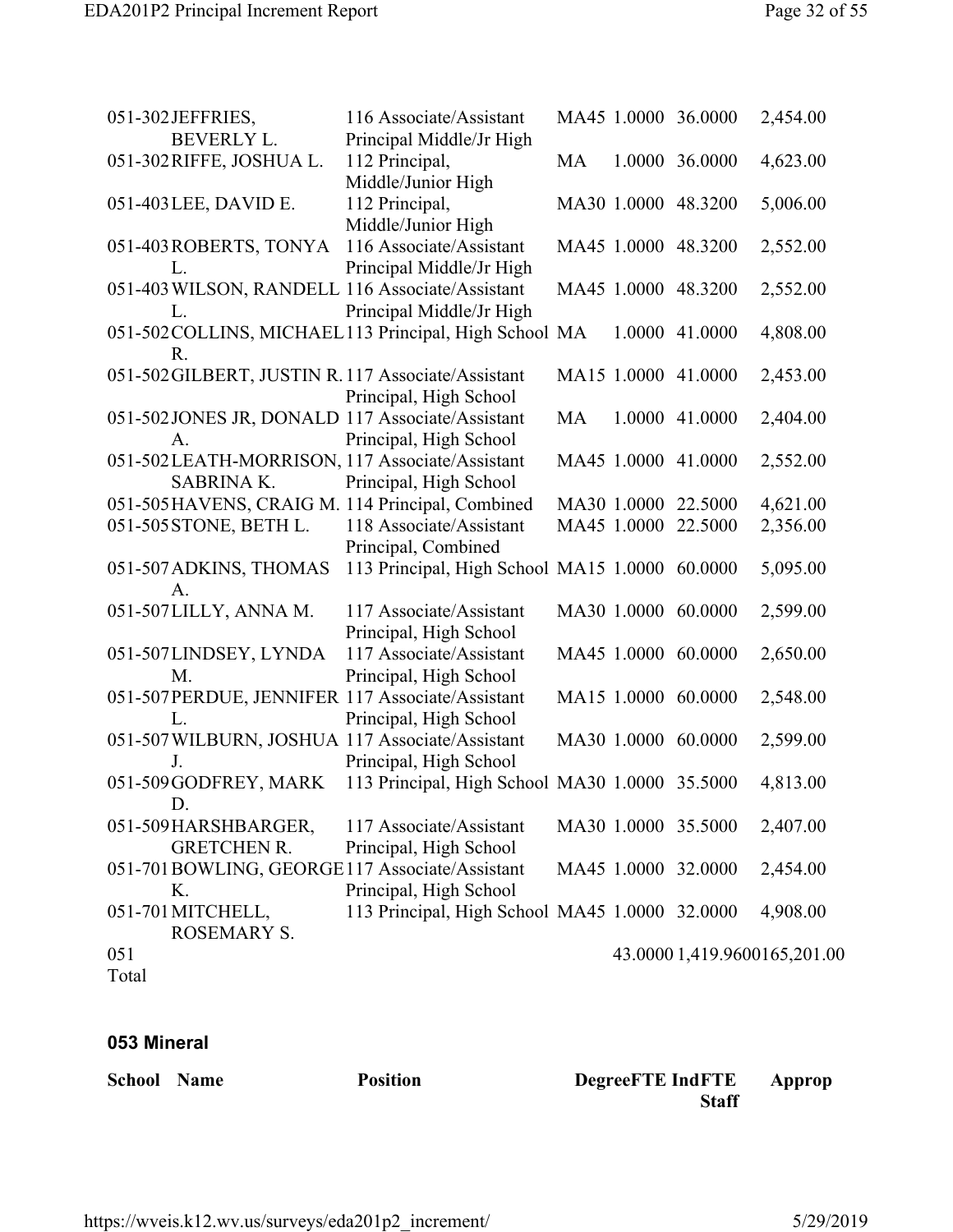| 112 Principal, Middle/Junior DR                      | 1.0000  |                                                                                                                                                                                                                                                                                                         |                   |
|------------------------------------------------------|---------|---------------------------------------------------------------------------------------------------------------------------------------------------------------------------------------------------------------------------------------------------------------------------------------------------------|-------------------|
|                                                      |         |                                                                                                                                                                                                                                                                                                         | 47.3000 5,239.00  |
|                                                      |         |                                                                                                                                                                                                                                                                                                         | 47.3000 2,552.00  |
| 111 Principal, Elementary                            |         |                                                                                                                                                                                                                                                                                                         | 10.4468 4,516.00  |
| 111 Principal, Elementary                            |         |                                                                                                                                                                                                                                                                                                         | 13.0900 4,516.00  |
| 111 Principal, Elementary                            |         | 9.5466                                                                                                                                                                                                                                                                                                  | 4,428.00          |
| 053-205 MCDOWELL, ROBIN 111 Principal, Elementary    |         |                                                                                                                                                                                                                                                                                                         | 10.9566 4,516.00  |
| 111 Principal, Elementary                            |         |                                                                                                                                                                                                                                                                                                         | 16.8200 4,621.00  |
| 111 Principal, Elementary                            |         |                                                                                                                                                                                                                                                                                                         | 50.1500 5,105.00  |
|                                                      |         |                                                                                                                                                                                                                                                                                                         | 50.1500 2,503.00  |
|                                                      |         |                                                                                                                                                                                                                                                                                                         | 35.6250 4,908.00  |
|                                                      |         |                                                                                                                                                                                                                                                                                                         | 35.6250 2,359.00  |
| 111 Principal, Elementary                            |         |                                                                                                                                                                                                                                                                                                         | 21.4150 4,712.00  |
|                                                      |         |                                                                                                                                                                                                                                                                                                         | 37.6500 2,454.00  |
| 113 Principal, High School                           |         |                                                                                                                                                                                                                                                                                                         | 37.6500 4,908.00  |
|                                                      |         |                                                                                                                                                                                                                                                                                                         | 41.9750 2,503.00  |
| 113 Principal, High School                           |         |                                                                                                                                                                                                                                                                                                         | 41.9750 5,006.00  |
| 114 Principal, Combined                              |         | 4.7000                                                                                                                                                                                                                                                                                                  | 2,160.00          |
| 114 Principal, Combined                              |         | 4.7000                                                                                                                                                                                                                                                                                                  | 2,160.00          |
| 113 Principal, High School                           |         |                                                                                                                                                                                                                                                                                                         | 16.9750 4,712.00  |
|                                                      | 19.0000 |                                                                                                                                                                                                                                                                                                         | 542.400078,394.00 |
| Principal Middle/Jr High<br>Principal Middle/Jr High |         | MA45 1.0000<br>MA45 1.0000<br>MA45 1.0000<br>MA30 1.0000<br>MA45 1.0000<br>MA30 1.0000<br>MA45 1.0000<br>MA30 1.0000<br>112 Principal, Middle/Junior MA45 1.0000<br>MA15 1.0000<br>MA45 1.0000<br>MA45 1.0000<br>MA45 1.0000<br>MA30 1.0000<br>MA30 1.0000<br>MA45 0.5000<br>MA45 0.5000<br>MA45 1.0000 |                   |

## **054 Mingo**

| <b>School Name</b> |                           | <b>Position</b>                                                   | <b>DegreeFTE IndFTE</b> | Approp       |                         |
|--------------------|---------------------------|-------------------------------------------------------------------|-------------------------|--------------|-------------------------|
|                    |                           |                                                                   |                         | <b>Staff</b> |                         |
|                    | 054-101 Ferris, Tamra S.  | 114 Principal, Combined                                           | MA45 1.0000             |              | 39.8300 5,105.00        |
|                    | 054-101 Salmons, Tammy D. | 118 Associate/Assistant                                           | MA45 1.0000             |              | 39.8300 2,552.00        |
|                    |                           | Principal, Combined                                               |                         |              |                         |
|                    |                           | 054-102 Hoffman, Thomas B. 113 Principal, High School MA45 0.5000 |                         |              | $5.0000 \quad 2,160.00$ |
|                    |                           | 054-207 Hinkle Brown, Paula L. 111 Principal, Elementary          | MA45 1.0000             |              | 16.4000 4,712.00        |
|                    |                           | 054-223 Starr, Deborah L. 114 Principal, Combined                 | MA45 1.0000             |              | 24.8300 4,908.00        |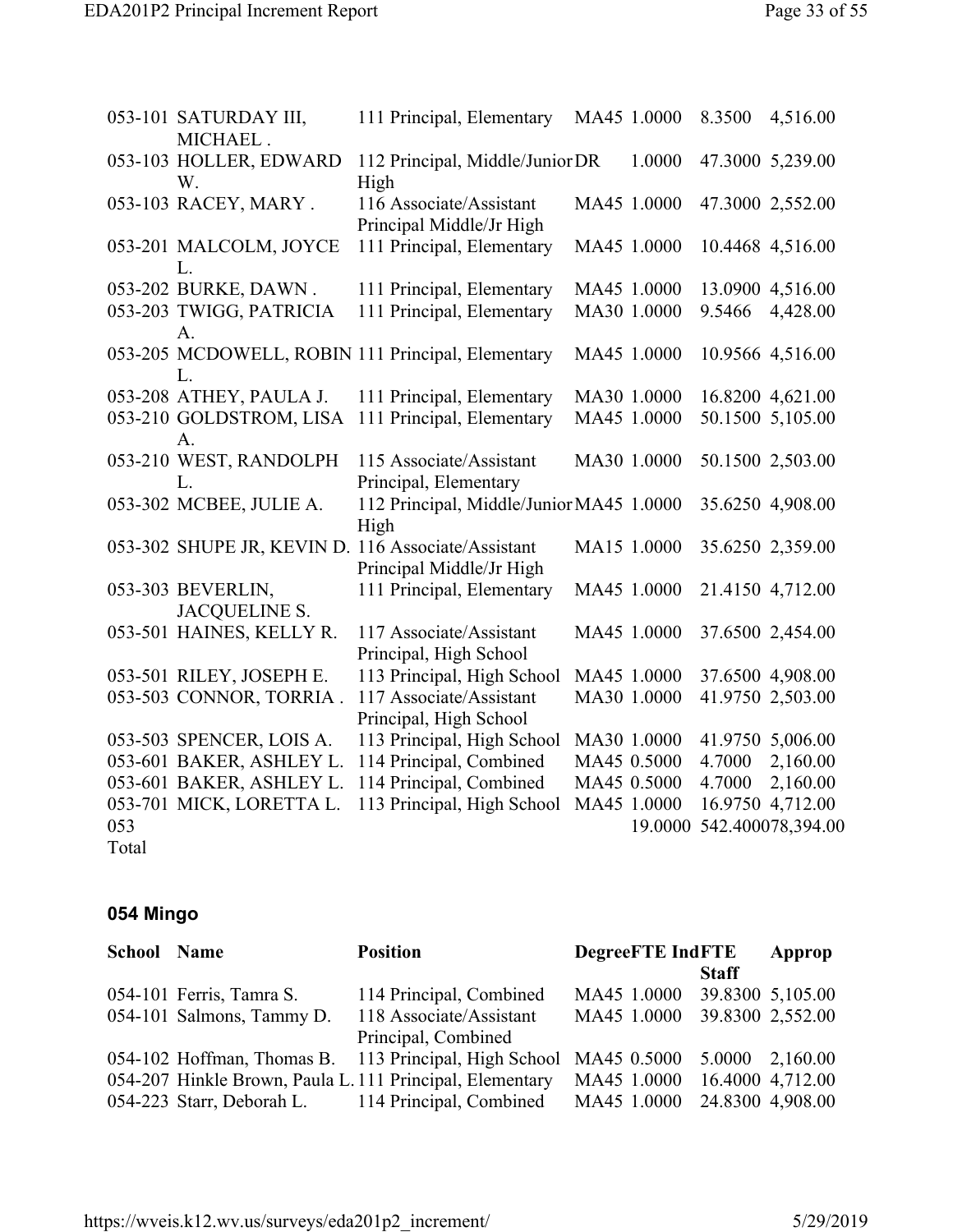|       | 054-223 White, Ashley P.    | 118 Associate/Assistant                                 |    | MA30 1.0000 | 24.8300 2,407.00          |
|-------|-----------------------------|---------------------------------------------------------|----|-------------|---------------------------|
|       |                             | Principal, Combined                                     |    |             |                           |
|       | 054-402 Blackburn, Shannon. | 114 Principal, Combined                                 |    | MA15 1.0000 | 40.8400 4,907.00          |
|       |                             | 054-402 Pyszkowski Jr., Ralph . 118 Associate/Assistant |    | MA45 1.0000 | 40.8400 2,552.00          |
|       |                             | Principal, Combined                                     |    |             |                           |
|       | 054-403 Calfee, Cynthia L.  | 114 Principal, Combined                                 |    | MA45 1.0000 | 33.5000 4,908.00          |
|       | 054-403 Fields, Barbara L.  | 118 Associate/Assistant                                 |    | MA30 1.0000 | 33.5000 2,407.00          |
|       |                             | Principal, Combined                                     |    |             |                           |
|       | 054-406 Jackson, Douglas J. | 118 Associate/Assistant                                 | DR | 1.0000      | 40.0000 2,620.00          |
|       |                             | Principal, Combined                                     |    |             |                           |
|       | 054-406 Wireman, Leah N.    | 114 Principal, Combined                                 |    | MA15 1.0000 | 40.0000 4,907.00          |
|       | 054-407 Bailey, Beverly C.  | 118 Associate/Assistant                                 |    | MA45 1.0000 | 36.0000 2,454.00          |
|       |                             | Principal, Combined                                     |    |             |                           |
|       | 054-407 Dean II, Daniel M.  | 114 Principal, Combined                                 |    | MA45 1.0000 | 36.0000 4,908.00          |
|       | 054-507 Maynard, Marsha L.  | 117 Associate/Assistant                                 |    | MA30 1.0000 | 33.6000 2,407.00          |
|       |                             | Principal, High School                                  |    |             |                           |
|       | 054-507 Ward, Charles D.    | 113 Principal, High School                              | DR | 1.0000      | 33.6000 5,038.00          |
|       | 054-508 Charles-Casto,      | 117 Associate/Assistant                                 |    | MA45 1.0000 | 57.0000 2,552.00          |
|       | Marcella.                   | Principal, High School                                  |    |             |                           |
|       | 054-508 Dean, Daniel M.     | 113 Principal, High School                              |    | MA45 1.0000 | 57.0000 5,105.00          |
|       | 054-508 Kinder, Teddy M.    | 117 Associate/Assistant                                 | DR | 1.0000      | 57.0000 2,620.00          |
|       |                             | Principal, High School                                  |    |             |                           |
| 054   |                             |                                                         |    |             | 18.5000 689.600069,229.00 |
| Total |                             |                                                         |    |             |                           |

## **056 Monongalia**

| <b>School Name</b> |                          | <b>Position</b>                                    | <b>DegreeFTE</b>    | <b>FTE Staff Approp</b> |          |
|--------------------|--------------------------|----------------------------------------------------|---------------------|-------------------------|----------|
|                    |                          |                                                    | Ind                 |                         |          |
|                    |                          | 056-011 BURGESS, SHARI D. 114 Principal, Combined  | 1.0000<br>DR.       | 10.5000                 | 4,635.00 |
|                    |                          | 056-203 BURKS, DAVENE L. 111 Principal, Elementary | MA45 1.0000         | 43.0000                 | 5,105.00 |
|                    |                          | 056-203 MURRAY, TERESA 115 Associate/Assistant     | 1.0000<br>MA        | 43.0000                 | 2,404.00 |
|                    | L.                       | Principal, Elementary                              |                     |                         |          |
|                    |                          | 056-204PETITTE, SHARON 111 Principal, Elementary   | MA45 1.0000         | 34,0000                 | 4,908.00 |
|                    | L.                       |                                                    |                     |                         |          |
|                    |                          | 056-204ZACKERY, AMBER 115 Associate/Assistant      | MA45 1.0000         | 34,0000                 | 2,454.00 |
|                    | Е.                       | Principal, Elementary                              |                     |                         |          |
|                    | 056-220 MUNIZ, CAROL E.  | 115 Associate/Assistant                            | MA45 1.0000 49.1000 |                         | 2,552.00 |
|                    |                          | Principal, Elementary                              |                     |                         |          |
|                    | 056-220 WEBB, NATALIE L. | 111 Principal, Elementary                          | MA45 1.0000         | 49.1000                 | 5,105.00 |
|                    | 056-226 GAITHER,         | 111 Principal, Elementary                          | 1.0000<br><b>MA</b> | 35.0000                 | 4,623.00 |
|                    | DOUGLAS W.               |                                                    |                     |                         |          |
|                    | 056-226 KANE, SARAH.     | 115 Associate/Assistant                            | MA45 1.0000         | 35,0000                 | 2,454.00 |
|                    |                          | Principal, Elementary                              |                     |                         |          |
|                    | 056-232 GALLON, DENNIS   | 111 Principal, Elementary                          | MA45 1.0000 57.0000 |                         | 5,105.00 |
|                    | Gì.                      |                                                    |                     |                         |          |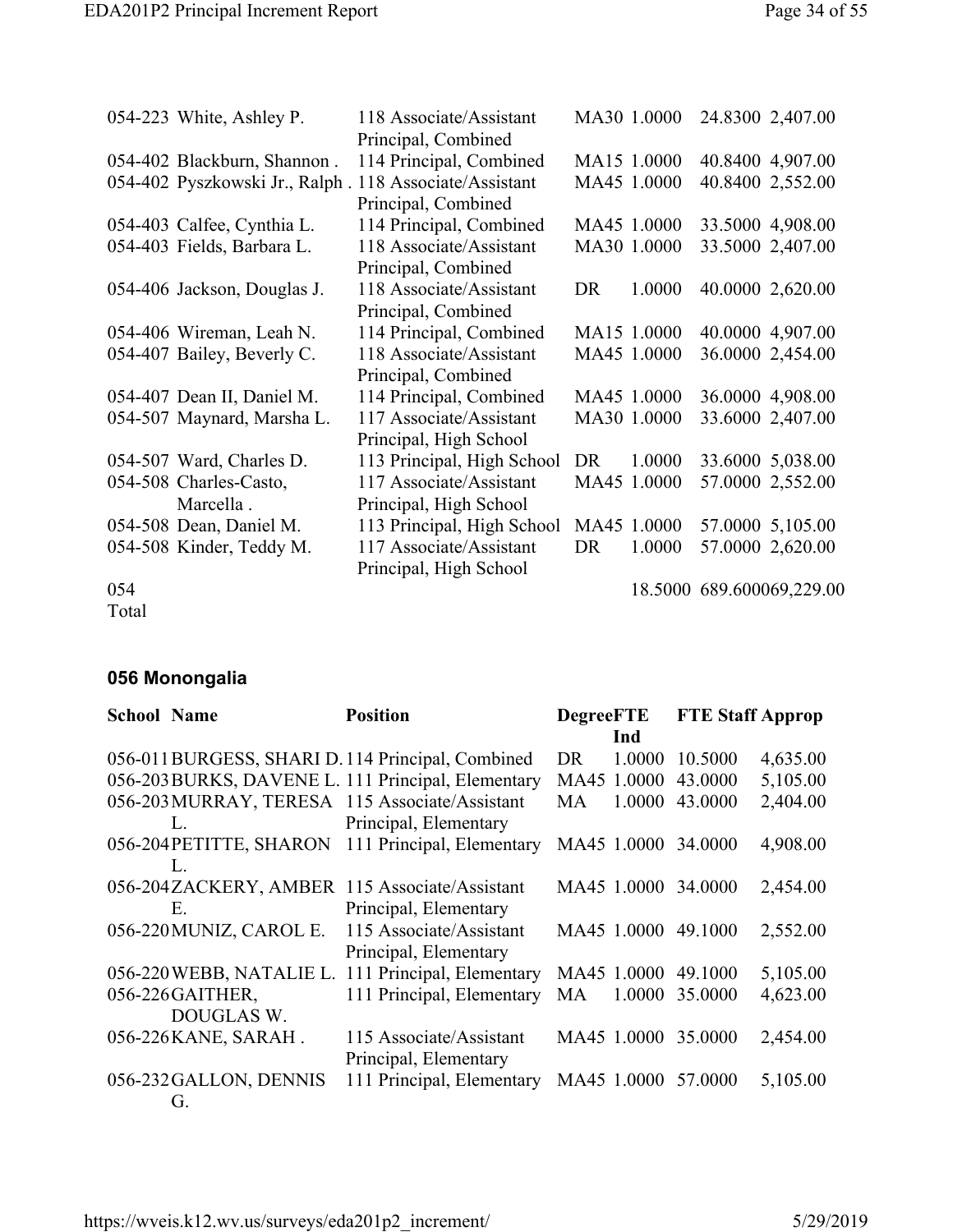| 056-232 MULLENAX, KRISTI115 Associate/Assistant<br>A.                        | Principal, Elementary                              |    |             | MA45 1.0000 57.0000      | 2,552.00 |
|------------------------------------------------------------------------------|----------------------------------------------------|----|-------------|--------------------------|----------|
| 056-233 DEHAAS, COREY J. 115 Associate/Assistant                             | Principal, Elementary                              |    |             | MA15 1.0000 55.0000      | 2,453.00 |
| 056-233 DICKERSON,<br>ANGELA R.                                              | 111 Principal, Elementary                          |    |             | MA30 1.0000 55.0000      | 5,006.00 |
| 056-236 CORDER, DENICE E.111 Principal, Elementary                           |                                                    |    |             | MA30 1.0000 26.0000      | 4,813.00 |
| 056-240COX, JENNIFER A.                                                      | 111 Principal, Elementary                          |    | MA45 1.0000 | 38.0000                  | 4,908.00 |
| 056-240 SYLVESTER,                                                           | 115 Associate/Assistant                            |    | MA30 1.0000 | 38.0000                  | 2,407.00 |
| <b>STACEY L.</b>                                                             | Principal, Elementary                              |    |             |                          |          |
| 056-241 LUPO, ANNE.                                                          | 111 Principal, Elementary                          |    |             | MA45 1.0000 41.0000      | 5,105.00 |
| 056-241 PACK, JAMIE R.                                                       | 115 Associate/Assistant                            | MA | 1.0000      | 41.0000                  | 2,404.00 |
|                                                                              | Principal, Elementary                              |    |             |                          |          |
| 056-242COTTRELL, TRACY 115 Associate/Assistant                               |                                                    |    |             | MA45 1.0000 51.0000      | 2,552.00 |
| L.                                                                           |                                                    |    |             |                          |          |
| 056-242HARTSHORN,                                                            | Principal, Elementary<br>111 Principal, Elementary |    |             | MA30 1.0000 51.0000      | 5,006.00 |
| DEANN L.                                                                     |                                                    |    |             |                          |          |
|                                                                              |                                                    |    |             |                          |          |
| 056-301 MILLER, ELISSA R.                                                    | 116 Associate/Assistant                            |    |             | MA30 1.0000 43.5000      | 2,503.00 |
|                                                                              | Principal Middle/Jr High                           |    |             |                          |          |
| 056-301 NANTZ, CRYSTAL                                                       | 112 Principal,                                     |    |             | MA30 1.0000 43.5000      | 5,006.00 |
| R.                                                                           | Middle/Junior High                                 |    |             |                          |          |
| 056-302 CONRAD, JOHN B.                                                      | 112 Principal,                                     |    |             | MA45 1.0000 37.5000      | 4,908.00 |
|                                                                              | Middle/Junior High                                 |    |             |                          |          |
| 056-302 SHERALD,                                                             | 116 Associate/Assistant                            |    |             | MA30 1.0000 37.5000      | 2,407.00 |
| KATHERINE W.                                                                 | Principal Middle/Jr High                           |    |             |                          |          |
| 056-401 ANDERSON,                                                            | 116 Associate/Assistant                            |    |             | MA45 1.0000 62.0000      | 2,650.00 |
| <b>TERESA R.</b>                                                             | Principal Middle/Jr High                           |    |             |                          |          |
| 056-401 BROWN, SANDRA                                                        | 112 Principal,                                     |    |             | MA45 1.0000 62.0000      | 5,301.00 |
| K.                                                                           | Middle/Junior High                                 |    |             |                          |          |
| 056-401 ROGERS, JEFFREY                                                      | 116 Associate/Assistant                            |    |             | MA45 1.0000 62.0000      | 2,650.00 |
| M.                                                                           | Principal Middle/Jr High                           |    |             |                          |          |
| 056-402 HICKS, DAWNA P.                                                      | 112 Principal,                                     |    |             | MA45 1.0000 37.4000      | 4,908.00 |
|                                                                              | Middle/Junior High                                 |    |             |                          |          |
| 056-402LYNCH-                                                                | 116 Associate/Assistant                            |    |             | MA30 1.0000 37.4000      | 2,407.00 |
| BURKHART,                                                                    | Principal Middle/Jr High                           |    |             |                          |          |
| CHRISTY M.                                                                   |                                                    |    |             |                          |          |
| 056-501 COTTRELL, DAVID 113 Principal, High School MA45 1.0000 33.0000<br>L. |                                                    |    |             |                          | 4,908.00 |
| 056-501 SCHIMMEL,                                                            | 117 Associate/Assistant                            |    |             | MA45 1.0000 33.0000      | 2,454.00 |
| JACQUELINE F.                                                                | Principal, High School                             |    |             |                          |          |
| 056-502 BOWERS, JOHN S.                                                      | 117 Associate/Assistant                            |    |             | MA45 1.0000 103.0000     | 2,650.00 |
|                                                                              | Principal, High School                             |    |             |                          |          |
| 056-502 KONCHESKY,                                                           | 117 Associate/Assistant                            |    |             | MA45 1.0000 103.0000     | 2,650.00 |
| <b>JEANETTE L.</b>                                                           | Principal, High School                             |    |             |                          |          |
|                                                                              |                                                    |    |             |                          |          |
| 056-502 MIHALKO JR, PAUL 113 Principal, High School MA<br>J.                 |                                                    |    |             | 1.0000 103.0000 4,993.00 |          |
| 056-502 UNDERDONK,                                                           | 117 Associate/Assistant                            | MA |             | 1.0000 103.0000 2,496.00 |          |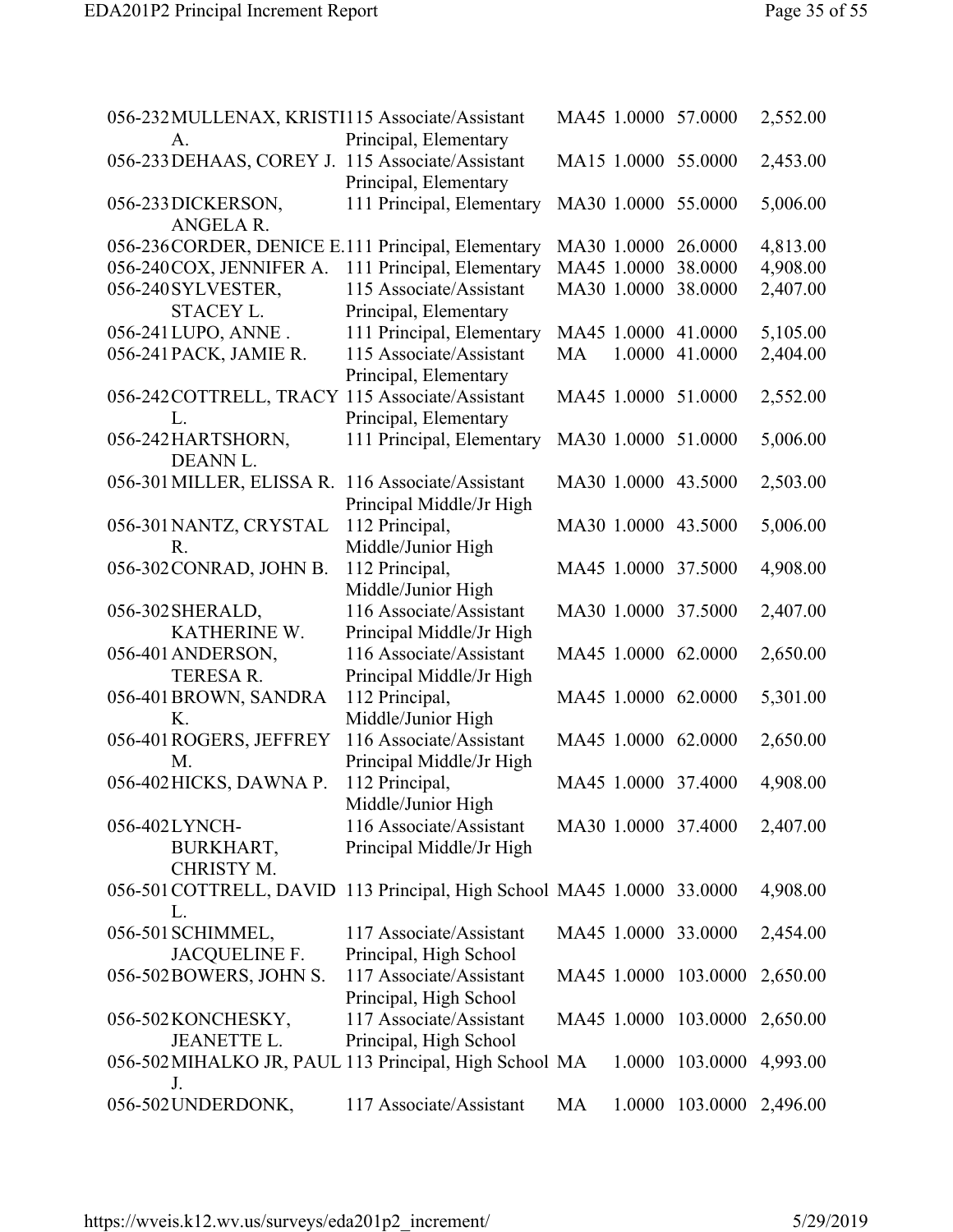| <b>JOSHUA A.</b>                                 | Principal, High School                         |             |                      |                              |
|--------------------------------------------------|------------------------------------------------|-------------|----------------------|------------------------------|
| 056-502 VIDULICH,                                | 117 Associate/Assistant                        |             | MA45 1.0000 103.0000 | 2,650.00                     |
| RICHARD.                                         | Principal, High School                         |             |                      |                              |
| 056-503 CIMORELLI,                               | 117 Associate/Assistant                        |             | MA45 1.0000 84.0000  | 2,650.00                     |
| <b>KATRINA M.</b>                                | Principal, High School                         |             |                      |                              |
| 056-503 GREENE,                                  | 113 Principal, High School MA45 1.0000 84.0000 |             |                      | 5,301.00                     |
| KIMBERLY J.                                      |                                                |             |                      |                              |
| 056-503 PAULEY, JASON M. 117 Associate/Assistant |                                                | MA45 1.0000 | 84.0000              | 2,650.00                     |
|                                                  | Principal, High School                         |             |                      |                              |
| 056-503 STEWART, TEDDY 117 Associate/Assistant   |                                                | MA45 1.0000 | 84.0000              | 2,650.00                     |
| R.                                               | Principal, High School                         |             |                      |                              |
| 056-701 POLLOCK,                                 | 113 Principal, High School MA45 0.2500 35.5000 |             |                      | 1,227.00                     |
| <b>JONATHAN C.</b>                               |                                                |             |                      |                              |
| 056-701 POLLOCK,                                 | 113 Principal, High School MA45 0.2500 35.5000 |             |                      | 1,227.00                     |
| <b>JONATHAN C.</b>                               |                                                |             |                      |                              |
| 056                                              |                                                |             |                      | 40.5000 2,253.5000147,797.00 |
| Total                                            |                                                |             |                      |                              |

#### **057 Monroe**

| <b>School Name</b> |                         | <b>Position</b>                                                   | <b>DegreeFTE IndFTE</b> |              | Approp            |
|--------------------|-------------------------|-------------------------------------------------------------------|-------------------------|--------------|-------------------|
|                    |                         |                                                                   |                         | <b>Staff</b> |                   |
|                    |                         | 057-202 BOGGESS, LEIGH W. 111 Principal, Elementary               | MA30 1.0000             |              | 32.5000 4,813.00  |
|                    | 057-204 LEE, CYNTHIA S. | 111 Principal, Elementary                                         | MA15 1.0000             |              | 45.0000 4,907.00  |
|                    | 057-204 SAMS, JARED O.  | 115 Associate/Assistant                                           | MA15 1.0000             |              | 45.0000 2,453.00  |
|                    |                         | Principal, Elementary                                             |                         |              |                   |
|                    |                         | 057-301 FERGUSON, LESLIE 112 Principal, Middle/Junior MA45 1.0000 |                         |              | 22,0000 4,712.00  |
|                    | D.                      | High                                                              |                         |              |                   |
|                    |                         | 057-503 SAMS, DEBORAH B. 117 Associate/Assistant                  | MA15 1.0000             |              | 28.5000 2,359.00  |
|                    |                         | Principal, High School                                            |                         |              |                   |
|                    |                         | 057-503 WEIKLE, SUSAN W. 113 Principal, High School MA30 1.0000   |                         |              | 28.5000 4,813.00  |
| 057                |                         |                                                                   | 6.0000                  |              | 201.500024,057.00 |
| Total              |                         |                                                                   |                         |              |                   |

#### **058 Morgan**

| <b>School Name</b> |                        | <b>Position</b>                                       | <b>DegreeFTE IndFTE</b>      |                | Approp |
|--------------------|------------------------|-------------------------------------------------------|------------------------------|----------------|--------|
|                    |                        |                                                       |                              | <b>Staff</b>   |        |
|                    | 058-204 GUTHRIE, AMBER | 118 Associate/Assistant                               | MA45 0.4000                  | 11.8000 903.00 |        |
|                    | M.                     | Principal, Combined                                   |                              |                |        |
|                    | 058-204 KASEKAMP,      | 114 Principal, Combined                               | MA30 0.5000 11.8000 2,214.00 |                |        |
|                    | <b>MELINDA K.</b>      |                                                       |                              |                |        |
|                    | 058-205 CUNNINGHAM-    | 111 Principal, Elementary MA45 1.0000 9.1000 4,516.00 |                              |                |        |
|                    | CHILCOTE, KERI M.      |                                                       |                              |                |        |
|                    |                        | 058-207 BECKMAN, RHETT 111 Principal, Elementary      | MA45 1.0000 26.7000 4,908.00 |                |        |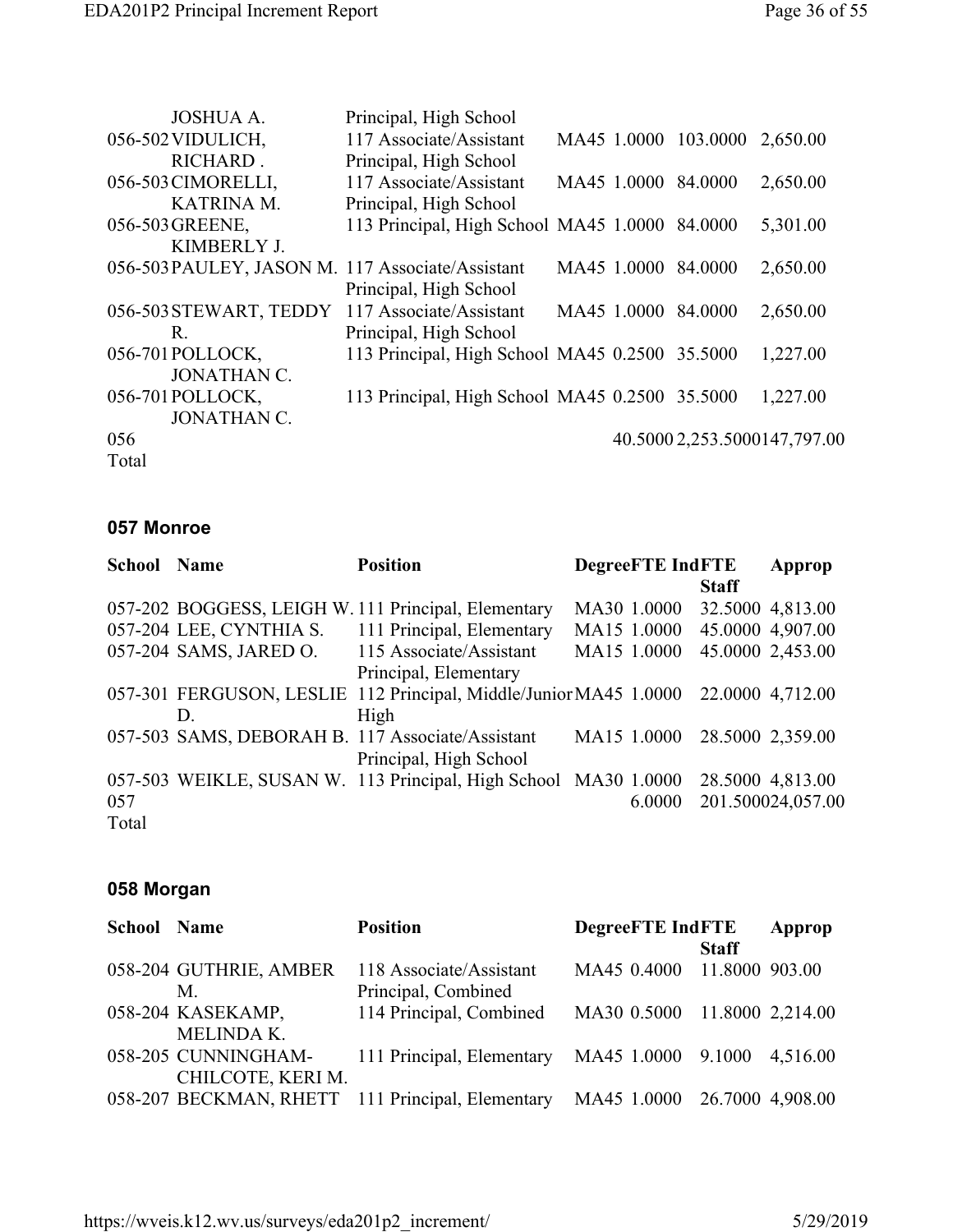|       | W.                        |                                                                     |           |             |                |                           |
|-------|---------------------------|---------------------------------------------------------------------|-----------|-------------|----------------|---------------------------|
|       |                           | 058-207 MOLNAR, GENEVA 115 Associate/Assistant                      |           | MA30 1.0000 |                | 26.7000 2,407.00          |
|       | M.                        | Principal, Elementary                                               |           |             |                |                           |
|       | 058-208 CABLE, DUDLEY J.  | 111 Principal, Elementary                                           |           | MA45 1.0000 |                | 28.5000 4,908.00          |
|       | 058-208 MILLER, BARBARA   | 115 Associate/Assistant                                             |           | MA45 1.0000 |                | 28.5000 2,454.00          |
|       | $A_{-}$                   | Principal, Elementary                                               |           |             |                |                           |
|       |                           | 058-301 BROCK JR, ORVIS E. 112 Principal, Middle/Junior MA30 1.0000 |           |             |                | 36.0500 4,813.00          |
|       |                           | High                                                                |           |             |                |                           |
|       | 058-301 FOX, VANESSA R.   | 116 Associate/Assistant                                             |           | MA45 1.0000 |                | 36.0500 2,454.00          |
|       |                           | Principal Middle/Jr High                                            |           |             |                |                           |
|       | 058-501 MORRIS, LESLIE Y. | 117 Associate/Assistant                                             | <b>MA</b> | 0.7500      |                | 48.6000 1,803.00          |
|       |                           | Principal, High School                                              |           |             |                |                           |
|       | 058-501 NIDA, MITCHELL L. | 113 Principal, High School                                          |           | MA30 1.0000 |                | 48.6000 5,006.00          |
|       | 058-502 GUTHRIE, AMBER    | 118 Associate/Assistant                                             |           | MA45 0.4000 | 10.5000 903.00 |                           |
|       | M.                        | Principal, Combined                                                 |           |             |                |                           |
|       | 058-502 KASEKAMP,         | 114 Principal, Combined                                             |           | MA30 0.5000 |                | 10.5000 2,214.00          |
|       | MELINDA K.                |                                                                     |           |             |                |                           |
| 058   |                           |                                                                     |           |             |                | 10.5500 333.400039,503.00 |
| Total |                           |                                                                     |           |             |                |                           |

#### **060 McDowell**

| <b>School Name</b> |                          | <b>Position</b>                                                    |             | <b>DegreeFTE IndFTE</b> |              | Approp           |
|--------------------|--------------------------|--------------------------------------------------------------------|-------------|-------------------------|--------------|------------------|
|                    |                          |                                                                    |             |                         | <b>Staff</b> |                  |
|                    | 060-203 BLANKENSHIP,     | 111 Principal, Elementary                                          | MA45 1.0000 |                         | 4.4000       | 4,319.00         |
|                    | <b>GINGER L.</b>         |                                                                    |             |                         |              |                  |
|                    | 060-206 OLIVER, AMY H.   | 111 Principal, Elementary                                          | MA30 1.0000 |                         |              | 19.4000 4,621.00 |
|                    | 060-210 HOWINGTON, LORI  | 111 Principal, Elementary                                          | MA30 1.0000 |                         |              | 12.8300 4,428.00 |
|                    | Ε.                       |                                                                    |             |                         |              |                  |
|                    | 060-213 ASHBY, SHEENA J. | 111 Principal, Elementary                                          | MA45 1.0000 |                         |              | 22.1000 4,712.00 |
|                    | 060-217 HEDINGER, APRIL  | 111 Principal, Elementary                                          | MA45 1.0000 |                         |              | 19.6600 4,712.00 |
|                    | D.                       |                                                                    |             |                         |              |                  |
|                    | 060-222 EAST, KRISTY A.  | 111 Principal, Elementary DR                                       |             | 1.0000                  |              | 21.7700 4,836.00 |
|                    | 060-223 ESTEP, GARY M.   | 112 Principal, Middle/Junior MA                                    |             | 1.0000                  |              | 32.0000 4,623.00 |
|                    |                          | High                                                               |             |                         |              |                  |
|                    | 060-223 MCGUIRE,         | 116 Associate/Assistant                                            | MA45 1.0000 |                         |              | 32.0000 2,454.00 |
|                    | <b>FLORISHA R.</b>       | Principal Middle/Jr High                                           |             |                         |              |                  |
|                    |                          | 060-304 CROUSE, JOSEPH M. 112 Principal, Middle/Junior MA45 1.0000 |             |                         |              | 16.0000 4,712.00 |
|                    |                          | High                                                               |             |                         |              |                  |
|                    | 060-520 CROUSE,          | 117 Associate/Assistant                                            | MA45 1.0000 |                         |              | 28.9000 2,454.00 |
|                    | STEPHANIE D.             | Principal, High School                                             |             |                         |              |                  |
|                    | 060-520 MCGUIRE JR.,     | 113 Principal, High School                                         | MA45 1.0000 |                         |              | 28.9000 4,908.00 |
|                    | <b>FRAZIER L.</b>        |                                                                    |             |                         |              |                  |
|                    |                          | 060-527 EVERITT, CYNTHIA 117 Associate/Assistant                   | MA30 1.0000 |                         |              | 46.6000 2,503.00 |
|                    | L.                       | Principal, High School                                             |             |                         |              |                  |
|                    | 060-527 GRAVELY, LEON S. | 112 Principal, Middle/Junior MA45 1.0000                           |             |                         |              | 46.6000 5,105.00 |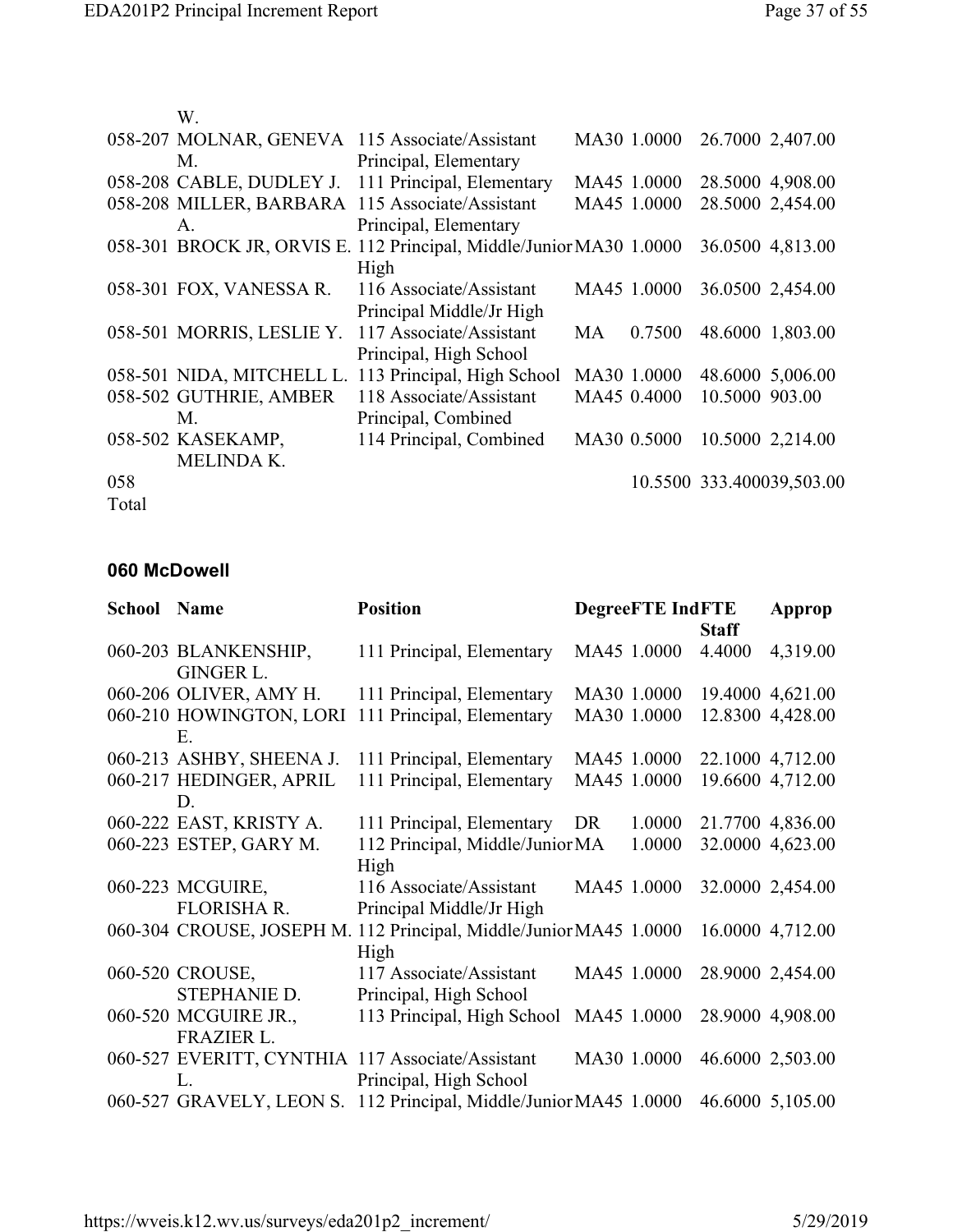|                                                                                   | High                                                    |                              |
|-----------------------------------------------------------------------------------|---------------------------------------------------------|------------------------------|
| 060-527 HALL, DEBRA A.                                                            | 113 Principal, High School MA45 1.0000 46.6000 5,105.00 |                              |
| 060-527 POWELL, SHARON                                                            | 116 Associate/Assistant                                 | MA45 1.0000 46.6000 2,552.00 |
| А.                                                                                | Principal Middle/Jr High                                |                              |
| 060-731 JARVIS, DENNIS L. 113 Principal, High School MA45 1.0000 14.3400 4,516.00 |                                                         |                              |
| 060                                                                               |                                                         | 16.0000 438.700066,560.00    |
| Total                                                                             |                                                         |                              |

### **062 Nicholas**

| <b>School Name</b> |                             | <b>Position</b>                          |    | <b>DegreeFTE IndFTE</b> |              | Approp            |
|--------------------|-----------------------------|------------------------------------------|----|-------------------------|--------------|-------------------|
|                    |                             |                                          |    |                         | <b>Staff</b> |                   |
|                    | 062-001 Hoover, Meredith L. | 114 Principal, Combined                  |    | MA45 0.5000             | 6.0000       | 2,160.00          |
|                    | 062-001 Hoover, Meredith L. | 114 Principal, Combined                  |    | MA45 0.5000             | 6.0000       | 2,160.00          |
|                    | 062-202 Morlan, Bronlyn K.  | 111 Principal, Elementary                | MA | 0.2500                  | 9.5000       | 1,063.00          |
|                    | 062-202 Morlan, Bronlyn K.  | 111 Principal, Elementary                | MA | 0.2500                  | 9.5000       | 1,063.00          |
|                    | 062-204 Lester, Cyrus C.    | 111 Principal, Elementary                |    | MA45 1.0000             |              | 21.0000 4,712.00  |
|                    | 062-209 Martin, Tanya.      | 111 Principal, Elementary                |    | MA45 0.2500             |              | 11.5000 1,129.00  |
|                    | 062-209 Martin, Tanya.      | 111 Principal, Elementary                |    | MA45 0.2500             |              | 11.5000 1,129.00  |
|                    | 062-210 Gill, Heather M.    | 111 Principal, Elementary                |    | MA45 1.0000             |              | 26.0000 4,908.00  |
|                    | 062-210 Malcolm, Jo E.      | 111 Principal, Elementary                |    | MA45 0.5000             |              | 26.0000 2,454.00  |
|                    | 062-212 Gainer, Jo Ann O.   | 111 Principal, Elementary                |    | MA45 0.2500             |              | 12.5000 1,129.00  |
|                    | 062-212 Gainer, Jo Ann O.   | 111 Principal, Elementary                |    | MA45 0.2500             |              | 12.5000 1,129.00  |
|                    | 062-213 Tyree, Glen A.      | 111 Principal, Elementary                |    | MA45 0.2500             | 8.5000       | 1,129.00          |
|                    | 062-213 Tyree, Glen A.      | 111 Principal, Elementary                |    | MA45 0.2500             | 8.5000       | 1,129.00          |
|                    | 062-218 Belmont, Monica S.  | 111 Principal, Elementary                |    | MA45 1.0000             |              | 35.5000 4,908.00  |
|                    | 062-218 Davis, Jennifer L.  | 111 Principal, Elementary                |    | MA45 1.0000             |              | 35.5000 4,908.00  |
|                    | 062-219 Marsh, James W.     | 111 Principal, Elementary                |    | MA45 0.5000             | 9.0000       | 2,258.00          |
|                    | 062-219 Marsh, James W.     | 111 Principal, Elementary                |    | MA45 0.5000             | 9.0000       | 2,258.00          |
|                    | 062-220 Amick, Angela L.    | 111 Principal, Elementary                |    | MA45 1.0000             |              | 20.0000 4,712.00  |
|                    | 062-401 Collins, Gene D.    | 112 Principal, Middle/Junior MA45 1.0000 |    |                         |              | 20.0000 4,712.00  |
|                    |                             | High                                     |    |                         |              |                   |
|                    | 062-402 Frame, Kristina L.  | 112 Principal, Middle/Junior MA15 1.0000 |    |                         |              | 36.0000 4,718.00  |
|                    |                             | High                                     |    |                         |              |                   |
|                    | 062-402 Kiser, Julie M.     | 112 Principal, Middle/Junior MA45 1.0000 |    |                         |              | 36.0000 4,908.00  |
|                    |                             | High                                     |    |                         |              |                   |
|                    | 062-501 Jarvis, Ernest J.   | 117 Associate/Assistant                  |    | MA45 1.0000             |              | 47.0000 2,552.00  |
|                    |                             | Principal, High School                   |    |                         |              |                   |
|                    | 062-501 Rapp, Kendra L.     | 113 Principal, High School               |    | MA45 1.0000             |              | 47.0000 5,105.00  |
|                    | 062-502 Malcolm, Jo E.      | 117 Associate/Assistant                  |    | MA45 0.5000             |              | 25.0000 1,227.00  |
|                    |                             | Principal, High School                   |    |                         |              |                   |
|                    | 062-502 Williams, Scott E.  | 113 Principal, High School               |    | MA45 1.0000             |              | 25.0000 4,908.00  |
|                    | 062-701 Bayless, Thomas S.  | 113 Principal, High School               |    | MA30 1.0000             |              | 11.0000 4,428.00  |
| 062                |                             |                                          |    | 17.0000                 |              | 525.000076,896.00 |
| Total              |                             |                                          |    |                         |              |                   |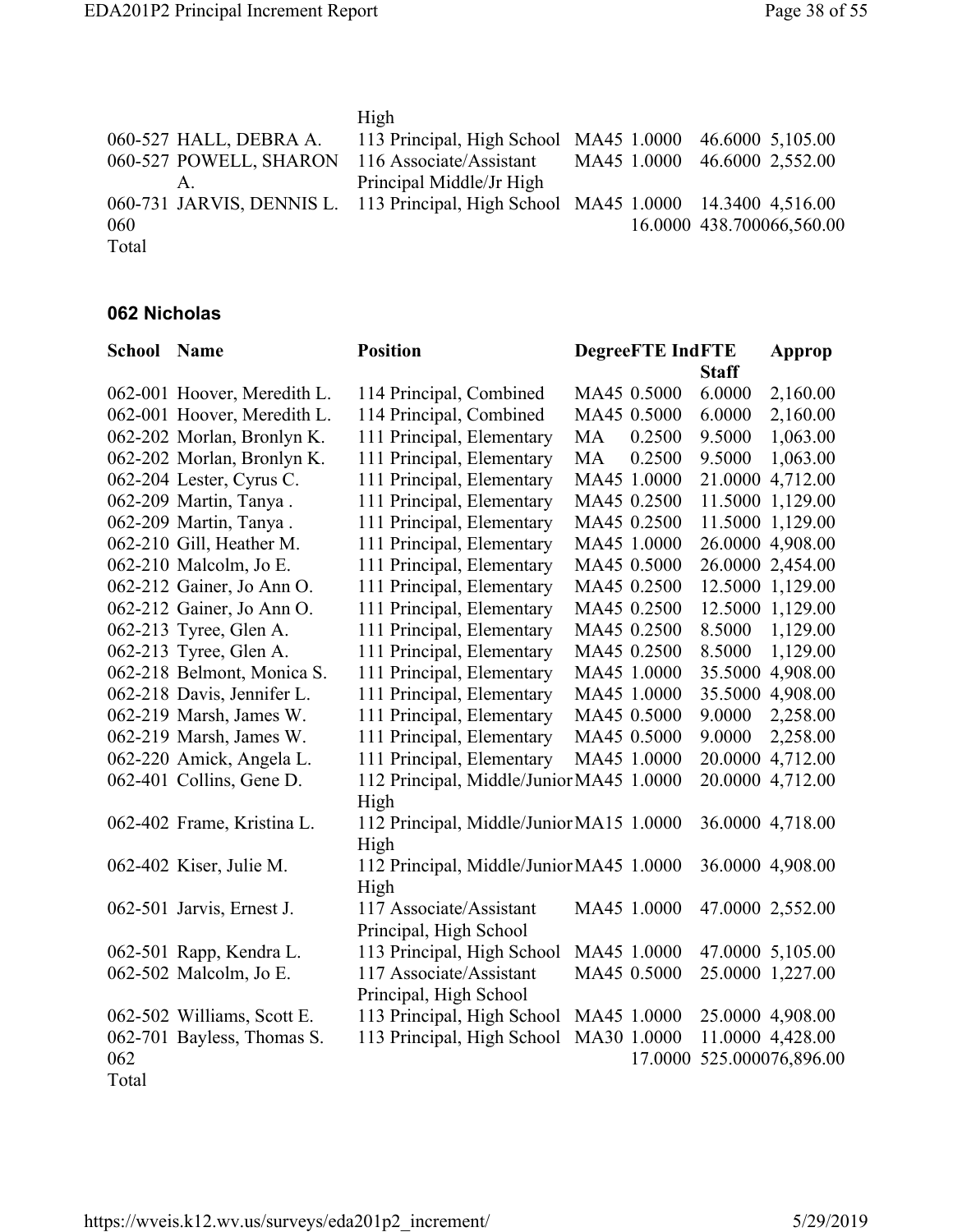#### **064 Ohio**

| <b>School Name</b> |                               | <b>Position</b>                                       | <b>DegreeFTE</b> |             | <b>FTE Staff Approp</b>     |          |
|--------------------|-------------------------------|-------------------------------------------------------|------------------|-------------|-----------------------------|----------|
|                    |                               |                                                       |                  | Ind         |                             |          |
|                    | 064-201 Dietz, Stacy J.       | 111 Principal, Elementary                             |                  | MA30 0.5000 | 7.7000                      | 2,214.00 |
|                    | 064-203 Dunlevy, Richard B.   | 111 Principal, Elementary                             |                  | MA30 1.0000 | 27.3800                     | 4,813.00 |
|                    | 064-205 Trio, Andrea D.       | 111 Principal, Elementary                             | <b>MA</b>        | 1.0000      | 28.5000                     | 4,623.00 |
|                    | 064-206 Lewis, Katrina S.     | 111 Principal, Elementary                             |                  | MA30 1.0000 | 23.3300                     | 4,621.00 |
|                    | 064-209 Jorden, John E.       | 111 Principal, Elementary                             |                  | MA45 1.0000 | 28.5000                     | 4,908.00 |
|                    | 064-210 Dietrich, Michelle L. | 111 Principal, Elementary                             |                  | MA30 1.0000 | 18.4500                     | 4,621.00 |
|                    | 064-212 Dietz, Stacy J.       | 111 Principal, Elementary                             |                  | MA30 0.5000 | 8.7000                      | 2,214.00 |
|                    | 064-213 Minch, Ashlea R.      | 111 Principal, Elementary                             |                  | MA45 1.0000 | 33.9000                     | 4,908.00 |
|                    | 064-301 Crumm, David V.       | 116 Associate/Assistant                               |                  | MA15 1.0000 | 26.8400                     | 2,359.00 |
|                    |                               | Principal Middle/Jr High                              |                  |             |                             |          |
|                    | 064-301 Kolb, Joseph J.       | 112 Principal,                                        |                  | MA45 1.0000 | 26.8400                     | 4,908.00 |
|                    |                               | Middle/Junior High                                    |                  |             |                             |          |
|                    | 064-302 Coleman, Ann W.       | 112 Principal,                                        |                  | MA45 1.0000 | 34.1500                     | 4,908.00 |
|                    |                               | Middle/Junior High                                    |                  |             |                             |          |
|                    | 064-302 Villani, Drew M.      | 116 Associate/Assistant                               |                  | MA45 1.0000 | 34.1500                     | 2,454.00 |
|                    |                               | Principal Middle/Jr High                              |                  |             |                             |          |
|                    | 064-303 Rowing, James E.      | 116 Associate/Assistant                               | <b>MA</b>        | 1.0000      | 45.5500                     | 2,404.00 |
|                    |                               | Principal Middle/Jr High                              |                  |             |                             |          |
|                    | 064-303 Subasic, Joseph T.    | 112 Principal,                                        |                  | MA15 1.0000 | 45.5500                     | 4,907.00 |
|                    |                               | Middle/Junior High                                    |                  |             |                             |          |
|                    | 064-304 McCardle, Richard L.  | 112 Principal,                                        |                  | MA45 1.0000 | 23.5000                     | 4,712.00 |
|                    |                               | Middle/Junior High                                    |                  |             |                             |          |
|                    | 064-501 Bugaj, Stephanie A.   | 117 Associate/Assistant                               |                  | MA45 1.0000 | 120.5000                    | 2,650.00 |
|                    |                               | Principal, High School                                |                  |             |                             |          |
|                    | 064-501 Dailer, Meredith L.   | 117 Associate/Assistant                               |                  | MA45 1.0000 | 120.5000                    | 2,650.00 |
|                    |                               | Principal, High School                                |                  |             |                             |          |
|                    | 064-501 Doyle, John J.        | 117 Associate/Assistant                               | <b>MA</b>        | 1.0000      | 120.5000                    | 2,496.00 |
|                    |                               | Principal, High School                                |                  |             |                             |          |
|                    | 064-501 Minch, Amy L.         | 113 Principal, High School MA45 1.0000                |                  |             | 120.5000                    | 5,301.00 |
|                    |                               | 064-501 Richards, Adrienne M. 117 Associate/Assistant |                  | MA45 1.0000 | 120.5000                    | 2,650.00 |
|                    |                               | Principal, High School                                |                  |             |                             |          |
|                    | 064-501 Rodgers, Dwaine J.    | 117 Associate/Assistant                               |                  | MA45 1.0000 | 120.5000                    | 2,650.00 |
|                    |                               | Principal, High School                                |                  |             |                             |          |
| 064                |                               |                                                       |                  |             | 20.0000 1,136.040077,971.00 |          |

Total

#### **066 Pendleton**

| <b>School Name</b> | <b>Position</b>                                                                     | <b>DegreeFTE</b> IndFTE |       | Approp |
|--------------------|-------------------------------------------------------------------------------------|-------------------------|-------|--------|
|                    |                                                                                     |                         | Staff |        |
|                    | 066-201 Whitecotton, Barbara 111 Principal, Elementary MA45 1.0000 11.0750 4,516.00 |                         |       |        |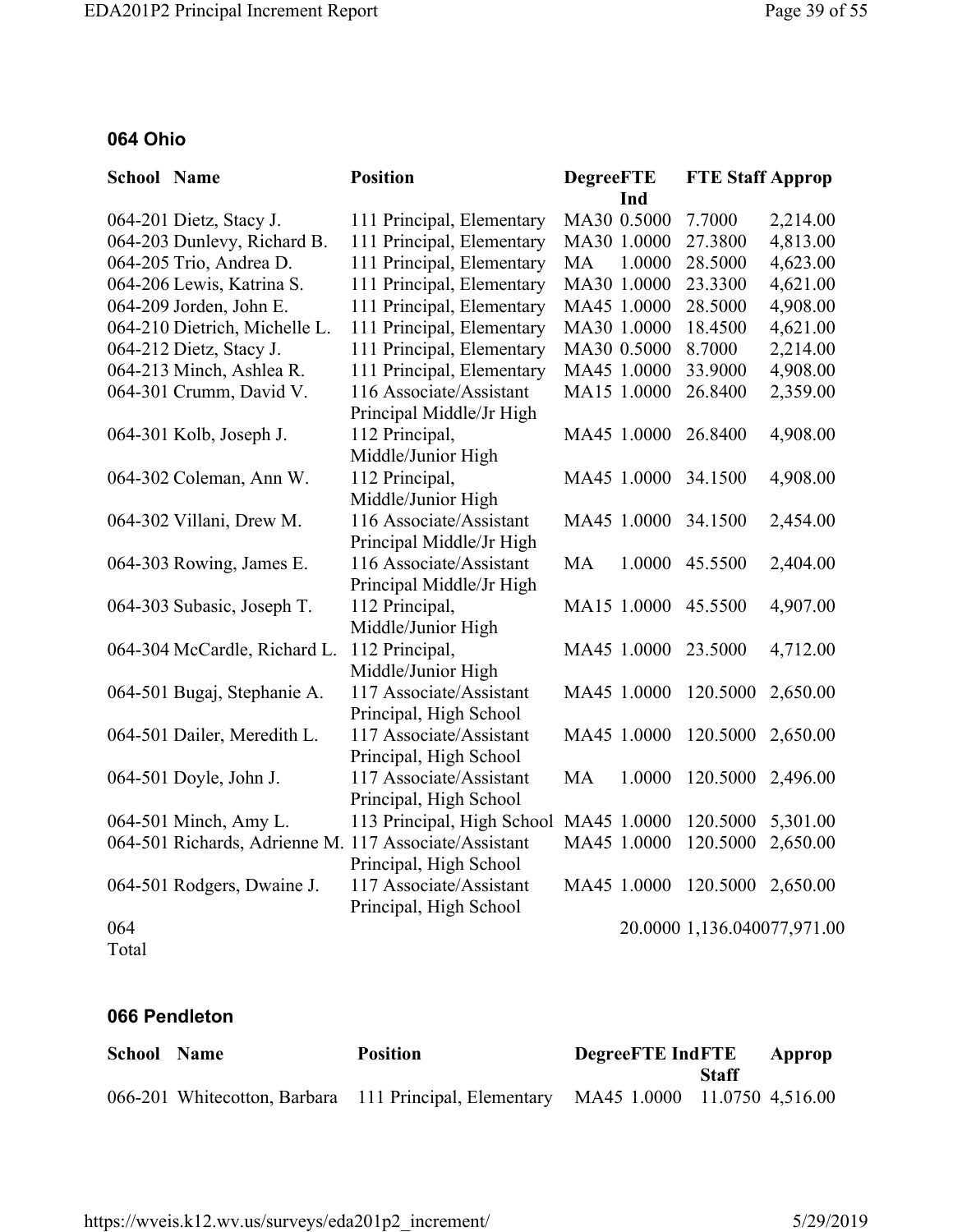|       | 066-202 Simmons, Sandra A.  | 111 Principal, Elementary     |             | MA30 1.0000 29.6300 4,813.00 |
|-------|-----------------------------|-------------------------------|-------------|------------------------------|
|       | 066-205 Jenkins, John M.    | 111 Principal, Elementary     | MA45 1.0000 | 12.7750 4,516.00             |
|       | 066-502 Johnson, Timothy A. | 118 Associate/Assistant       |             | MA45 1.0000 37.5200 2,454.00 |
|       |                             | Principal, Combined           |             |                              |
|       | 066-502 Moore, Lori A.      | 113 Principal, High School MA | 1.0000      | 37.5200 4,623.00             |
| 066   |                             |                               | 5.0000      | 128.520020,922.00            |
| Total |                             |                               |             |                              |

#### **067 Pleasants**

| <b>School Name</b> |                          | <b>Position</b>                                   |           | <b>DegreeFTE IndFTE</b> |              | Approp            |
|--------------------|--------------------------|---------------------------------------------------|-----------|-------------------------|--------------|-------------------|
|                    |                          |                                                   |           |                         | <b>Staff</b> |                   |
|                    | 067-201 CROASMUN, ERIC   | 111 Principal, Elementary                         | MA        | 1.0000                  |              | 18.6800 4,438.00  |
|                    | D.                       |                                                   |           |                         |              |                   |
|                    | 067-202 HAUGHT, TAMMY    | 111 Principal, Elementary                         |           | MA45 1.0000             |              | 19.5200 4,712.00  |
|                    | T.                       |                                                   |           |                         |              |                   |
|                    | 067-301 HICKMAN,         | 112 Principal, Middle/Junior MA30 1.0000          |           |                         |              | 26.2600 4,813.00  |
|                    | WILLIAM A.               | High                                              |           |                         |              |                   |
|                    |                          | 067-301 SPITZER, KAYLA R. 116 Associate/Assistant | <b>MA</b> | 1.0000                  |              | 26.2600 2,311.00  |
|                    |                          | Principal Middle/Jr High                          |           |                         |              |                   |
|                    | 067-501 SOLE, JEFFERY L. | 113 Principal, High School                        |           | MA30 1.0000             |              | 25.5400 4,813.00  |
|                    |                          | 067-501 TAYLOR, MICHELLE117 Associate/Assistant   |           | MA45 1.0000             |              | 25.5400 2,454.00  |
|                    | $\mathbf{L}$             | Principal, High School                            |           |                         |              |                   |
|                    | 067-701 COFFMAN III, ORA | 117 Associate/Assistant                           |           | MA45 1.0000             |              | 14.0000 2,258.00  |
|                    | E                        | Principal, High School                            |           |                         |              |                   |
|                    | 067-701 HAUGHT, RYAN K.  | 113 Principal, High School DR                     |           | 1.0000                  |              | 14.0000 4,635.00  |
| 067                |                          |                                                   |           | 8.0000                  |              | 169.800030,434.00 |
| Total              |                          |                                                   |           |                         |              |                   |

#### **069 Pocahontas**

| School | <b>Name</b>                  | <b>Position</b>                 |             | <b>DegreeFTE IndFTE</b> |              | Approp            |
|--------|------------------------------|---------------------------------|-------------|-------------------------|--------------|-------------------|
|        |                              |                                 |             |                         | <b>Staff</b> |                   |
|        | 069-101 Spencer, Rebecca A.  | 111 Principal, Elementary       | MA45 0.5000 |                         | 8.9000       | 2,258.00          |
|        | 069-102 Sharp II, Ricky I.   | 114 Principal, Combined         | MA45 1.0000 |                         |              | 26.7000 4,908.00  |
|        | 069-202 Anderson, Phillip C. | 111 Principal, Elementary       | MA45 1.0000 |                         |              | 20.6000 4,712.00  |
|        | 069-302 Lambert, Dustin L.   | 112 Principal, Middle/Junior MA |             | 1.0000                  |              | 14.2000 4,253.00  |
|        |                              | High                            |             |                         |              |                   |
|        | 069-501 Riley, Joseph W.     | 113 Principal, High School      | MA30 1.0000 |                         |              | 30.1000 4,813.00  |
|        | 069-501 Tritapoe, Kristy L.  | 117 Associate/Assistant         | MA45 1.0000 |                         |              | 30.1000 2,454.00  |
|        |                              | Principal, High School          |             |                         |              |                   |
| 069    |                              |                                 |             | 5.5000                  |              | 130.600023,398.00 |
| Total  |                              |                                 |             |                         |              |                   |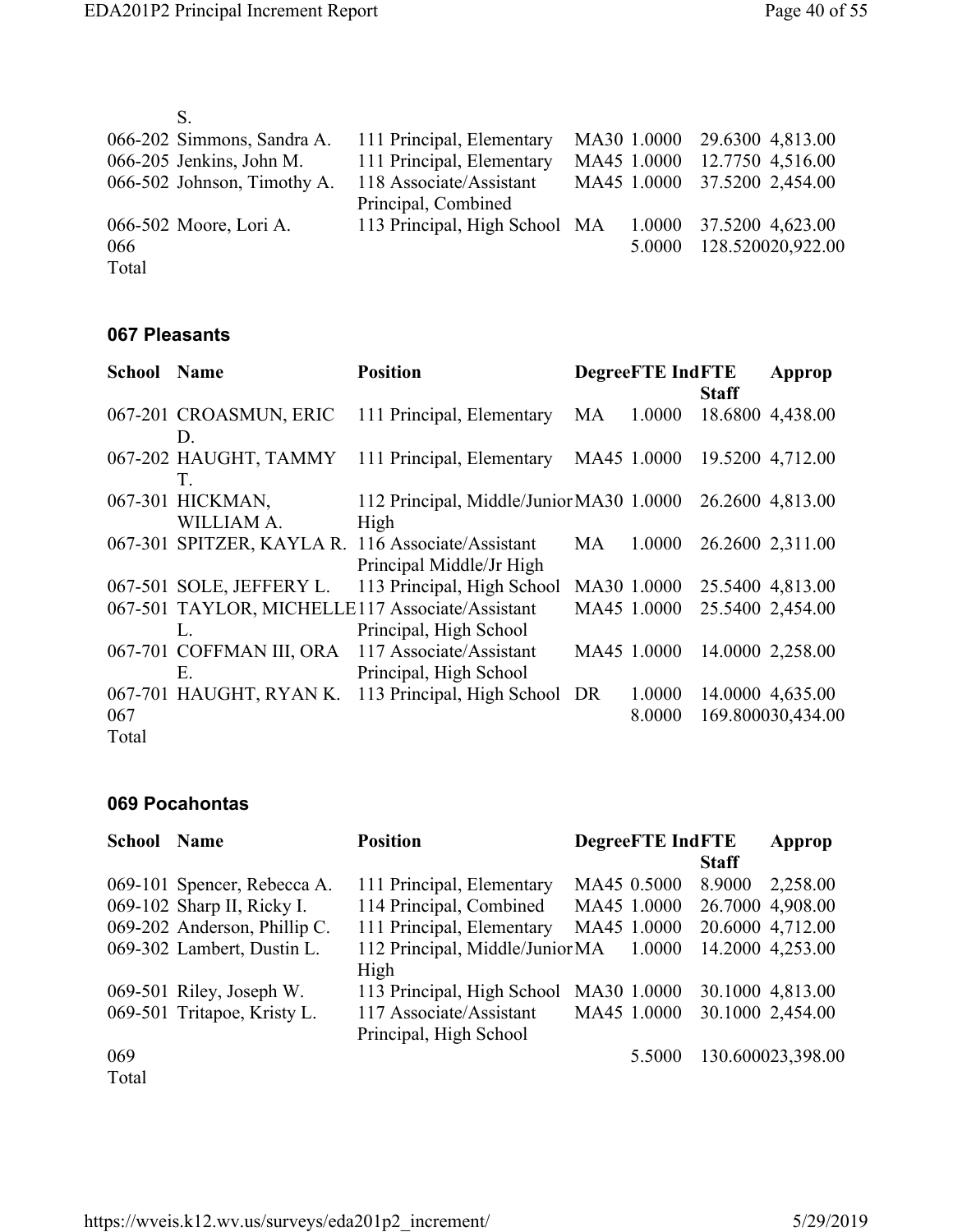#### **070 Preston**

| <b>School Name</b> |                          | <b>Position</b>                                   | <b>DegreeFTE IndFTE</b> |              | Approp                    |
|--------------------|--------------------------|---------------------------------------------------|-------------------------|--------------|---------------------------|
|                    |                          |                                                   |                         | <b>Staff</b> |                           |
|                    | 070-101 HIBBS, DEBORA K. | 114 Principal, Combined                           | MA45 1.0000             |              | 14.8333 4,712.00          |
|                    | 070-103 PELL, PETE E.    | 114 Principal, Combined                           | MA45 1.0000             |              | 10.8500 4,516.00          |
|                    |                          | 070-104 MARTIN, MICHELLE 118 Associate/Assistant  | MA45 1.0000             |              | 42.0000 2,552.00          |
|                    | D.                       | Principal, Combined                               |                         |              |                           |
|                    | 070-104 MOSS, BELINDA K. | 114 Principal, Combined                           | MA30 1.0000             |              | 42.0000 5,006.00          |
|                    | 070-105 HOUGH, JUSTIN L. | 114 Principal, Combined                           | MA45 1.0000             |              | 29.3333 4,908.00          |
|                    | 070-106 HOIT, JAMES R.   | 114 Principal, Combined                           | MA15 1.0000             |              | 27.5000 4,718.00          |
|                    |                          | 070-106 SCHMIDL, CRAIG A. 116 Associate/Assistant | MA45 1.0000             |              | 27.5000 2,454.00          |
|                    |                          | Principal Middle/Jr High                          |                         |              |                           |
|                    | 070-107 DREISBACH,       | 118 Associate/Assistant                           | MA45 1.0000             |              | 51.0000 2,552.00          |
|                    | <b>JEANNE M.</b>         | Principal, Combined                               |                         |              |                           |
|                    | 070-107 MCDONALD,        | 114 Principal, Combined                           | MA30 1.0000             |              | 51.0000 5,006.00          |
|                    | <b>KATHLEEN E.</b>       |                                                   |                         |              |                           |
|                    | 070-203 CUMMINGS, GREG   | 111 Principal, Elementary                         | MA45 1.0000             | 8.8334       | 4,516.00                  |
|                    | S.                       |                                                   |                         |              |                           |
|                    | 070-204 ZEIGLER, JILL E. | 111 Principal, Elementary                         | MA45 1.0000             |              | 34.2855 4,908.00          |
|                    | 070-401 MARTIN, PAUL W.  | 112 Principal, Middle/Junior MA45 1.0000          |                         |              | 24.5000 4,908.00          |
|                    |                          | High                                              |                         |              |                           |
|                    | 070-507 MURRAY, DAVID L. | 117 Associate/Assistant                           | MA45 1.0000             |              | 86.5000 2,650.00          |
|                    |                          | Principal, High School                            |                         |              |                           |
|                    | 070-507 PLUM, STEPHEN E. | 113 Principal, High School                        | MA45 1.0000             |              | 86.5000 5,301.00          |
|                    | 070-507 SHAFFER, LAURA   | 117 Associate/Assistant                           | MA30 1.0000             |              | 86.5000 2,599.00          |
|                    | $M_{\cdot}$              | Principal, High School                            |                         |              |                           |
|                    | 070-507 WILT, PAMELA L.  | 117 Associate/Assistant                           | MA45 1.0000             |              | 86.5000 2,650.00          |
|                    |                          | Principal, High School                            |                         |              |                           |
| 070                |                          |                                                   |                         |              | 16.0000 709.635563,956.00 |
|                    |                          |                                                   |                         |              |                           |

Total

#### **072 Putnam**

| <b>School Name</b> |    | <b>Position</b>                                                        | <b>DegreeFTE</b> FTE Staff Approp |          |
|--------------------|----|------------------------------------------------------------------------|-----------------------------------|----------|
|                    |    |                                                                        | Ind                               |          |
|                    |    | 072-205 CASTO, TONYA J. 111 Principal, Elementary                      | MA45 1.0000 20.0000               | 4,712.00 |
|                    |    | 072-210HUSTON, COLLEEN 111 Principal, Elementary                       | MA45 0.5000 12.0000               | 2,258.00 |
|                    | F. |                                                                        |                                   |          |
|                    |    | 072-215BARKER, KRISTI J. 111 Principal, Elementary MA30 1.0000 22.5000 |                                   | 4,621.00 |
|                    |    | 072-220 DILLON, MARTICA 111 Principal, Elementary                      | MA45 1.0000 16.2000               | 4,712.00 |
|                    |    |                                                                        |                                   |          |
|                    |    | 072-225 MELTON, TWYLA 111 Principal, Elementary MA45 1.0000 17.0000    |                                   | 4,712.00 |
|                    | Е. |                                                                        |                                   |          |
|                    |    | 072-230BLACK, BARBARA 111 Principal, Elementary MA45 0.5000 9.0000     |                                   | 2,258.00 |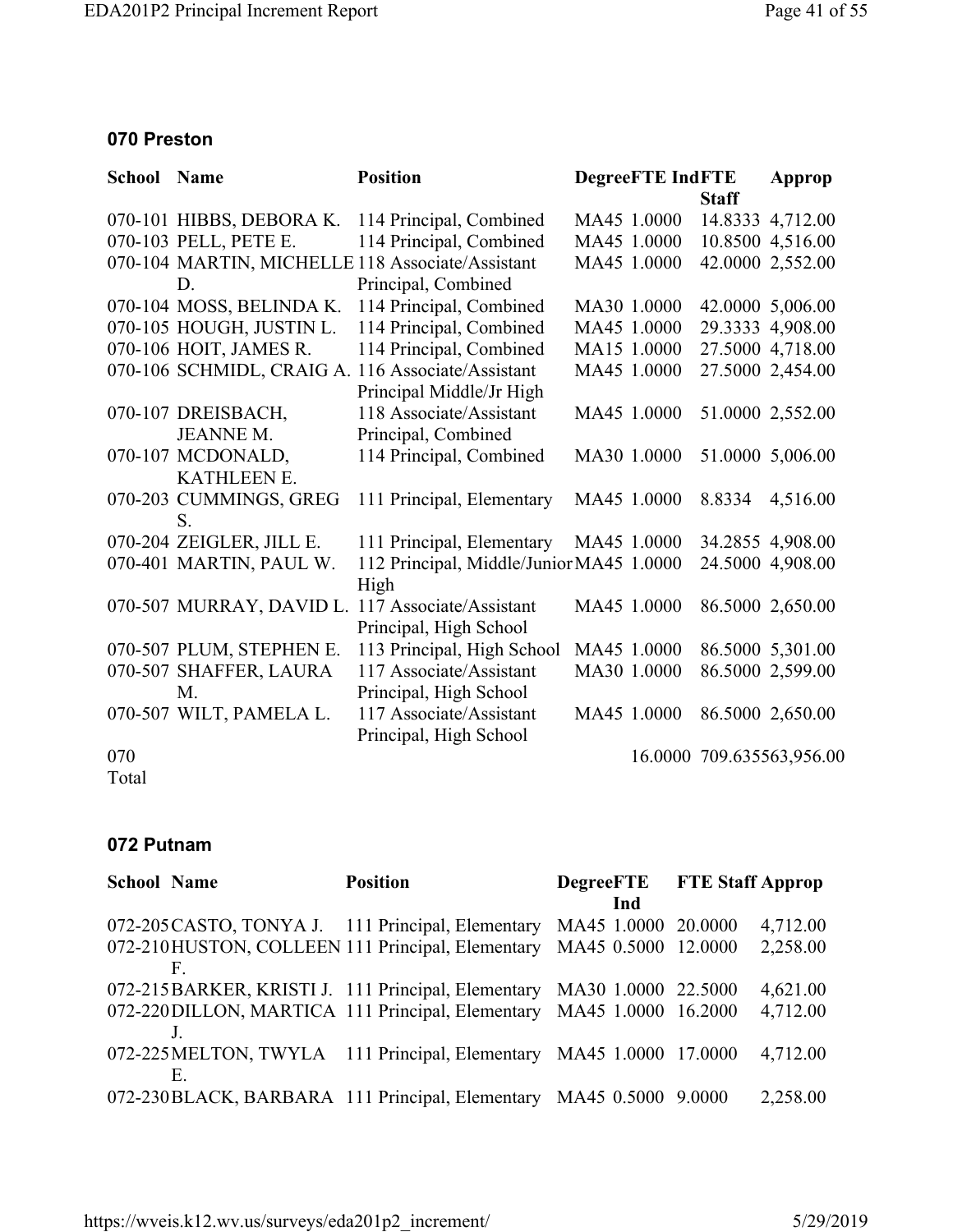| L.                                                     |                                                                              |                     |                |          |
|--------------------------------------------------------|------------------------------------------------------------------------------|---------------------|----------------|----------|
| 072-235 HOH, ELIZABETH<br>W.                           | 111 Principal, Elementary MA45 1.0000 20.0000                                |                     |                | 4,712.00 |
| 072-240LEWIS, LISA G.                                  | 111 Principal, Elementary                                                    | MA45 1.0000         | 21.0000        | 4,712.00 |
| 072-255 RAINES, LISA S.                                | 111 Principal, Elementary                                                    | MA45 1.0000         | 21.0000        | 4,712.00 |
| 072-260 SCOTT, BETH A.                                 | 111 Principal, Elementary                                                    | MA30 1.0000         | 19.2000        | 4,621.00 |
| 072-265 ISAACS, MELISSA<br>D.                          | 111 Principal, Elementary                                                    | MA45 1.0000         | 22.7000        | 4,712.00 |
| 072-265 ROBERTS, MONICA 115 Associate/Assistant<br>L.  | Principal, Elementary                                                        | MA45 0.5000 22.7000 |                | 1,178.00 |
| 072-270 ASHWORTH, LISA<br>D.                           | 115 Associate/Assistant<br>Principal, Elementary                             | MA45 0.5000 34.7000 |                | 1,227.00 |
| 072-270FOWLER, VALERIE 111 Principal, Elementary<br>L. |                                                                              | MA45 1.0000 34.7000 |                | 4,908.00 |
| 072-275 HATFIELD,<br><b>CANDACE E.</b>                 | 111 Principal, Elementary                                                    | MA45 1.0000         | 38.0000        | 4,908.00 |
| 072-275 TICHNELL,<br><b>MARLENE H.</b>                 | 115 Associate/Assistant                                                      | MA45 0.5000         | 38,0000        | 1,227.00 |
| 072-280 COX, JILL R.                                   | Principal, Elementary<br>111 Principal, Elementary                           | MA45 1.0000 26.5000 |                | 4,908.00 |
| 072-280LAUKOTER,                                       | 115 Associate/Assistant                                                      | MA45 0.5000         | 26.5000        | 1,227.00 |
| <b>WENDY S.</b>                                        |                                                                              |                     |                |          |
| 072-305 PAUGH, DENNIS L.                               | Principal, Elementary<br>116 Associate/Assistant<br>Principal Middle/Jr High | MA45 0.5000 25.0000 |                | 1,227.00 |
| 072-305 SLACK, TIAUNA B.                               | 112 Principal,<br>Middle/Junior High                                         | MA45 1.0000 25.0000 |                | 4,908.00 |
| 072-310 ALLEN, MARY A.                                 | 112 Principal,<br>Middle/Junior High                                         | MA45 1.0000 65.5000 |                | 5,301.00 |
| 072-310ROOPER, SARA L.                                 | 116 Associate/Assistant<br>Principal Middle/Jr High                          | MA30 0.5000 65.5000 |                | 1,300.00 |
| 072-310 SKOLNY, ERIC A.                                | 116 Associate/Assistant<br>Principal Middle/Jr High                          | MA                  | 0.5000 65.5000 | 1,248.00 |
| 072-315 FISHER, KENSIE L.                              | 112 Principal,<br>Middle/Junior High                                         | MA30 1.0000 27.0000 |                | 4,813.00 |
| 072-315 PAULEY, DEREK N. 116 Associate/Assistant       | Principal Middle/Jr High                                                     | MA                  | 0.5000 27.0000 | 1,156.00 |
| 072-320MCGINNIS, JANA J. 116 Associate/Assistant       | Principal Middle/Jr High                                                     | MA45 0.5000 44.7000 |                | 1,276.00 |
| 072-320 SHOCK, MATTHEW 112 Principal,<br>J.            | Middle/Junior High                                                           | MA30 1.0000 44.7000 |                | 5,006.00 |
| 072-505JOHNSON,                                        | 117 Associate/Assistant                                                      | MA45 1.0000 26.0000 |                | 2,454.00 |
| MICHELLE D.                                            | Principal, High School                                                       |                     |                |          |
| 072-505 STILIANOUDAKIS,<br>TAWNY L.                    | 113 Principal, High School MA45 1.0000 26.0000                               |                     |                | 4,908.00 |
| 072-510CROSS, DOUGLAS<br>F.                            | 113 Principal, High School MA45 1.0000 82.0000                               |                     |                | 5,301.00 |
| 072-510HAWES, HEATHER 117 Associate/Assistant<br>R.    | Principal, High School                                                       | MA45 0.5000 82.0000 |                | 1,325.00 |
|                                                        |                                                                              |                     |                |          |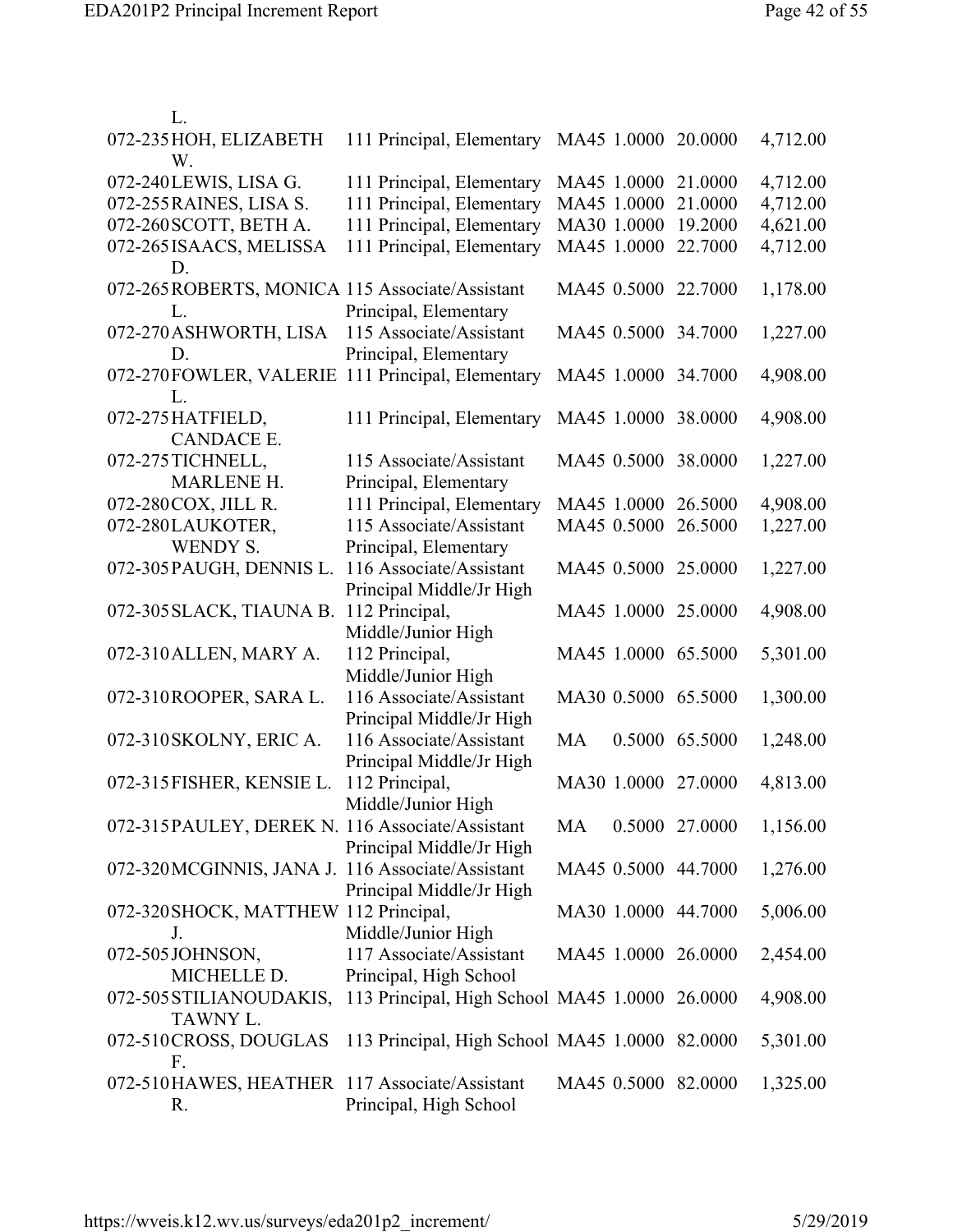| 072-510MOWERY,                                                  | 117 Associate/Assistant                        |             | MA45 0.5000 82.0000 | 1,325.00                     |
|-----------------------------------------------------------------|------------------------------------------------|-------------|---------------------|------------------------------|
| NICHOLE L.                                                      | Principal, High School                         |             |                     |                              |
| 072-510PRITCHARD,                                               | 117 Associate/Assistant                        |             | MA45 0.5000 82.0000 | 1,325.00                     |
| DEWANA R.                                                       | Principal, High School                         |             |                     |                              |
| 072-515 CALDWELL,                                               | 117 Associate/Assistant                        |             | MA30 0.5000 42.0000 | 1,251.00                     |
| <b>JOSHUA D.</b>                                                | Principal, High School                         |             |                     |                              |
| 072-515 HARPER, DAVID W. 113 Principal, High School MA45 1.0000 |                                                |             | 42.0000             | 5,105.00                     |
| 072-515RICHARDSON,                                              | 117 Associate/Assistant                        | MA30 0.5000 | 42.0000             | 1,251.00                     |
| SONJIA L.                                                       | Principal, High School                         |             |                     |                              |
| 072-520 CLARK, CHARLES                                          | 117 Associate/Assistant                        |             | MA45 0.5000 63.5000 | 1,325.00                     |
| P.                                                              | Principal, High School                         |             |                     |                              |
| 072-520 MCGREW, BRUCE                                           | 113 Principal, High School MA45 1.0000 63.5000 |             |                     | 5,301.00                     |
| Н.                                                              |                                                |             |                     |                              |
| 072-520 SCHOOLCRAFT,                                            | 117 Associate/Assistant                        | MA30 0.5000 | 63.5000             | 1,300.00                     |
| <b>CATHERINE A.</b>                                             | Principal, High School                         |             |                     |                              |
| 072-705 BALDWIN,                                                | 117 Associate/Assistant                        |             | MA30 0.5000 27.5000 | 1,203.00                     |
| <b>CAROLYN R.</b>                                               | Principal, High School                         |             |                     |                              |
| 072-705 CALDWELL II,                                            | 113 Principal, High School MA30 0.5000 27.5000 |             |                     | 2,407.00                     |
| CARL D.                                                         |                                                |             |                     |                              |
| 072                                                             |                                                |             |                     | 31.0000 1,563.1000128,341.00 |
| Total                                                           |                                                |             |                     |                              |

## **074 Raleigh**

| <b>School Name</b> |                                                                              | <b>Position</b>                                                                                                                                                                                | <b>DegreeFTE</b><br>Ind                                                 | <b>FTE Staff Approp</b>                             |                                                          |
|--------------------|------------------------------------------------------------------------------|------------------------------------------------------------------------------------------------------------------------------------------------------------------------------------------------|-------------------------------------------------------------------------|-----------------------------------------------------|----------------------------------------------------------|
|                    | Ε.                                                                           | 074-202 MCCLUNG, MARY 111 Principal, Elementary                                                                                                                                                | MA45 1.0000                                                             | 27.0000                                             | 4,908.00                                                 |
|                    | 074-205 NULL, DAVID A.<br>074-207LETT, ALICIA D.<br>074-209 JAMES, LESLIE A. | 074-204BLACK, DEBBRA D. 111 Principal, Elementary<br>111 Principal, Elementary<br>111 Principal, Elementary<br>074-208LEWIS, THERESA B. 111 Principal, Elementary<br>111 Principal, Elementary | MA45 1.0000<br>MA45 1.0000<br>MA45 1.0000<br>MA45 1.0000<br>MA30 1.0000 | 11.5000<br>33.0000<br>21.0000<br>18.0000<br>36.0000 | 4,516.00<br>4,908.00<br>4,712.00<br>4,712.00<br>4,813.00 |
|                    | 074-209LESTER, ERIC.<br>074-211 ALDERMAN,<br><b>SHANA M.</b>                 | 115 Associate/Assistant<br>Principal, Elementary<br>111 Principal, Elementary                                                                                                                  | MA15 1.0000<br>MA30 1.0000                                              | 36.0000<br>26.0000                                  | 2,359.00<br>4,813.00                                     |
|                    | 074-212HENDRICK,<br>REBECCA G.                                               | 111 Principal, Elementary                                                                                                                                                                      | MA45 1.0000                                                             | 17.0000                                             | 4,712.00                                                 |
|                    | L.<br>074-217 WEIS, BEVERLY L.                                               | 074-213 HODGES, TAMBER 111 Principal, Elementary<br>111 Principal, Elementary                                                                                                                  | MA45 1.0000<br><b>DR</b><br>1.0000                                      | 17.0000<br>21.0000                                  | 4,712.00<br>4,836.00                                     |
|                    | 074-218RICHMOND,<br><b>AMANDA S.</b>                                         | 111 Principal, Elementary                                                                                                                                                                      | MA30 1.0000                                                             | 16.5000                                             | 4,621.00                                                 |
|                    | 074-220 HARLESS, NANCY<br>J.                                                 | 115 Associate/Assistant<br>Principal, Elementary                                                                                                                                               | MA45 1.0000                                                             | 31.0000                                             | 2,454.00                                                 |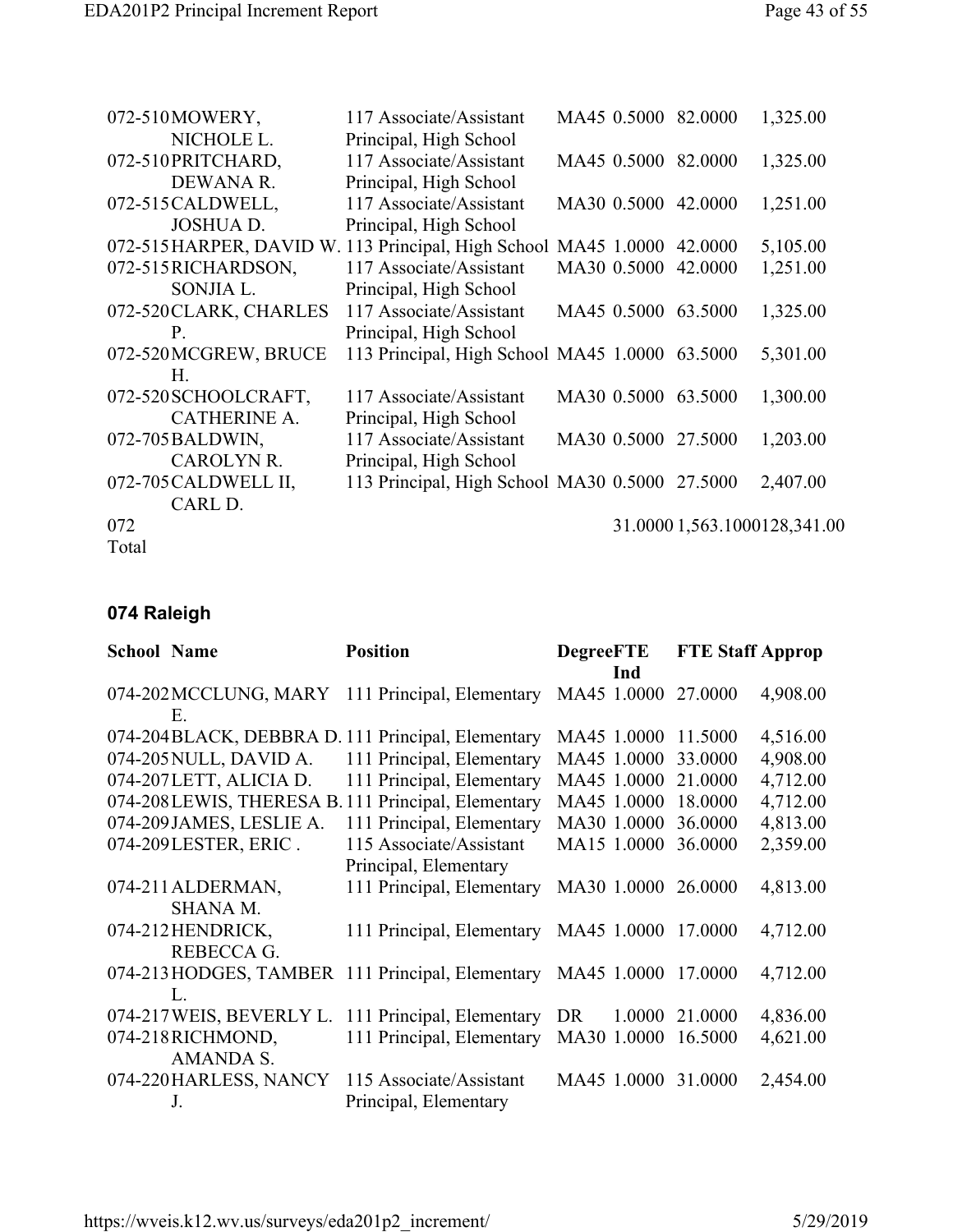| 074-220 KELLY,<br>ROSEMARIE.                     | 111 Principal, Elementary MA45 1.0000 31.0000        |             |             |                     | 4,908.00 |
|--------------------------------------------------|------------------------------------------------------|-------------|-------------|---------------------|----------|
| 074-226BLANKENSHIP,<br>MICHELLE.                 | 111 Principal, Elementary                            | MA45 1.0000 |             | 20.5000             | 4,712.00 |
| 074-227 CARRICO,<br>PENELOPE H.                  | 111 Principal, Elementary                            |             |             | MA45 1.0000 34.0000 | 4,908.00 |
| 074-227 MORRISON,<br><b>MELANIE D.</b>           | 115 Associate/Assistant<br>Principal, Elementary     |             |             | MA45 1.0000 34.0000 | 2,454.00 |
| 074-232 WOOD, TRACIE E.                          | 111 Principal, Elementary                            |             | MA45 1.0000 | 21.5000             | 4,712.00 |
| 074-233 ACORD, TAMMY.                            | 111 Principal, Elementary                            | MA15 1.0000 |             | 24.0000             | 4,529.00 |
| 074-233 SEMONCO, AMY H. 115 Associate/Assistant  | Principal, Elementary                                | MA45 1.0000 |             | 24.0000             | 2,356.00 |
| 074-234 ADKINS, LISA M.                          | 115 Associate/Assistant<br>Principal, Elementary     |             |             | MA45 1.0000 31.0000 | 2,454.00 |
| 074-234 HOUCK, MEGHAN<br>G.                      | 111 Principal, Elementary                            |             | MA30 1.0000 | 31.0000             | 4,813.00 |
| 074-302 HOUCHINS,<br><b>JOSHUA J.</b>            | 116 Associate/Assistant                              |             |             | MA30 1.0000 35.5000 | 2,407.00 |
| 074-302 PENNINGTON,                              | Principal Middle/Jr High<br>112 Principal,           |             |             | MA45 1.0000 35.5000 | 4,908.00 |
| LORA M.<br>074-402 HARRIS, JOEL A.               | Middle/Junior High<br>116 Associate/Assistant        | <b>DR</b>   | 1.0000      | 35.0000             | 2,519.00 |
| 074-402 MCPEAKE,                                 | Principal Middle/Jr High<br>112 Principal,           | DR          | 1.0000      | 35.0000             | 5,038.00 |
| <b>JACQUELINE A.</b><br>074-403 HENRY,           | Middle/Junior High<br>112 Principal,                 |             |             | MA45 1.0000 43.0000 | 5,105.00 |
| <b>JOHNATHAN J.</b><br>074-403 SEXTON, RACHEL    | Middle/Junior High<br>116 Associate/Assistant        |             |             | MA45 1.0000 43.0000 | 2,552.00 |
| D.<br>074-408 GOODSON,                           | Principal Middle/Jr High<br>116 Associate/Assistant  |             |             | MA15 1.0000 41.5000 | 2,453.00 |
| MELISSA J.<br>074-408LESTER, TERESA.             | Principal Middle/Jr High<br>112 Principal,           |             |             | MA30 1.0000 41.5000 | 5,006.00 |
| 074-409LOKAY, ROGER W. 116 Associate/Assistant   | Middle/Junior High                                   |             |             | MA45 1.0000 52.0000 | 2,552.00 |
| 074-409 MILLS, TAMARA D. 116 Associate/Assistant | Principal Middle/Jr High<br>Principal Middle/Jr High |             |             | MA45 1.0000 52.0000 | 2,552.00 |
| 074-409 SMITH, YAHON L.                          | 112 Principal,<br>Middle/Junior High                 | DR          |             | 1.0000 52.0000      | 5,239.00 |
| 074-502 HAYWORTH,                                | 116 Associate/Assistant                              |             |             | MA45 1.0000 39.0000 | 2,552.00 |
| <b>JEFFREY A.</b>                                | Principal Middle/Jr High                             |             |             |                     |          |
| 074-502 WEBER JR,<br><b>CHARLES J.</b>           | 113 Principal, High School MA45 1.0000 39.0000       |             |             |                     | 5,105.00 |
| 074-503 KNIGHT, LORI M.                          | 113 Principal, High School MA45 1.0000               |             |             | 40.0000             | 5,105.00 |
| 074-503 MCELWAIN, JOHN                           | 117 Associate/Assistant                              | MA15 1.0000 |             | 40.0000             | 2,453.00 |
| T.                                               | Principal, High School                               |             |             |                     |          |
| 074-505 FOSTER, MARY A.                          | 117 Associate/Assistant<br>Principal, High School    |             |             | MA45 1.0000 57.0000 | 2,552.00 |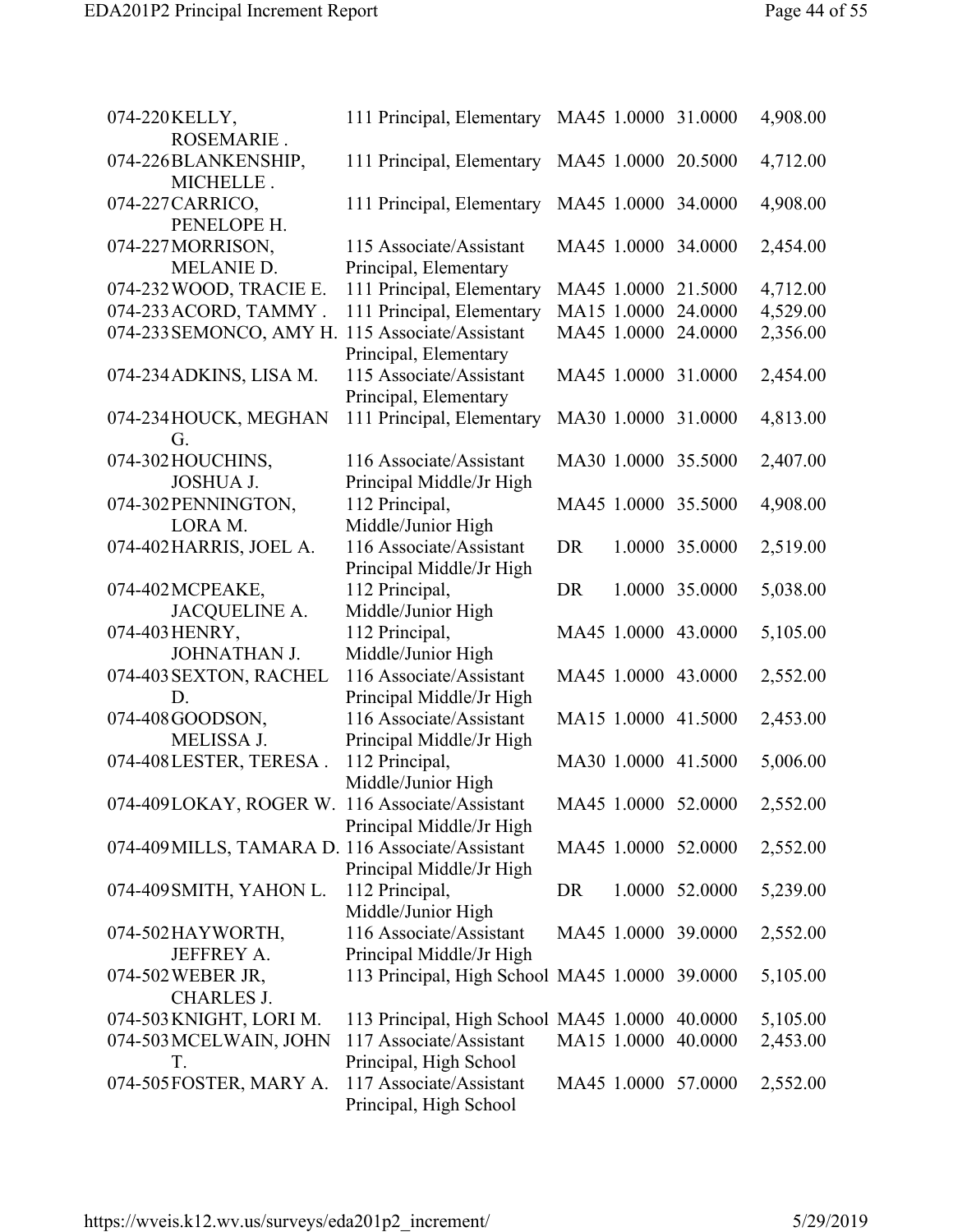| 074-505 MASSEY, DEANNA 113 Principal, High School MA45 1.0000 57.0000  |                                                |    |             |                     | 5,105.00                     |
|------------------------------------------------------------------------|------------------------------------------------|----|-------------|---------------------|------------------------------|
| L.                                                                     |                                                |    |             |                     |                              |
| 074-505 PENNINGTON,                                                    | 117 Associate/Assistant                        | MA | 1.0000      | 57.0000             | 2,404.00                     |
| <b>SCOTTY L.</b>                                                       | Principal, High School                         |    |             |                     |                              |
| 074-506 CALFEE, TINA M.                                                | 117 Associate/Assistant                        |    | MA45 1.0000 | 81.0000             | 2,650.00                     |
|                                                                        | Principal, High School                         |    |             |                     |                              |
| 074-506HAWKINS,                                                        | 117 Associate/Assistant                        |    | MA45 1.0000 | 81.0000             | 2,650.00                     |
| SHAWN.                                                                 | Principal, High School                         |    |             |                     |                              |
| 074-506POWELL, ROCKEY                                                  | 113 Principal, High School MA45 1.0000 81.0000 |    |             |                     | 5,301.00                     |
| $A_{\cdot}$                                                            |                                                |    |             |                     |                              |
| 074-506 STAFFORD, RYAN                                                 | 117 Associate/Assistant                        |    | MA15 1.0000 | 81.0000             | 2,548.00                     |
| P.                                                                     | Principal, High School                         |    |             |                     |                              |
| 074-701LACY, JEFFREY.                                                  | 117 Associate/Assistant                        |    |             | MA45 1.0000 31.5000 | 2,454.00                     |
|                                                                        | Principal, High School                         |    |             |                     |                              |
| 074-701PACK JR, CHARLES 113 Principal, High School MA45 0.5000 31.5000 |                                                |    |             |                     | 2,454.00                     |
| M.                                                                     |                                                |    |             |                     |                              |
| 074                                                                    |                                                |    |             |                     | 45.5000 1,744.0000176,586.00 |
| Total                                                                  |                                                |    |             |                     |                              |

## **075 Randolph**

| <b>School Name</b> |                                           | <b>Position</b>                                                              |    | <b>DegreeFTE IndFTE</b> |              | Approp                       |
|--------------------|-------------------------------------------|------------------------------------------------------------------------------|----|-------------------------|--------------|------------------------------|
|                    | K.                                        | 075-101 TALLMAN, ALYSSA 111 Principal, Elementary                            | MA | 1.0000                  | <b>Staff</b> | 10.5000 4,253.00             |
|                    | Е.                                        | 075-102 HAWKINS, LAURA 114 Principal, Combined                               |    |                         |              | MA45 1.0000 15.7000 4,712.00 |
|                    | <b>CHRISTINE A.</b>                       | 075-103 SNEBERGER LONG, 114 Principal, Combined                              |    | MA45 0.5000             | 6.6000       | 2,160.00                     |
|                    | G.                                        | 075-201 ZICKEFOOSE, PAUL 111 Principal, Elementary                           |    | MA30 1.0000             |              | 21.1000 4,621.00             |
|                    | 075-202 CHENOWETH,<br>ROCHELLE M.         | 111 Principal, Elementary                                                    |    | MA45 1.0000             |              | 20.5000 4,712.00             |
|                    | 075-203 PRITT, HOLLIE N.                  | 111 Principal, Elementary                                                    |    | MA15 1.0000             |              | 24.5000 4,718.00             |
|                    | 075-204 CAIN, SUZANNE D.                  | 111 Principal, Elementary                                                    |    | MA45 1.0000             |              | 27.0000 4,908.00             |
|                    | 075-206 WALLACE, TEENA<br>$\mathcal{C}$ . | 111 Principal, Elementary                                                    |    | MA45 1.0000             |              | 18.8500 4,712.00             |
|                    | D.                                        | 075-207 BODKIN, CYNTHIA 111 Principal, Elementary                            |    | MA45 1.0000             |              | 22.0000 4,712.00             |
|                    | Ε.                                        | 075-401 ALFRED, NICHOLAS 116 Associate/Assistant<br>Principal Middle/Jr High |    | MA45 1.0000             |              | 42.0000 2,552.00             |
|                    | 075-401 LUCAS, ERIC L.                    | 116 Associate/Assistant<br>Principal Middle/Jr High                          |    | MA45 1.0000             |              | 42.0000 2,552.00             |
|                    | 075-401 WILSON, ANGELA<br>$V_{-}$         | 112 Principal, Middle/Junior MA45 1.0000<br>High                             |    |                         |              | 42.0000 5,105.00             |
|                    |                                           | 075-503 ARBOGAST, JOSEPH 116 Associate/Assistant                             |    |                         |              | MA45 1.0000 35.6000 2,454.00 |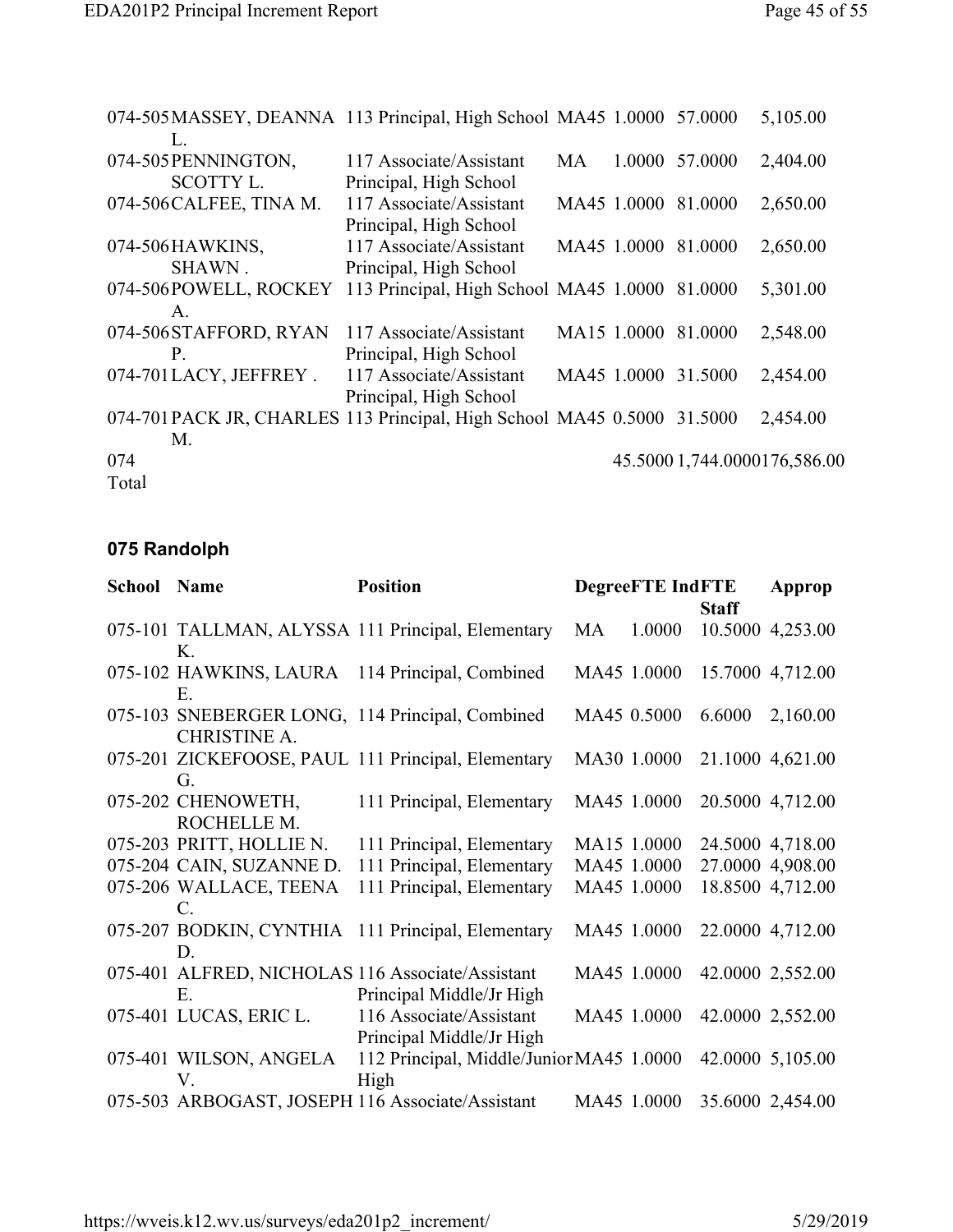|       | T.                    | Principal Middle/Jr High                                                         |             |                              |
|-------|-----------------------|----------------------------------------------------------------------------------|-------------|------------------------------|
|       | 075-503 WAMSLEY,      | 113 Principal, High School MA30 1.0000 35.6000 4,813.00                          |             |                              |
|       | <b>STEPHEN E.</b>     |                                                                                  |             |                              |
|       | 075-504 HAMRICK,      | 113 Principal, High School MA 1.0000 48.6500 4,808.00                            |             |                              |
|       | <b>CHRISTOPHER I.</b> |                                                                                  |             |                              |
|       |                       | 075-504 LAMBERT, CARLA J.117 Associate/Assistant                                 | MA45 1.0000 | 48.6500 2,552.00             |
|       |                       | Principal, High School                                                           |             |                              |
|       |                       | 075-504 RAYFIELD, AMRIT. 117 Associate/Assistant                                 |             | MA15 1.0000 48.6500 2,453.00 |
|       |                       | Principal, High School                                                           |             |                              |
|       |                       | 075-701 DANIELS, JOHN K. 113 Principal, High School MA45 1.0000 20.0000 4,712.00 |             |                              |
| 075   |                       |                                                                                  |             | 17.5000 529.900071,509.00    |
| Total |                       |                                                                                  |             |                              |

#### **077 Ritchie**

| School | <b>Name</b>             | <b>Position</b>                                   |    | <b>DegreeFTE</b> IndFTE |              | Approp            |
|--------|-------------------------|---------------------------------------------------|----|-------------------------|--------------|-------------------|
|        |                         |                                                   |    |                         | <b>Staff</b> |                   |
|        | 077-204 SNODGRASS,      | 111 Principal, Elementary                         |    | MA45 1.0000             |              | 19.3330 4,712.00  |
|        | LAURA L.                |                                                   |    |                         |              |                   |
|        | 077-205 WHITE, DEBORAH  | 111 Principal, Elementary                         |    | MA30 1.0000             |              | 18.3340 4,621.00  |
|        | Κ.                      |                                                   |    |                         |              |                   |
|        | 077-207 KERNS, CASEY A. | 111 Principal, Elementary                         | MA | 0.7500                  | 9.3330       | 3,190.00          |
|        | 077-207 KERNS, CASEY A. | 111 Principal, Elementary                         | MA | 0.2500                  | 9.3330       | 1,063.00          |
|        | 077-302 DOTSON, MICHAEL | 112 Principal, Middle/Junior MA30 1.0000          |    |                         |              | 31.4500 4,813.00  |
|        | S.                      | High                                              |    |                         |              |                   |
|        | 077-302 STANSBERRY,     | 116 Associate/Assistant                           |    | MA45 1.0000             |              | 31.4500 2,454.00  |
|        | RANDA D.                | Principal Middle/Jr High                          |    |                         |              |                   |
|        |                         | 077-501 WAGGONER, KELLY113 Principal, High School |    | MA45 1.0000             |              | 30.0000 4,908.00  |
|        | D.                      |                                                   |    |                         |              |                   |
|        | 077-501 WELLS,          | 117 Associate/Assistant                           |    | MA30 1.0000             |              | 30.0000 2,407.00  |
|        | <b>CHRISTOPHER L.</b>   | Principal, High School                            |    |                         |              |                   |
| 077    |                         |                                                   |    | 7.0000                  |              | 179.233028,168.00 |
| Total  |                         |                                                   |    |                         |              |                   |

#### **079 Roane**

| <b>School Name</b> | <b>Position</b>                                                                  | <b>DegreeFTE IndFTE</b> |              | Approp           |
|--------------------|----------------------------------------------------------------------------------|-------------------------|--------------|------------------|
|                    |                                                                                  |                         | <b>Staff</b> |                  |
|                    | 079-202 CALDWELL, SARA 111 Principal, Elementary MA15 0.5000 26.0000 2,359.00    |                         |              |                  |
|                    |                                                                                  |                         |              |                  |
|                    | 079-202 CALDWELL, SARA 112 Principal, Middle/Junior MA15 0.5000 26.0000 2,359.00 |                         |              |                  |
|                    | High                                                                             |                         |              |                  |
|                    | 079-205 FRUM, KIMBERLY 111 Principal, Elementary MA45 1.0000 34.0000 4,908.00    |                         |              |                  |
|                    |                                                                                  |                         |              |                  |
|                    | 079-205 KINDER, JOSEPH M. 115 Associate/Assistant                                | MA30 1.0000             |              | 34.0000 2,407.00 |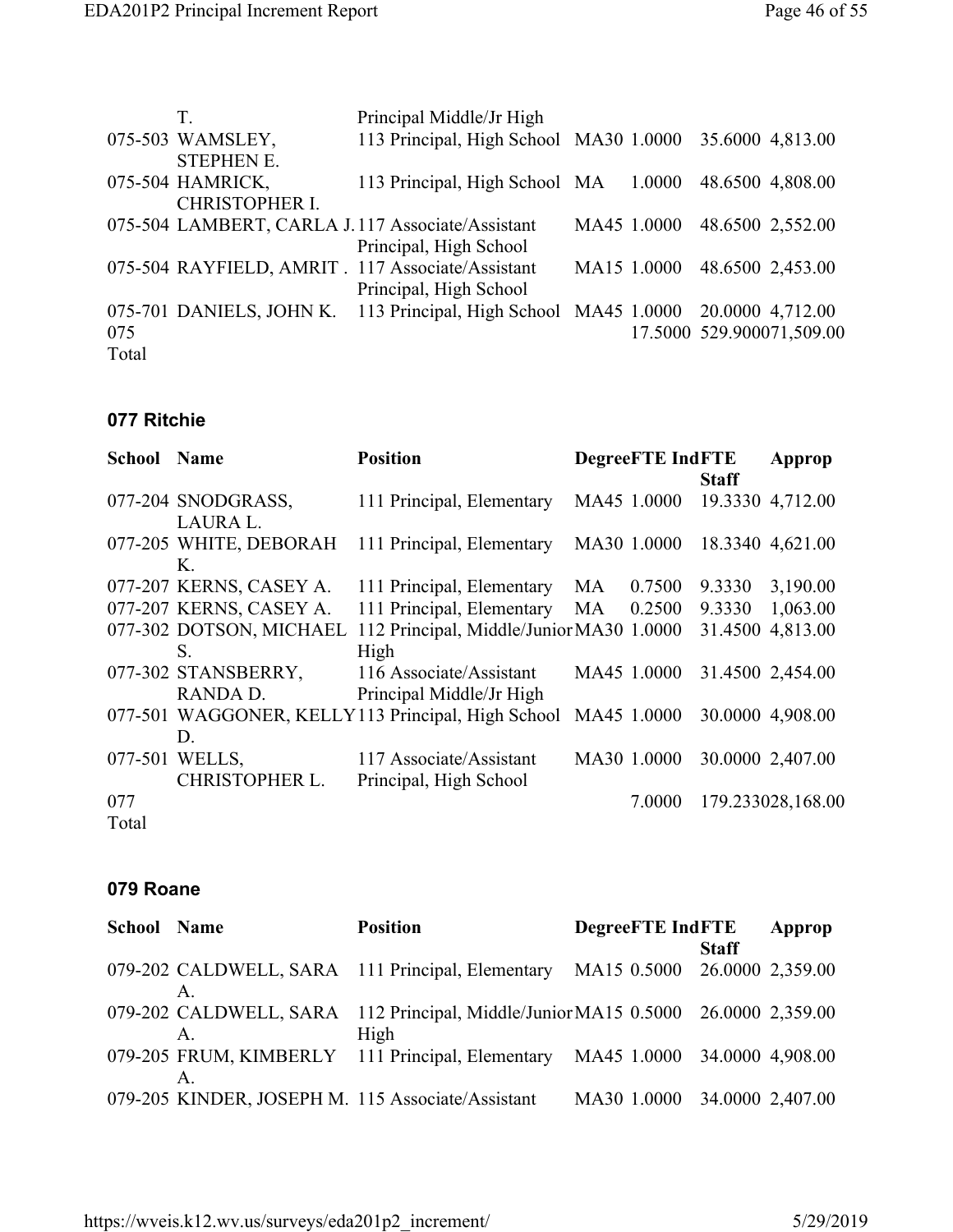|       |                          | Principal, Elementary                    |             |        |                   |
|-------|--------------------------|------------------------------------------|-------------|--------|-------------------|
|       | 079-206 FRESHWATER-      | 111 Principal, Elementary                | MA45 0.5000 |        | 27.0000 2,454.00  |
|       | <b>GARNER, NATALIE</b>   |                                          |             |        |                   |
|       | D.                       |                                          |             |        |                   |
|       | 079-206 FRESHWATER-      | 112 Principal, Middle/Junior MA45 0.5000 |             |        | 27.0000 2,454.00  |
|       | GARNER, NATALIE High     |                                          |             |        |                   |
|       | D.                       |                                          |             |        |                   |
|       | 079-301 DURST,           | 112 Principal, Middle/Junior MA45 1.0000 |             |        | 27.2500 4,908.00  |
|       | <b>JACQUELINE L.</b>     | High                                     |             |        |                   |
|       | 079-301 WELLS, JAMES M.  | 116 Associate/Assistant                  | MA45 1.0000 |        | 27.2500 2,454.00  |
|       |                          | Principal Middle/Jr High                 |             |        |                   |
|       | 079-503 EPLING, CRAIG W. | 117 Associate/Assistant                  | MA30 1.0000 |        | 44.0000 2,503.00  |
|       |                          | Principal, High School                   |             |        |                   |
|       | 079-503 HEIS, WILLIAM J. | 113 Principal, High School MA15 1.0000   |             |        | 44.0000 4,907.00  |
| 079   |                          |                                          |             | 8.0000 | 316.500031,713.00 |
| Total |                          |                                          |             |        |                   |

#### **081 Summers**

| <b>School Name</b> |                           | <b>Position</b>           | <b>DegreeFTE IndFTE</b> | Approp             |
|--------------------|---------------------------|---------------------------|-------------------------|--------------------|
|                    |                           |                           | <b>Staff</b>            |                    |
|                    | 081-102 RODES, JESSICA J. | 111 Principal, Elementary | MA15 1.0000             | 14.0000 4,341.00   |
|                    | 081-203 DURNAN, KITRICK   | 115 Associate/Assistant   | MA15 1.0000             | 31.5000 2,359.00   |
|                    | $A_{-}$                   | Principal, Elementary     |                         |                    |
|                    | 081-203 GUMM, ANGELA J.   | 115 Associate/Assistant   | MA45 1.0000             | 31.5000 2,454.00   |
|                    |                           | Principal, Elementary     |                         |                    |
|                    | 081-204 TAYLOR, ANGELA    | 111 Principal, Elementary | MA45 0.5000             | 9.5000<br>2,258.00 |
|                    | M.                        |                           |                         |                    |
|                    | 081-301 VICARS,           | 116 Associate/Assistant   | MA15 1.0000             | 27.5000 2,359.00   |
|                    | <b>CHRISTOPHER P.</b>     | Principal Middle/Jr High  |                         |                    |
|                    | 081-502 HUDGINS JR.,      | 117 Associate/Assistant   | MA15 1.0000             | 34.5000 2,359.00   |
|                    | DANIEL A.                 | Principal, High School    |                         |                    |
|                    | 081-502 VICARS, KARI J.   | 117 Associate/Assistant   | MA45 1.0000             | 34.5000 2,454.00   |
|                    |                           | Principal, High School    |                         |                    |
| 081                |                           |                           | 6.5000                  | 183.000018,584.00  |
| Total              |                           |                           |                         |                    |

## **083 Taylor**

| <b>School Name</b> |                                         | <b>Position</b>                                                           | <b>DegreeFTE</b> IndFTE      |              | Approp |
|--------------------|-----------------------------------------|---------------------------------------------------------------------------|------------------------------|--------------|--------|
|                    | 083-201 GUNDERSON,<br><b>HEATHER G.</b> | 111 Principal, Elementary MA30 1.0000 43.9300 5,006.00                    |                              | <b>Staff</b> |        |
|                    |                                         | 083-201 STEAD, SHELLY L. 115 Associate/Assistant<br>Principal, Elementary | MA45 1.0000 43.9300 2,552.00 |              |        |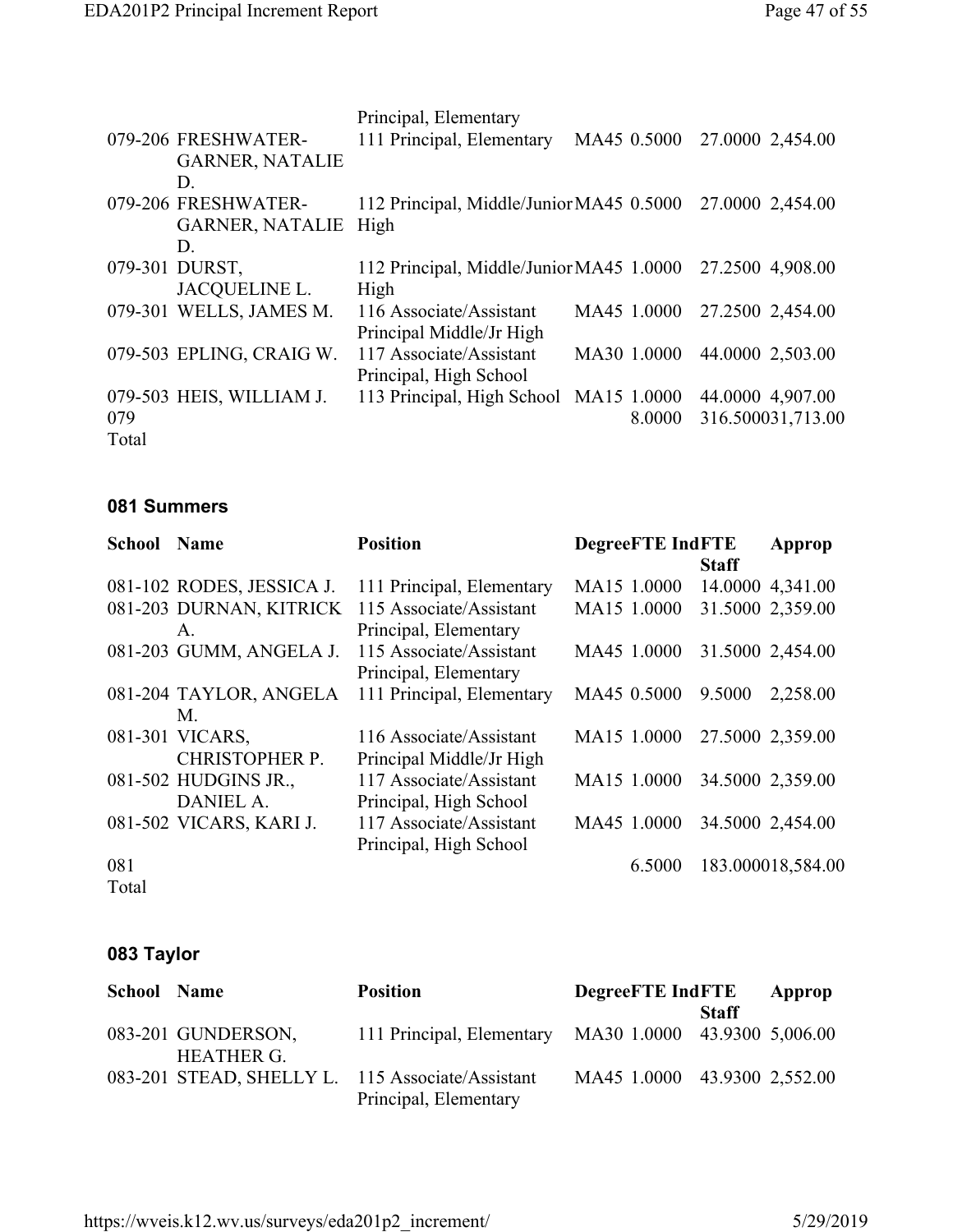|       | 083-202 LAMPINEN,      | 111 Principal, Elementary                                        | MA45 1.0000 | 12.0300 4,516.00          |
|-------|------------------------|------------------------------------------------------------------|-------------|---------------------------|
|       | <b>MELISSA A.</b>      |                                                                  |             |                           |
|       |                        | 083-204 FISHER, JAMISON J. 111 Principal, Elementary             | MA45 1.0000 | 21.2400 4,712.00          |
|       | 083-302 FLEMING,       | 116 Associate/Assistant                                          | MA30 1.0000 | 54.3000 2,503.00          |
|       | MICHELLE L.            | Principal Middle/Jr High                                         |             |                           |
|       |                        | 083-302 KEENER, MATTHEW 112 Principal, Middle/Junior MA45 1.0000 |             | 54.3000 5,105.00          |
|       | $\mathbf{J}$           | High                                                             |             |                           |
|       |                        | 083-302 OSBORNE-HOSKINS, 116 Associate/Assistant                 | MA30 1.0000 | 54.3000 2,503.00          |
|       | PAMELA M.              | Principal Middle/Jr High                                         |             |                           |
|       | 083-502 MCCARTHY,      | 117 Associate/Assistant                                          | MA45 1.0000 | 42.5000 2,552.00          |
|       | BRYANT F.              | Principal, High School                                           |             |                           |
|       | 083-502 SHUMAKER, LORI | 113 Principal, High School                                       | MA30 1.0000 | 42.5000 5,006.00          |
|       | $A_{\cdot}$            |                                                                  |             |                           |
|       | 083-502 SNYDER, CHERYL | 117 Associate/Assistant                                          | MA30 1.0000 | 42.5000 2,503.00          |
|       | $A_{\cdot}$            | Principal, High School                                           |             |                           |
| 083   |                        |                                                                  |             | 10.0000 411.530036,958.00 |
| Total |                        |                                                                  |             |                           |

#### **084 Tucker**

| <b>School Name</b> |                               | <b>Position</b>               | <b>DegreeFTE IndFTE</b> |              | Approp            |
|--------------------|-------------------------------|-------------------------------|-------------------------|--------------|-------------------|
|                    |                               |                               |                         | <b>Staff</b> |                   |
|                    | 084-101 Kisamore II, Neil H.  | 114 Principal, Combined       | MA45 1.0000             |              | 17.9800 4,712.00  |
|                    | 084-103 Brusak, Teresa G.     | 114 Principal, Combined       | MA45 1.0000             |              | 36.6800 4,908.00  |
|                    | 084-103 Thompson, Kelly J.    | 118 Associate/Assistant       | MA30 1.0000             |              | 36.6800 2,407.00  |
|                    |                               | Principal, Combined           |                         |              |                   |
|                    | 084-501 Cosner, Stephen E.    | 113 Principal, High School MA | 1.0000                  |              | 27.8400 4,623.00  |
|                    | 084-501 Shahan II, William F. | 117 Associate/Assistant       | MA15 1.0000             |              | 27.8400 2,359.00  |
|                    |                               | Principal, High School        |                         |              |                   |
| 084                |                               |                               | 5.0000                  |              | 147.020019,009.00 |
|                    |                               |                               |                         |              |                   |

Total

## **085 Tyler**

| <b>School Name</b> |                         | <b>Position</b>                                 | <b>DegreeFTE IndFTE</b> |                | Approp           |
|--------------------|-------------------------|-------------------------------------------------|-------------------------|----------------|------------------|
|                    |                         |                                                 |                         | <b>Staff</b>   |                  |
|                    | 085-201 WALL, SCOTT R.  | 111 Principal, Elementary                       | MA45 1.0000             |                | 30.0000 4,908.00 |
|                    | 085-202 DEVAUGHN,       | 111 Principal, Elementary                       | MA45 1.0000             |                | 27.0000 4,908.00 |
|                    | <b>KRISTA A.</b>        |                                                 |                         |                |                  |
|                    | 085-303 NELSON, JAMI K. | 112 Principal, Middle/Junior MA15 1.0000        |                         |                | 24.0000 4,529.00 |
|                    |                         | High                                            |                         |                |                  |
|                    |                         | 085-303 WALTON, RYAN L. 117 Associate/Assistant | MA45 0.2500             | 24.0000 589.00 |                  |
|                    |                         | Principal, High School                          |                         |                |                  |
|                    |                         | 085-503 WALTON, RYAN L. 117 Associate/Assistant | MA45 0.7500             |                | 32.0000 1,841.00 |
|                    |                         | Principal, High School                          |                         |                |                  |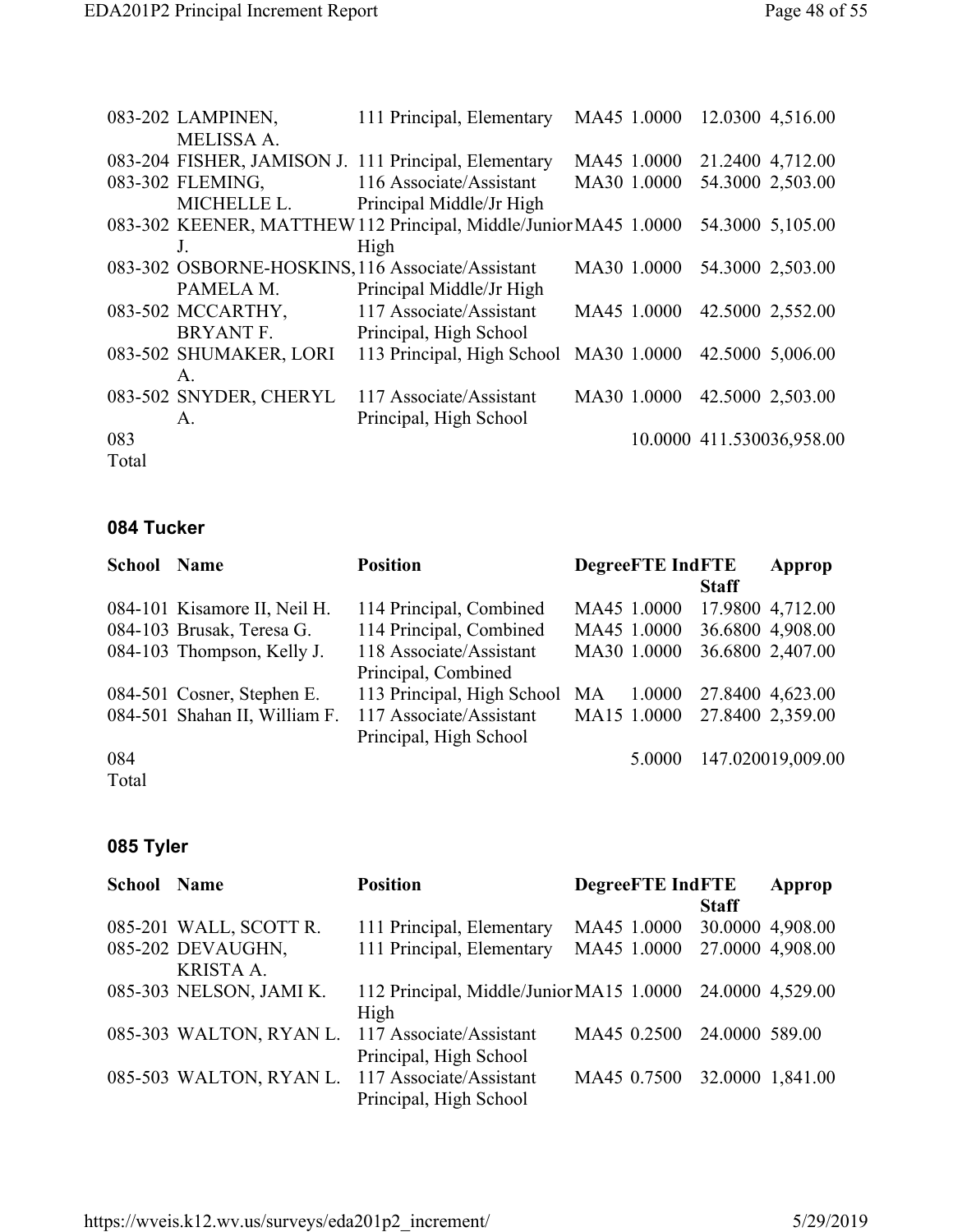085-503 YOHO, JAMES K. 113 Principal, High School MA45 1.0000 32.0000 4,908.00 085 Total 5.0000 169.000021,683.00

#### **087 Upshur**

| <b>School Name</b> |                                    | <b>Position</b>                                                             | <b>DegreeFTE IndFTE</b> |              | Approp                    |
|--------------------|------------------------------------|-----------------------------------------------------------------------------|-------------------------|--------------|---------------------------|
|                    |                                    |                                                                             |                         | <b>Staff</b> |                           |
|                    | $F_{\cdot}$                        | 087-202 BRITTON, SUSANNE 111 Principal, Elementary                          | MA15 1.0000             |              | 35.3100 4,718.00          |
|                    | 087-202 LEWIS, SHANNON<br>K.       | 115 Associate/Assistant<br>Principal, Elementary                            | MA45 1.0000             |              | 35.3100 2,454.00          |
|                    |                                    | 087-205 BAISDEN, KASEY D. 111 Principal, Elementary                         | MA15 1.0000             |              | 18.1900 4,529.00          |
|                    | 087-206 PHILLIPS, JANET L.         | 111 Principal, Elementary                                                   | MA45 1.0000             |              | 10.8000 4,516.00          |
|                    |                                    | 087-208 CRAIG, AMANDA S. 111 Principal, Elementary                          | MA45 1.0000             |              | 10.8400 4,516.00          |
|                    | 087-209 GRAY, TRISTEN T.           | 111 Principal, Elementary                                                   | MA15 1.0000             |              | 18.9300 4,529.00          |
|                    | 087-210 BENNETT, JEANNE<br>G.      | 111 Principal, Elementary                                                   | MA45 1.0000             |              | 10.0000 4,516.00          |
|                    | 087-211 MOSS, LEAH M.              | 111 Principal, Elementary                                                   | MA15 1.0000             |              | 19.7800 4,529.00          |
|                    | 087-301 CALE, AMY N.               | 116 Associate/Assistant<br>Principal Middle/Jr High                         | MA45 0.5000             |              | 62.7000 1,325.00          |
|                    |                                    | 087-301 WARNER, RENEE E. 112 Principal, Middle/Junior MA30 1.0000<br>High   |                         |              | 62.7000 5,198.00          |
|                    |                                    | 087-301 WOOD, ANDREW M. 116 Associate/Assistant<br>Principal Middle/Jr High | MA45 1.0000             |              | 62.7000 2,650.00          |
|                    | 087-501 FRASHURE,                  | 117 Associate/Assistant                                                     | MA45 0.5000             |              | 78.2500 1,325.00          |
|                    | DOUGLAS A.                         | Principal, High School                                                      |                         |              |                           |
|                    |                                    | 087-501 REYNOLDS, RICK A. 117 Associate/Assistant<br>Principal, High School | MA30 0.5000             |              | 78.2500 1,300.00          |
|                    | 087-501 ROGERS, CARLA J.           | 117 Associate/Assistant<br>Principal, High School                           | MA30 0.5000             |              | 78.2500 1,300.00          |
|                    | 087-501 ROY, HUGH R.               | 117 Associate/Assistant<br>Principal, High School                           | MA45 0.5000             |              | 78.2500 1,325.00          |
|                    | 087-501 VINCENT II,                | 113 Principal, High School MA45 1.0000                                      |                         |              | 78.2500 5,301.00          |
|                    | <b>CLARENCE E.</b>                 |                                                                             |                         |              |                           |
|                    | 087-701 BOWERS-CALL,<br>REBECCA L. | 113 Principal, High School MA45 1.0000                                      |                         |              | 16.0000 4,712.00          |
|                    |                                    | 087-701 MURRAY, MICHAEL 117 Associate/Assistant                             | MA45 1.0000             |              | 16.0000 2,356.00          |
|                    | Ε.                                 | Principal, High School                                                      |                         |              |                           |
| 087                |                                    |                                                                             |                         |              | 15.5000 770.510061,099.00 |
| Total              |                                    |                                                                             |                         |              |                           |

#### **089 Wayne**

**School** Name **Position DegreeFTE FTE Staff Approp**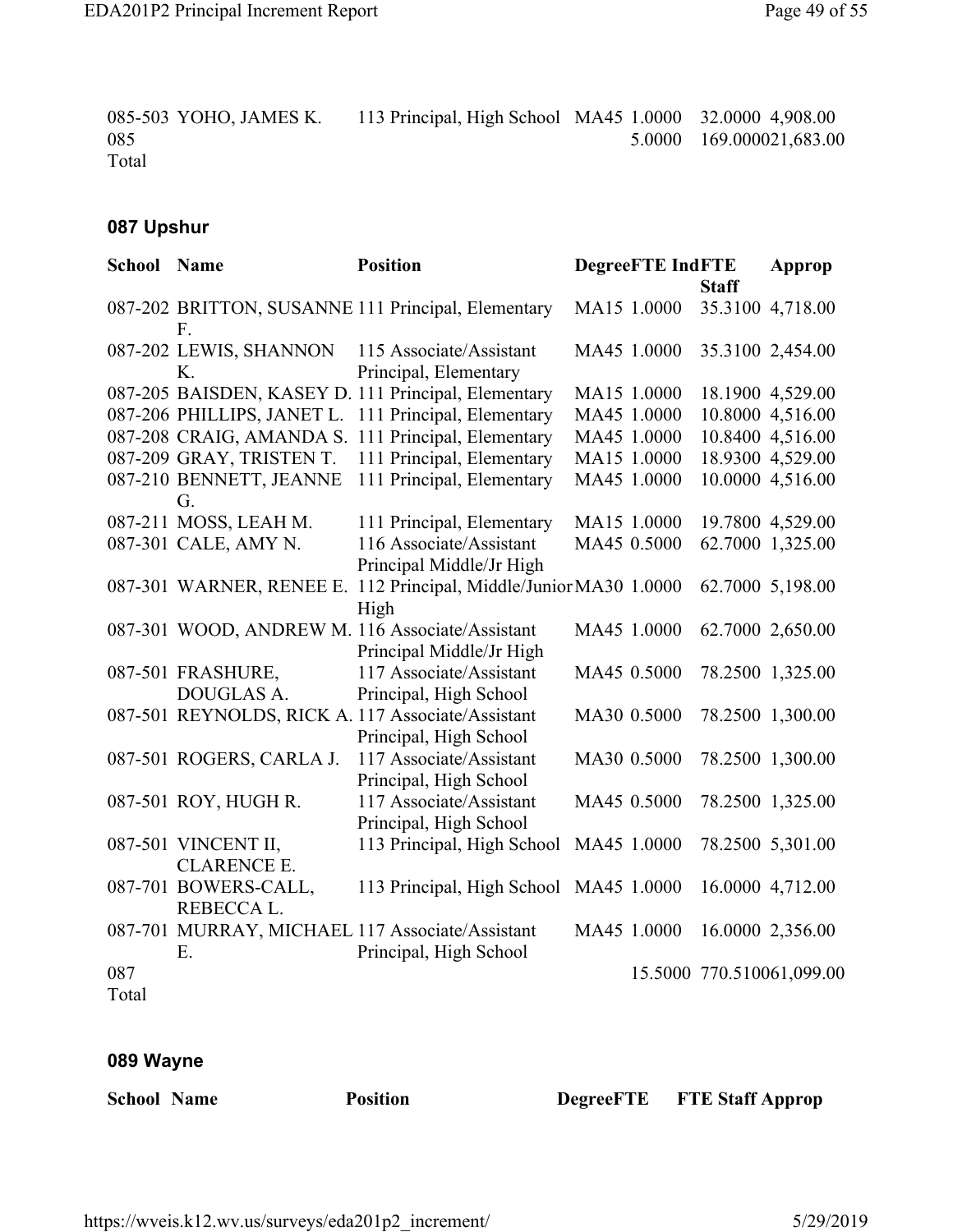|                                                                       |                                                  | Ind                 |                |          |
|-----------------------------------------------------------------------|--------------------------------------------------|---------------------|----------------|----------|
| 089-101 MILLER, GREGORY 114 Principal, Combined<br>S.                 |                                                  | MA45 1.0000 43.0000 |                | 5,105.00 |
| 089-101 ROSS, SHAWN A.                                                | 118 Associate/Assistant<br>Principal, Combined   | MA45 1.0000 43.0000 |                | 2,552.00 |
| 089-102NEWSOME, NONA<br>L.                                            | 114 Principal, Combined                          | MA45 1.0000 24.7000 |                | 4,908.00 |
| 089-102 VANCE, TAWNYA<br>F.                                           | 118 Associate/Assistant<br>Principal, Combined   | MA15 1.0000 24.7000 |                | 2,359.00 |
| 089-202HATFIELD, JASON<br>T.                                          | 115 Associate/Assistant<br>Principal, Elementary | <b>MA</b>           | 1.0000 29.6000 | 2,311.00 |
| 089-202 MAY, STEPHANIE<br>G.                                          | 111 Principal, Elementary                        | MA45 1.0000         | 29.6000        | 4,908.00 |
| 089-207 MILLS, KIMBERLY 111 Principal, Elementary<br>Κ.               |                                                  | MA45 1.0000         | 7.9000         | 4,516.00 |
| 089-209 CLAY, TONY M.                                                 | 111 Principal, Elementary                        | MA45 1.0000 7.8000  |                | 4,516.00 |
| 089-210HURT, CAROL L.                                                 | 115 Associate/Assistant<br>Principal, Elementary | MA45 1.0000         | 27.7000        | 2,454.00 |
| 089-210RICHARDS,<br>REBECCA L.                                        | 111 Principal, Elementary                        | MA30 1.0000 27.7000 |                | 4,813.00 |
| 089-212BREWER, ALLISON 111 Principal, Elementary<br>L                 |                                                  | MA45 1.0000         | 17.4000        | 4,712.00 |
| 089-213 BONAR, KELLY D. 111 Principal, Elementary                     |                                                  | MA<br>1.0000        | 10.2000        | 4,253.00 |
| 089-215 PREECE, WILLIAM 111 Principal, Elementary<br>M.               |                                                  | MA45 1.0000         | 41.1000        | 5,105.00 |
| 089-215THOMPSON,<br><b>LORISA K.</b>                                  | 115 Associate/Assistant<br>Principal, Elementary | <b>MA</b><br>1.0000 | 41.1000        | 2,404.00 |
| 089-216MAYNARD,<br>MELISSA K.                                         | 111 Principal, Elementary                        | MA30 1.0000         | 14.1000        | 4,428.00 |
| 089-217FARLEY, DEIDRE L. 111 Principal, Elementary                    |                                                  | MA45 1.0000 35.0000 |                | 4,908.00 |
| 089-217 MANNON,<br>RHONDA.                                            | 115 Associate/Assistant<br>Principal, Elementary | MA30 1.0000         | 35.0000        | 2,407.00 |
| 089-301 RYDER,<br>ELIZABETH L.                                        | 112 Principal,<br>Middle/Junior High             | MA45 1.0000 24.5000 |                | 4,908.00 |
| 089-302DAVIS, CHARLES B.112 Principal,                                | Middle/Junior High                               | MA30 1.0000 19.0000 |                | 4,621.00 |
| 089-305 CROCKETT-SMITH, 116 Associate/Assistant<br>LETITIA.           | Principal Middle/Jr High                         | MA45 1.0000 33.0000 |                | 2,454.00 |
| 089-305 STALEY, LORI B.                                               | 112 Principal,<br>Middle/Junior High             | MA45 1.0000 33.0000 |                | 4,908.00 |
| 089-306HURLEY,                                                        | 112 Principal,                                   | MA15 1.0000 19.5000 |                | 4,529.00 |
| KIMBERLY.                                                             | Middle/Junior High                               |                     |                |          |
| 089-506BRUMFIELD,                                                     | 117 Associate/Assistant                          | MA30 1.0000 50.2500 |                | 2,503.00 |
| <b>JOSEPH B.</b>                                                      | Principal, High School                           |                     |                |          |
| 089-506 SHILOT, DOUGLAS 117 Associate/Assistant                       |                                                  | MA45 1.0000 50.2500 |                | 2,552.00 |
| А.                                                                    | Principal, High School                           |                     |                |          |
| 089-506STAPLETON, SARA 113 Principal, High School MA45 1.0000 50.2500 |                                                  |                     |                | 5,105.00 |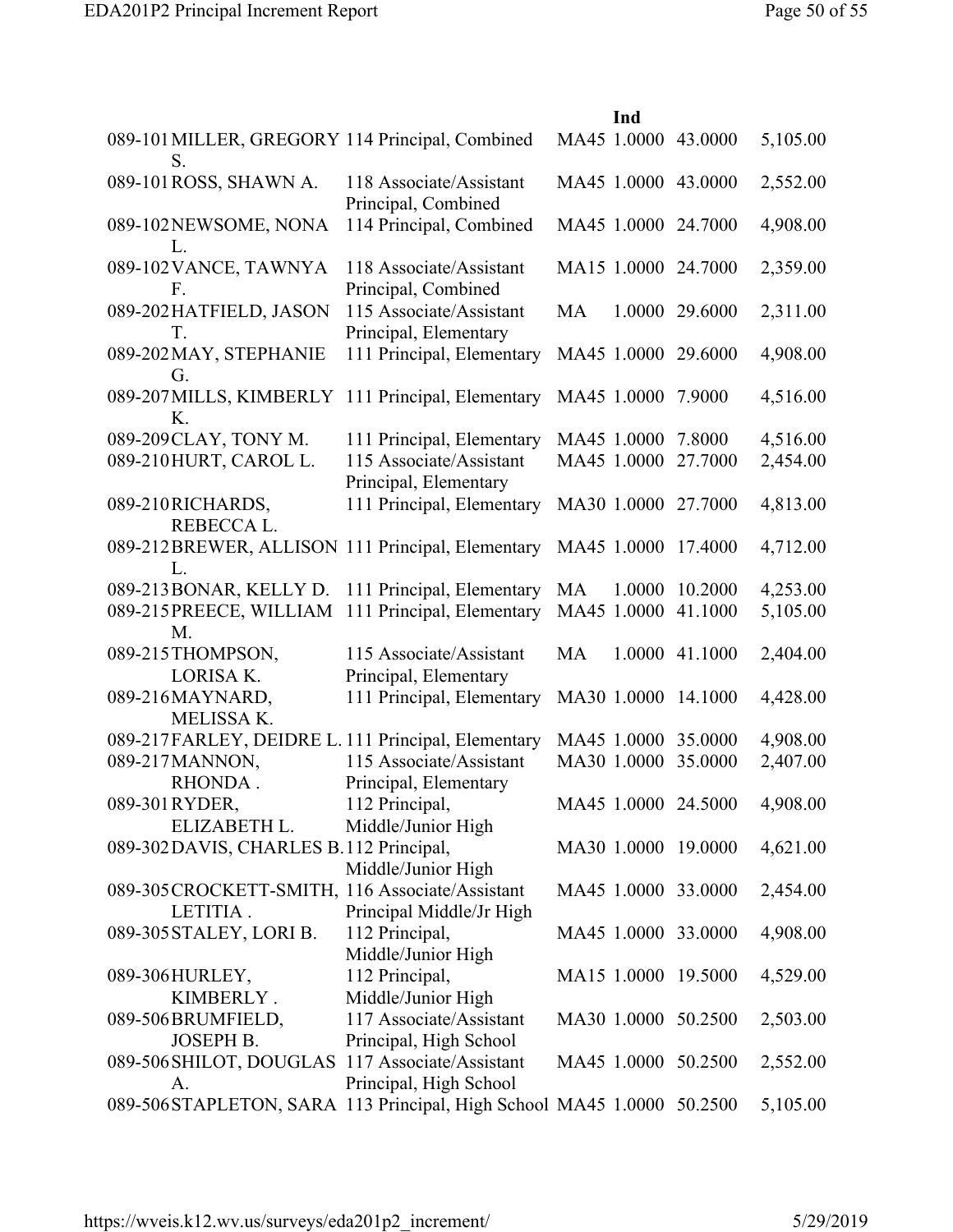| Ε.                                                                   |                                                |             |                     |                              |
|----------------------------------------------------------------------|------------------------------------------------|-------------|---------------------|------------------------------|
| 089-507MORRONE,                                                      | 117 Associate/Assistant                        |             | MA45 1.0000 38.2500 | 2,454.00                     |
| RICHARD P.                                                           | Principal, High School                         |             |                     |                              |
| 089-507SANDERS-                                                      | 113 Principal, High School MA45 1.0000 38.2500 |             |                     | 4,908.00                     |
| WALLACE, REVA B.                                                     |                                                |             |                     |                              |
| 089-508 CAREY, SHAYNE M.117 Associate/Assistant                      |                                                | MA30 1.0000 | 69.5000             | 2,599.00                     |
|                                                                      | Principal, High School                         |             |                     |                              |
| 089-508FORBUSH, TAMMY 113 Principal, High School MA45 1.0000 69.5000 |                                                |             |                     | 5,301.00                     |
| S.                                                                   |                                                |             |                     |                              |
| 089-508 HUTCHINSON,                                                  | 117 Associate/Assistant                        | MA45 1.0000 | 69.5000             | 2,650.00                     |
| JULI.                                                                | Principal, High School                         |             |                     |                              |
| 089-508 TOTTEN, WILLIAM 117 Associate/Assistant                      |                                                | MA45 1.0000 | 69.5000             | 2,650.00                     |
| E.                                                                   | Principal, High School                         |             |                     |                              |
| 089                                                                  |                                                |             |                     | 31.0000 1,093.8500118,801.00 |
| Total                                                                |                                                |             |                     |                              |

#### **091 Webster**

| <b>School Name</b> | <b>Position</b>                                                  | <b>DegreeFTE IndFTE</b>     |              | Approp            |
|--------------------|------------------------------------------------------------------|-----------------------------|--------------|-------------------|
|                    |                                                                  |                             | <b>Staff</b> |                   |
|                    | 091-202 WHITE, STEPHEN W. 111 Principal, Elementary              | MA30 1.0000                 |              | 28.5494 4,813.00  |
|                    | 091-203 HOWES, KENNETHA 111 Principal, Elementary                | MA45 0.5000 7.7086 2,258.00 |              |                   |
|                    |                                                                  |                             |              |                   |
|                    | 091-204 PYLE, JEREMY J. 111 Principal, Elementary                | MA45 1.0000                 |              | 25.8753 4,908.00  |
|                    | 091-501 CUTLIP, STACEY R. 113 Principal, High School MA30 1.0000 |                             |              | 45.6667 5,006.00  |
|                    | 091-501 PHILLIPS, CARA L. 117 Associate/Assistant                | MA45 1.0000                 |              | 45.6667 2,552.00  |
|                    | Principal, High School                                           |                             |              |                   |
| 091                |                                                                  | 4.5000                      |              | 153.466719,537.00 |
| Total              |                                                                  |                             |              |                   |

### **092 Wetzel**

| School | <b>Name</b>                    | <b>Position</b>                        | <b>DegreeFTE</b> IndFTE | Approp           |  |
|--------|--------------------------------|----------------------------------------|-------------------------|------------------|--|
|        |                                |                                        | <b>Staff</b>            |                  |  |
|        | 092-201 Huston II, Paul C.     | 111 Principal, Elementary              | MA45 1.0000             | 23.9000 4,712.00 |  |
|        | 092-202 Coen, Shawn L.         | 115 Associate/Assistant                | MA30 1.0000             | 72.5000 2,599.00 |  |
|        |                                | Principal, Elementary                  |                         |                  |  |
|        | 092-202 Pritchard, Margaret F. | 111 Principal, Elementary              | MA45 1.0000             | 72.5000 5,301.00 |  |
|        | 092-202 Zeh, Linda S.          | 115 Associate/Assistant                | MA45 1.0000             | 72.5000 2,650.00 |  |
|        |                                | Principal, Elementary                  |                         |                  |  |
|        | 092-203 Chambers, Tammy D.     | 111 Principal, Elementary              | MA45 1.0000             | 22.2000 4,712.00 |  |
|        | 092-204 Haught, Linda J.       | 111 Principal, Elementary              | MA45 1.0000             | 36.4000 4,908.00 |  |
|        | 092-204 Poole-Ammons,          | 115 Associate/Assistant                | MA45 1.0000             | 36.4000 2,454.00 |  |
|        | Deanna N.                      | Principal, Elementary                  |                         |                  |  |
|        | 092-501 Sigley, Beth A.        | 113 Principal, High School MA45 1.0000 |                         | 14.1000 4,516.00 |  |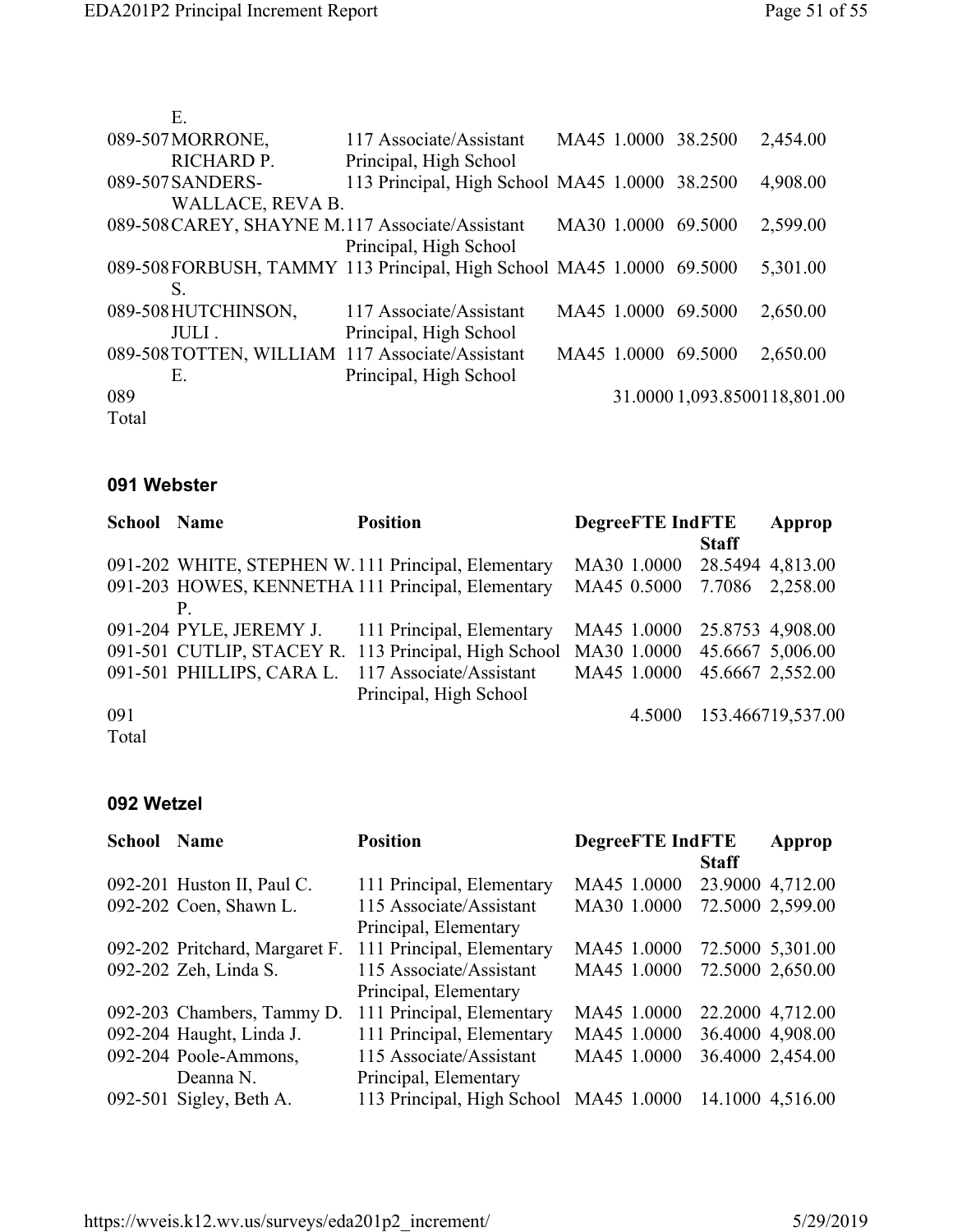|       | 092-502 Batton, Mark K.   | 117 Associate/Assistant                                 |  | MA30 1.0000 35.0000 2,407.00 |  |
|-------|---------------------------|---------------------------------------------------------|--|------------------------------|--|
|       |                           | Principal, High School                                  |  |                              |  |
|       | 092-502 Schmalz, Kathi D. | 113 Principal, High School MA45 1.0000 35.0000 4,908.00 |  |                              |  |
|       | 092-503 Salva, Jason P.   | 113 Principal, High School MA45 1.0000 17.8000 4,712.00 |  |                              |  |
|       | 092-504 Kimble, James C.  | 113 Principal, High School MA30 1.0000 20.1000 4,621.00 |  |                              |  |
| 092   |                           |                                                         |  | 12.0000 458.400048,500.00    |  |
| Total |                           |                                                         |  |                              |  |

#### **094 Wirt**

| <b>School Name</b> |                          | <b>Position</b>                                                 | <b>DegreeFTE IndFTE</b> |              | Approp                       |
|--------------------|--------------------------|-----------------------------------------------------------------|-------------------------|--------------|------------------------------|
|                    |                          |                                                                 |                         | <b>Staff</b> |                              |
|                    |                          | 094-201 EMERSON, MELISSA 111 Principal, Elementary              | MA45 1.0000             |              | 34.7000 4,908.00             |
|                    | N.                       |                                                                 |                         |              |                              |
|                    | 094-201 HARRIS,          | 115 Associate/Assistant                                         | MA45 1.0000             |              | 34.7000 2,454.00             |
|                    | <b>JACKQUILYNM.</b>      | Principal, Elementary                                           |                         |              |                              |
|                    | 094-301 TUPPER, DAVID S. | 112 Principal, Middle/Junior DR 1.0000                          |                         |              | 22.9000 4,836.00             |
|                    |                          | High                                                            |                         |              |                              |
|                    | 094-501 SANDS, BONNIE S. | 117 Associate/Assistant                                         |                         |              | MA15 1.0000 26.4000 2,359.00 |
|                    |                          | Principal, High School                                          |                         |              |                              |
|                    |                          | 094-501 SMITH, ELIZABETH 113 Principal, High School MA45 1.0000 |                         |              | 26.4000 4,908.00             |
|                    | D.                       |                                                                 |                         |              |                              |
| 094                |                          |                                                                 | 5.0000                  |              | 145.100019,465.00            |
| Total              |                          |                                                                 |                         |              |                              |

#### **096 Wood**

| <b>School Name</b> |                                        | <b>Position</b>                                   | <b>DegreeFTE</b>    | <b>FTE Staff Approp</b> |          |
|--------------------|----------------------------------------|---------------------------------------------------|---------------------|-------------------------|----------|
|                    |                                        |                                                   | Ind                 |                         |          |
|                    | 096-201 HARTSHORN,<br><b>JUSTIN L.</b> | 111 Principal, Elementary                         | MA30 1.0000         | 31.0000                 | 4,813.00 |
|                    | 096-201 SWIGER, TARA N.                | 115 Associate/Assistant<br>Principal, Elementary  | MA30 1.0000         | 31.0000                 | 2,407.00 |
|                    | 096-205 GRANT, HEATHER<br>L            | 111 Principal, Elementary                         | MA30 1.0000         | 19.5000                 | 4,621.00 |
|                    |                                        | 096-206EFAW, TABATHA J. 111 Principal, Elementary | MA45 1.0000         | 31.0000                 | 4,908.00 |
|                    | 096-207 CONRAD,<br>ELIZABETH A.        | 111 Principal, Elementary                         | MA30 1.0000         | 20.9000                 | 4,621.00 |
|                    | 096-207 METZ, JEREMY D.                | 115 Associate/Assistant<br>Principal, Elementary  | MA30 0.5000         | 20.9000                 | 1,155.00 |
|                    | 096-208LOWERS,<br>LORIANNE.            | 111 Principal, Elementary                         | MA30 1.0000 25.5000 |                         | 4,813.00 |
|                    | 096-209 UBBENS, BRETT T.               | 111 Principal, Elementary                         | MA15 1.0000         | 20,0000                 | 4,529.00 |
|                    | 096-211 HOPKINS,<br><b>JENNIFER L.</b> | 115 Associate/Assistant<br>Principal, Elementary  | MA<br>1.0000        | 52,0000                 | 2,404.00 |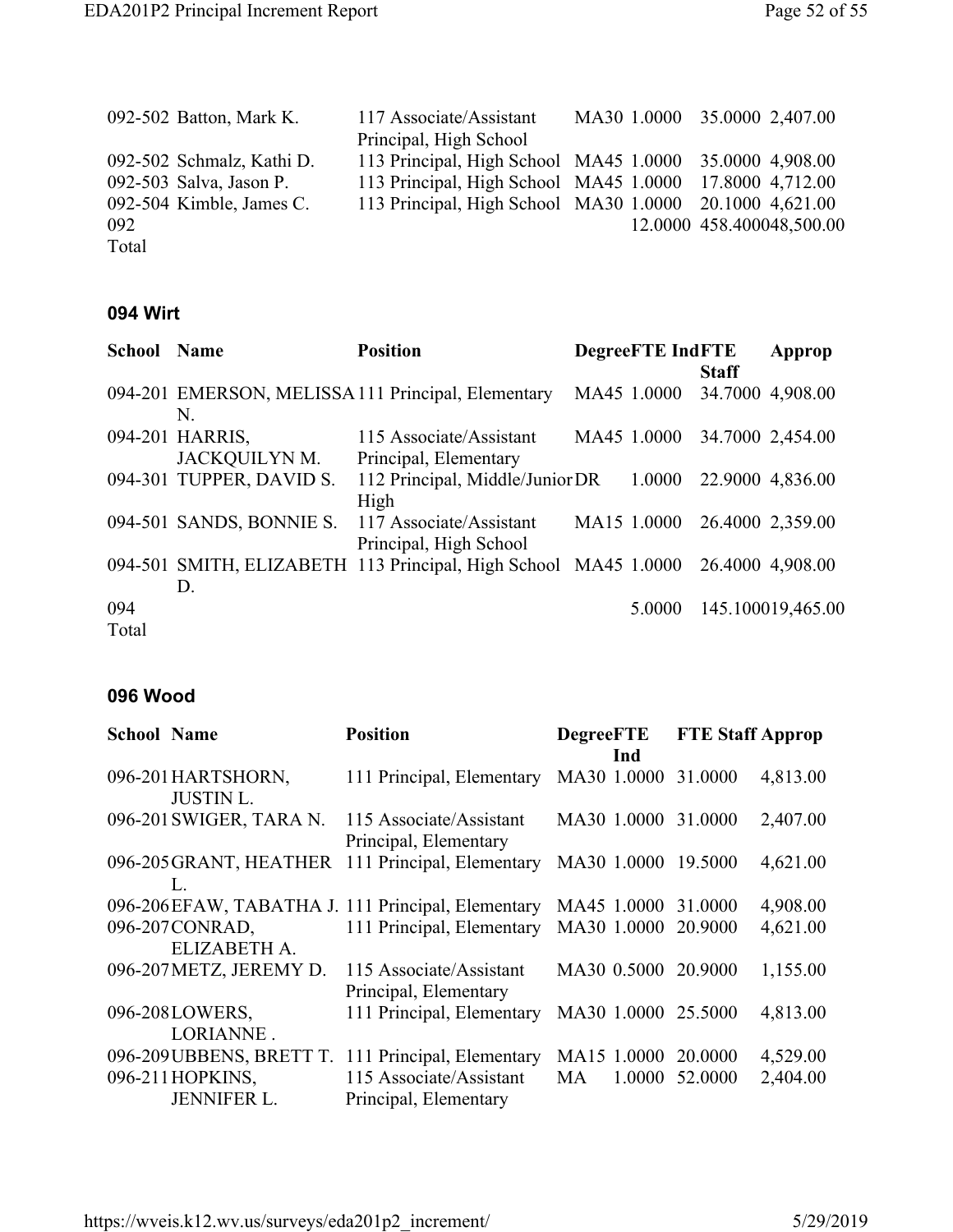| 096-211LOWERS,<br>CHRISTINA M.                       | 115 Associate/Assistant<br>Principal, Elementary | MA45 1.0000 52.0000 |         | 2,552.00 |
|------------------------------------------------------|--------------------------------------------------|---------------------|---------|----------|
| 096-211 PIEROTTI, JODIE M. 111 Principal, Elementary |                                                  | MA30 1.0000 52.0000 |         | 5,006.00 |
| 096-212FARLEY,                                       | 115 Associate/Assistant                          | MA15 0.5000         | 26.0000 | 1,180.00 |
| <b>JONATHAN E.</b>                                   | Principal, Elementary                            |                     |         |          |
| 096-212 NULL, STEPHEN M. 111 Principal, Elementary   |                                                  | MA15 1.0000 26.0000 |         | 4,718.00 |
| 096-215HARDMAN,                                      | 111 Principal, Elementary                        | MA45 1.0000         | 29.1000 | 4,908.00 |
| JEFFREY L.                                           |                                                  |                     |         |          |
| 096-216PORTER, VALISSA<br>L.                         | 111 Principal, Elementary                        | MA30 1.0000 24.9000 |         | 4,813.00 |
| 096-218FARLEY,                                       | 115 Associate/Assistant                          | MA15 0.5000 26.5000 |         | 1,180.00 |
| <b>JONATHAN E.</b>                                   | Principal, Elementary                            |                     |         |          |
| 096-218LAUGH, ALLEN R.                               | 111 Principal, Elementary                        | MA45 1.0000 26.5000 |         | 4,908.00 |
| 096-219POWERS, MELISSA                               | 111 Principal, Elementary                        | MA45 1.0000         | 38.0000 | 4,908.00 |
| D.                                                   |                                                  |                     |         |          |
| 096-219 VANNOY,                                      | 115 Associate/Assistant                          | MA30 1.0000 38.0000 |         | 2,407.00 |
| KIMBERLY J.                                          | Principal, Elementary                            |                     |         |          |
| 096-222BRUNICARDI,                                   | 111 Principal, Elementary                        | MA45 1.0000 31.0000 |         | 4,908.00 |
| LINDA S.                                             |                                                  |                     |         |          |
| 096-231 JONES, DOUGLAS                               | 111 Principal, Elementary                        | MA45 1.0000 24.0000 |         | 4,712.00 |
| A.                                                   |                                                  |                     |         |          |
| 096-234TAYLOR, STEPHEN 111 Principal, Elementary     |                                                  | MA30 1.0000         | 12.7000 | 4,428.00 |
| M.                                                   |                                                  |                     |         |          |
| 096-235MANNIX-                                       | 111 Principal, Elementary                        | MA45 1.0000 37.0000 |         | 4,908.00 |
| <b>BRETTHAUER,</b>                                   |                                                  |                     |         |          |
| <b>HEATHER A.</b>                                    |                                                  |                     |         |          |
| 096-235 SCHOFIELD,                                   | 115 Associate/Assistant                          | MA45 1.0000 37.0000 |         | 2,454.00 |
| <b>SUZETTA M.</b>                                    | Principal, Elementary                            |                     |         |          |
| 096-236WHEELER,                                      | 111 Principal, Elementary                        | MA30 1.0000 20.4000 |         | 4,621.00 |
| THOMAS E.                                            |                                                  |                     |         |          |
| 096-237 CUMPSTON, LEE A. 111 Principal, Elementary   |                                                  | MA45 1.0000 31.0000 |         | 4,908.00 |
| 096-237GARRETSON,                                    | 115 Associate/Assistant                          | MA30 1.0000 31.0000 |         | 2,407.00 |
| <b>KRISTIN D.</b>                                    | Principal, Elementary                            |                     |         |          |
| 096-238 GIBSON, JULIE M.                             | 111 Principal, Elementary                        | MA30 1.0000 30.0000 |         | 4,813.00 |
| 096-238 METZ, JEREMY D.                              | 115 Associate/Assistant                          | MA30 0.5000         | 30.0000 | 1,203.00 |
|                                                      | Principal, Elementary                            |                     |         |          |
| 096-401 ARTHUR, MELANIE 112 Principal,               |                                                  | MA45 1.0000 36.0000 |         | 4,908.00 |
| <b>B.</b>                                            | Middle/Junior High                               |                     |         |          |
| 096-401 MENDEZ, ALESHA                               | 116 Associate/Assistant                          | MA15 1.0000 36.0000 |         | 2,359.00 |
| Н.                                                   | Principal Middle/Jr High                         |                     |         |          |
| 096-402 MEWSHAW, JEAN                                | 112 Principal,                                   | MA45 1.0000 40.5000 |         | 5,105.00 |
| A.                                                   | Middle/Junior High                               |                     |         |          |
| 096-402 SEARS, JANET K.                              | 116 Associate/Assistant                          | MA45 1.0000 40.5000 |         | 2,552.00 |
|                                                      | Principal Middle/Jr High                         |                     |         |          |
| 096-404 CAMPBELL, J K.                               | 112 Principal,                                   | MA30 1.0000 37.5000 |         | 4,813.00 |
|                                                      | Middle/Junior High                               |                     |         |          |
| 096-404 RAY, KELLEY D.                               | 116 Associate/Assistant                          | MA45 1.0000 37.5000 |         | 2,454.00 |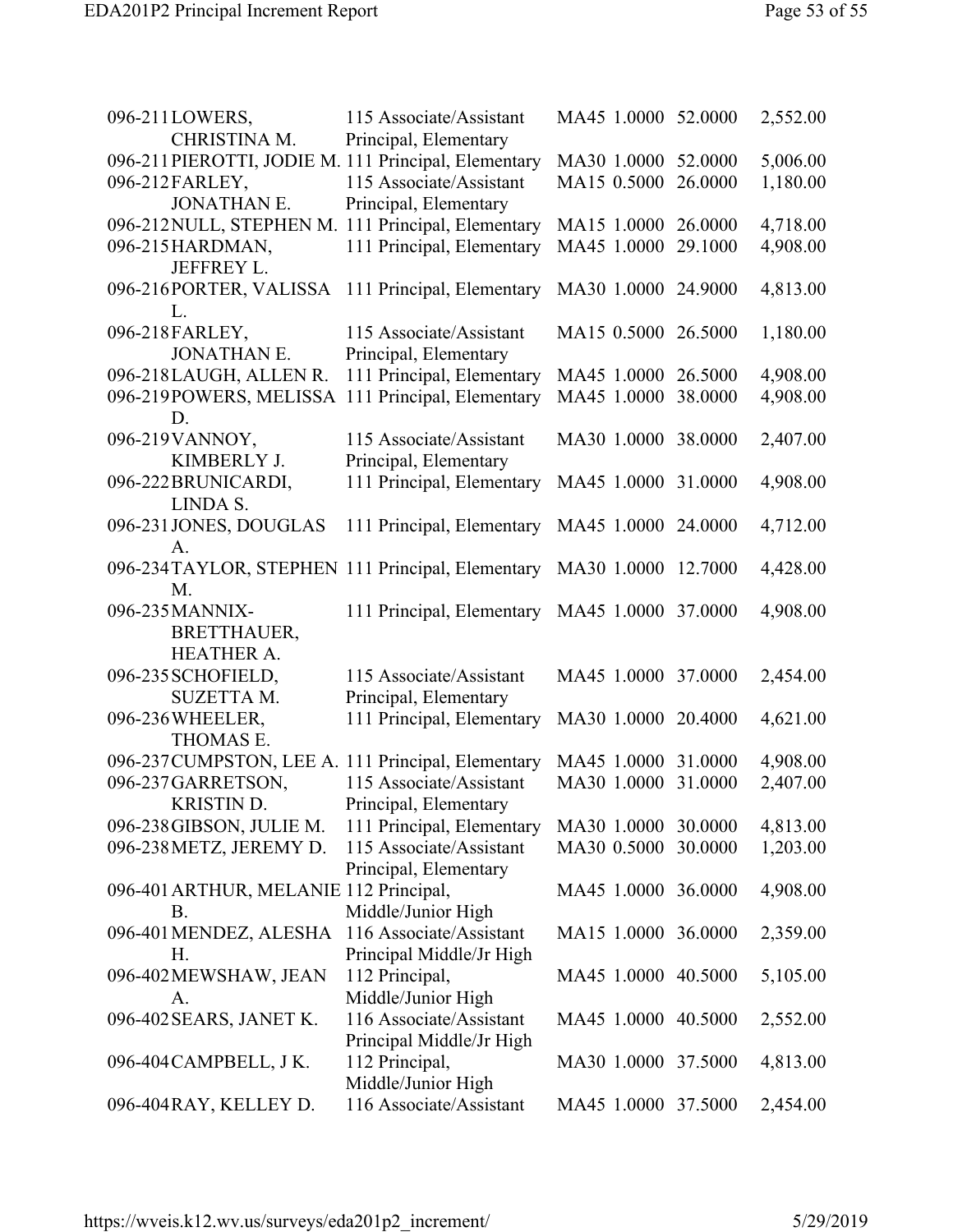|                                                                        | Principal Middle/Jr High                       |    |             |                      |                              |
|------------------------------------------------------------------------|------------------------------------------------|----|-------------|----------------------|------------------------------|
| 096-405DAVIDSON, ANNE                                                  | 116 Associate/Assistant                        |    |             | MA45 1.0000 34.0000  | 2,454.00                     |
| Ε.                                                                     | Principal Middle/Jr High                       |    |             |                      |                              |
| 096-405 SUMMERS,                                                       | 112 Principal,                                 |    |             | MA45 1.0000 34.0000  | 4,908.00                     |
| RICHARD P.                                                             | Middle/Junior High                             |    |             |                      |                              |
| 096-406 GUNS, CHRISTINE                                                | 116 Associate/Assistant                        | DR |             | 1.0000 33.5000       | 2,519.00                     |
| R.                                                                     | Principal Middle/Jr High                       |    |             |                      |                              |
| 096-406PARSONS,                                                        | 112 Principal,                                 |    |             | MA45 1.0000 33.5000  | 4,908.00                     |
| DARLENE M.                                                             | Middle/Junior High                             |    |             |                      |                              |
| 096-406 PIEROTTI, DAVID                                                | 116 Associate/Assistant                        |    | MA30 1.0000 | 33.5000              | 2,407.00                     |
| A.                                                                     | Principal Middle/Jr High                       |    |             |                      |                              |
| 096-501 DEMOSS, KENNETH113 Principal, High School MA45 1.0000 105.0000 |                                                |    |             |                      | 5,301.00                     |
| W.                                                                     |                                                |    |             |                      |                              |
| 096-501 GESELL, WHITNY                                                 | 117 Associate/Assistant                        |    |             | MA45 1.0000 105.0000 | 2,650.00                     |
| M.                                                                     | Principal, High School                         |    |             |                      |                              |
| 096-501 KISNER, JEFFREY S.117 Associate/Assistant                      |                                                |    | MA45 1.0000 | 105.0000             | 2,650.00                     |
|                                                                        | Principal, High School                         |    |             |                      |                              |
| 096-501 POTTS, JASON R.                                                | 117 Associate/Assistant                        |    | MA45 1.0000 | 105.0000             | 2,650.00                     |
|                                                                        | Principal, High School                         |    |             |                      |                              |
| 096-501 WAY,                                                           | 117 Associate/Assistant                        |    |             | MA30 1.0000 105.0000 | 2,599.00                     |
| CHRISTOPHER A.                                                         | Principal, High School                         |    |             |                      |                              |
| 096-502 GARRETSON,                                                     | 117 Associate/Assistant                        |    |             | MA45 1.0000 98.0000  | 2,650.00                     |
| <b>CURTIS L.</b>                                                       | Principal, High School                         |    |             |                      |                              |
| 096-502 MILLER, MARIA L.                                               | 117 Associate/Assistant                        |    | MA30 1.0000 | 98.0000              | 2,599.00                     |
|                                                                        | Principal, High School                         |    |             |                      |                              |
| 096-502PATTERSON,                                                      | 113 Principal, High School MA45 1.0000 98.0000 |    |             |                      | 5,301.00                     |
| <b>BETSY L.</b>                                                        |                                                |    |             |                      |                              |
| 096-502 QUEEN, AUTUMN                                                  | 117 Associate/Assistant                        |    |             | MA30 1.0000 98.0000  | 2,599.00                     |
| R.                                                                     | Principal, High School                         |    |             |                      |                              |
| 096-502 THOMPSON,                                                      | 117 Associate/Assistant                        |    | MA45 1.0000 | 98.0000              | 2,650.00                     |
| ROGER D.                                                               | Principal, High School                         |    |             |                      |                              |
| 096-503 GIVENS, JEFFREY                                                | 117 Associate/Assistant                        |    |             | MA30 1.0000 43.0000  | 2,503.00                     |
| M.                                                                     | Principal, High School                         |    |             |                      |                              |
| 096-503LAWRENCE,                                                       | 117 Associate/Assistant                        |    |             | MA45 1.0000 43.0000  | 2,552.00                     |
| KALEB E.                                                               | Principal, High School                         |    |             |                      |                              |
| 096-503 WARD, JASON R.                                                 | 113 Principal, High School MA45 1.0000 43.0000 |    |             |                      | 5,105.00                     |
| 096                                                                    |                                                |    |             |                      | 51.0000 2,415.4000191,409.00 |
| Total                                                                  |                                                |    |             |                      |                              |

## **098 Wyoming**

| <b>School Name</b> |                    | <b>Position</b>                                                               | <b>DegreeFTE</b> IndFTE |  |       | Approp |
|--------------------|--------------------|-------------------------------------------------------------------------------|-------------------------|--|-------|--------|
|                    |                    |                                                                               |                         |  | Staff |        |
|                    | 098-201 DAMERON,   | 111 Principal, Elementary MA45 1.0000 25.5000 4,908.00                        |                         |  |       |        |
|                    | <b>CHRISTIE R.</b> |                                                                               |                         |  |       |        |
|                    |                    | 098-202 LYONS JR, ROBERT 111 Principal, Elementary DR 1.0000 27.0000 5,038.00 |                         |  |       |        |